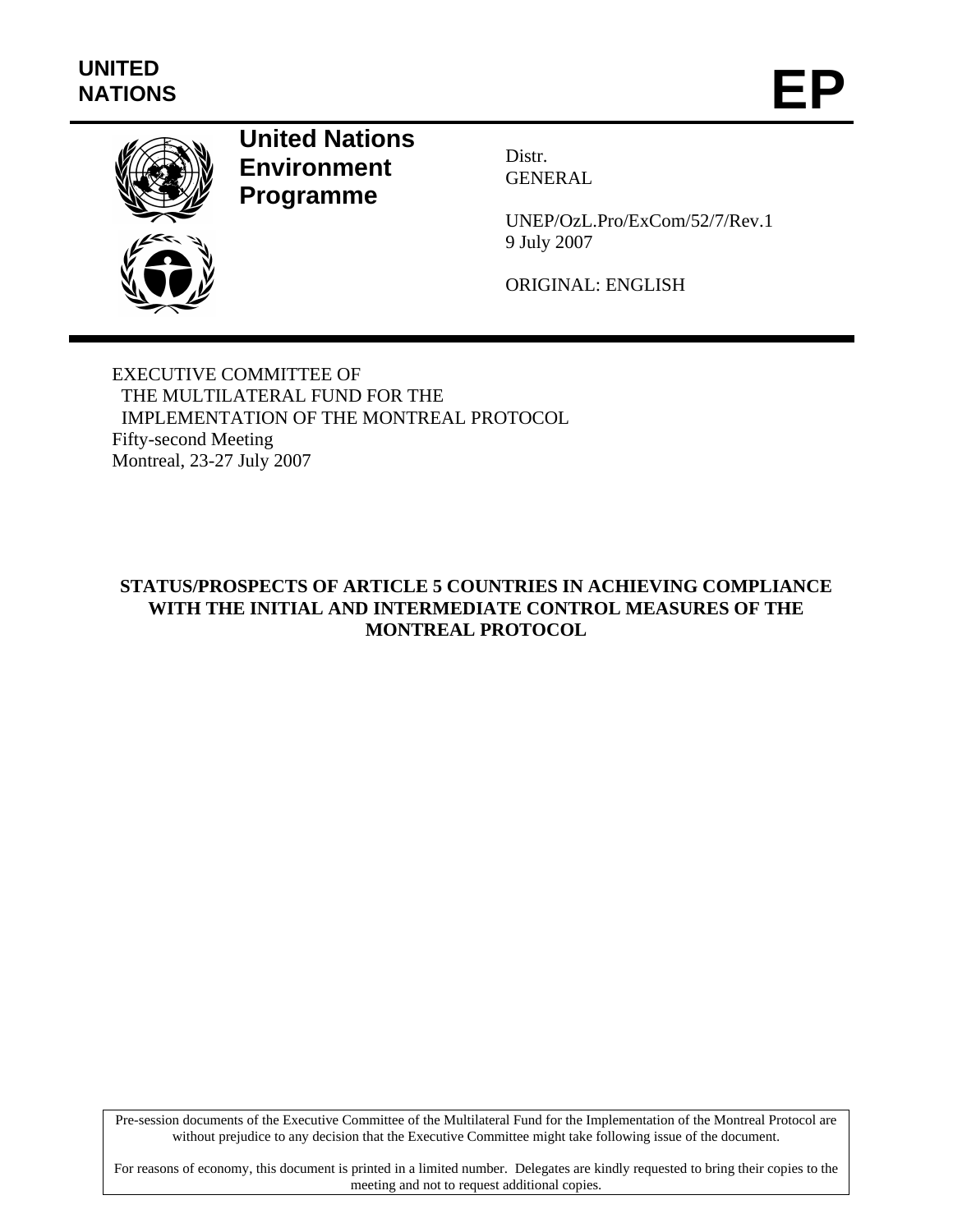## **EXECUTIVE SUMMARY**

- As of 28 June 2007, 53 Article 5 countries had reported 2006 data pursuant to Article 7 (A7) and an additional 22 Article 5 countries had provided 2006 country programme (CP) data.
- Part I of this document addresses the prospects for compliance in Article 5 countries, based on the latest available data submitted to the Ozone and Fund Secretariats. It concludes that all countries at risk of not meeting the interim reductions prior to 2010 have projects approved to achieve those targets, or activities in the 2007-2009 business plans except Somalia for halons where activities are planned when conditions permit.
- Part II of this document provides information on countries with possible compliance issues being considered by the Implementation Committee. It reaches the following conclusions:
	- o Of the 92 issues for consideration by the Implementation Committee, 48 have been resolved, 26 have not been resolved, and information is pending on 18.
	- o In respect of those decisions requiring licensing systems/quotas/equipment bans, 7 countries have established such systems, 20 countries have not, and information is pending for two countries.
- Part III presents data on the implementation of country programmes. It indicates that:
	- o About 6,839 ODP tonnes (including A7 data for the 12 countries that have not reported CP data) excluding HCFCs remain to be considered for action by the Committee.
	- o Most of the 6,839 ODP tonnes of consumption is for CFCs (3,523 ODP tonnes) and MB (3,284 ODP tonnes).
	- o A total of 296,272 metric tonnes of HCFC consumption (19,245 ODP tonnes) was reported in CP data. For countries reporting 2005 and 2006 data, HCFC consumption increased by 15 per cent while CFC consumption decreased by 45 per cent.
	- o 75 out of 105 countries reporting information on RMP/NPP/TPMPs indicated progress in their implementation.
	- o 59.4 per cent of countries employing R&R machines reported that they had been functioning 'satisfactorily' or 'very well'.
	- o 45,462 refrigeration servicing technicians have been trained.
	- o 77 out of 101 countries reporting information on licensing systems have reported them as being operational (52 of the 53 countries that reported 2006 data had operational licensing systems with 98.1 per cent of them functioning 'satisfactorily' or 'very well').
	- o 9,404 customs officers have been trained.
	- o In most countries, the price of CFCs is increasing and the price of alternatives is decreasing.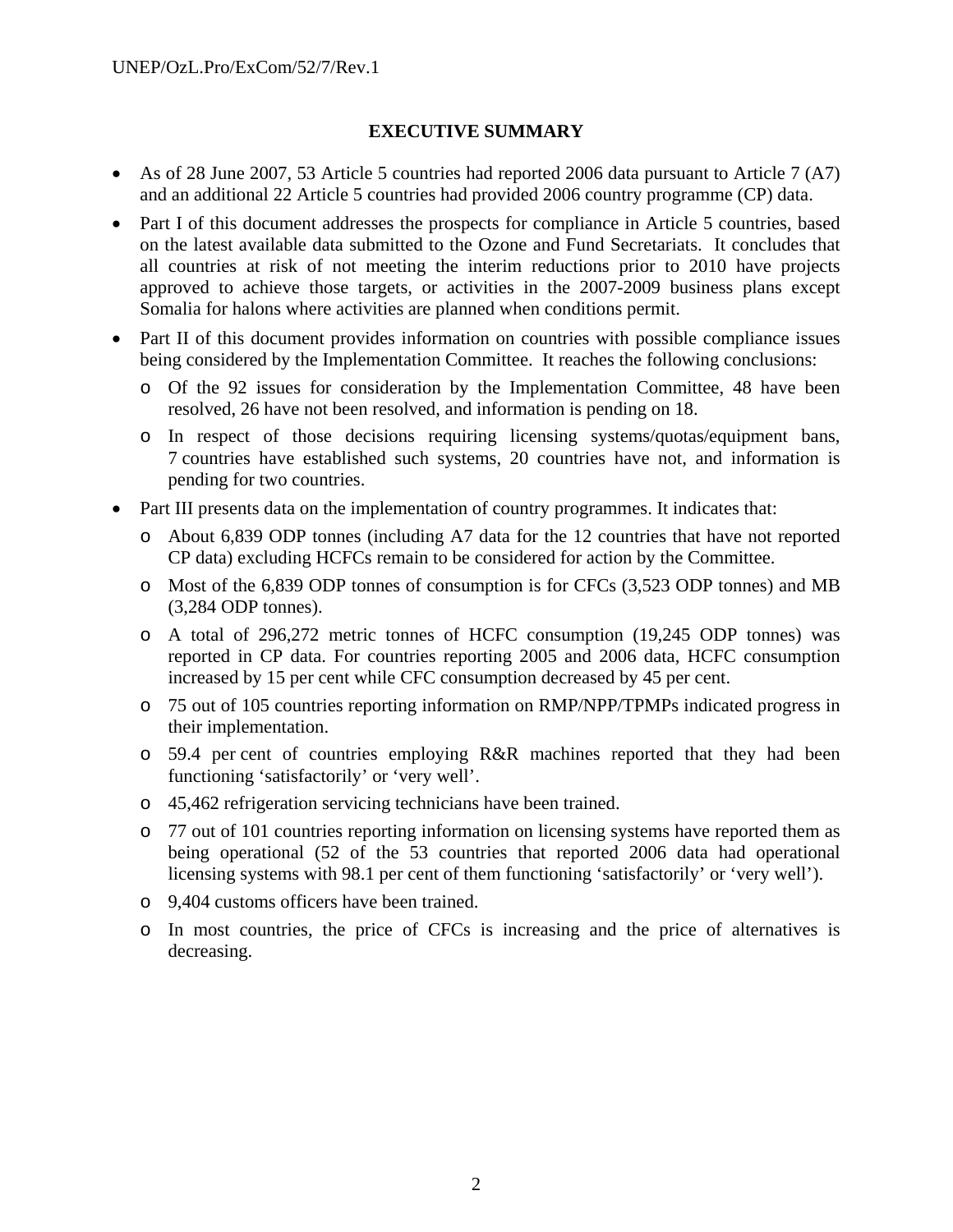## **Introduction**

 $\overline{a}$ 

- 1. This document consists of three parts:
	- (a) Part I has been prepared in response to decisions 32/76(b) and 46/4, which requested the Secretariat to prepare an update, for each Meeting of the Executive Committee, of the status of compliance of Article 5 countries that are subject to the Montreal Protocol's control measures.
	- (b) Part II contains information on those Article 5 countries that are subject to decisions of the Parties and recommendations of the Implementation Committee on compliance.
	- (c) Part III presents data on the implementation of country programmes (CPs), including an analysis of the ozone depleting substances (ODS) consumption data by sector. It also contains a section that addresses the characteristics of national ODS phase-out programmes.

2. The analysis performed and the conclusions reached in this document are without prejudice to the status of compliance determined by the Meeting of the Parties, which is the only body empowered to assess such status.

3. Data reported pursuant to Article 7 (A7) are used exclusively to determine status of compliance on an annual basis. The analysis in this document uses a mix of data reported to the Fund Secretariat on CP implementation for various compliance periods and A7 data. Therefore, this document does not determine compliance *per se*. Rather, it assesses the prospects of Article 5 countries in their efforts to achieve compliance with one or more of the control measures in the Montreal Protocol. Its main purpose is to identify ODS yet to be addressed by actions sponsored by the Multilateral Fund.

## **PART I: STATUS OF, AND PROSPECTS FOR, COMPLIANCE (BASED ON LATEST AVAILABLE DATA)**

4. This section presents the results of the analysis of the status of compliance with control measures up to and including the 2005 controls for CFC, halon, methyl bromide (MB), carbon tetrachloride (CTC) and methyl chloroform (TCA) control measures.<sup>1</sup> The analysis assumes that the latest reported consumption data has taken into account the phase-out from completed projects approved by the Executive Committee. By December 2006, 310,964 ODP tonnes had been phased out from completed projects. This included 54,177 ODP tonnes of CFC production, 31,188 ODP tonnes of halon production, 37,892 ODP tonnes of CTC production, and 5 ODP tonnes of MB production. The completed projects were valued at US \$1.47 billion out of the total amount approved of about US \$1.95 billion. A detailed description of the methodology used in the analyses is provided in UNEP/OzL.Pro/ExCom/37/18, which was presented at the 37<sup>th</sup> Meeting of the Executive Committee.

<sup>&</sup>lt;sup>1</sup> No projects have been identified that address Annex B-1 substances; the Executive Committee has neither considered nor funded projects that address these substances that are subject to the 80 per cent baseline reduction starting in 2003.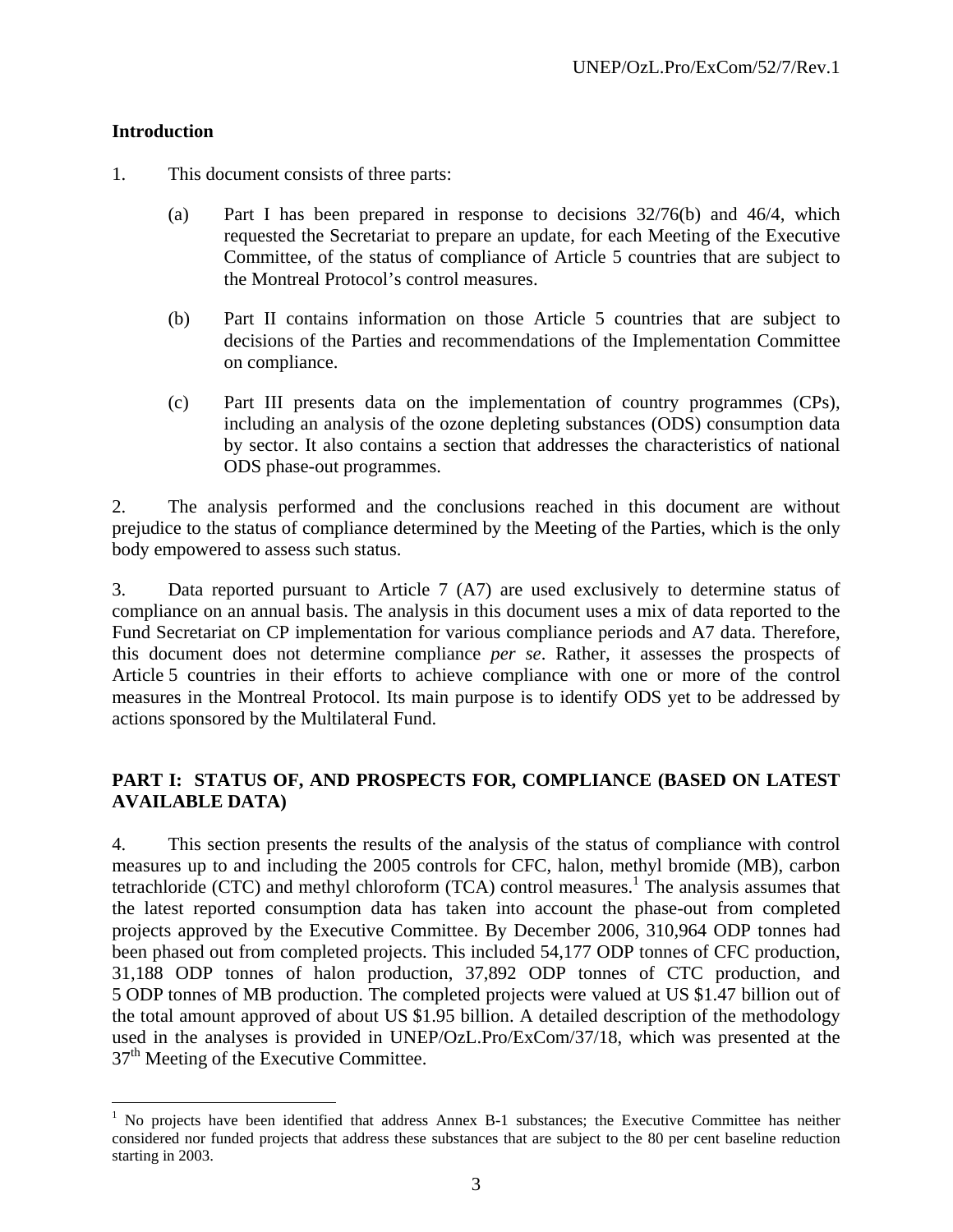5. The analysis used the latest available data. As of 28 June 2007, 53 Article 5 countries had reported 2006 data pursuant to A7. An additional 22 countries reported to the Fund Secretariat 2006 data only on progress in the implementation of the country programmes (decision 17/34). For countries that had not submitted 2006 data, latest consumption data was used in the analysis. This involved using 2005 A7 data for 69 countries. The analysis assumes that the latest reported levels of ODS consumption have not increased although it should be noted that some of the 69 countries for which 2006 data was not available might not be in compliance.

6. The bilateral and multilateral implementing agencies submitted annual progress reports to the  $52<sup>nd</sup>$  Meeting of the Executive Committee, which contained data on the status of implementation of all activities and projects approved by the Committee up to the end of 2006. Data on potential approvals in 2007 have been taken from the Consolidated Business Plan of the Multilateral Fund for the Years 2007-2009, as modified at the  $51<sup>st</sup>$  Meeting.

7. The Fund Secretariat will continue to prepare all of the data that was included in previous versions of the reports on the status of, and prospects for, compliance, which have been used by the Fund Secretariat for analytical purposes. These data are available upon request. Table 1 indicates the additional categories of data that are available for CFCs.

## Table 1

# **ADDITONAL DATA AVAILABLE UPON REQUEST**

| Region | Status | Amount  | 50%       | Amount    | 85% CFC   | Amount    | <b>Phase-out</b> | Date for   | <b>ODS</b> | <b>RMP</b> | <b>RMP</b> for |
|--------|--------|---------|-----------|-----------|-----------|-----------|------------------|------------|------------|------------|----------------|
|        |        | needed  | CFC       | needed to | reduction | needed to | approved but     | completion | phase-     | approved   | <b>LVCs</b> to |
|        |        | to meet | reduction | meet      |           | meet      | not vet          | оf         | out in     |            | meet $85%$     |
|        |        | the     |           | 50%       |           | 85%       | implemented      | approved   | final      |            | CFC            |
|        |        | freeze  |           | CFC       |           | CFC       | (as of           | projects   | 2005       |            | reduction      |
|        |        |         |           | reduction |           | reduction | October          |            | business   |            |                |
|        |        |         |           |           |           |           | 2005)            |            | plan       |            |                |

## **PRODUCTION SECTOR**

8. An analysis has not been performed for the production sector because the Executive Committee has established a specific process for production sector projects. Of the eight Article 5 countries with CFC production facilities, the Governments of Argentina, China, India, Democratic People's Republic of Korea, Mexico, Romania and Bolivarian Republic of Venezuela have agreements in place for scheduled reductions. Brazil indicated that it has phased out its production of CFCs on its own. For halon production, China has an agreement in place and India received a one-time grant for the closure of its halon production facilities.

9. Five countries (Brazil, China, India, Democratic People's Republic of Korea and Romania) have a CTC production baseline. Projects for the complete phase-out of CTC in the production and consumption sectors in four countries (China, Democratic People's Republic of Korea, India, and Romania) have already been approved by the Executive Committee. A CTC solvent/process agent sector project in Brazil is included in UNDP's business plan for 2007.

10. MB production closure projects were approved for China and Romania, which were the only two Article 5 countries with MB production facilities**.** The Executive Committee has approved a production sector agreement with both countries. Under the agreements China is to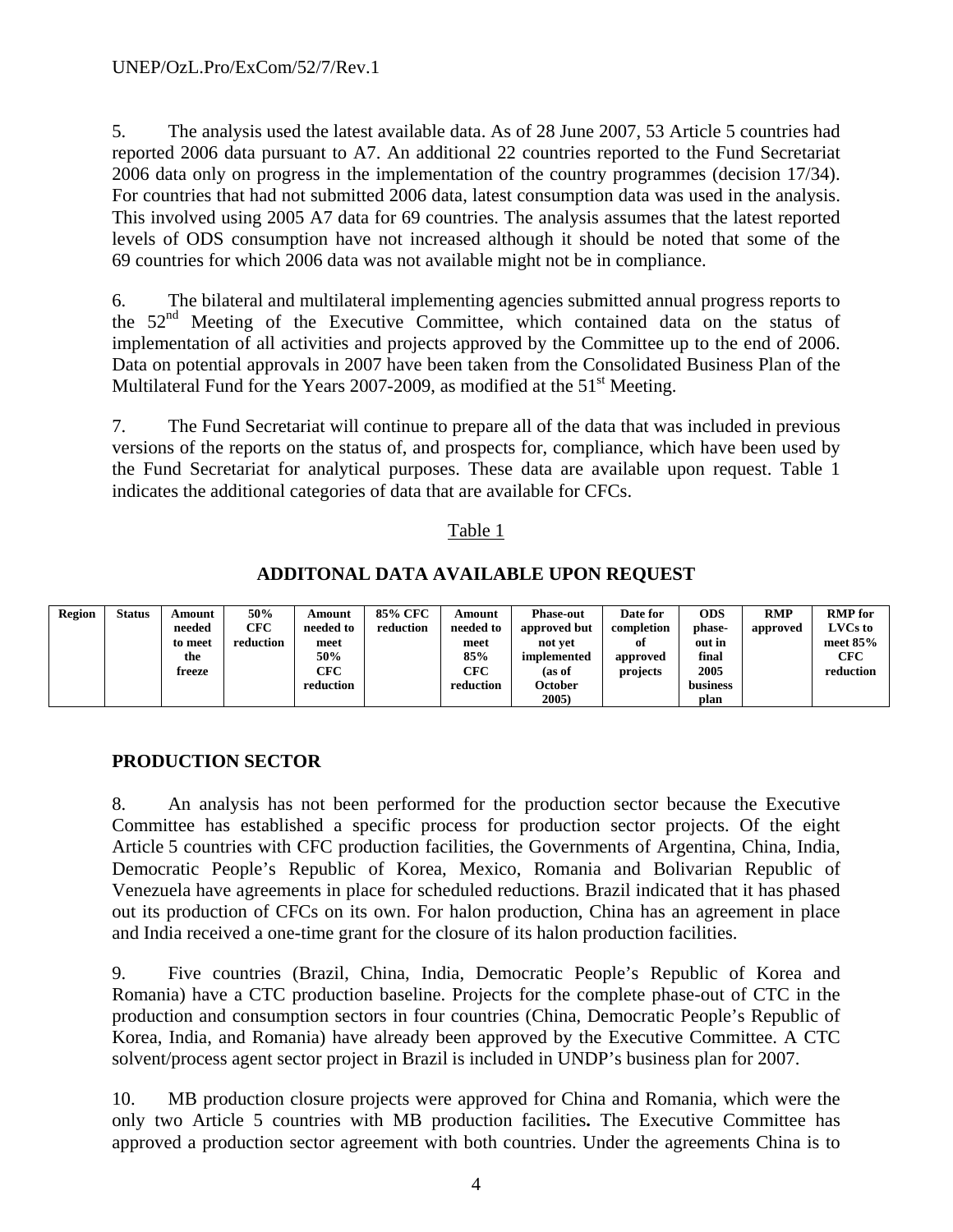decrease its levels of production until phase-out in 2015, and Romania must achieve zero production in 2006. Romania reported zero production of MB in 2005 having ceased producing in advance of the deadline specified in its agreement.

# **CONSUMPTION SECTOR**

11. This section presents a summary of the results of a detailed analysis of the extent to which countries appear to be in non-compliance or are at risk of non-compliance. The data on which this summary is based is included in Annex I, containing detailed information for each country presented by substance. Annex I also indicates whether such countries have received all of the assistance expected to be provided to them by the Executive Committee.

# **CFCs**

12. A summary of the status of countries with respect to compliance with controls on CFCs is presented in Table 2. Based on their latest reported consumption data, 141 countries now appear to be in compliance, but 69 have not yet reported 2006 data. Table 2 presents the type of data reported and data on those countries that appear to be in compliance. It also includes countries at risk of non-compliance, which have been grouped into three categories: (i) those whose latest consumption exceeds the baseline freeze; (ii) those that appear to be in non-compliance or at risk of not meeting the 2005 reduction step because their latest consumption exceeds the 50 per cent baseline reduction target; and, (iii) those at risk of not meeting future controls because their latest consumption exceeds the 85 per cent baseline reduction target.

## Table 2

## **CFC CONTROL MEASURES: SUMMARY OF COMPLIANCE, NON-COMPLIANCE OR AT RISK OF NON-COMPLIANCE**

| Data                               | <b>Countries in</b><br>compliance | <b>Countries whose latest</b><br>consumption exceeds<br>the baseline freeze | Countries in actual non-<br>compliance or at risk of not<br>meeting the 2005 reduction step<br>because their latest consumption<br>exceeds the 50 per cent baseline<br>reduction            | Countries at risk of not<br>meeting future controls<br>because their latest<br>consumption exceeds the<br>85 per cent baseline<br>reduction target |
|------------------------------------|-----------------------------------|-----------------------------------------------------------------------------|---------------------------------------------------------------------------------------------------------------------------------------------------------------------------------------------|----------------------------------------------------------------------------------------------------------------------------------------------------|
| Latest<br>consumption              | 141 countries                     | Bhutan, Bosnia and<br>Herzegovina and<br>Paraguay                           | 6 countries (Bhutan, Bosnia and<br>Herzegovina, Eritrea, Palau,<br>Paraguay and Bolivarian Republic of<br>Venezuela. Bosnia and<br>Herzegovina was in compliance with<br>its Action Plan*). | 93 countries (82 taking into<br>account approved Action<br>Plans).                                                                                 |
| 2006 Data<br>$(A7 \text{ or } CP)$ | 73 countries                      | Bhutan and Bosnia and<br>Herzegovina                                        | Bhutan, Bosnia and Herzegovina and<br>Palau (Bosnia and Herzegovina was<br>in compliance with its Action Plan)                                                                              | 39 countries (33 taking into<br>account approved Action<br>Plans).                                                                                 |

\* The Action Plan allows Bosnia and Herzegovina to exceed the 50 per cent reduction.

13. All of the countries whose latest consumption exceeds their control measures or that are considered to be at risk, have either received support from the Multilateral Fund or have projects to address their compliance needs included in the 2007-2009 business plans.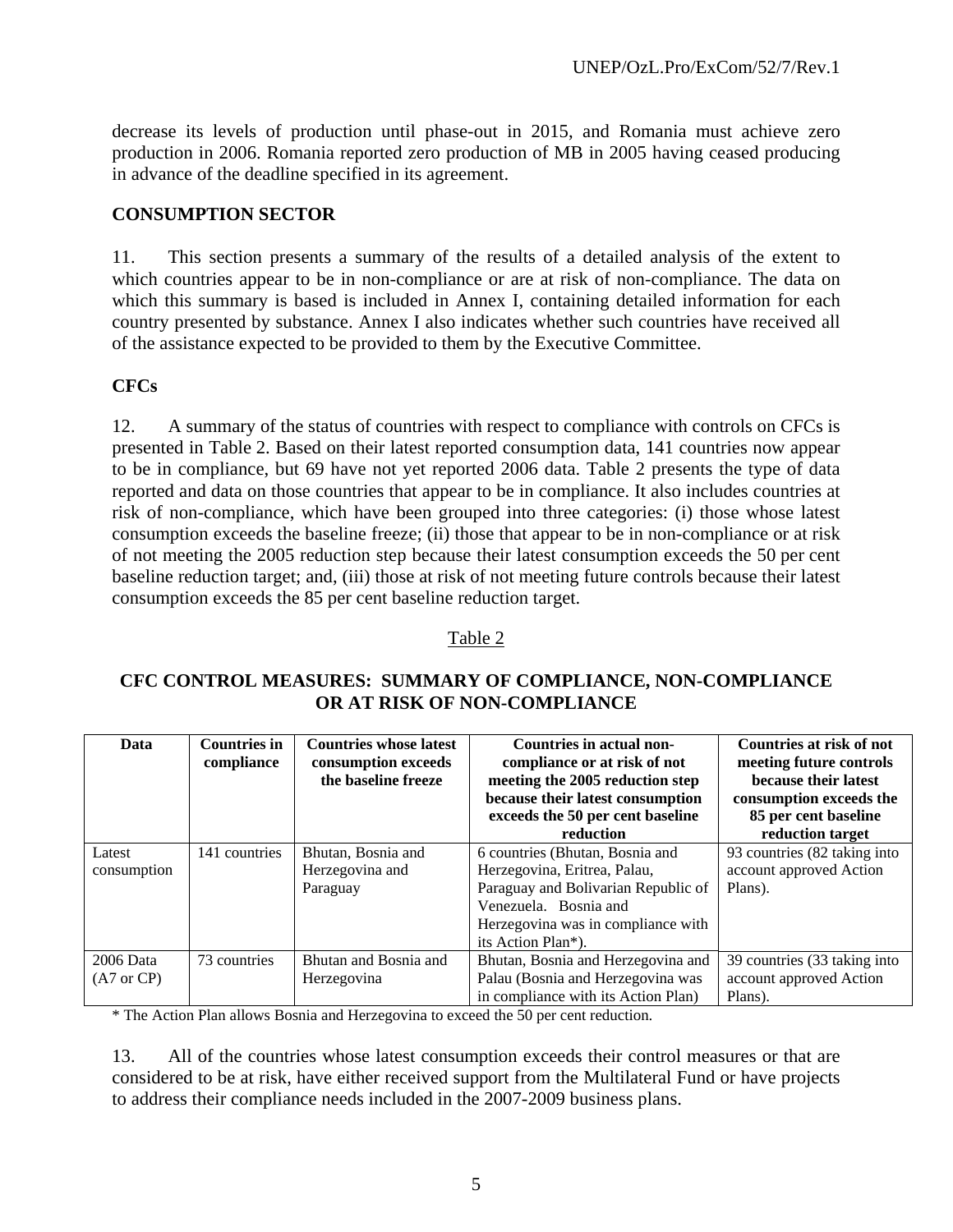# **Halons**

14. A summary of the status of countries with respect to compliance with controls on halons is presented in Table 3. Based on their latest consumption data, 142 countries now appear to be in compliance. Seventy-four countries have reported no consumption of halons between 1995 and 2006 and two have reported neither baseline nor latest consumption data. Fifty-six countries have received support for halon banking activities or phase-out agreements. This includes those countries participating in regional halon banks. Table 3 presents the type of data reported and identifies those countries that appear to be in compliance. Where countries are at risk of noncompliance, they have been grouped into the following two categories: (i) those whose latest consumption exceeds the baseline freeze; and, (ii) those that appear to be in non-compliance or at risk of not meeting the 2005 control because their latest consumption exceeds the 50 per cent reduction target.

## Table 3

## **HALON CONTROL MEASURES: SUMMARY OF COMPLIANCE, NON-COMPLIANCE OR AT RISK OF NON-COMPLIANCE**

| Data                 | <b>Countries in compliance</b> | <b>Countries whose latest</b><br>consumption exceeds the | Countries at risk of not<br>achieving the 50 per cent |
|----------------------|--------------------------------|----------------------------------------------------------|-------------------------------------------------------|
|                      |                                | baseline freeze for halons                               | baseline reduction for halons                         |
| Latest consumption   | 142 countries (68 countries    | 2 countries: Libyan Arab                                 | 2 countries: Libyan Arab                              |
|                      | have reported some             | Jamahiriya (based on 2005                                | Jamahiriya (based on 2005 data,                       |
|                      | consumption and a baseline)    | data, but in compliance with                             | but was in compliance with its                        |
|                      |                                | approved Action Plan target)                             | Action Plan's 2005 requirements)                      |
|                      |                                | and Somalia.                                             | and Somalia.                                          |
| 2006 Data (A7 or CP) | 74 countries (39 countries     | Somalia                                                  | Somalia                                               |
|                      | have reported some             |                                                          |                                                       |
|                      | consumption and a baseline)    |                                                          |                                                       |

15. All of the countries whose latest consumption exceeds their control measures have received support from the Multilateral Fund except for Somalia where support would be provided once conditions permit a sustainable activity.

## **Methyl bromide**

16. Table 4 presents a summary of countries' compliance with MB control measures (excluding quarantine and pre-shipment). Of the 134 Article 5 countries that have ratified the Copenhagen Amendment, 133 have reported complete baseline data. Of these 133 countries, 53 reported zero for both the baseline consumption and the latest consumption. Ninety-eight Article 5 countries have received support from the Multilateral Fund for MB activities and/or projects. Table 4 presents the type of data reported and identifies those countries that appear to be in compliance. It also includes countries at risk of non-compliance, which have been grouped into the following two categories: (i) those whose latest consumption exceeds the baseline freeze; and, (ii) those that might be in non-compliance or at risk of non-compliance with the 2005 control because their latest consumption exceeds the 20 per cent reduction target.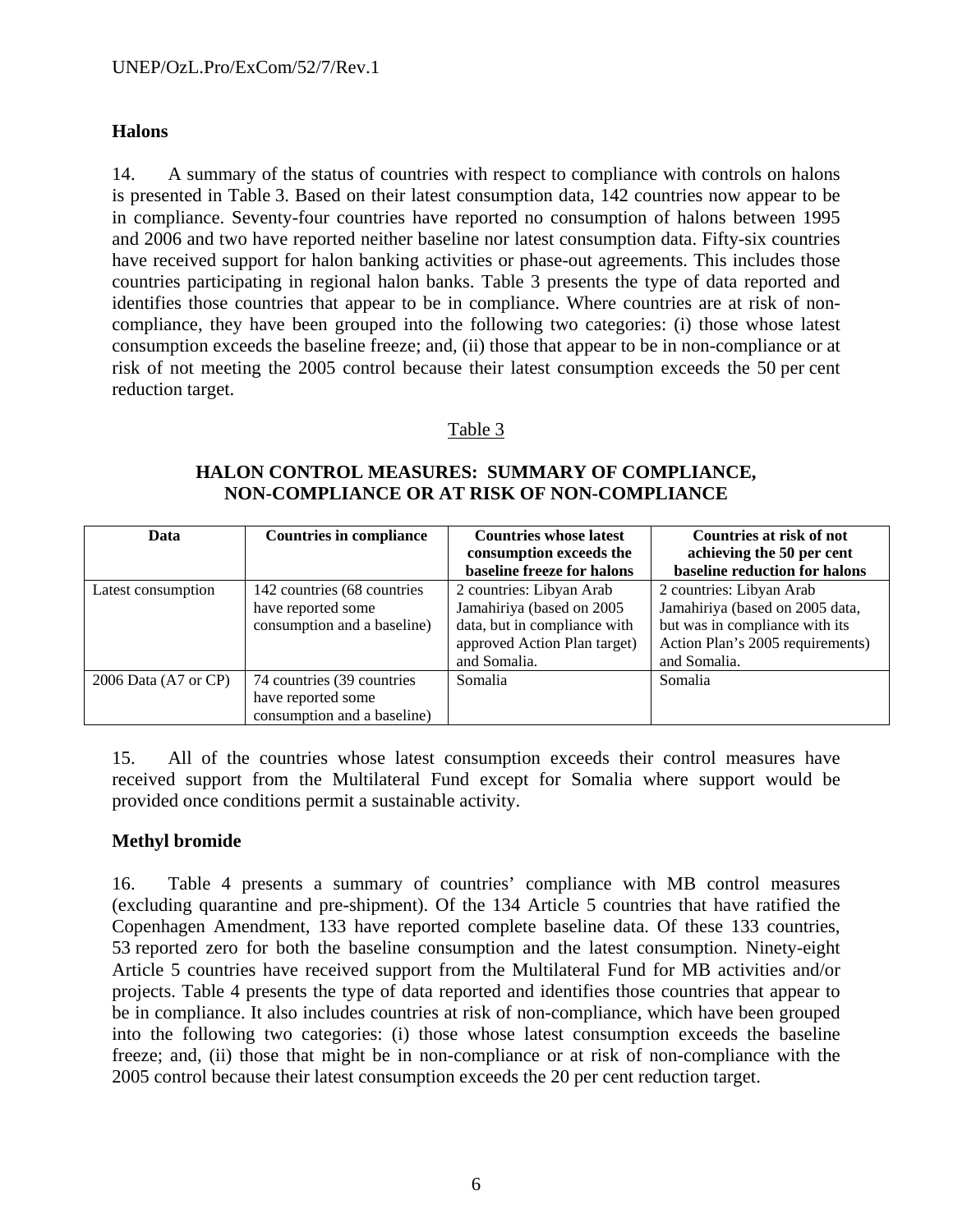# Table 4

## **METHYL BROMIDE CONTROL MEASURES: SUMMARY OF COMPLIANCE, NON-COMPLIANCE OR AT RISK OF NON-COMPLIANCE\***

| Data                 | <b>Countries in compliance</b> | <b>Countries whose latest</b><br>consumption exceeds the<br><b>MB</b> baseline freeze | Countries at risk of not achieving<br>the 20 per cent MB baseline<br>reduction |
|----------------------|--------------------------------|---------------------------------------------------------------------------------------|--------------------------------------------------------------------------------|
| Latest consumption   | 138 countries (80 countries)   | 4 countries: Honduras,                                                                | 7 countries: Fiji, Guatemala,                                                  |
|                      | have reported some             | Libyan Arab Jamahiriya,                                                               | Honduras, Libyan Arab Jamahiriya,                                              |
|                      | consumption and a              | Nicaragua and Saudi Arabia                                                            | Nicaragua, Saudi Arabia and Uganda                                             |
|                      | baseline)                      | (Honduras, and Libyan Arab                                                            | (Excluding Fiji, Guatemala, Honduras,                                          |
|                      |                                | Jamahiriya were in                                                                    | Libyan Arab Jamahiriya, and Uganda                                             |
|                      |                                | compliance with Actions                                                               | which were in compliance with their                                            |
|                      |                                | Plans).                                                                               | Actions Plan's requirements based on                                           |
|                      |                                |                                                                                       | latest consumption)                                                            |
| 2006 Data (A7 or CP) | 72 countries (45 countries     | 2 countries: Honduras and                                                             | 4 countries: Fiji, Guatemala, Honduras                                         |
|                      | have reported some             | Nicaragua (Honduras was in                                                            | and Nicaragua (excluding Fiji,                                                 |
|                      | consumption and a              | compliance with its Action                                                            | Guatemala and Honduras, which were                                             |
|                      | baseline)                      | Plan).                                                                                | in compliance with their Actions                                               |
|                      |                                |                                                                                       | Plan's requirements of 2006)                                                   |

\* This table refers to 140 Article 5 countries with baseline and latest consumption data reported.

17. All of the countries whose latest consumption exceeds their control measures have received support from the Multilateral Fund with the exception of Saudi Arabia, which sought assistance from the Multilateral Fund in 2006 and the project preparation of a country programme/national phase-out plan was approved at the  $49<sup>th</sup>$  Meeting of the Executive Committee. Nicaragua has also received Fund support but appears to be in non-compliance based on 2006 data and does not have an approved action plan.

#### **Carbon tetrachloride**

18. Table 5 presents a summary of countries' compliance with the CTC control measures. The data summarised excludes feedstock and does not differentiate by specific end use (such as solvents and process agents). Of the 143 countries with reported baseline data, 87 reported zero both for the baseline and the latest consumption. Table 5 presents the type of data reported and identifies those countries that appear to be in compliance. It also identifies countries that might be in non-compliance or are at risk of not meeting the 2005 control measures because their latest consumption exceeds the 85 per cent reduction target.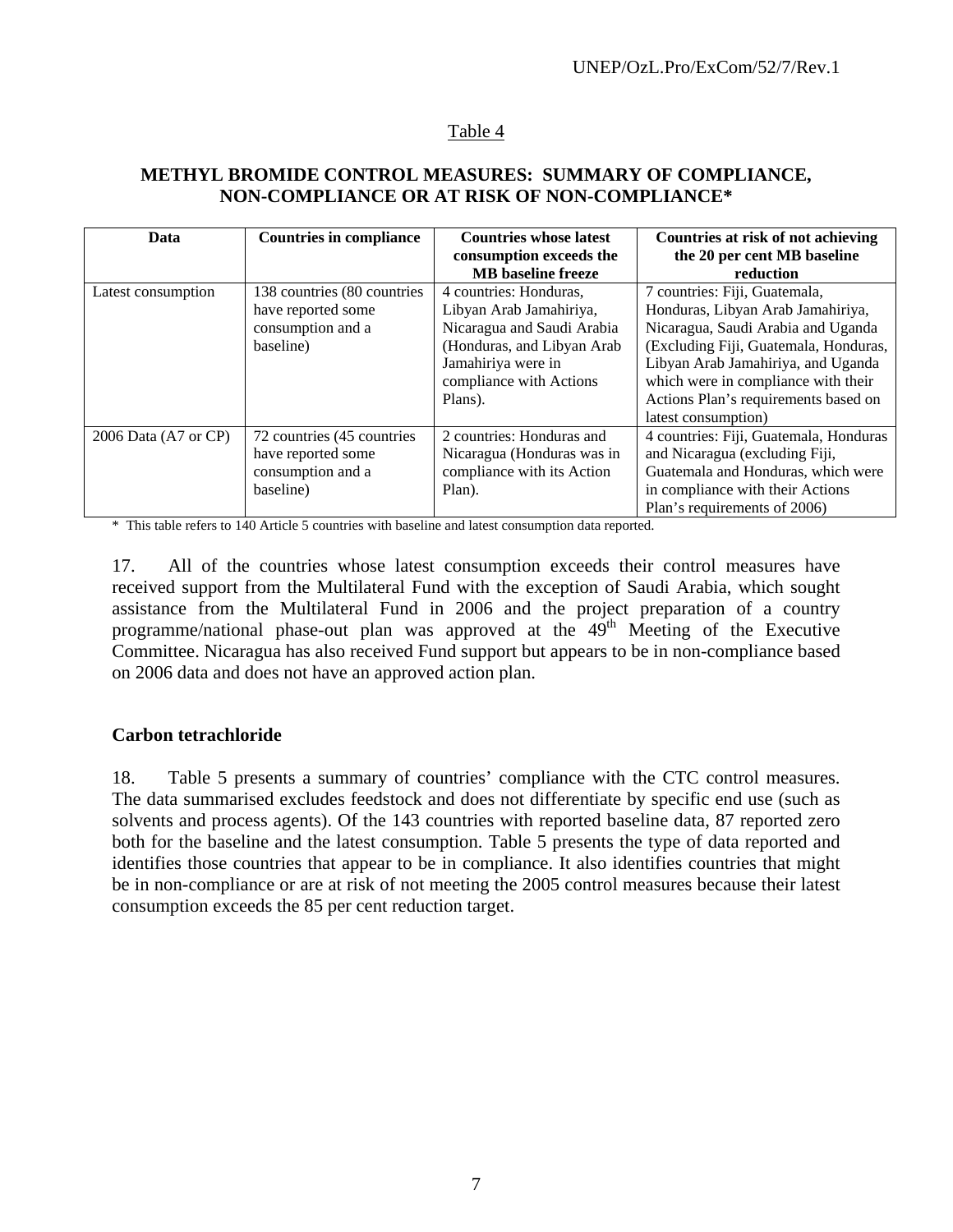# Table 5

## **CARBON TETRACHLORIDE CONTROL MEASURES: SUMMARY OF COMPLIANCE, NON-COMPLIANCE OR AT RISK OF NON-COMPLIANCE**

| Data                            | <b>Countries in compliance</b>   | Countries that might be in non-compliance or at risk of not    |
|---------------------------------|----------------------------------|----------------------------------------------------------------|
|                                 |                                  | meeting the 2005 control measures because their latest         |
|                                 |                                  | consumption exceeds the 85 per cent reduction                  |
| Latest consumption              | 135 countries (48 countries have | 8 countries: Bolivia, Democratic Republic of the Congo, El     |
|                                 | reported some consumption and a  | Salvador, Islamic Republic of Iran, Pakistan, Paraguay, Serbia |
|                                 | baseline)                        | and United Arab Emirates. (Democratic Republic of the Congo    |
|                                 |                                  | was in compliance with its Action Plan)                        |
| 2006 Data $(A7 \text{ or } CP)$ | 71 countries (30 countries have  | Democratic Republic of the Congo, El Salvador and Serbia.      |
|                                 | reported some consumption and a  | (Democratic Republic of the Congo was in compliance with its   |
|                                 | baseline)                        | Action Plan)                                                   |

19. Project preparation has been approved to prepare a terminal phase-out management plan (TPMP) for El Salvador that can address the CTC issue. Serbia has a phase-out project included in the 2007 business plan. The United Arab Emirates has been requested not to seek Multilateral Fund assistance. All other countries at risk have received assistance from the Fund.

## **Methyl chloroform**

20. Table 6 presents a summary of countries' compliance with the TCA control measures. Of the 143 countries that have reported baseline data, 101 reported zero both for the baseline and the latest consumption. Table 6 presents the type of data reported and identifies those countries that appear to be in compliance. Where countries are at risk of non-compliance, they have been grouped into the following two categories: (i) those whose latest consumption exceeds the baseline freeze; and, (ii) those that might be in non-compliance or at risk of not meeting the 2005 control measures because their latest consumption exceeds the 30 per cent reduction target.

## Table 6

## **METHYL CHLOROFORM CONTROL MEASURES: SUMMARY OF COMPLIANCE, NON-COMPLIANCE OR AT RISK OF NON-COMPLIANCE**

| Data                            | <b>Countries in compliance</b>   | <b>Countries whose latest</b><br><b>TCA</b> consumption<br>exceeds the baseline | Countries that could be in non-<br>compliance or at risk of not achieving<br>the 30 per cent TCA baseline |
|---------------------------------|----------------------------------|---------------------------------------------------------------------------------|-----------------------------------------------------------------------------------------------------------|
|                                 |                                  | freeze                                                                          | reduction                                                                                                 |
| Latest consumption              | 143 Countries (42 countries      | N/A                                                                             | Democratic Republic of the Congo (in                                                                      |
|                                 | have reported some               |                                                                                 | compliance with its Action Plan).                                                                         |
|                                 | consumption and a baseline)      |                                                                                 |                                                                                                           |
| 2006 Data $(A7 \text{ or } CP)$ | countries (24<br>countries<br>74 | N/A                                                                             | Democratic Republic of the Congo (in                                                                      |
|                                 | reported<br>have<br>some         |                                                                                 | compliance with its Action Plan).                                                                         |
|                                 | consumption and a baseline)      |                                                                                 |                                                                                                           |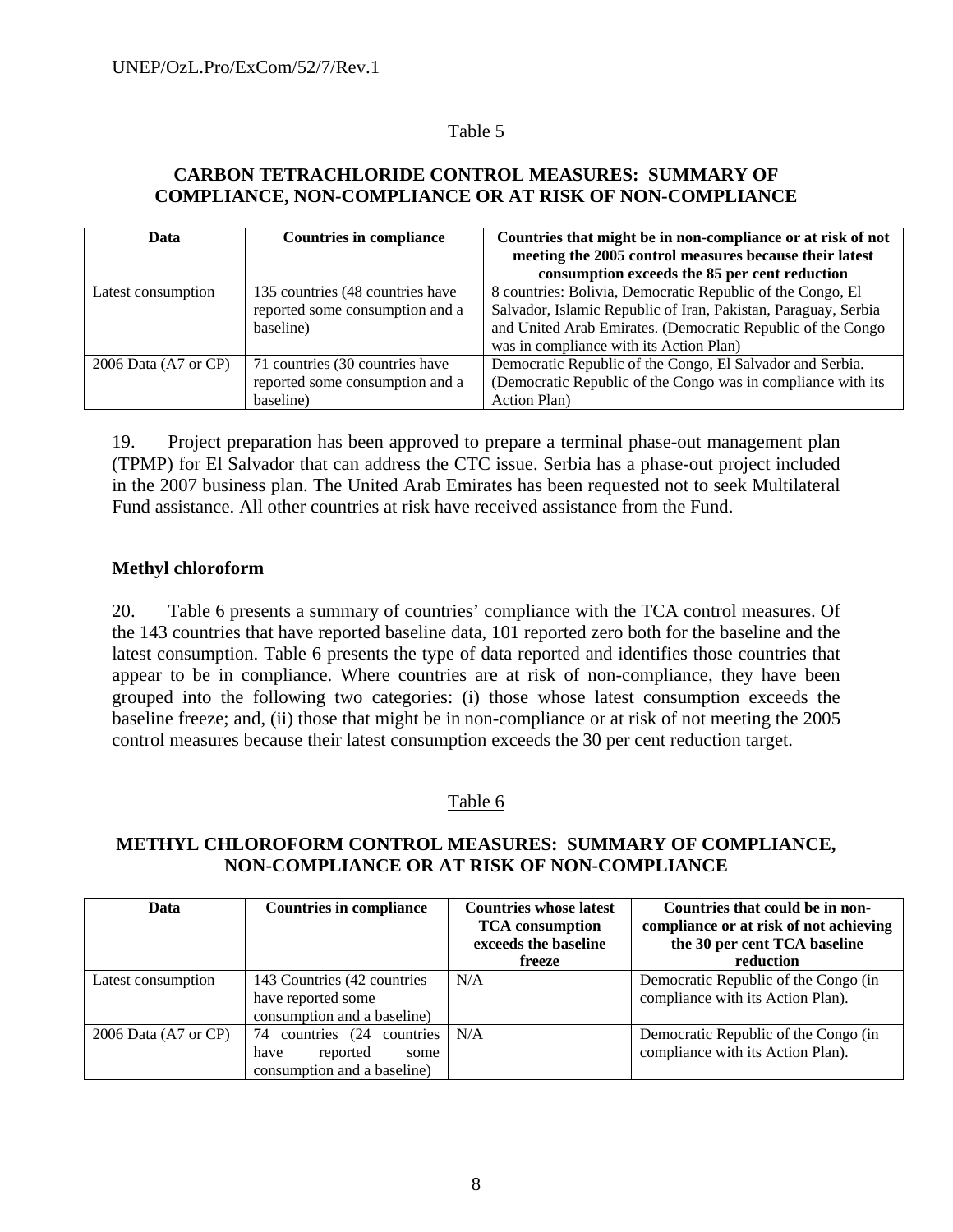21. The only country at risk of non-compliance with the 30 per cent TCA baseline reduction target is the Democratic Republic of the Congo, which has received support from the Multilateral Fund to address this control measure.

## **PART II: STATUS OF IMPLEMENTATION IN COUNTRIES SUBJECT TO DECISIONS OF THE PARTIES ON COMPLIANCE AND THOSE AT RISK OF NON-COMPLIANCE**

22. This section addresses Article 5 countries that are subject to decisions on compliance and those at risk of decisions on compliance.

23. There are 92 compliance issues identified in 66 countries that will be tracked by the Implementation Committee in 2007. These issues include regulatory matters (licensing/quotas systems and bans on ODS-containing equipment importation), data reporting, compliance with the control measures/action plans by substance, requests for action plans, and changes in baselines.

24. Action Plans are approved by the Parties to facilitate the return to compliance of countries that have, in the past, been found to have been in non-compliance. Action Plans often include different consumption targets from those required by the control measures for Article 5 countries.

25. Forty-eight actions required for 2006 have been achieved. Table 7 indicates that several countries have already reported compliance with their Action Plans based on CP data. To date, only one country has reported that it achieved the targets set out in its Action Plan.

#### Table 7

| Compliance control measure issue          | <b>Yes</b> | $\bf No$ | N/a            | <b>Total</b>             |
|-------------------------------------------|------------|----------|----------------|--------------------------|
| CFC phase out                             | 13         |          | 6              | 19                       |
| CFC phase out action plan                 |            |          |                | 2                        |
| CTC phase out                             | 4          | っ        |                |                          |
| CTC phase out action plan                 |            |          |                | 2                        |
| Data reporting                            |            |          |                | 9                        |
| Halon phase out                           |            |          | $\mathfrak{D}$ | 5                        |
| Methyl bromide change of baseline request |            |          |                |                          |
| Methyl bromide phase out                  | 6          |          | $\overline{2}$ | 8                        |
| Methyl bromide phase out action plan      |            |          |                |                          |
| Methyl chloroform phase out               | 3          |          |                |                          |
| <b>Regulatory measures</b>                |            | 20       | っ              | 29                       |
| Review of previous recommendations        |            |          |                | $\overline{\mathcal{L}}$ |
| <b>Total</b>                              | 48         | 26       | 18             | 92                       |

## **REPORTED COMPLIANCE WITH ACTION PLANS**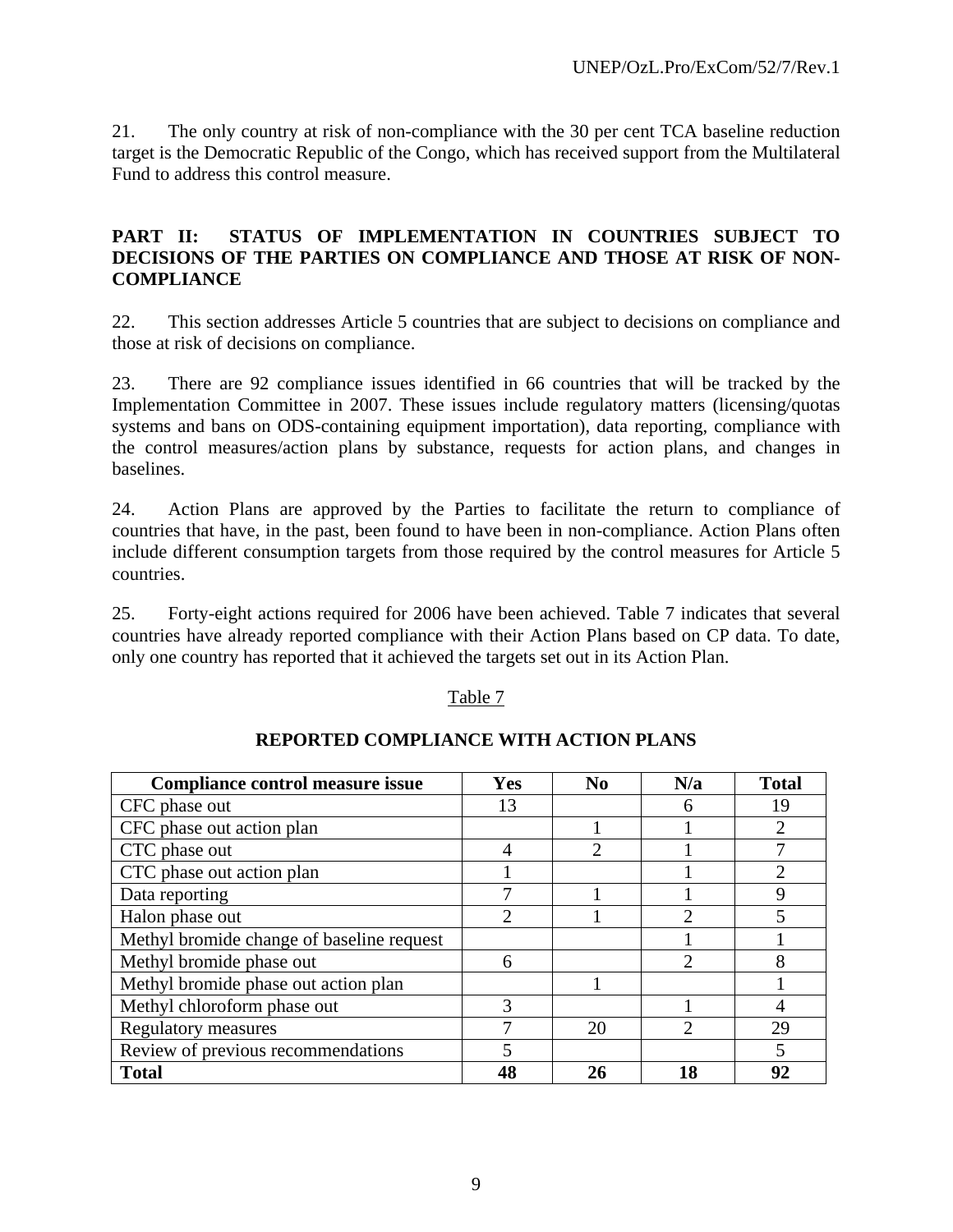26. For those countries where reports have been requested on the status of establishing licensing systems/quotas/equipment bans, seven have established such systems, 20 have not, and information is pending for the remaining two countries.

## **COMPLIANCE BASED ON COUNTRY PROGRAMME DATA**

27. CP data includes information by sector. For those countries that used the new reporting format, information is provided on the functioning of the licensing system, the tonnage represented by the import quotas that were issued, the existence of a quota system, and/or whether importer registration was required. The number of trained customs officers and the number of those who were trained to be trainers is also provided. Information is included on the progress of the RMP and the functioning of the recovery and recycling equipment, the amount of ODS recovered and reused, and the number of refrigeration technicians trained (including as trainers) and certified. The new format also indicates the number of end users that have had their ODS-using equipment retrofitted, and provides the country's forecast of compliance with future control measures.

28. Table 8 identifies those countries that appear to have exceeded a control measure or a consumption level in an Action Plan agreed by the Parties for actions required in 2006. It also specifies the source of the data as being reported pursuant to A7 or CP data.

## Table 8

|                                  |                 | <b>CFC</b>                  |               |                    |                       |               |
|----------------------------------|-----------------|-----------------------------|---------------|--------------------|-----------------------|---------------|
| <b>Country</b>                   | <b>Baseline</b> | 50% CFC                     | Latest        | 2006 Action        | <b>Year of Latest</b> | <b>Source</b> |
|                                  |                 | reduction                   | Consumption   | <b>Plan Target</b> | Consumption           |               |
| <b>Bhutan</b>                    | 0.2             | 0.1                         | 57.0          |                    | 2006                  | CP            |
| Bosnia and Herzegovina           | 24.2            | 12.1                        | 31.6          | 33.0               | 2006                  | CP            |
| Palau                            | 1.6             | 0.8                         | 0.9           |                    | 2006                  | CP            |
|                                  |                 | <b>HALON</b>                |               |                    |                       |               |
| Country                          | <b>Baseline</b> | <b>50% Halon</b>            | <b>Latest</b> | 2006 Action        | <b>Year of Latest</b> | <b>Source</b> |
|                                  |                 | reduction                   | Consumption   | <b>Plan Target</b> | <b>Consumption</b>    |               |
| Somalia                          | 17.7            | 8.9                         | 18.8          |                    | 2006                  | A7            |
|                                  |                 | <b>METHYL BROMIDE</b>       |               |                    |                       |               |
| <b>Country</b>                   | <b>Baseline</b> | <b>20% MBR</b>              | Latest        | 2006 Action        | <b>Year of Latest</b> | <b>Source</b> |
|                                  |                 | reduction                   | Consumption   | <b>Plan Target</b> | <b>Consumption</b>    |               |
| Fiji                             | 0.7             | 0.6                         | 0.7           | 1.3                | 2006                  | CP            |
| Guatemala                        | 400.7           | 320.6                       | 333.4         | 400.7              | 2006                  | A7            |
| Honduras                         | 259.4           | 207.5                       | 291.0         | 295.8              | 2006                  | CP            |
| Nicaragua                        | 0.4             | 0.3                         | 17.0          |                    | 2006                  | CP            |
|                                  |                 | <b>CARBON TETRACHLORIDE</b> |               |                    |                       |               |
| <b>Country</b>                   | <b>Baseline</b> | <b>85% CTC</b>              | <b>Latest</b> | 2006 Action        | <b>Year of Latest</b> | <b>Source</b> |
|                                  |                 | reduction                   | Consumption   | <b>Plan Target</b> | Consumption           |               |
| Democratic Republic of the Congo | 15.3            | 2.3                         | 16.5          | 16.5               | 2006                  | A7            |
| El Salvador                      | 0.0             | 0.0                         | 0.8           |                    | 2006                  | A7            |
| Serbia                           | 18.8            | 2.8                         | 5.1           |                    | 2006                  | A7            |
|                                  |                 | <b>METHYL CHLOROFORM</b>    |               |                    |                       |               |
| <b>Country</b>                   | <b>Baseline</b> | 30% ТСА                     | Latest        | 2006 Action        | <b>Year of Latest</b> | <b>Source</b> |
|                                  |                 | reduction                   | Consumption   | <b>Plan Target</b> | <b>Consumption</b>    |               |
| Democratic Republic of the Congo | 4.8             | 3.4                         | 4.0           | 4.0                | 2006                  | A7            |

## **COUNTRIES WHERE 2006 CONSUMPTION DATA EXCEEDS CONTROL MEASURES OR ACTION PLAN TARGETS**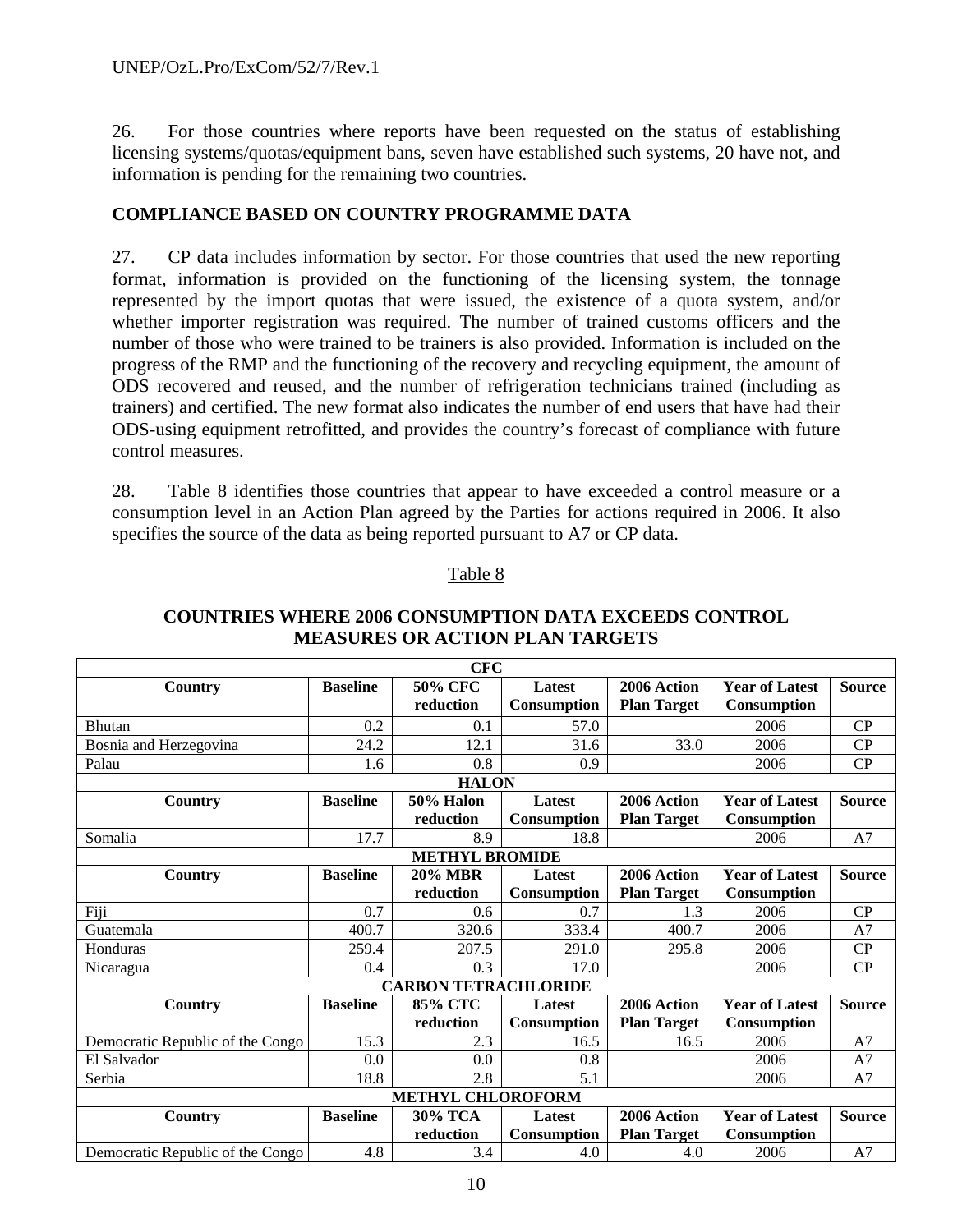29. Table 8 indicates that twelve countries that appear to be in non-compliance with the control measure are in compliance with the Action Plans approved by the Meeting of the Parties to enable them to return into compliance. Based on A7 and CP data for MB, Fiji, Guatemala and Honduras are in compliance with the targets in their Action Plans. Based on A7 data for CTC and TCA, Democratic Republic of the Congo is in compliance with the targets in its Action Plan. Also, based on CP data for CFCs, Bosnia and Herzegovina is in compliance with the target in its Action Plan.

# **2006 DATA**

30. Based on 2006 data, three countries may be found to be in non-compliance with the Protocol's control measures for Article 5 countries. The 2006 CP data for Nicaragua indicates that its consumption exceeds 50 per cent of the baseline figure for MB. El Salvador and Somalia exceed the control measure for CTC and halon respectively based on A7 data.

31. Nicaragua has an approved project for complete phase-out of MB. Although Nicaragua reported 2006 consumption data, it did not provide the information about the characteristics of its national phase-out programme. This information was provided by the country in 2005 when it reported that it had trained 50 customs officers, had regulatory procedures for ODS data collection and reporting in place, required permits for import or sale of bulk ODS, but did not have a quota system for MB or an ODS licensing system.

32. El Salvador has reported country programme data for 2006. Since 1986, El Salvador has reported zero consumption of CTC except this year and in 1993. El Salvador reported information about its national phase-out programme in its 2006 CP data report. In that report El Salvador indicated that it had trained 40 customs officers, had in place an ODS import/export licensing or permit system for bulk ODS, regulatory procedures for ODS data collection and reporting, and required permits for import or sale of bulk CFCs. It also had a quota system for CTC. El Salvador has registers for ODS importers and uses a database on import quotas and actual imports shared between the ozone office and customs. In 2006, El Salvador indicated that its import licensing system operated 'very well'.

33. A TPMP is under preparation for El Salvador by UNDP. The Executive Committee approved the project preparation in April 2006 on the understanding that in developing and subsequently implementing the TPMP, UNDP be requested to take into account decision 47/10(e) regarding the inclusion in the licensing systems of import controls for MB, CTC and/or TCA, as well as CFCs. No funds were disbursed in 2006. UNDP's progress report to the  $52<sup>nd</sup>$  Meeting indicates that the preparation of the TPMP had been delayed due to the slow progress in execution of the RMP update. The TPMP proposal was expected to be submitted to the last meeting in 2007. In the light of the potential non-compliance of El Salvador with respect to its CTC consumption, the Executive Committee may wish to consider requesting UNDP and El Salvador to expedite the submission of the TPMP proposal to the  $53<sup>rd</sup>$  Meeting.

34. A halon activity for Somalia would be submitted once conditions exist for a sustainable activity.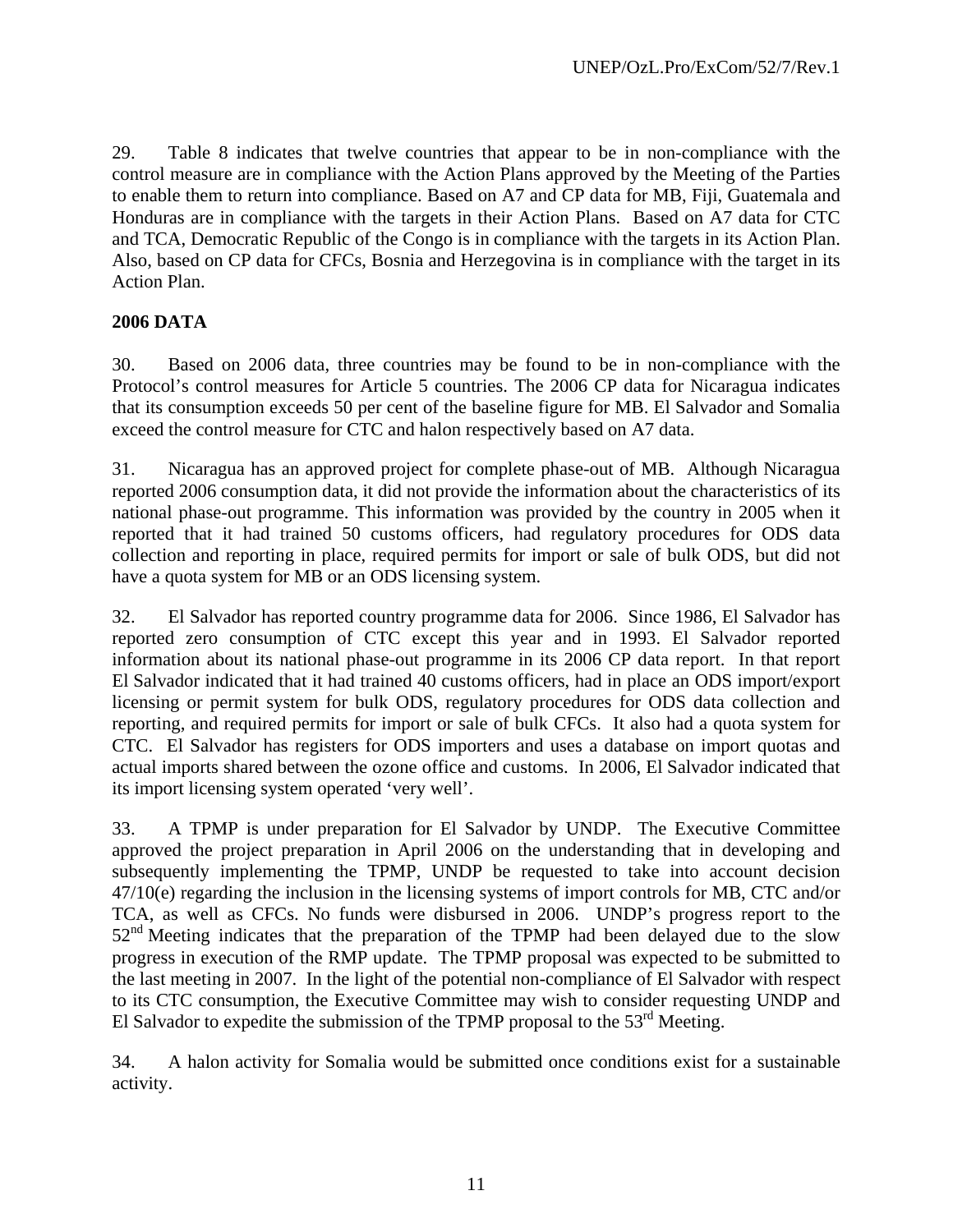# **INFORMATION IN ANNEX II**

35. Annex II presents information on countries subject to decisions of the Parties on compliance that have not met the actions required in decisions, or appear to be in non-compliance. It is arranged by compliance issue and country.

36. Annex II also includes a column entitled "Multilateral Fund Comments" that provides information from CP data reports submitted by National Ozone Units, inputs from multilateral and bilateral implementing agencies, and data from the latest status and progress reports on the issue.

## **PART III: DATA ON THE IMPLEMENTATION OF COUNTRY PROGRAMMES**

37. Part III contains data on the implementation of country programmes, which is submitted to the Fund Secretariat by 1 May of each year and includes ODS consumption data and data by sector. This section also presents additional information on the characteristics of a country's ODS phase-out programme.

## **ODS CONSUMPTION DATA BY SECTOR**

38. ODS consumption data by sector is submitted to the Fund Secretariat annually by Article 5 countries as a result of decisions from the  $11^{th}$ ,  $13^{th}$ ,  $22^{nd}$ ,  $28^{th}$ ,  $29^{th}$ ,  $30^{th}$  and 46<sup>th</sup> Meetings of the Executive Committee. As of 1 July 2007 the Secretariat had received reports on the implementation of country programmes for the year 2006 from 64 of the 142 countries required to report. The following countries have never reported CP data: Afghanistan, Armenia, Equatorial Guinea, Eritrea, Montenegro, Mozambique, Myanmar, Niue, Rwanda, Saudi Arabia, Somalia, and Vanuatu. Many of these countries are relatively recent Parties to the Montreal Protocol. Nevertheless, the Executive Committee may wish to encourage these countries to report CP data, noting that renewal of institutional strengthening projects is contingent on receiving such data.

39. The Secretariat compiled these data into the required format and included data from previous CP reports for those countries for which no data had been reported for 2006. Therefore, it also includes 52 reports from 2005, 6 reports from 2004, 6 reports from 2003 and two reports from 2002.

40. The database for the CP data is provided on the Fund Secretariat's web site (www.multilateralfund.org) in the spreadsheet programme, Microsoft Excel 2002.

41. Although the consumption levels recorded are from different years and may not necessarily correspond to the data reported pursuant to A7 of the Montreal Protocol, the CP data provide the most recent sectoral assessment by country as well as on a global basis. These data should assist both the Article 5 countries concerned and the Executive Committee in their efforts to assess what remains to be phased out on a sectoral basis.

42. Table 9 presents the total remaining ODS consumption to be phased out by sector, taking into account projects that have been approved but are as yet unimplemented. It also includes total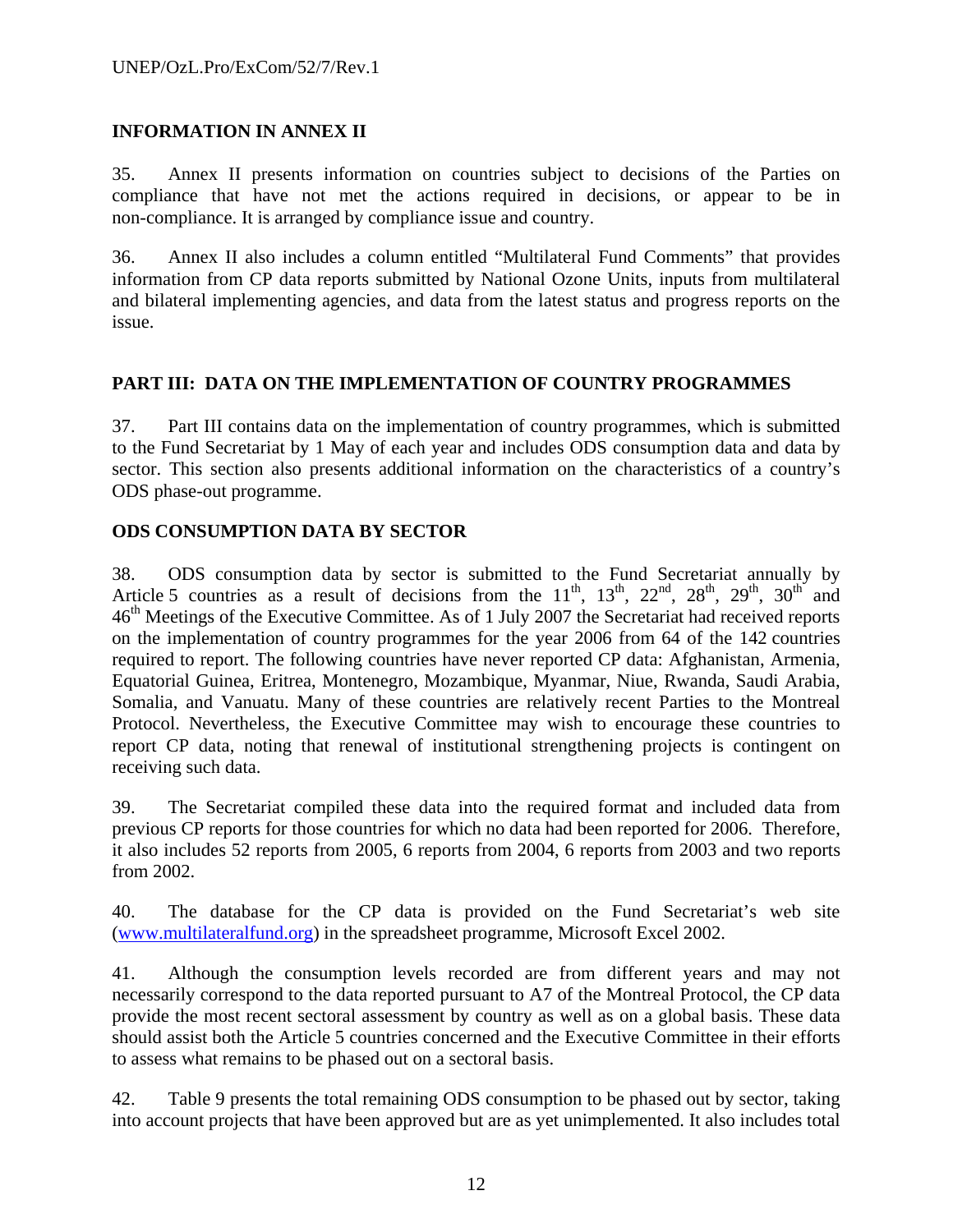consumption phase-out from approved projects that have not yet been completed, and the percentage of the balance to be phased out (by sector).

## Table 9

| <b>Sector</b> | <b>Total latest</b><br>consumption | <b>Percentage of</b><br>total latest<br>consumption | <b>Total phase-out</b><br>approved but not<br>completed | <b>Balance to be</b><br>phased out | <b>Percentage of</b><br>balance to total<br>latest consumption |
|---------------|------------------------------------|-----------------------------------------------------|---------------------------------------------------------|------------------------------------|----------------------------------------------------------------|
| Aerosol       | 937.3                              | 2.0%                                                | 1,011.1                                                 | $\ast$                             | N/A                                                            |
| Foam          | 8,488.9                            | 17.9%                                               | 1,396.2                                                 | 7,092.7                            | 83.6%                                                          |
| Fumigant      | 4,624.4                            | 9.7%                                                | 2,293.0                                                 | 2,331.4                            | 50.4%                                                          |
| Halon         | 5,468.3                            | 11.5%                                               | 12,335.1                                                | *                                  | N/A                                                            |
| Lab Use       | 622.9                              | 1.3%                                                | 0.0                                                     | 622.9                              | 100.00%                                                        |
| <b>MDI</b>    | 1,658.8                            | 3.5%                                                | 0.0                                                     | 1,658.8                            | 100.00%                                                        |
| Process Agent | 1,299.9                            | 2.7%                                                | 432.4                                                   | 867.5                              | 66.7%                                                          |
| Refrigeration | 21,575.5                           | 45.5%                                               | 8,074.0                                                 | 13,501.5                           | 62.6%                                                          |
| Solvent       | 2,662.7                            | 5.6%                                                | 326.1                                                   | 2,336.6                            | 87.8%                                                          |
| Sterilant     | 0.0                                | $0.0\%$                                             | 0.0                                                     | 0.0                                | N/A                                                            |
| Tobacco       | 128.0                              | 0.3%                                                | 150.0                                                   | *                                  | N/A                                                            |
| <b>Total</b>  | 47,466.7                           | 100.0%                                              | 26,017.9                                                | 28,411.4                           | 59.9%                                                          |

## **TOTAL REMAINING ODS CONSUMPTION BY SECTOR**

**\*** More phase-out approved than latest consumption.

43. The total ODS phase-out approved but not implemented (specified in Table 9) does not include the phase-out approved in principle for multi-year agreements or the phase-out that is expected to result from the implementation of RMPs and halon banking. In addition to the phase-out already being funded, the Executive Committee has approved, in principle, sectoral and national phase-out projects for which annual tranches are released on the basis of achieved scheduled reductions.

44. The phase-out from future annual tranches will address a significant amount of the remaining consumption identified in Table 9. Moreover, RMPs for low-volume consuming (LVC) countries account for 85 per cent of the baseline consumption of these countries, but the data in the projects that have been approved but are not yet implemented do not account for all of this tonnage. Also, the approved but unimplemented phase-out in Table 9 does not include some halon consumption for countries that have already received a halon banking project.

45. Table 10 presents the remaining consumption, by substance, which has not yet been addressed by the Executive Committee after taking into account multi-year agreements, RMPs for LVC countries, and halon banking.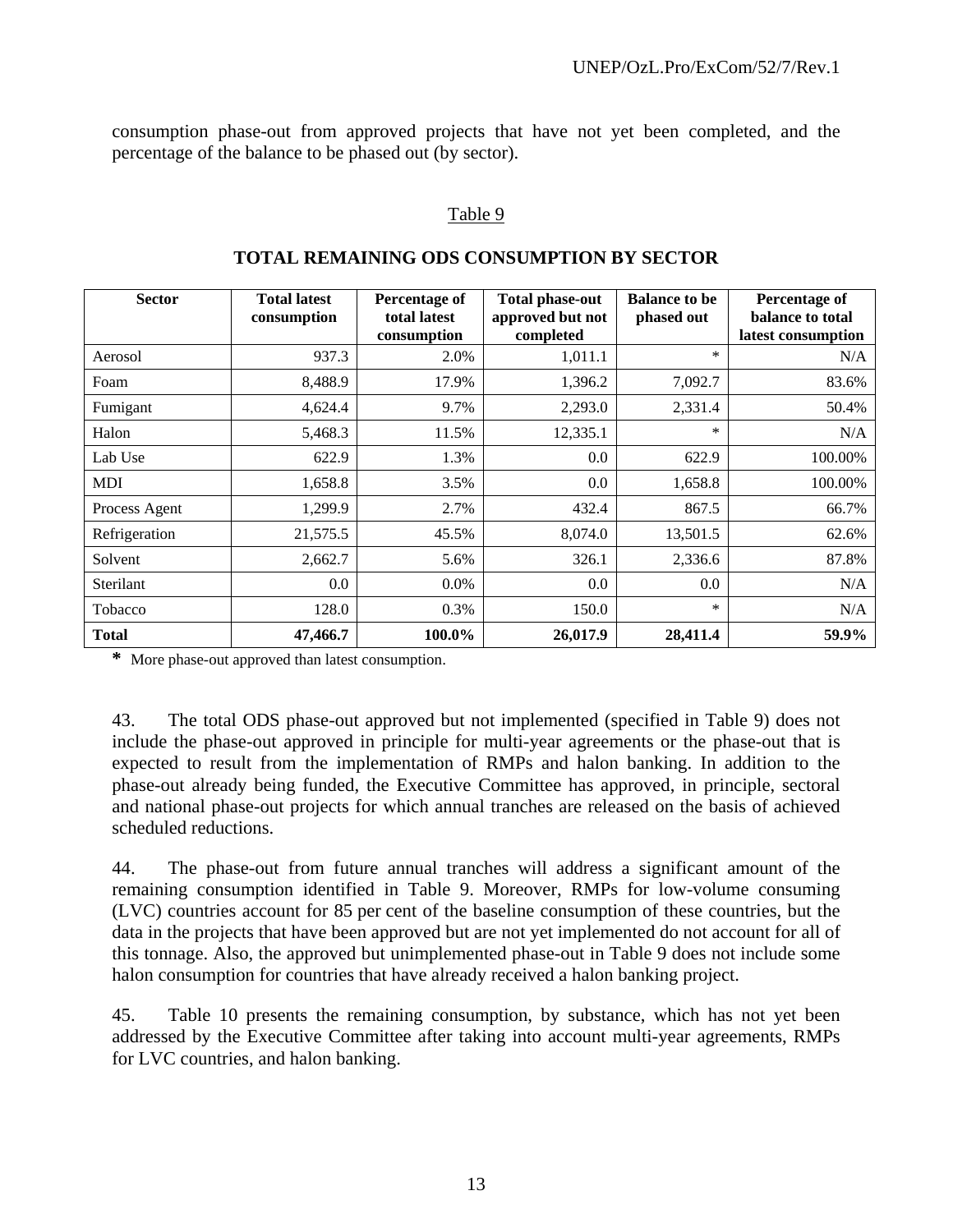## Table 10

## **TOTAL REMAINING ODS CONSUMPTION BY SUBSTANCE BASED ON COUNTRY PROGRAMME DATA**

#### **(AFTER TAKING INTO ACCOUNT THE PHASE-OUT REPRESENTED BY RMPS FOR LVCS, HALON BANKING, TOTAL PHASE-OUT PROJECTS, AND MULTI-YEAR AGREEMENTS THAT ARE APPROVED IN PRINCIPLE)**

| <b>Chemical</b> | <b>Remaining ODS consumption</b><br>(ODP tonnes) |
|-----------------|--------------------------------------------------|
| <b>CFC</b>      | 2,530.9                                          |
| <b>CTC</b>      |                                                  |
| Halons          | 0.0                                              |
| <b>MB</b>       | 3,255.4                                          |
| <b>TCA</b>      | 5.1                                              |
| <b>Total</b>    |                                                  |

46. It may be recalled that the document submitted to the  $50<sup>th</sup>$  Meeting of the Executive Committee indicated that there were 7,609.3 ODP tonnes remaining to be addressed based on the latest CP data, taking into account projects that had been approved but not implemented. The reduction of 1,806.9 ODP tonnes in consumption is due to the funding approvals at the  $50<sup>th</sup>$  and 51<sup>st</sup> Meetings of the Executive Committee and the updated consumption data received since the document was issued for consideration at the  $50<sup>th</sup>$  Meeting. The remaining ODS consumption is based on the 130 Article 5 countries that reported CP data. The 12 countries that did not report CP data may also seek the Fund's assistance.

47. Using A7 data for the 12 countries, the total amount of remaining ODS taking into account the phase-out represented by RMPs for LVC countries, halon banking, total phase-out projects, and multi-year agreements that are approved in principle appears to be 6,839 ODP tonnes as shown in Table 11.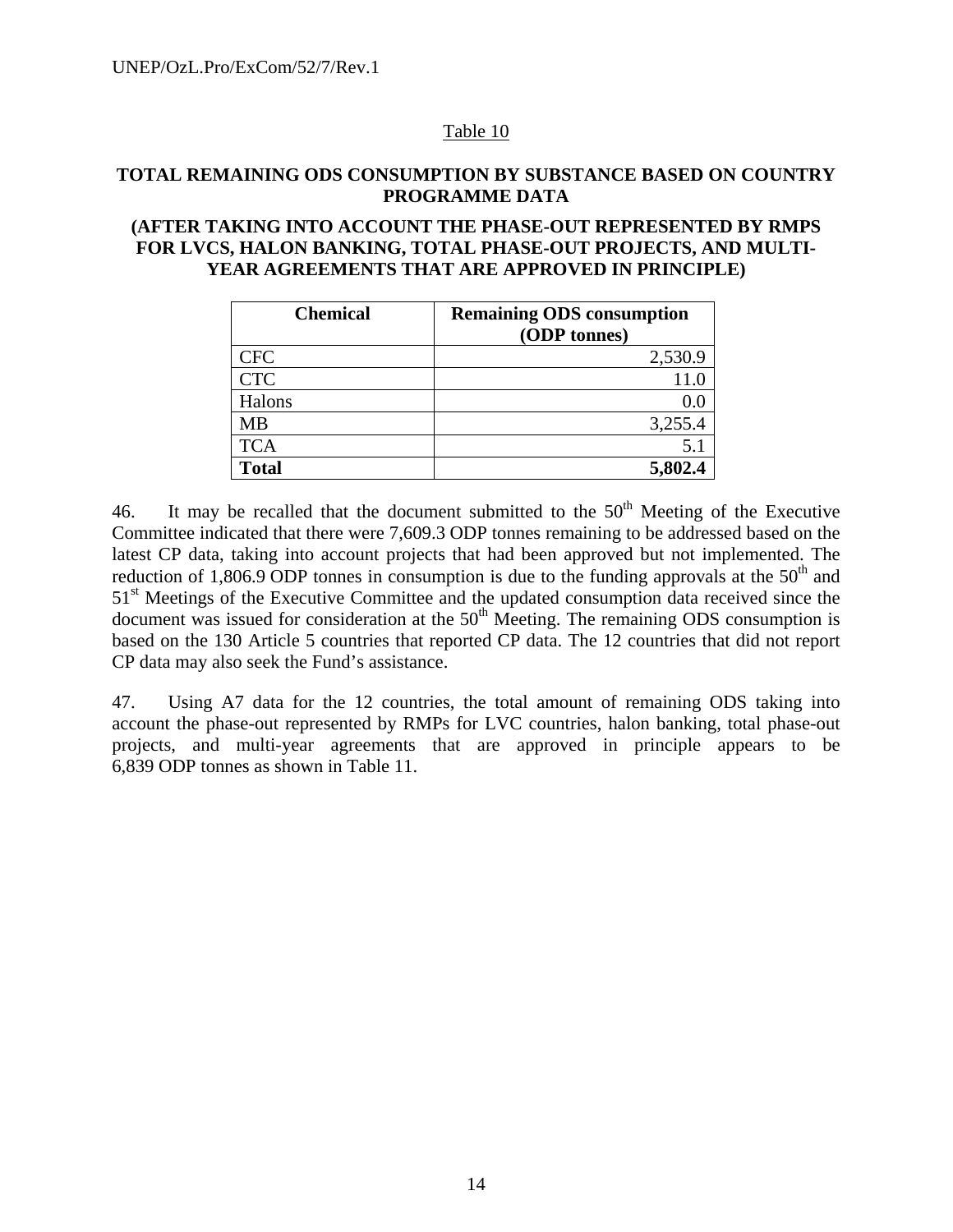# Table 11

## **TOTAL REMAINING ODS CONSUMPTION BY SUBSTANCE BASED ON COUNTRY PROGRAMME AND ARTICLE 7 DATA**

#### **(AFTER TAKING INTO ACCOUNT THE PHASE-OUT REPRESENTED BY RMPS FOR LVCS, HALON BANKING, TOTAL PHASE-OUT PROJECTS, AND MULTI-YEAR AGREEMENTS THAT ARE APPROVED IN PRINCIPLE)**

| <b>Chemical</b> | <b>Remaining ODS consumption</b><br>(ODP tonnes) |
|-----------------|--------------------------------------------------|
| <b>CFC</b>      | 3,522.8                                          |
| <b>CTC</b>      | 8.6                                              |
| Halons          | 19.1                                             |
| <b>MB</b>       | 3,283.9                                          |
| <b>TCA</b>      | 4.3                                              |
| <b>Total</b>    | 6,838.7                                          |

## **HCFC data**

48. Table 12 presents the levels of HCFC consumption based on the latest data available. It shows that there are 296,272 metric tonnes (19,245 ODP tonnes) of HCFC consumption consisting primarily of HCFC-22 (65.7 per cent of the total) and HCFC-141b (29.7 per cent of the total).

#### Table 12

#### **AMOUNT OF HCFC LATEST CONSUMPTION DATA BY CHEMICAL**

| <b>Chemical</b> | <b>Metric tonnes</b> | <b>ODP</b> tonnes | <b>Percent of Total</b> |
|-----------------|----------------------|-------------------|-------------------------|
| <b>HCFC-121</b> | 0.90                 | 0.04              | 0.0%                    |
| <b>HCFC-123</b> | 1,028.95             | 20.58             | 0.1%                    |
| <b>HCFC-124</b> | 392.88               | 15.72             | 0.1%                    |
| <b>HCFC-141</b> | 78.91                | 5.52              | 0.0%                    |
| HCFC-141b       | 52,040.02            | 5,724.40          | 29.7%                   |
| HCFC-142b       | 12,392.74            | 805.53            | 4.2%                    |
| HCFC-21         | 28.86                | 1.15              | 0.0%                    |
| HCFC-22         | 229,966.17           | 12,648.14         | 65.7%                   |
| <b>HCFC-225</b> | 342.31               | 23.96             | 0.1%                    |
| <b>Total</b>    | 296,271.73           | 19,245.04         | 100.0%                  |

49. The level in this report is based on 2006 data from 64 countries. Consumption in those countries increased by 14,446 metric tonnes (1,120 ODP tonnes), representing a 15 per cent increase over 2005 data. By contrast, CFC consumption decreased by 45 per cent for those countries reporting data in both 2005 and 2006.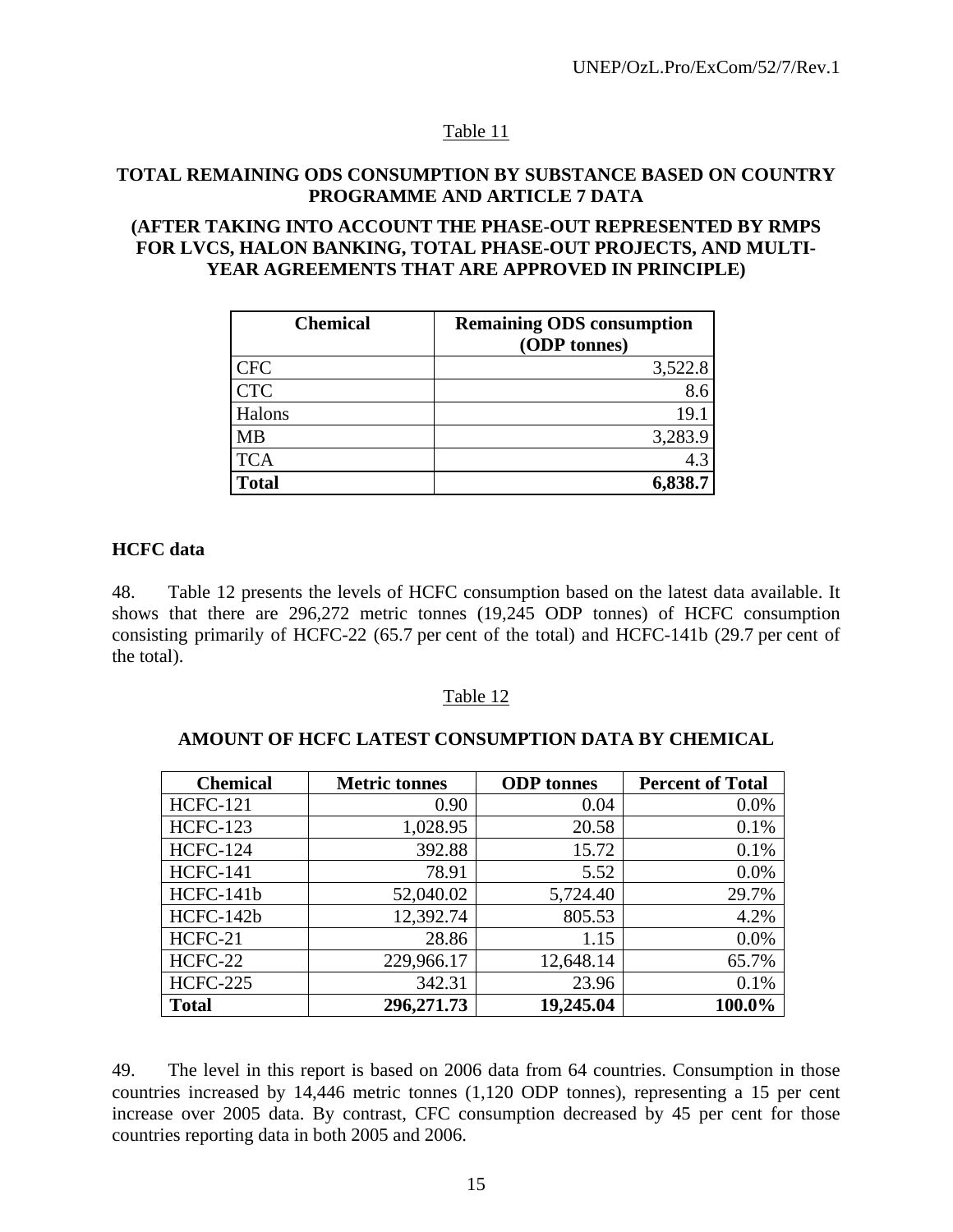## **CHARACTERISTICS OF NATIONAL PHASE-OUT PROGRAMMES**

50. The new CP reporting format adopted in decision 46/39 provides an opportunity for NOUs to assess the prospects for compliance from both a quantitative and qualitative perspective.

## **Completeness of the data**

51. This is the second year of use of the new format for reporting CP data. Following the first year of its operation and the lack of response, the Executive Committee took two decisions to improve compliance with the new format. As a result of addressing the issue of the new format at regional network meetings (per decision 49/5) and the development of a manual and web-based system for input of the data (per decision 50/4), 62 of the 64 countries that provided 2006 data used the new format. The Fund Secretariat also initiated a programme for seeking the immediate clarification of apparent data anomalies directly from NOUs. As a result of these efforts, there were significantly fewer data anomalies in 2006 than had occurred in 2005.

52. Nevertheless, most of the data provided in the new format was incomplete for the three main sections: qualitative, quantitative and regulatory. Only seven countries, Fiji, Guyana, Mexico, Morocco, Seychelles, Trinidad and Tobago, and Viet Nam, provided all the information for all three sections. Only five countries used the web-based system, which was initiated on 25 April 2007. The Executive Committee may wish to consider requesting UNEP CAP to allocate time during its regional network meetings for additional training on the web-based system and feedback on the experience gained by the initial users of the web-based system.

53. Only 64 of the required 142 countries provided CP data in time for analysis in this document. Although several countries that submitted requests for funding to the  $52<sup>nd</sup>$  Meeting also submitted CP data, several did not. Countries requesting TPMPs for consideration at the 52<sup>nd</sup> Meeting that did not submit CP data include: Chad, Comoros and Senegal.

54. TPMP and national phase-out plans provide substantial data (and in some cases more data than required for CP data reporting). CP data is essential to review all submissions for funding requests. For this reason, the Executive Committee does not approve requests for institutional strengthening renewal until CP data has been submitted. Moreover, submission of CP data on 1 May provides important information to the Implementation Committee in advance of the 30 September reporting deadline for A7 data. The Executive Committee may wish to consider if the submission of CP data should be a requirement for the approval and release of funding for any request submitted to the Executive Committee.

## **Summary of data**

55. Forty-five of the 58 reporting countries with RMPs/NPP/TPMP indicated progress in the implementation of their RMPs. Including those countries reporting data prior to 2006, 75 out of 105 countries indicated progress in the implementation of their RMPs.

56. With the inclusion of those countries reporting data prior to 2006, a total of 4,435 recovery machines and 1,499 recycling machines are operational. Of these, 2,923 recovery machines and 651 recycling machines were funded with resources from the Multilateral Fund in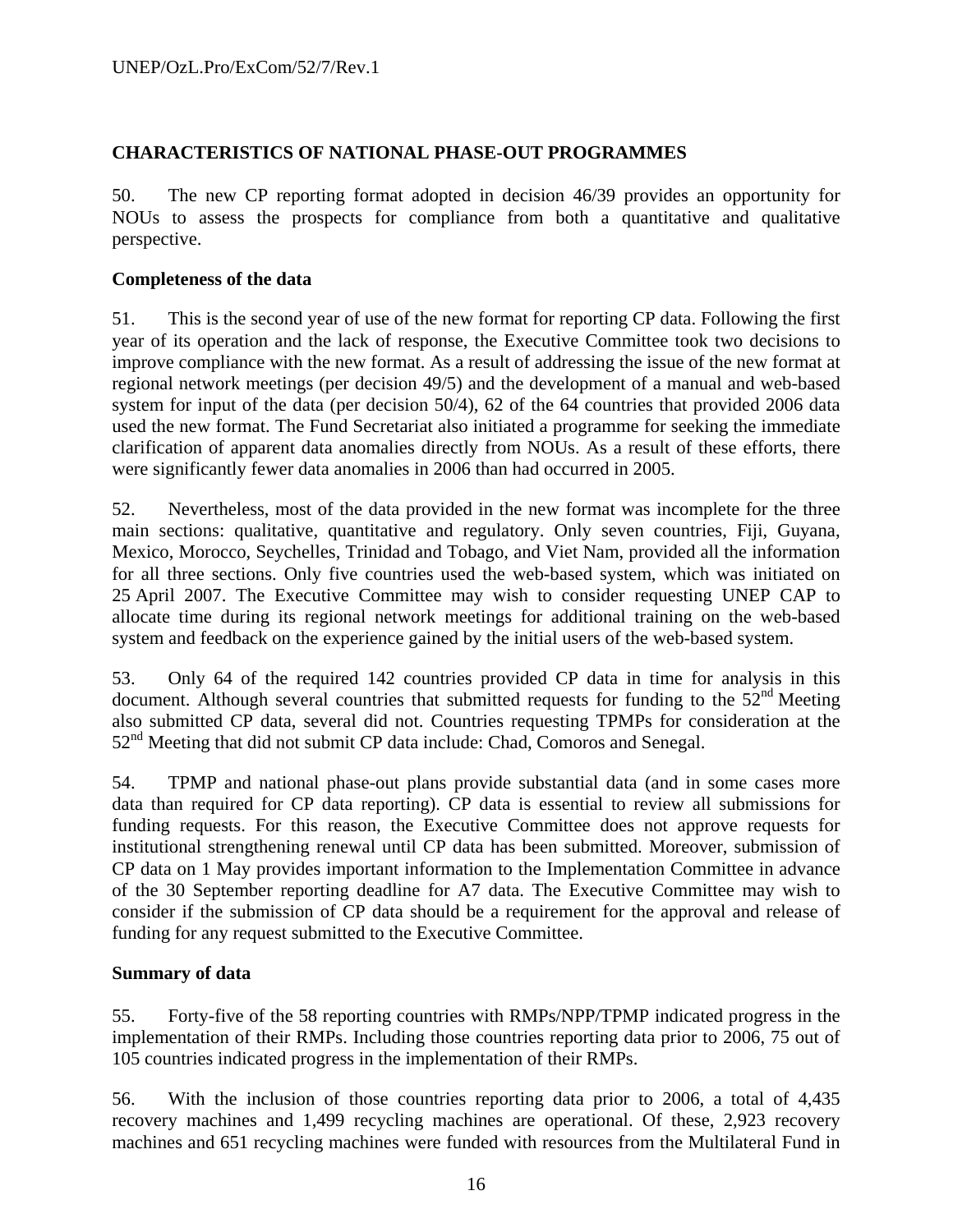countries reporting data. Of those countries employing R&R machines, 59.4 per cent reported that the machines had been functioning 'satisfactorily' or 'very well'. A total of 222.8 ODP tonnes of CFC-11 has been recovered of which 141.6 ODP tonnes was reused, and a total of 9,325.2 ODP tonnes of CFC-12 has been recovered of which 9,313.1 ODP tonnes was reused. Data is not collected for the other ODS.

57. Data reported for 2006, taken together with that from previous years' reports, indicates that a total of 45,462 refrigeration servicing technicians have been trained, 35,976 have been certified, and 2,227 refrigeration technician trainers have been trained.

58. Seventy-seven out of 101 countries have reported operational licensing systems (52 of the 53 countries that reported 2006 data had operational licensing systems with 98.1 per cent of them functioning 'satisfactorily' or 'very well'). There were 24 countries that had not reported the establishment of their licensing systems. Since operational licensing systems are considered essential to compliance with the Montreal Protocol, the Executive Committee may wish to consider urging the 24 countries that have not established licensing systems to endeavour to do so.

59. Seventy-three of the 103 countries that reported data (including data from previous years' reports) indicated that they had quota systems in place. Eighty-seven countries indicated that importer registration was required.

60. A total of 9,404 customs officers (including data from previous years' reports) have been reported as having been trained. Again, the extent to which countries had reported annual data rather than cumulative was not clear.

61. The costs of some ODS and substitutes are summarized in Table 13.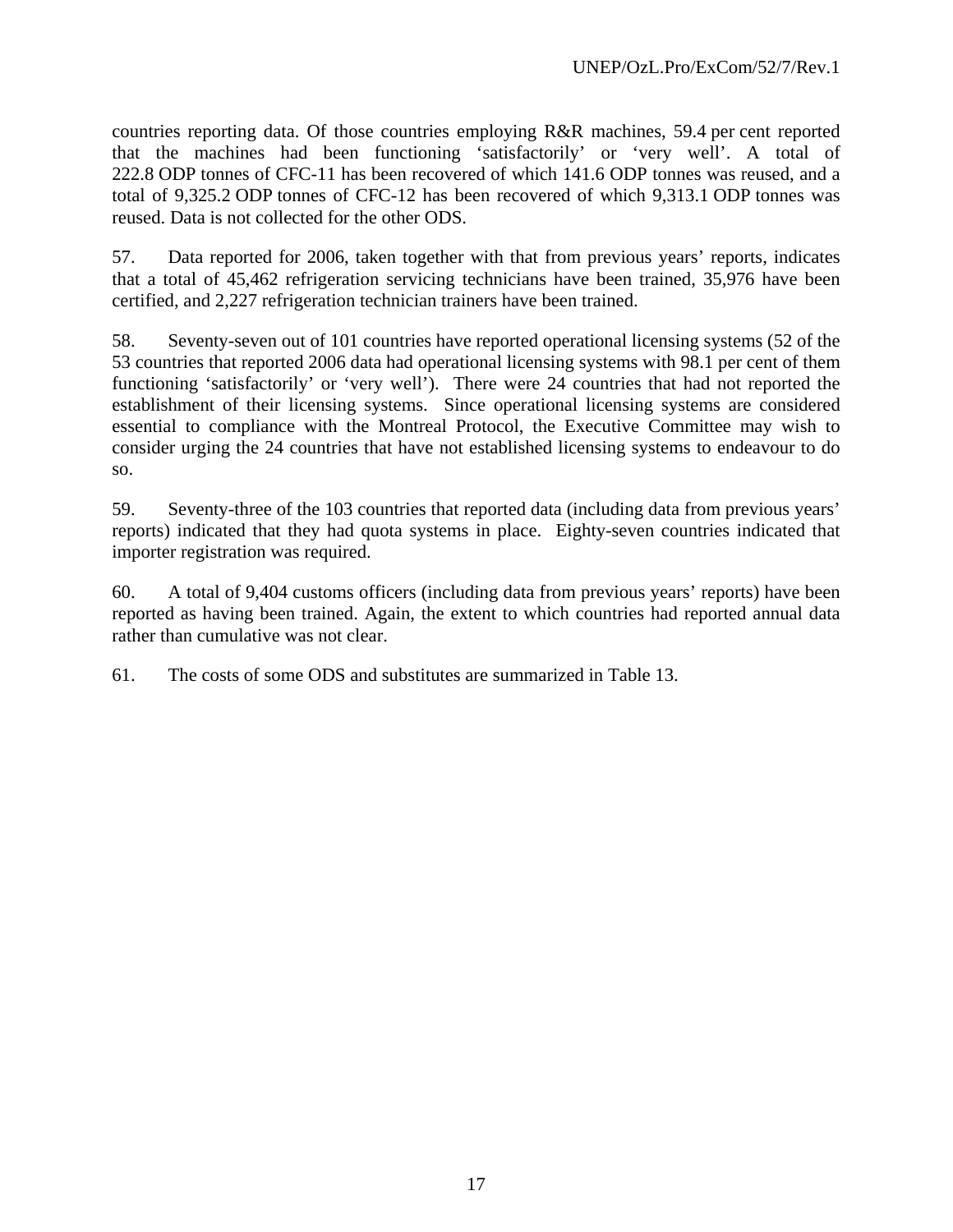# Table 13

| <b>ODS</b>     | Average price/             | <b>Average Price/</b> | Number of | Number of      | Range (US\$/kg.)          | Number of | Data excluded*        |
|----------------|----------------------------|-----------------------|-----------|----------------|---------------------------|-----------|-----------------------|
|                | kilogram                   | kilogram              | countries | countries      | $(2006$ Report)           | countries | from the calculation  |
|                | (US\$/kg.) (2005           | (US\$/kg.) (2006)     | where     | where          |                           | reporting | of the average        |
|                | Report to 50 <sup>th</sup> | Report to $52nd$      | prices    | prices         |                           | non-zero  | $(US\$ {kg.}) $(2006$ |
|                | Meeting)                   | Meeting)              | increased | decreased      |                           | data      | <b>Report</b> )       |
| $CFC-11$       | \$7.09                     | \$9.05                | 8         | 3              | $$5.00$ (Kuwait) to       | 22        | $$1.65$ (Guyana) and  |
|                |                            |                       |           |                | \$18.00 (Mexico)          |           | \$36.70 (Brazil)      |
| $CFC-12$       | \$8.98                     | \$10.65               | 12        | 12             | $$3.00$ (Nepal) to        | 51        | \$1.95 (Guyana) and   |
|                |                            |                       |           |                | \$24.00 (Haiti)           |           | \$250 (Seychelles)    |
| CFC-113        | \$9.02                     | \$14.04               | N/A       | N/A            | \$8.33 (Barbados),        | 4         | \$44 (El Salvador)    |
|                |                            |                       |           |                | \$14.29 (Gabon), and      |           |                       |
|                |                            |                       |           |                | \$19.50 (Serbia)          |           |                       |
| <b>CFC-114</b> | \$9.98                     | \$20.91               | N/A       | N/A            | \$8.33 (Barbados),        | 4         | None                  |
|                |                            |                       |           |                | \$19.50 (Serbia),         |           |                       |
|                |                            |                       |           |                | \$25.80 (Argentina),      |           |                       |
|                |                            |                       |           |                | and \$30 (Cuba)           |           |                       |
| CFC-115        | \$10.94                    | \$6.92                | N/A       | N/A            | \$5.50 (Chile) and        | 2         | None                  |
|                |                            |                       |           |                | \$8.33 (Barbados)         |           |                       |
| HCFC-22        | \$5.41                     | \$5.17                | 11        | 11             | \$1.58 (Costa Rica) to    | 54        | \$0.96 (Guyana), \$20 |
|                |                            |                       |           |                | \$13.10 (Malawi)          |           | (Honduras), and \$190 |
|                |                            |                       |           |                |                           |           | (Seychelles)          |
| HFC-134a       | \$12.21                    | \$11.99               | 10        | 11             | \$3.00 (Marshall          | 45        | \$2.61 (Guyana) and   |
|                |                            |                       |           |                | Islands) to $$29.63$ (St. |           | \$240 (Seychelles)    |
|                |                            |                       |           |                | Kitts/Nevis)              |           |                       |
| $R - 502$      | \$14.20                    | \$15.91               | 3         | $\overline{4}$ | $$4.91$ (St. Lucia) to    | 26        | \$3.61 (Guyana) and   |
|                |                            |                       |           |                | \$31.00 (Morocco)         |           | \$320 (Seychelles)    |

# **AVERAGE PRICE OF ODS AND SUBSTITUTES**

\* All zero \$ entries were excluded.

62. No data was provided for halons, MB, CTC, or HCFC-141b.

63. Table 13 indicates that average prices for CFC-11 and CFC-12 have increased and that more countries experienced increases in prices than decreases for CFC-11. It also shows that the average prices of HFC-134a and HCFC-22 have decreased and that these decreases were experienced in more countries than those experiencing increases for HFC-134a. However, consistent with the 2005 data, the average prices of substitutes (such as HFC-134a and R-502) remain higher than CFC-11 and CFC-12, and HCFC-22 remains much less expensive than CFCs.

## **RECOMMENDATIONS**

- 64. The Executive Committee may wish to:
	- (a) Note the report on the status/prospects of Article 5 countries in achieving compliance with the initial and intermediate control measures of the Montreal Protocol as contained in UNEP/OzL.Pro/ExCom/52/7/Rev.1;
	- (b) Request UNDP and El Salvador to expedite the submission of the terminal phase-out management plan proposal to the 53rd Meeting;
	- (c) Urge those countries that have not established licensing systems to endeavour to establish such systems as soon as possible;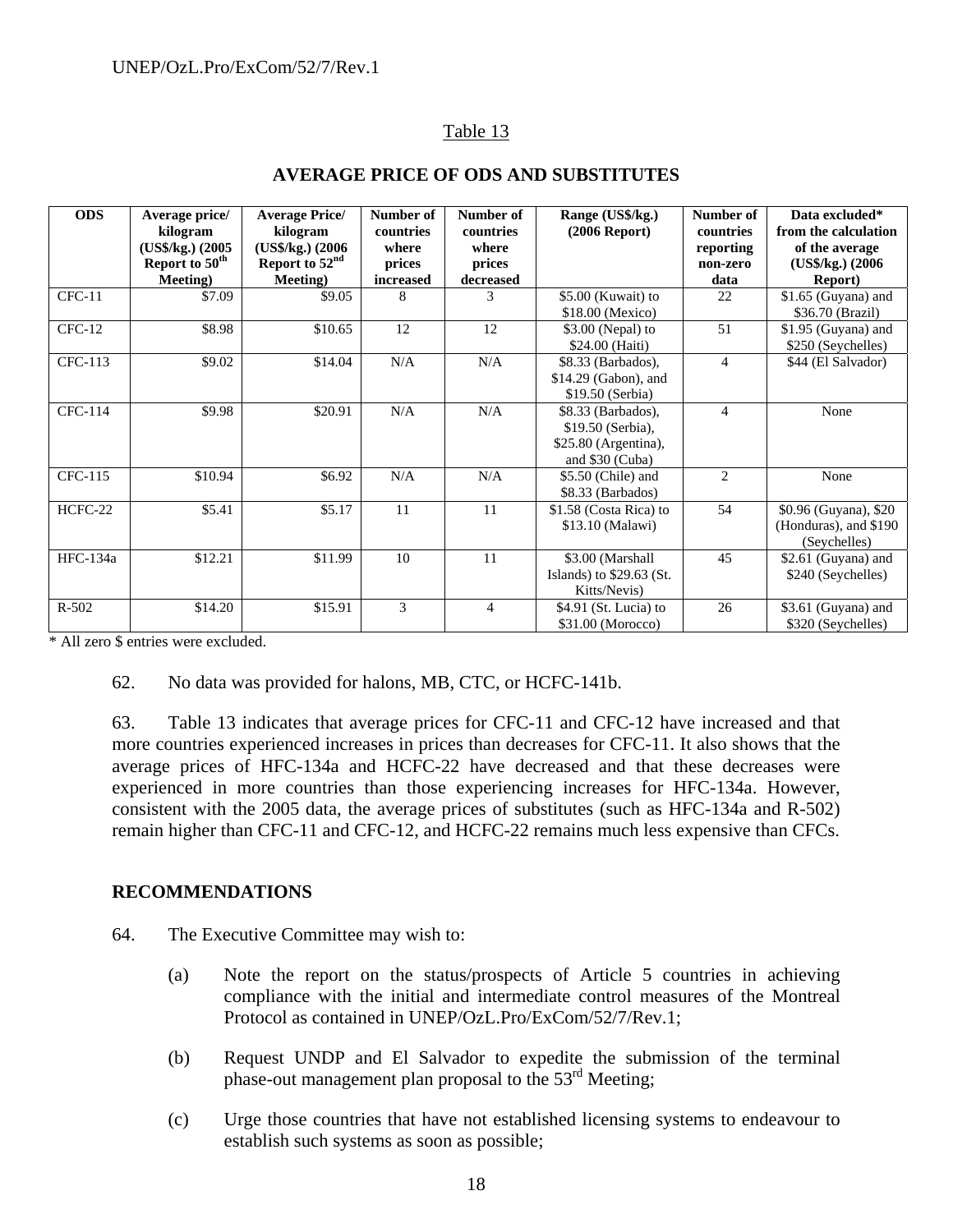- (d) Request UNEP CAP to allocate time during its regional network meetings for additional training on the web-based system for reporting progress on country programme implementation and to provide feedback on the experience gained by the initial users of the web-based system; and
- (e) Require the submission of country programme implementation data in advance of approval and release of funding for projects and activities approved after the due date.

-----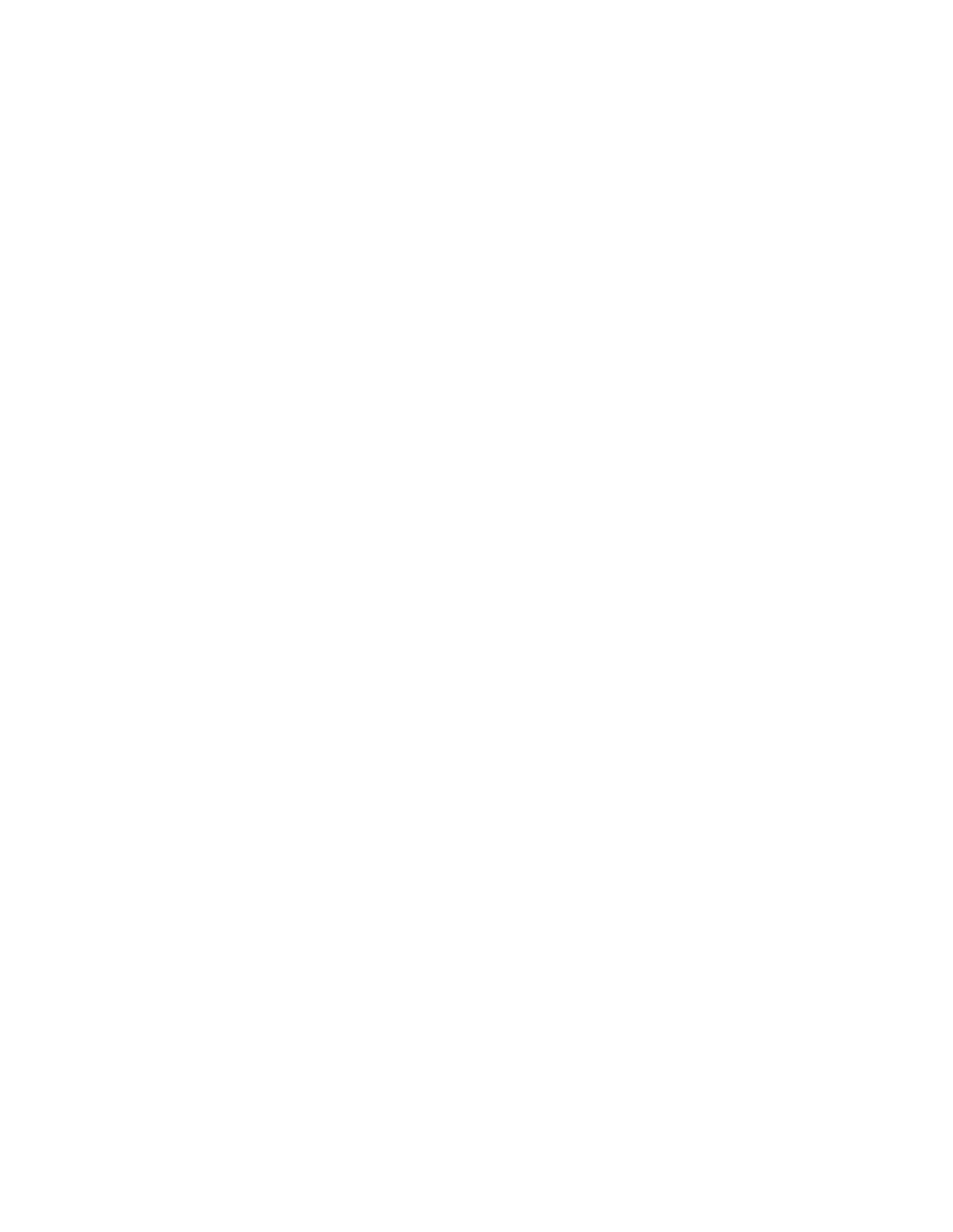## **Annex I**

## **DETAILED ANALYSIS OF THE STATUS OF IMPLEMENTATION IN COUNTRIES SUBJECT TO DECISIONS OF THE PARTIES ON COMPLIANCE AND THOSE AT RISK OF NON-COMPLIANCE**

1. Annex I presents the detailed analysis of the status of implementation in countries subject to decisions of the Parties on compliance and those at risk of non-compliance. The data tables in Appendixes I-V indicate whether a country has received a total phase-out agreement for a specific controlled substance. The CFC analysis (Appendix I) shows further whether a low-volume consuming country (LVC) has received a Refrigerant Management Plan (RMP) or a RMP update since the  $31<sup>st</sup>$  Meeting of the Executive Committee, which should be sufficient to ensure a country's compliance at least up to and including the 85 per cent reduction target in 2007 (decision 31/48(h)). The analysis of halons (Appendix II) indicates whether a halon banking activity has been approved. Halon banking guidelines require that regulations facilitating production and import bans are established within six months of the establishment of a reclamation centre (decision 18/22). Decision 35/57 presumes that halon banking should be the last project approved for the halon sector. The methyl bromide analysis (Appendix III) indicates further whether a country has received funding for a phase-out to meet the 2005 control measure.

# **ANALYSIS OF COMPLIANCE FOR CFCs (Appendix I)**

2. Based on their latest reported consumption data, 141 countries could now be considered to be in compliance, but 68 have not yet reported 2006 data. The latest reported consumption for these countries combined is 37,708 ODP tonnes compared to 43,582 ODP tonnes in last year's report. This is some 126,185 ODP tonnes lower than their combined baseline level of 163,893 ODP tonnes. Ninety-seven of these countries are LVCs of which 89 have received support for RMPs from the Multilateral Fund. This includes support for 73 LVCs to meet their 85 per cent reductions by 2007.

3. Countries have been grouped into three categories: (a) those whose latest consumption exceeds the baseline freeze; (b) those in actual non-compliance or at risk of not meeting the 2005 reduction step because their latest consumption exceeds the 50 per cent baseline reduction target; and (c) those at risk of not meeting future controls because their latest consumption exceeds the 85 per cent baseline reduction target.

(a) Countries whose latest consumption exceeds the CFC baseline freeze

4. This category consists of the following three LVC countries: Bhutan, Bosnia and Herzegovina and Paraguay. All other countries appear to be in compliance.

5. The three countries whose latest consumption exceeds the baseline freeze have each been provided with support to enable their compliance, as follows:

• Bhutan has received an RMP to meet its 50 per cent and 85 per cent reduction target.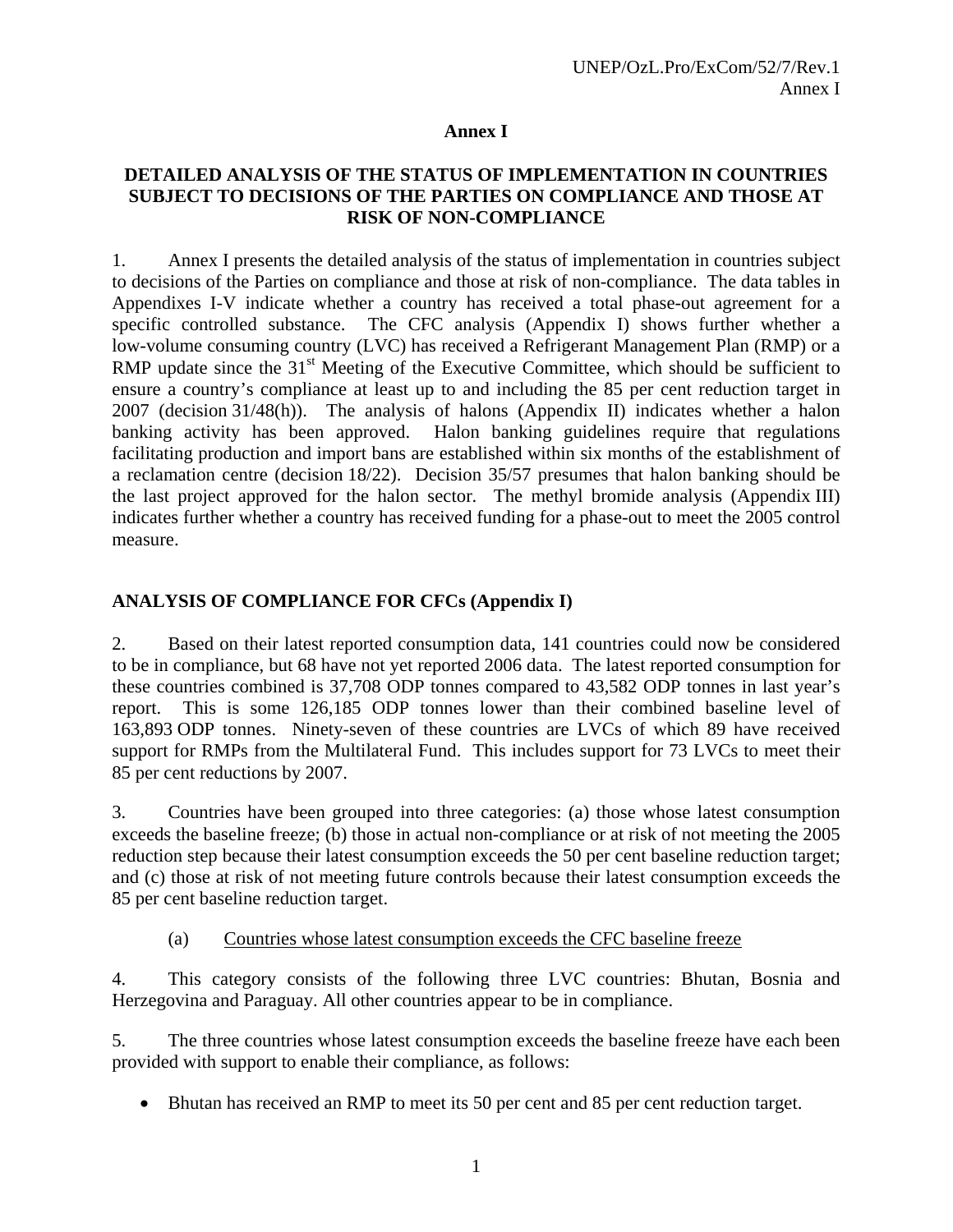## UNEP/OzL.Pro/ExCom/52/7/Rev.1 Annex I

- Bosnia and Herzegovina has a national ODS phase-out agreement with the Executive Committee and an Action Plan approved by the Meeting of the Parties that would allow it to complete the phase-out of CFCs prior to 31 December 2007.
- Paraguay has a national phase-out agreement with the Executive Committee for complete phase-out of CFCs prior to 1 January 2010.

# (b) Countries at risk of not achieving the 50 per cent CFC baseline reduction

6. This category consists of 6 countries. These countries may be in non-compliance with the control measures. It includes 5 LVCs, which may need to achieve additional CFC phase-out amounting to 412 ODP tonnes by 2005 in order to comply with the 50 per cent reduction target. Of these 6 countries in this category, 5 have projects with phase-out included in the 2007 business plans.

7. Of the 6 countries, the Executive Committee has approved RMPs for 3 LVCs (Bhutan, Palau and Paraguay). These 3 countries had already received either a RMP to meet their 50 per cent and 85 per cent reductions or a national phase-out agreement.

8. Bosnia and Herzegovina and Venezuela (Bolivarian Republic of) did not have an approved RMP, but have national phase-out agreement with the Executive Committee.

9. The remaining one country that appears to possibly need additional activities to achieve the 50 per cent reduction is Eritrea. Eritrea has activities planned in the 2007 business plans.

# (c) Countries at risk of not achieving the 85 per cent baseline reduction

10. This category consists of 93 countries including 61 LVCs, which may need to achieve additional CFC phase-out amounting to 17,365 ODP tonnes by 2007 in order to comply with the 85 per cent reduction target. Of these 93 countries, 68 were to receive projects with phase-out in the 2007 business plans.

11. Of the 93 countries, the Executive Committee has approved RMPs for 17 non-LVCs and 54 LVCs, including 68 countries that had already received either an RMP to meet their 50 per cent and 85 per cent reductions or had a national phase-out agreement approved. The Federated States of Micronesia, Palau and Solomon Islands are three of the LVCs that have phase-out agreements with the Executive Committee as part of the Pacific Island Country strategy.

12. There are five LVCs that have approved national phase-out agreements. These countries are: Albania, Armenia, Bosnia and Herzegovina, Ecuador and Turkmenistan. For Armenia and Turkmenistan, funding has been approved by the GEF.

13. The remaining 17 countries that may require additional actions to achieve the 85 per cent reduction are Afghanistan, Argentina, Colombia, Eritrea, India, Indonesia, Islamic Republic of Iran, Republic of Korea, Lebanon, Libyan Arab Jamahiriya, Malaysia, Philippines, Saudi Arabia, Serbia, Somalia, United Arab Emirates and Venezuela (Bolivarian Republic of). With the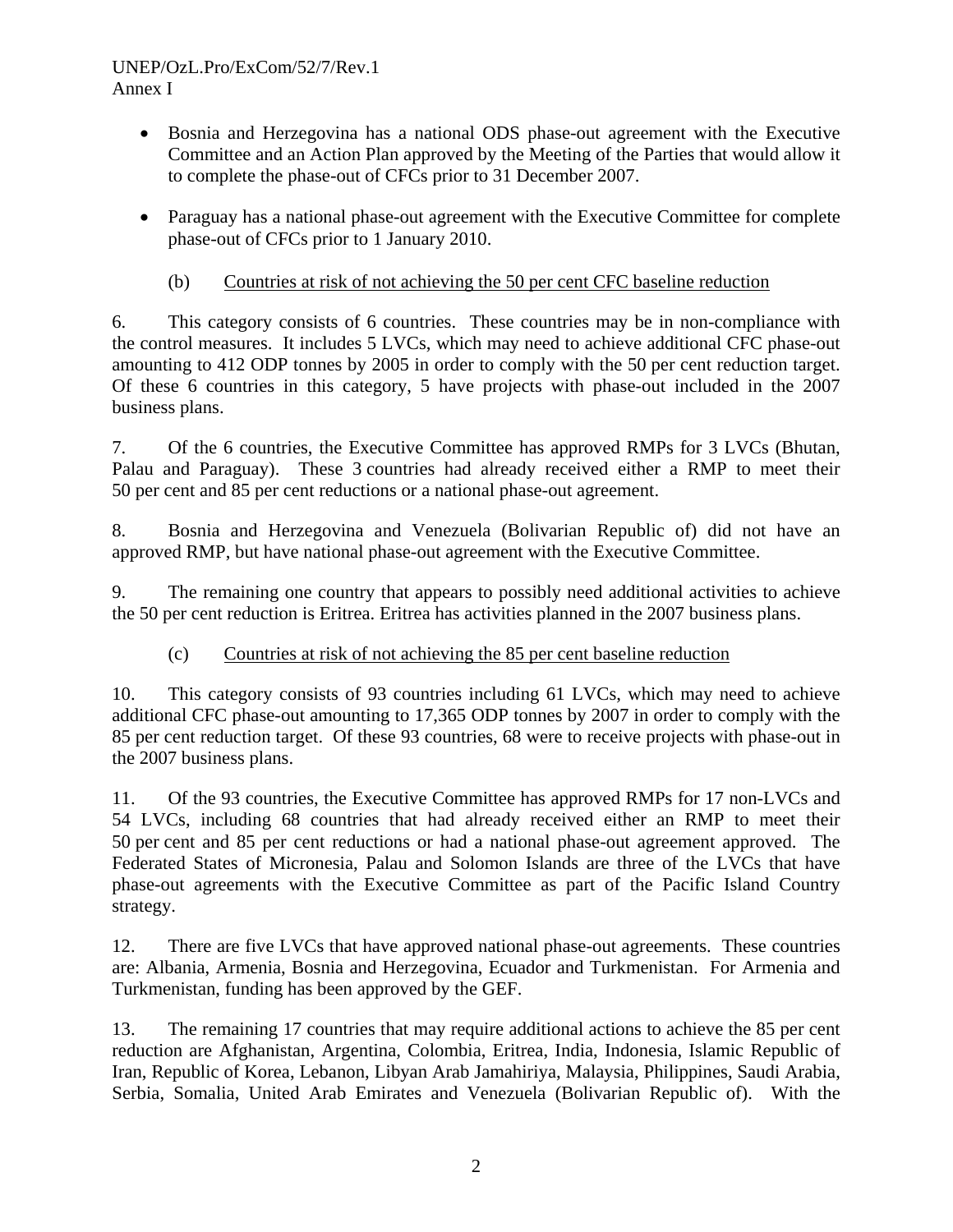exception of Eritrea, Somalia and Saudi Arabia, all countries currently eligible for Fund assistance have national CFC phase-out agreements with the Executive Committee, which contain a phase-out schedule that is consistent with the targets in the Montreal Protocol. All of the countries that are at risk have received support from the Executive Committee or have projects in the 2007-2009 business plans to address their compliance needs except the Republic of Korea and the United Arab Emirates that do not seek Multilateral Fund assistance.

# **ANALYSIS OF COMPLIANCE FOR HALONS (Appendix II)**

14. Based on their latest consumption data, 68 countries could now be considered to be in compliance. The latest combined consumption for these countries is 5,717 ODP tonnes compared to 6,816 ODP tonnes in last year's report. This is some 40,056 ODP tonnes lower than their combined baseline level of 45,773 ODP tonnes.

15. Seventy-four countries have reported no consumption of halons between 1995 and 2006. Two countries have reported neither baseline nor latest consumption data.

16. Fifty-six countries have received support for halon banking activities or phase-out agreements. This includes those countries participating in regional halon banks. Halon banking is presumed to be the last funded activity in the halon consumption sector for most countries but there are some halon phase-out activities that are part of multi-sectoral phase-out agreements.

17. Countries have been grouped into the following two categories: (a) those whose latest consumption exceeds the baseline freeze; and (b) those in actual non-compliance or at risk of not meeting the 2005 control because their latest consumption exceeds the 50 per cent reduction target.

## (a) Countries whose latest consumption exceeds the baseline freeze for halons

18. This category consists of two countries (Libyan Arab Jamahiriya and Somalia) that may require additional actions to achieve compliance with the freeze on halons. These countries would need to phase-out a total of 82.5 ODP tonnes to meet the freeze target. Libyan Arab Jamahiriya has received support for halon banking from the Multilateral Fund. Activities would be provided for Somalia once conditions exist for a sustainable activity.

## (b) Countries at risk of not achieving the 50 per cent baseline reduction for halons

19. This category consists of two countries, including one LVC that may need to phase-out additional halons amounting to 408 ODP tonnes by 2005 in order to comply with the 50 per cent reduction targets. Libyan Arab Jamahiriya has received support from the Multilateral Fund for halon banking activity. The remaining one country that might not achieve its 50 per cent reduction target, Somalia had reported latest consumption in 2006 of 18.8 ODP tonnes.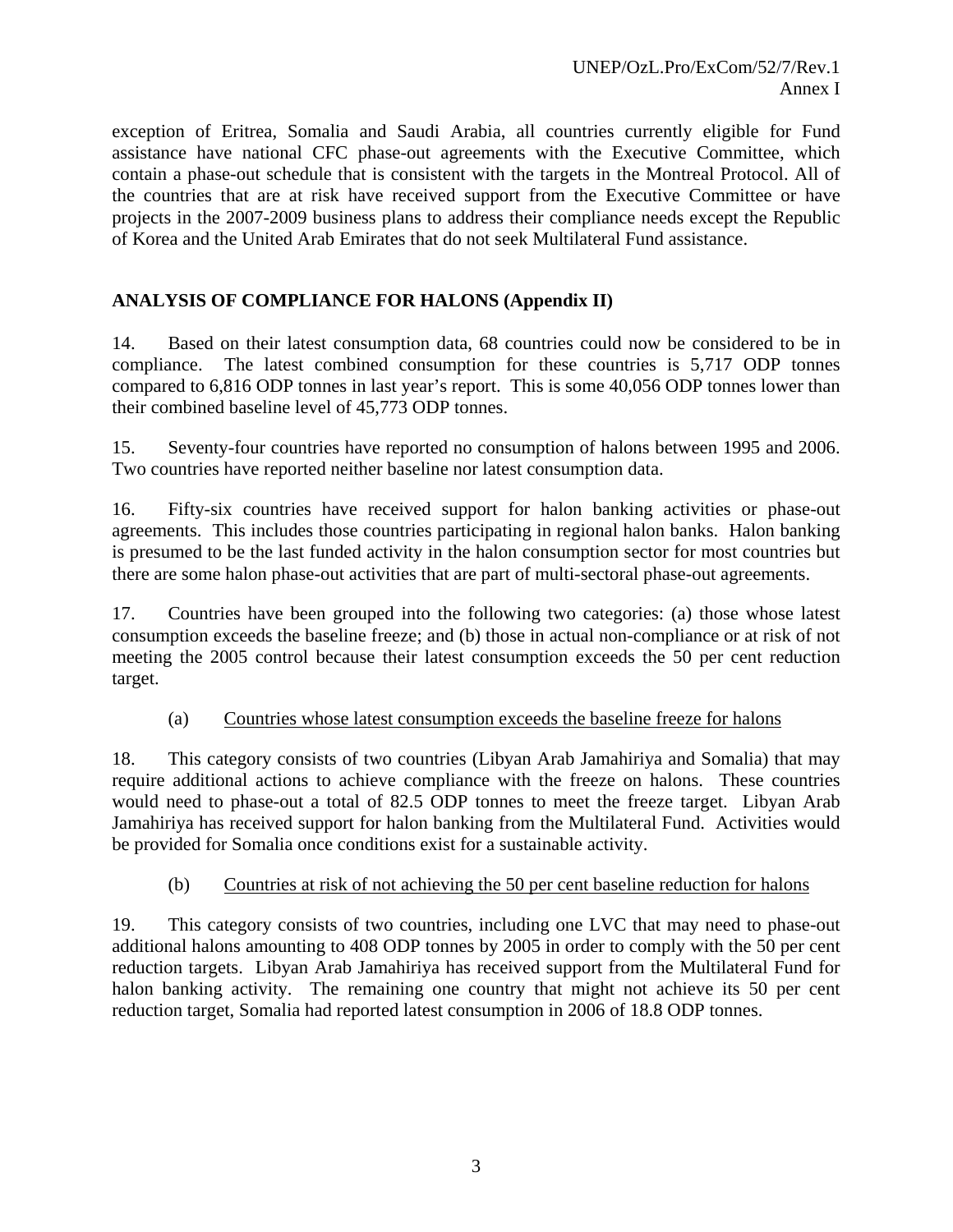## **ANALYSIS OF COMPLIANCE FOR METHYL BROMIDE (Appendix III)**

20. This section presents the analysis for compliance with methyl bromide control measures. It should be noted that all data reported and used in this analysis relate to controlled use only, which means that the data excludes quarantine and pre-shipment (QPS). Of the 134 Article 5 countries that have ratified the Copenhagen Amendment, 133 have reported complete baseline data. Of these 133 countries, 53 reported zero for both the baseline consumption and the latest consumption.

21. Ninety-eight Article 5 countries have received support from the Multilateral Fund for methyl bromide activities and/or projects. This includes projects that will lead to a complete phase-out of methyl bromide in 50 of these countries, partial phase-out in an additional 16 of these countries, and other forms of assistance received by 32 of these counties.

22. Countries have been grouped into the following two categories: (a) those whose latest consumption exceeds the baseline freeze; and (b) those that could be in non-compliance or at risk with the 2005 control because their latest consumption exceeds the 20 per cent reduction. Appendix III identifies those countries that have not ratified the Copenhagen Amendment.

## (a) Countries whose latest consumption exceeds the MB baseline freeze

23. This category consists of four countries that may require additional actions to achieve compliance with the freeze target. These countries are: Honduras, Libyan Arab Jamahiriya, Nicaragua and Saudi Arabia. These countries would need to phase-out a total of 77 ODP tonnes to achieve compliance with the freeze. With the exception of Saudi Arabia (27.6 ODP tonnes), all countries at risk of not achieving the freeze have received assistance from the Multilateral Fund.

24. Of the four countries, Honduras, Libyan Arab Jamahiriya and Nicaragua have phase-out agreements or approved projects under the Multilateral Fund that amount to a total phase-out of methyl bromide consumption. Honduras and Libyan Arab Jamahiriya have reported consumption that is consistent with the Action Plan requirements.

25. Saudi Arabia may require additional activities. Saudi Arabia has sought assistance from the Multilateral Fund and project preparation for a country programme/national phase-out plan was approved at the 49<sup>th</sup> Meeting of the Executive Committee.

## (b) Countries at risk of not achieving the 20 per cent MB baseline reduction

26. This category consists of the following 7 countries: Fiji, Guatemala, Honduras, Libyan Arab Jamahiriya, Nicaragua, Saudi Arabia and Uganda. This list includes five LVCs. These countries may need to meet additional combined reduction amounting to 162 ODP tonnes by 2005 in order to comply with the 20 per cent reduction targets. Six of the 7 countries have received support for methyl bromide activities from the Multilateral Fund. Five of these six countries (Fiji, Honduras, Libyan Arab Jamahiriya, Nicaragua and Uganda) have phase-out agreements or projects for total phase-out, and one country (Guatemala) has project for partial phase-out to achieve the 20 per cent baseline reduction. Fiji, Guatemala, Honduras, Libyan Arab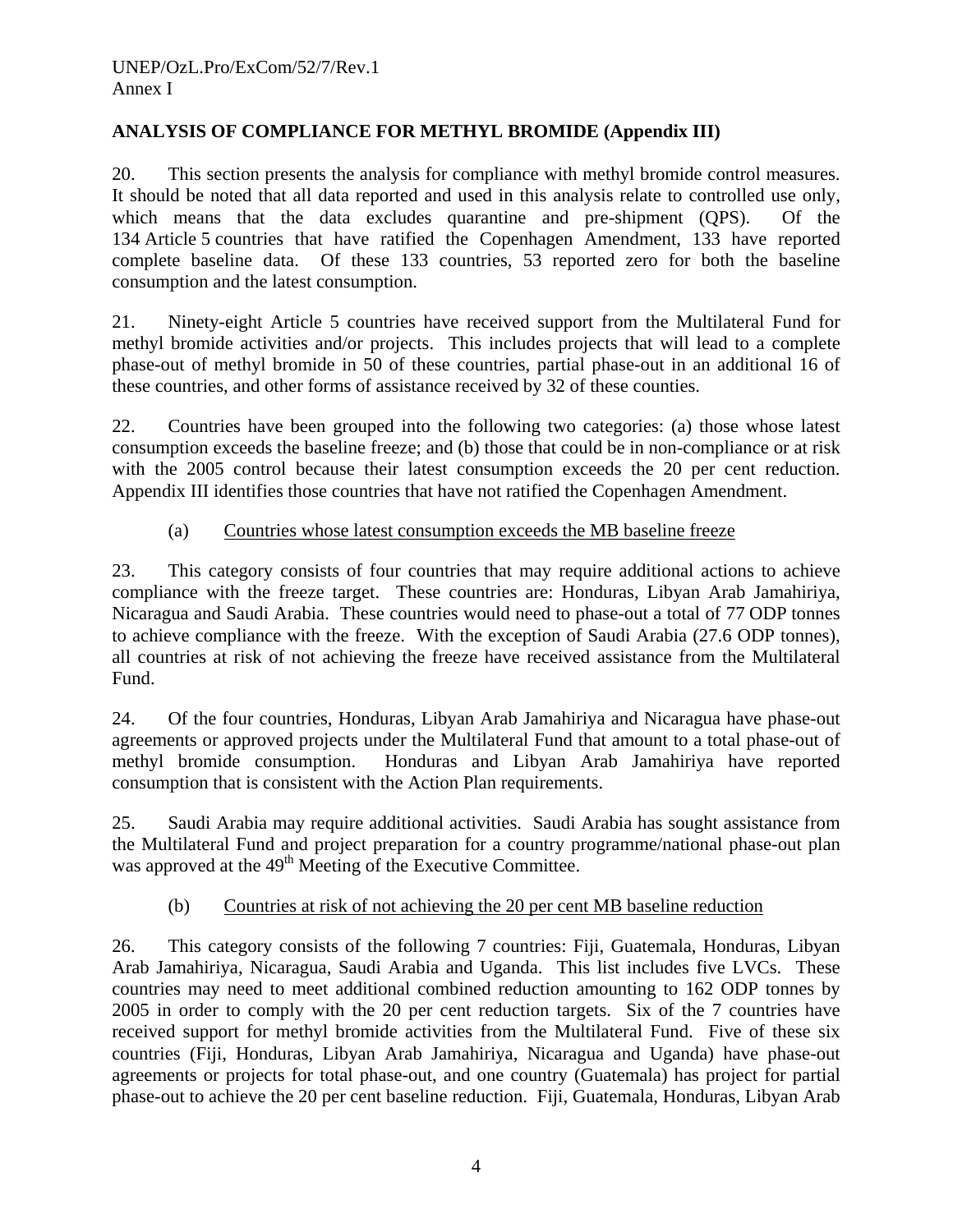Jamahiriya and Uganda have reported consumption data that are consistent with the Action Plan requirements.

27. All countries except Saudi Arabia have received assistance from the Multilateral Fund and as mentioned above.

# **CARBON TETRACHLORIDE (CTC) (Appendix IV)**

28. This section presents the analysis of compliance with carbon tetrachloride control measures. All data reported and used in this analysis are those related to controlled use only, which excludes feedstock. Reported CTC consumption was not differentiated by specific end use, such as solvents and process agents.

29. Of the 143 countries with reported baseline data, 87 reported zero both for the baseline and the latest consumption.

30. The analysis addresses those countries that might be in non-compliance or at risk of not meeting the 2005 control measures because their latest consumption exceeds the 85 per cent reduction. Appendix IV notes those that have not ratified the London Amendment.

31. Eight countries might not achieve compliance with the 85 per cent reduction by 2005. These countries would need to phase-out a total of 107 ODP tonnes to meet the 85 per cent reduction by 2005. Three of these eight countries have reported consumption above 10 ODP tonnes including: Pakistan (148.5 ODP tonnes), Democratic Republic of the Congo (16.5 ODP tonnes) and Islamic Republic of Iran (13.6 ODP tonnes).

32. The Multilateral Fund has provided funding for CTC phase-out agreements or projects in 5 out of the 8 countries (Bolivia, Democratic Republic of the Congo, Islamic Republic of Iran Pakistan and Paraguay). All countries that have ratified the London Amendment and are eligible for Multilateral Fund assistance have received assistance or in business plans except for El Salvador and United Arab Emirates. Project preparation has been approved to prepare a TPMP for El Salvador that can address the CTC issue. The United Arab Emirates has been requested not to seek Multilateral Fund assistance. Serbia has a project with phase-out included in the 2007 business plan.

# **METHYL CHLOROFORM (TCA) (Appendix V)**

33. This section presents the analysis for compliance with methyl chloroform control measures. Of the 143 countries that have reported baseline data, 101 reported zero both for the baseline and the latest consumption.

34. Countries have been grouped into two categories: (a) those whose latest consumption exceeds the baseline freeze; and (b) those that could be in non-compliance or at risk of not meeting the 2005 control measures because their latest consumption exceeds the 30 per cent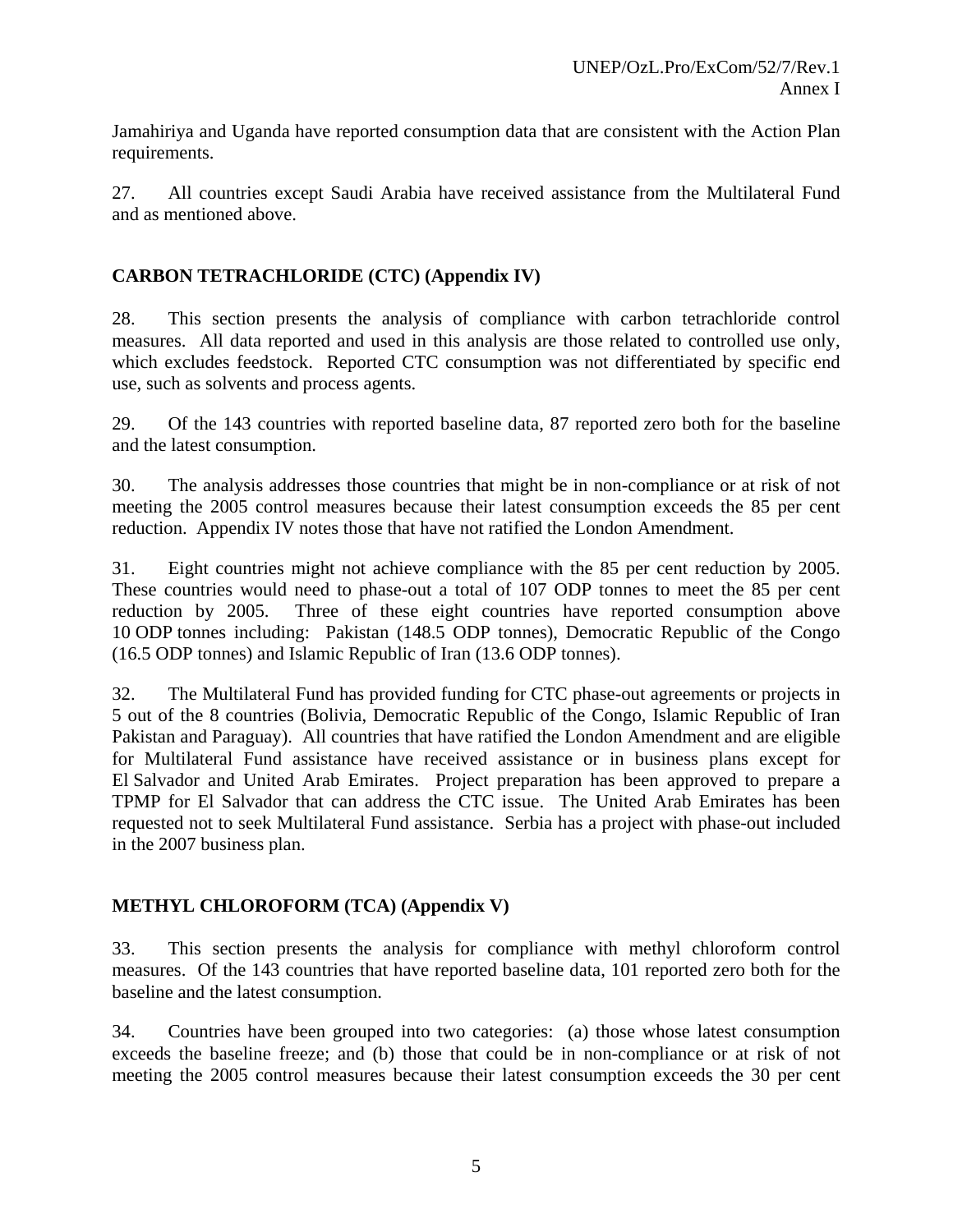### UNEP/OzL.Pro/ExCom/52/7/Rev.1 Annex I

reduction target. Appendix V specifies those countries that have not ratified the London Amendment.

- (a) Countries whose latest TCA consumption exceeds the baseline freeze
- 35. All countries are in compliance with the 2003 freeze target.
	- (b) Countries that could be in non-compliance or at risk of not achieving the 30 per cent TCA baseline reduction

36. This category consists of one country that has ratified the Copenhagen Amendment and may need to achieve additional phase-out amounting to 0.6 ODP tonnes by 2005 in order to comply with the 30 per cent reduction targets: Democratic Republic of the Congo. Democratic Republic of the Congo has received assistance for TCA phase-out project from the Multilateral Fund.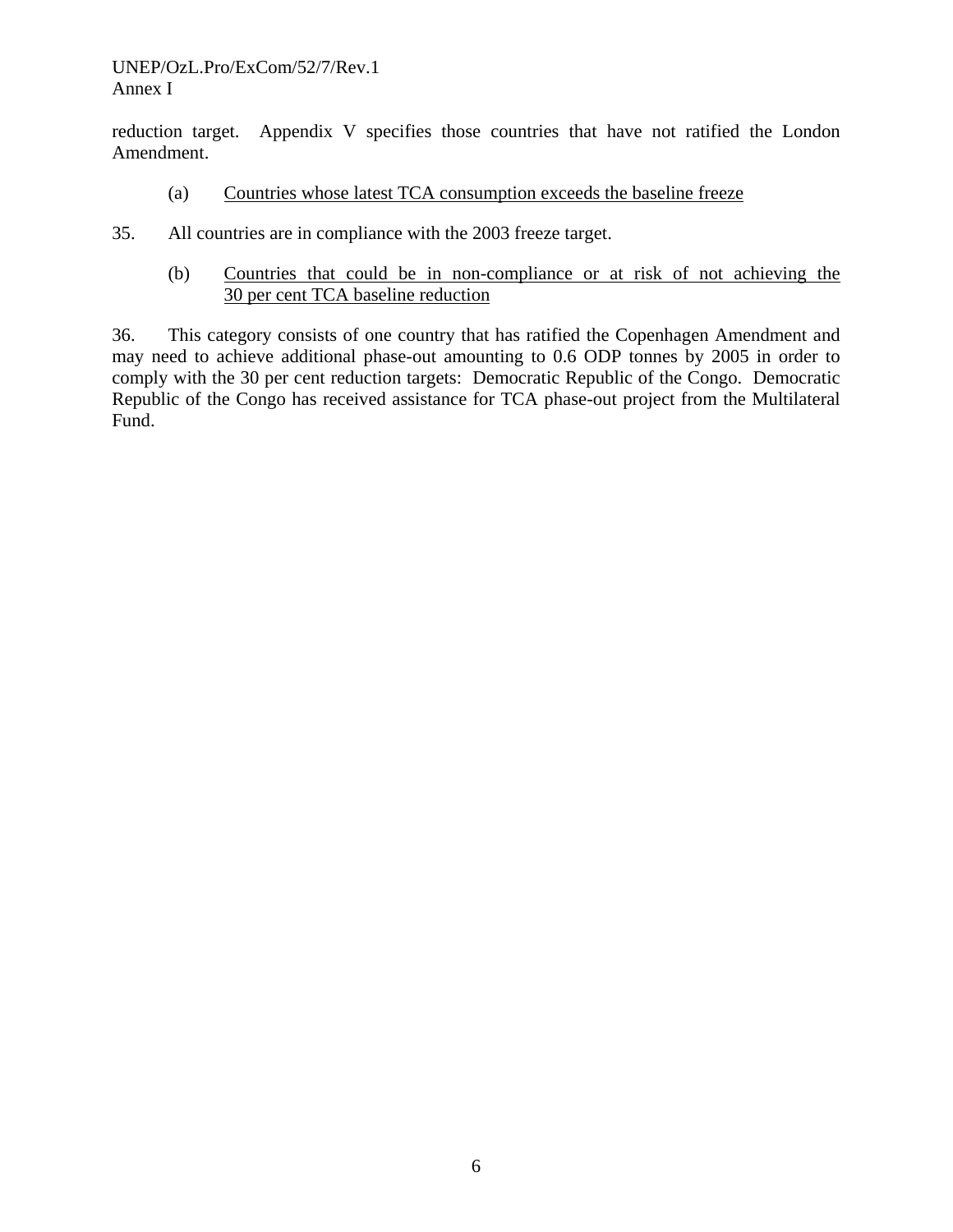# **Appendix I**

## **CFC ANALYSIS**

| Country                   | <b>Source</b> | Year of<br>Latest<br>Consumption | <b>Baseline</b>  | Latest<br>Consumption | Compliance<br><b>Decision</b> | 2005<br><b>Action</b><br>Plan<br><b>Target</b> | 2006<br><b>Action</b><br>Plan<br><b>Target</b> | Over<br>Freeze |        | Percentage Percentage Percentage<br>Over 50% Over 85%<br><b>Reduction Reduction</b> | Ongoing<br><b>Phase-Out</b><br>(As of July<br>2007) | <b>Phase-Out</b><br>in 2007<br><b>Business</b><br>Plans | <b>Remarks</b>                                                                                                                                                                    |
|---------------------------|---------------|----------------------------------|------------------|-----------------------|-------------------------------|------------------------------------------------|------------------------------------------------|----------------|--------|-------------------------------------------------------------------------------------|-----------------------------------------------------|---------------------------------------------------------|-----------------------------------------------------------------------------------------------------------------------------------------------------------------------------------|
| Afghanistan               | A7            | 2005                             | 380.0            | 141.2                 |                               |                                                |                                                | 0%             | 0%     | 148%                                                                                | Yes                                                 |                                                         | Non-LVC country with an approved terminal<br>CFC phase-out plan                                                                                                                   |
| Albania                   | CP            | 2006                             | 40.8             | 15.2                  | Decision<br>XV/26             | 36.2                                           | 15.2                                           | 0%             | 0%     | 148%                                                                                | Yes                                                 | Yes                                                     | LVC country with total CFC phase-out plan                                                                                                                                         |
| Algeria                   | A7            | 2006                             | 2,119.5          | 302.6                 |                               |                                                |                                                | 0%             | 0%     | 0%                                                                                  | Yes                                                 | Yes                                                     | Non-LVC country that might require further<br>assistance to achieve 2005, 2007 and/or 2010<br>phase-out targets (Country with an approved<br>RMP in accordance to Decision 41/48) |
| Angola                    | CP            | 2006                             | 114.8            | 42.1                  |                               |                                                |                                                | 0%             | 0%     | 144%                                                                                | Yes                                                 | Yes                                                     | LVC country with RMP/RMP update<br>approved in accordance to Decision 41/48                                                                                                       |
| Antigua and Barbuda       | A7            | 2006                             | 10.7             | 1.1                   |                               |                                                |                                                | 0%             | 0%     | 0%                                                                                  | Yes                                                 | Yes                                                     | LVC country with total CFC phase-out plan                                                                                                                                         |
| Argentina                 | CP            | 2006                             | 4,697.2          | 1,654.2               |                               |                                                |                                                | 0%             | 0%     | 135%                                                                                | Yes                                                 | Yes                                                     | Non-LVC country with an approved terminal<br>CFC phase-out plan                                                                                                                   |
| Armenia                   | A7            | 2006                             | 196.5            | $\overline{59.0}$     |                               |                                                |                                                | 0%             | 0%     | 100%                                                                                | No                                                  |                                                         | LVC country with total CFC phase-out plan.<br>(Phase-Out Plan funded through the GEF<br>when country was a non-Article 5 Party)                                                   |
| <b>Bahamas</b>            | CP            | 2006                             | 64.9             | 4.0                   |                               |                                                |                                                | 0%             | 0%     | 0%                                                                                  | Yes                                                 | Yes                                                     | LVC country with total CFC phase-out plan                                                                                                                                         |
| Bahrain                   | A7            | 2005                             | 135.4            | 58.7                  |                               |                                                |                                                | 0%             | 0%     | 189%                                                                                | Yes                                                 |                                                         | LVC country with total CFC phase-out plan                                                                                                                                         |
| Bangladesh                | A7            | 2005                             | 581.6            | 263.0                 |                               |                                                |                                                | 0%             | 0%     | 201%                                                                                | Yes                                                 | Yes                                                     | Non-LVC country with an approved terminal<br>CFC phase-out plan                                                                                                                   |
| <b>Barbados</b>           | A7            | 2006                             | 21.5             | 7.9                   |                               |                                                |                                                | 0%             | 0%     | 145%                                                                                | Yes                                                 |                                                         | LVC country with RMP/RMP update<br>approved in accordance to Decision 41/48                                                                                                       |
| <b>Belize</b>             | A7            | 2006                             | 24.4             | 3.9                   | Decision<br>XIV/33            | 12.2                                           | 10.0                                           | 0%             | 0%     | 7%                                                                                  | Yes                                                 | Yes                                                     | LVC country with RMP/RMP update<br>approved in accordance to Decision 41/48                                                                                                       |
| Benin                     | A7            | 2005                             | 59.9             | 10.0                  |                               |                                                |                                                | 0%             | 0%     | 11%                                                                                 | Yes                                                 |                                                         | LVC country with RMP/RMP update<br>approved in accordance to Decision 41/48                                                                                                       |
| <b>Bhutan</b>             | CP            | 2006                             | $\overline{0.2}$ | $\overline{57.0}$     |                               |                                                |                                                | 28400%         | 56900% | 189900<br>$\%$                                                                      | $\overline{No}$                                     | Yes                                                     | LVC country with RMP/RMP update<br>approved in accordance to Decision 41/48                                                                                                       |
| Bolivia                   | A7            | 2005                             | 75.7             | 26.7                  | Decision<br>XV/29             | $\overline{37.8}$                              |                                                | 0%             | 0%     | 135%                                                                                | Yes                                                 | Yes                                                     | LVC country with total CFC phase-out plan                                                                                                                                         |
| Bosnia and<br>Herzegovina | CP            | 2006                             | 24.2             | 31.6                  | Decision<br>XV/30             | 102.1                                          | 33.0                                           | 31%            | 161%   | 771%                                                                                | No                                                  | Yes                                                     | LVC country with total CFC phase-out plan                                                                                                                                         |
| <b>Botswana</b>           | A7            | 2005                             | 6.8              | 1.9                   |                               |                                                |                                                | 0%             | 0%     | 86%                                                                                 | Yes                                                 | Yes                                                     | LVC country with RMP/RMP update<br>approved in accordance to Decision 41/48                                                                                                       |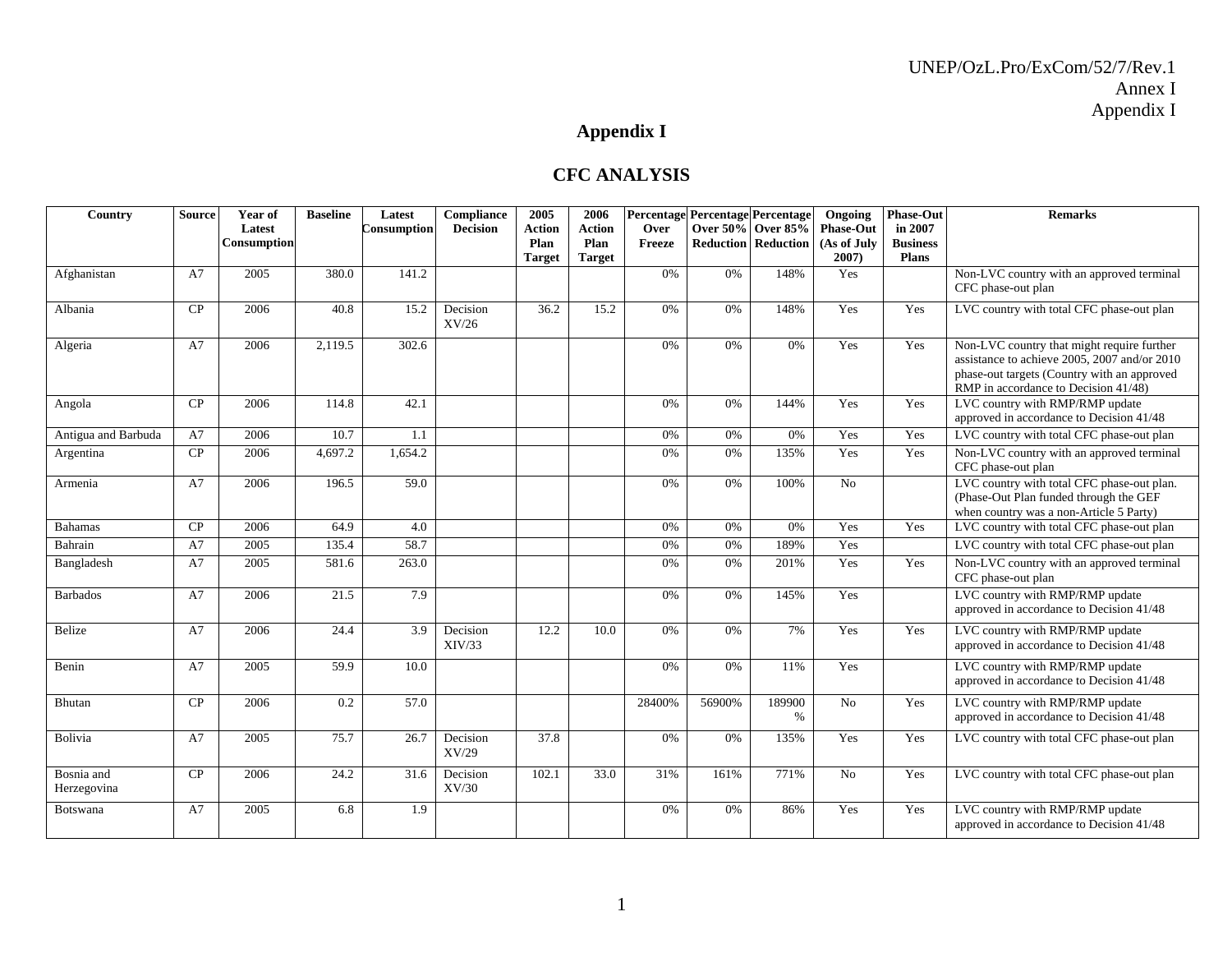| Country                                  | <b>Source</b> | Year of     | <b>Baseline</b> | Latest           | Compliance      | 2005          | 2006          | Percentage Percentage Percentage |    |                            | Ongoing          | <b>Phase-Out</b> | <b>Remarks</b>                                                                                                                                                                    |
|------------------------------------------|---------------|-------------|-----------------|------------------|-----------------|---------------|---------------|----------------------------------|----|----------------------------|------------------|------------------|-----------------------------------------------------------------------------------------------------------------------------------------------------------------------------------|
|                                          |               | Latest      |                 | Consumption      | <b>Decision</b> | <b>Action</b> | <b>Action</b> | Over                             |    | Over 50% Over 85%          | <b>Phase-Out</b> | in 2007          |                                                                                                                                                                                   |
|                                          |               | Consumption |                 |                  |                 | Plan          | Plan          | Freeze                           |    | <b>Reduction Reduction</b> | (As of July      | <b>Business</b>  |                                                                                                                                                                                   |
|                                          |               |             |                 |                  |                 | <b>Target</b> | <b>Target</b> |                                  |    |                            | $2007$ )         | <b>Plans</b>     |                                                                                                                                                                                   |
| <b>Brazil</b>                            | A7            | 2006        | 10,525.8        | 477.8            |                 |               |               | 0%                               | 0% | 0%                         | Yes              | Yes              | Non-LVC country with an approved terminal<br>CFC phase-out plan                                                                                                                   |
| Brunei Darussalam                        | A7            | 2005        | 78.2            | 39.0             |                 |               |               | 0%                               | 0% | 232%                       | Yes              |                  | LVC country with RMP/RMP update<br>approved in accordance to Decision 41/48                                                                                                       |
| <b>Burkina Faso</b>                      | A7            | 2006        | 36.3            | 5.2              |                 |               |               | 0%                               | 0% | 0%                         | Yes              |                  | LVC country with total CFC phase-out plan                                                                                                                                         |
| Burundi                                  | A7            | 2005        | 59.0            | 3.5              |                 |               |               | 0%                               | 0% | 0%                         | Yes              | Yes              | LVC country with RMP/RMP update<br>approved in accordance to Decision 41/48                                                                                                       |
| Cambodia                                 | CP            | 2006        | 94.2            | 28.5             |                 |               |               | 0%                               | 0% | 101%                       | Yes              | Yes              | LVC country with RMP/RMP update<br>approved in accordance to Decision 41/48                                                                                                       |
| Cameroon                                 | A7            | 2005        | 256.9           | 120.0            |                 |               |               | 0%                               | 0% | 211%                       | Yes              |                  | LVC country with total CFC phase-out plan                                                                                                                                         |
| Cape Verde                               | A7            | 2005        | 2.3             | $\overline{0.9}$ |                 |               |               | 0%                               | 0% | 161%                       | Yes              |                  | LVC country with RMP/RMP update<br>approved in accordance to Decision 41/48                                                                                                       |
| Central African<br>Republic              | A7            | 2005        | 11.3            | 2.6              |                 |               |               | 0%                               | 0% | 53%                        | Yes              |                  | LVC country with RMP/RMP update<br>approved in accordance to Decision 41/48                                                                                                       |
| Chad                                     | A7            | 2005        | 34.6            | 11.3             |                 |               |               | 0%                               | 0% | 118%                       | Yes              | Yes              | LVC country with RMP/RMP update<br>approved in accordance to Decision 41/48                                                                                                       |
| Chile                                    | A7            | 2006        | 828.7           | 181.8            |                 |               |               | 0%                               | 0% | 46%                        | Yes              | Yes              | Non-LVC country that might require further<br>assistance to achieve 2005, 2007 and/or 2010<br>phase-out targets (Country with an approved<br>RMP in accordance to Decision 41/48) |
| China                                    | A7            | 2005        | 57,818.7        | 13,123.8         |                 |               |               | 0%                               | 0% | 51%                        | Yes              | Yes              | Non-LVC country with an approved terminal<br>CFC phase-out plan                                                                                                                   |
| Colombia                                 | CP            | 2006        | 2,208.2         | 661.7            |                 |               |               | 0%                               | 0% | 100%                       | Yes              | Yes              | Non-LVC country with an approved terminal<br>CFC phase-out plan                                                                                                                   |
| Comoros                                  | A7            | 2005        | 2.5             | 0.9              |                 |               |               | 0%                               | 0% | 140%                       | Yes              |                  | LVC country with RMP/RMP update<br>approved in accordance to Decision 41/48                                                                                                       |
| Congo                                    | A7            | 2005        | 11.9            | 3.7              |                 |               |               | 0%                               | 0% | 107%                       | Yes              | Yes              | LVC country with RMP/RMP update<br>approved in accordance to Decision 41/48                                                                                                       |
| Cook Islands                             | CP            | 2006        | 1.7             | 0.0              |                 |               |               | 0%                               | 0% | 0%                         | Yes              |                  | LVC country with total CFC phase-out plan                                                                                                                                         |
| Costa Rica                               | A7            | 2006        | 250.2           | 55.7             |                 |               |               | 0%                               | 0% | 48%                        | Yes              | Yes              | LVC country with RMP/RMP update<br>approved in accordance to Decision 41/48                                                                                                       |
| Cote d'Ivoire                            | A7            | 2005        | 294.2           | 70.1             |                 |               |               | 0%                               | 0% | 59%                        | Yes              | Yes              | LVC country with RMP prior to Decision<br>31/48                                                                                                                                   |
| Croatia                                  | A7            | 2005        | 219.3           | 43.5             |                 |               |               | 0%                               | 0% | 32%                        | Yes              |                  | LVC country with total CFC phase-out plan                                                                                                                                         |
| Cuba                                     | CP            | 2006        | 625.1           | 239.5            |                 |               |               | 0%                               | 0% | 155%                       | Yes              | Yes              | Non-LVC country with an approved terminal<br>CFC phase-out plan                                                                                                                   |
| Democratic People's<br>Republic of Korea | A7            | 2005        | 441.7           | 91.8             |                 |               |               | 0%                               | 0% | 39%                        | Yes              | Yes              | Non-LVC country with an approved terminal<br>CFC phase-out plan                                                                                                                   |
| Democratic Republic<br>of the Congo      | A7            | 2006        | 665.7           | 170.7            |                 |               |               | 0%                               | 0% | 71%                        | Yes              | Yes              | Non-LVC country with an approved terminal<br>CFC phase-out plan                                                                                                                   |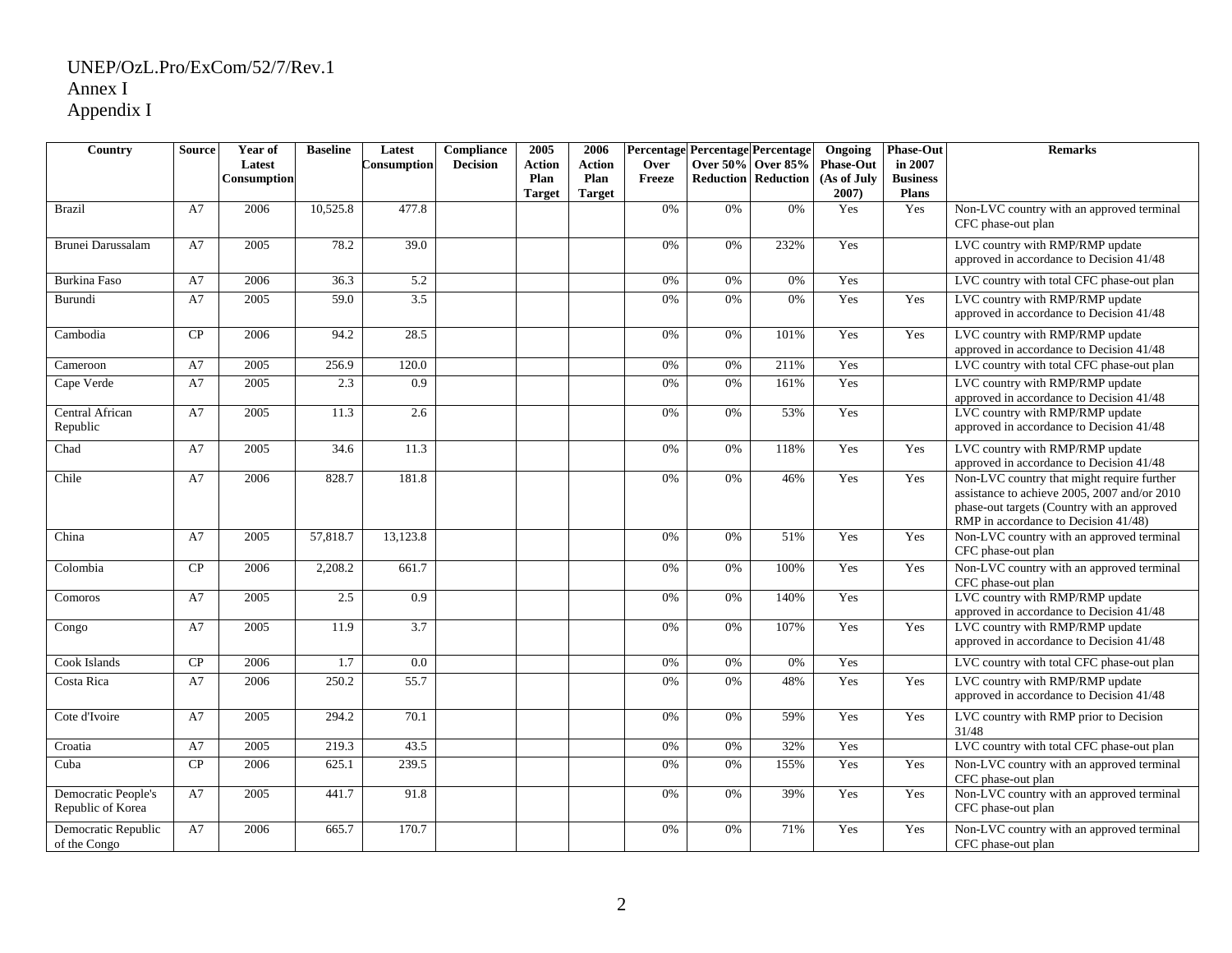| Country                  | Source     | Year of               | <b>Baseline</b>   | Latest      | <b>Compliance</b>         | 2005           | 2006           |                |     | Percentage Percentage Percentage                       | Ongoing                         | <b>Phase-Out</b>           | <b>Remarks</b>                                                              |
|--------------------------|------------|-----------------------|-------------------|-------------|---------------------------|----------------|----------------|----------------|-----|--------------------------------------------------------|---------------------------------|----------------------------|-----------------------------------------------------------------------------|
|                          |            | Latest<br>Consumption |                   | Consumption | <b>Decision</b>           | Action<br>Plan | Action<br>Plan | Over<br>Freeze |     | <b>Over 50% Over 85%</b><br><b>Reduction Reduction</b> | <b>Phase-Out</b><br>(As of July | in 2007<br><b>Business</b> |                                                                             |
|                          |            |                       |                   |             |                           | <b>Target</b>  | <b>Target</b>  |                |     |                                                        | 2007)                           | <b>Plans</b>               |                                                                             |
| Djibouti                 | A7         | 2005                  | 21.0              | 7.1         |                           |                |                | 0%             | 0%  | 125%                                                   | Yes                             | Yes                        | LVC country with RMP/RMP update                                             |
|                          |            |                       |                   |             |                           |                |                |                |     |                                                        |                                 |                            | approved in accordance to Decision 41/48                                    |
| Dominica                 | A7         | 2006                  | 1.5               | 0.5         | Decision<br>XVIII/22      |                | 0.5            | 0%             | 0%  | 122%                                                   | No                              | Yes                        | LVC country with total CFC phase-out plan                                   |
| Dominican Republic       | A7         | 2005                  | 539.8             | 204.3       |                           |                |                | 0%             | 0%  | 152%                                                   | Yes                             | Yes                        | Non-LVC country with an approved terminal<br>CFC phase-out plan             |
| Ecuador                  | A7         | 2006                  | 301.4             | 63.0        |                           |                |                | 0%             | 0%  | 39%                                                    | Yes                             | Yes                        | LVC country with total CFC phase-out plan                                   |
| Egypt                    | A7         | 2006                  | 1,668.0           | 593.6       |                           |                |                | 0%             | 0%  | 137%                                                   | Yes                             | Yes                        | Non-LVC country with an approved terminal<br>CFC phase-out plan             |
| El Salvador              | A7         | 2006                  | 306.6             | 0.0         |                           |                |                | 0%             | 0%  | 0%                                                     | Yes                             | Yes                        | LVC country with RMP/RMP update<br>approved in accordance to Decision 41/48 |
| <b>Equatorial Guinea</b> | <b>NDR</b> | <b>NDR</b>            | <b>NDR</b>        | <b>NDR</b>  |                           |                |                |                |     |                                                        | No                              |                            | LVC country with no RMP                                                     |
| Eritrea                  | A7         | 2005                  | 41.1              | 30.2        |                           |                |                | 0%             | 47% | 390%                                                   | No                              | Yes                        | LVC country with no RMP                                                     |
| Ethiopia                 | A7         | 2005                  | 33.8              | 15.0        | Decision<br>XIV/34        | 17.0           |                | 0%             | 0%  | 196%                                                   | Yes                             |                            | LVC country with RMP/RMP update<br>approved in accordance to Decision 41/48 |
| Fiji                     | CP         | 2006                  | 33.4              | 0.0         |                           |                |                | 0%             | 0%  | 0%                                                     | Yes                             |                            | LVC country with total CFC phase-out plan                                   |
| Gabon                    | A7         | 2006                  | 10.3              | 1.2         |                           |                |                | 0%             | 0%  | 0%                                                     | Yes                             | Yes                        | LVC country with RMP/RMP update<br>approved in accordance to Decision 41/48 |
| Gambia                   | A7         | 2005                  | 23.8              | 0.7         |                           |                |                | 0%             | 0%  | 0%                                                     | Yes                             | Yes                        | LVC country with RMP/RMP update<br>approved in accordance to Decision 41/48 |
| Georgia                  | A7         | 2005                  | $\overline{22.5}$ | 8.2         |                           |                |                | 0%             | 0%  | 143%                                                   | Yes                             | Yes                        | LVC country with total CFC phase-out plan                                   |
| Ghana                    | A7         | 2006                  | 35.8              | 13.1        |                           |                |                | 0%             | 0%  | 144%                                                   | Yes                             | Yes                        | LVC country with total CFC phase-out plan                                   |
| Grenada                  | A7         | 2006                  | 6.0               | 0.0         |                           |                |                | 0%             | 0%  | 0%                                                     | Yes                             | Yes                        | LVC country with total CFC phase-out plan                                   |
| Guatemala                | A7         | 2006                  | 224.6             | 12.7        | Decision<br>XV/34         | 85.0           | 50.0           | 0%             | 0%  | 0%                                                     | Yes                             | Yes                        | LVC country with RMP/RMP update<br>approved in accordance to Decision 41/48 |
| Guinea                   | A7         | 2005                  | 42.4              | 9.3         |                           |                |                | 0%             | 0%  | 46%                                                    | Yes                             | Yes                        | LVC country with RMP/RMP update<br>approved in accordance to Decision 41/48 |
| Guinea Bissau            | A7         | 2005                  | 26.3              | 12.5        | Decision<br><b>XVI/24</b> | 13.1           | 13.1           | 0%             | 0%  | 217%                                                   | Yes                             |                            | LVC country with RMP/RMP update<br>approved in accordance to Decision 41/48 |
| Guyana                   | A7         | 2006                  | 53.2              | 8.8         |                           |                |                | 0%             | 0%  | 10%                                                    | Yes                             | Yes                        | LVC country with RMP/RMP update<br>approved in accordance to Decision 41/48 |
| Haiti                    | A7         | 2006                  | 169.0             | 50.4        |                           |                |                | 0%             | 0%  | 99%                                                    | Yes                             |                            | LVC country with RMP/RMP update<br>approved in accordance to Decision 41/48 |
| Honduras                 | CP         | 2006                  | 331.6             | 99.7        |                           |                |                | 0%             | 0%  | 100%                                                   | Yes                             | Yes                        | LVC country with RMP/RMP update<br>approved in accordance to Decision 41/48 |
| India                    | A7         | 2005                  | 6,681.0           | 1,957.8     |                           |                |                | 0%             | 0%  | 95%                                                    | Yes                             | Yes                        | Non-LVC country with an approved terminal<br>CFC phase-out plan             |
| Indonesia                | A7         | 2005                  | 8,332.7           | 2,385.3     |                           |                |                | 0%             | 0%  | 91%                                                    | Yes                             | Yes                        | Non-LVC country with an approved terminal<br>CFC phase-out plan             |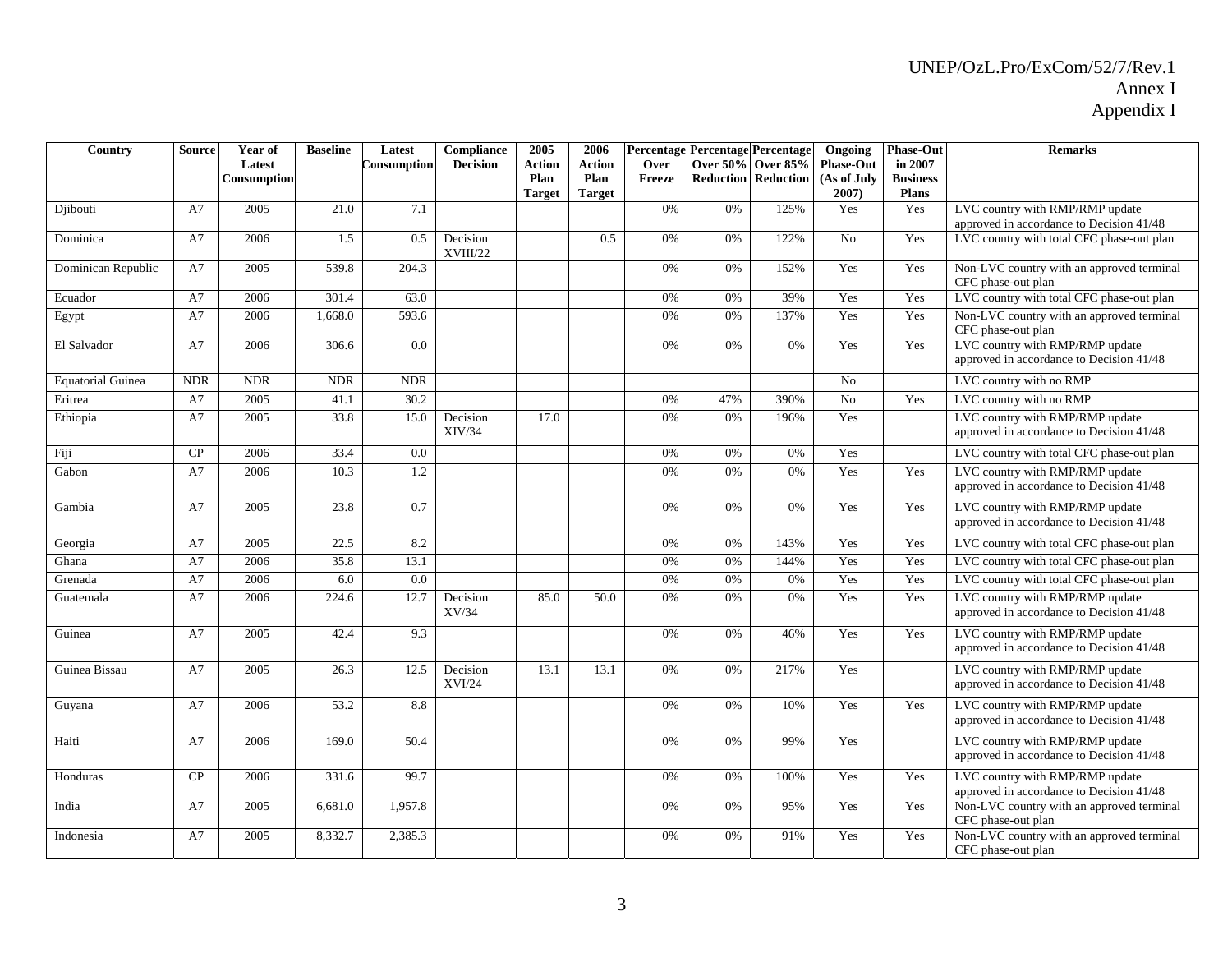| Country                             | <b>Source</b> | Year of     | <b>Baseline</b> | Latest      | Compliance           | 2005          | 2006          | Percentage Percentage Percentage |                 |                            | Ongoing          | <b>Phase-Out</b> | <b>Remarks</b>                                                              |
|-------------------------------------|---------------|-------------|-----------------|-------------|----------------------|---------------|---------------|----------------------------------|-----------------|----------------------------|------------------|------------------|-----------------------------------------------------------------------------|
|                                     |               | Latest      |                 | Consumption | <b>Decision</b>      | Action        | <b>Action</b> | Over                             | <b>Over 50%</b> | <b>Over 85%</b>            | <b>Phase-Out</b> | in 2007          |                                                                             |
|                                     |               | Consumption |                 |             |                      | Plan          | Plan          | Freeze                           |                 | <b>Reduction Reduction</b> | (As of July      | <b>Business</b>  |                                                                             |
|                                     |               |             |                 |             |                      | <b>Target</b> | <b>Target</b> |                                  |                 |                            | $2007$ )         | <b>Plans</b>     |                                                                             |
| Iran (Islamic<br>Republic of)       | A7            | 2005        | 4.571.7         | 2.221.0     |                      |               |               | 0%                               | 0%              | 224%                       | Yes              | Yes              | Non-LVC country with an approved terminal<br>CFC phase-out plan             |
| Jamaica                             | A7            | 2006        | 93.2            | 0.0         |                      |               |               | 0%                               | 0%              | 0%                         | $\overline{No}$  |                  | LVC country with total CFC phase-out plan                                   |
| Jordan                              | A7            | 2006        | 673.3           | 21.8        |                      |               |               | 0%                               | 0%              | 0%                         | Yes              | Yes              | Non-LVC country with an approved terminal<br>CFC phase-out plan             |
| Kenya                               | A7            | 2006        | 239.5           | 57.7        | Decision<br>XVIII/28 |               | 60.0          | 0%                               | 0%              | 61%                        | Yes              | Yes              | LVC country with total CFC phase-out plan                                   |
| Kiribati                            | A7            | 2005        | 0.7             | 0.0         |                      |               |               | 0%                               | 0%              | 0%                         | Yes              |                  | LVC country with total CFC phase-out plan                                   |
| Kuwait                              | A7            | 2006        | 480.4           | 106.8       |                      |               |               | 0%                               | 0%              | 48%                        | No               | Yes              | LVC country with RMP/RMP update<br>approved in accordance to Decision 41/48 |
| Kyrgyzstan                          | A7            | 2006        | 72.8            | 5.3         |                      |               |               | 0%                               | 0%              | 0%                         | Yes              | Yes              | LVC country with total CFC phase-out plan                                   |
| Lao People's<br>Democratic Republic | A7            | 2005        | 43.3            | 19.5        |                      |               |               | 0%                               | 0%              | 200%                       | Yes              |                  | LVC country with RMP/RMP update<br>approved in accordance to Decision 41/48 |
| Lebanon                             | A7            | 2005        | 725.5           | 287.3       |                      |               |               | 0%                               | 0%              | 164%                       | Yes              | Yes              | Non-LVC country with an approved terminal<br>CFC phase-out plan             |
| Lesotho                             | A7            | 2005        | 5.1             | 0.0         |                      |               |               | 0%                               | 0%              | 0%                         | Yes              |                  | LVC country with total CFC phase-out plan                                   |
| Liberia                             | CP            | 2006        | 56.1            | 5.0         |                      |               |               | 0%                               | 0%              | 0%                         | Yes              | Yes              | LVC country with RMP/RMP update<br>approved in accordance to Decision 41/48 |
| Libyan Arab<br>Jamahiriya           | A7            | 2005        | 716.7           | 252.0       | Decision<br>XV/36    | 303.0         |               | 0%                               | 0%              | 134%                       | Yes              | Yes              | Non-LVC country with an approved terminal<br>CFC phase-out plan             |
| Madagascar                          | A7            | 2006        | 47.9            | 2.3         |                      |               |               | 0%                               | 0%              | 0%                         | Yes              |                  | LVC country with RMP/RMP update<br>approved in accordance to Decision 41/48 |
| Malawi                              | A7            | 2006        | 57.7            | 3.6         |                      |               |               | 0%                               | 0%              | 0%                         | Yes              |                  | LVC country with RMP/RMP update<br>approved in accordance to Decision 41/48 |
| Malaysia                            | A7            | 2005        | 3,271.1         | 668.3       |                      |               |               | 0%                               | 0%              | 36%                        | Yes              | Yes              | Non-LVC country with an approved terminal<br>CFC phase-out plan             |
| Maldives                            | A7            | 2005        | 4.6             | 0.0         | Decision<br>XV/37    | 0.0           | 2.3           | 0%                               | 0%              | 0%                         | Yes              | Yes              | LVC country with RMP/RMP update<br>approved in accordance to Decision 41/48 |
| Mali                                | A7            | 2005        | 108.1           | 25.0        |                      |               |               | 0%                               | 0%              | 54%                        | Yes              | Yes              | LVC country with RMP/RMP update<br>approved in accordance to Decision 41/48 |
| Marshall Islands                    | A7            | 2006        | 1.2             | 0.0         |                      |               |               | 0%                               | 0%              | 0%                         | Yes              |                  | LVC country with total CFC phase-out plan                                   |
| Mauritania                          | A7            | 2005        | 15.7            | 6.1         |                      |               |               | 0%                               | 0%              | 159%                       | Yes              | Yes              | LVC country with RMP/RMP update<br>approved in accordance to Decision 41/48 |
| Mauritius                           | A7            | 2006        | 29.1            | 1.0         |                      |               |               | 0%                               | 0%              | 0%                         | Yes              |                  | LVC country with total CFC phase-out plan                                   |
| Mexico                              | A7            | 2006        | 4,624.9         | $-441.3$    |                      |               |               | 0%                               | 0%              | 0%                         | Yes              | Yes              | Non-LVC country with an approved terminal<br>CFC phase-out plan             |
| Micronesia (Federated<br>States of) | A7            | 2005        | 1.2             | 0.4         | Decision<br>XVII/32  | 1.4           | 0.0           | 0%                               | 0%              | 122%                       | Yes              |                  | LVC country with total CFC phase-out plan                                   |
| Mongolia                            | A7            | 2006        | 10.6            | 2.2         |                      |               |               | 0%                               | 0%              | 38%                        | Yes              | Yes              | LVC country with total CFC phase-out plan                                   |
| Montenegro                          | <b>NDR</b>    | <b>NDR</b>  | <b>NDR</b>      | <b>NDR</b>  |                      |               |               |                                  |                 |                            | No               |                  | LVC country with no RMP                                                     |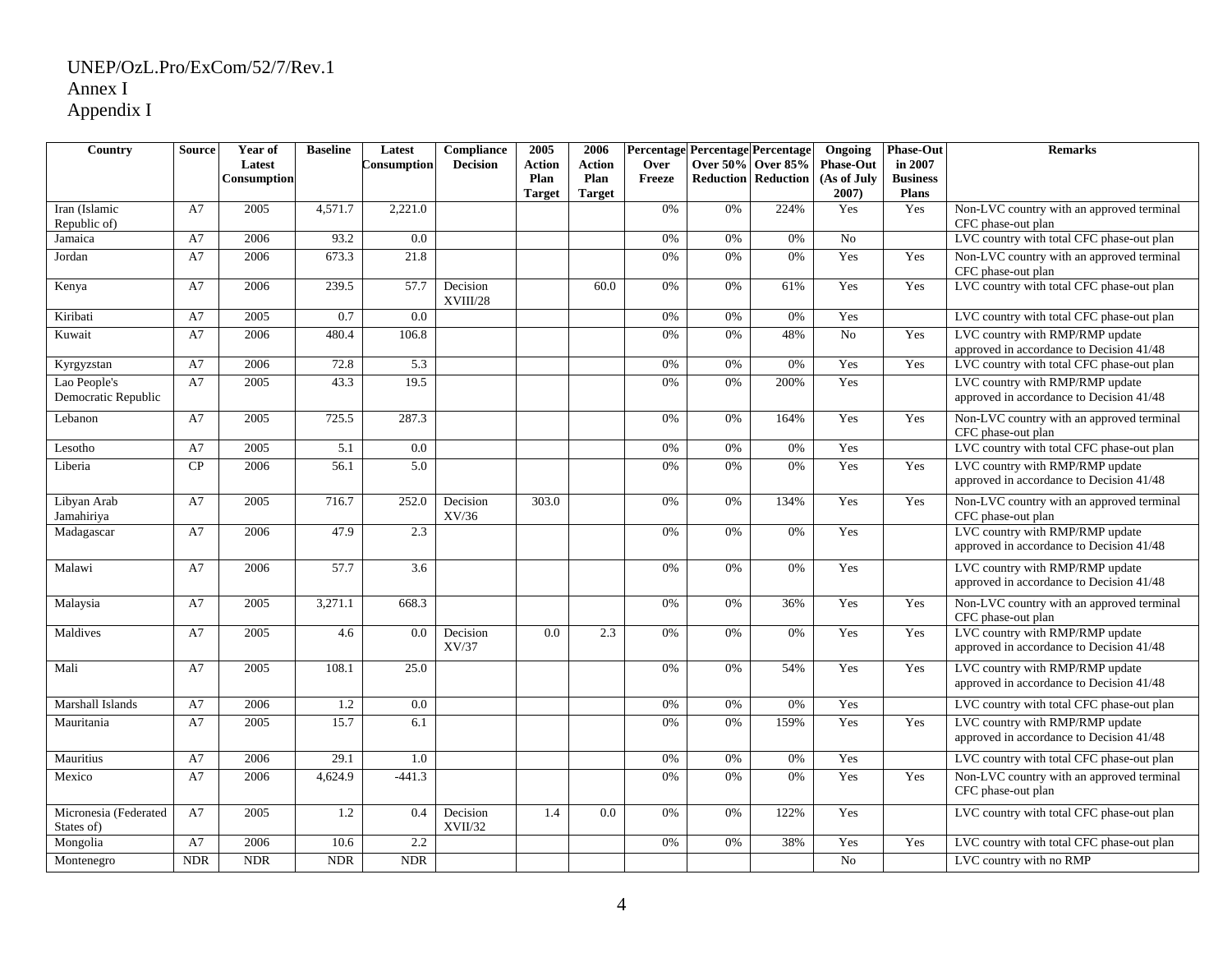| Country             | Source | Year of<br>Latest<br>Consumption | <b>Baseline</b> | Latest<br>Consumption | Compliance<br><b>Decision</b> | 2005<br>Action<br>Plan<br><b>Target</b> | 2006<br><b>Action</b><br>Plan<br><b>Target</b> | Over<br>Freeze |      | Percentage Percentage Percentage<br><b>Over 50% Over 85%</b><br><b>Reduction Reduction</b> | Ongoing<br><b>Phase-Out</b><br>(As of July<br>$2007$ ) | <b>Phase-Out</b><br>in 2007<br><b>Business</b><br><b>Plans</b> | <b>Remarks</b>                                                              |
|---------------------|--------|----------------------------------|-----------------|-----------------------|-------------------------------|-----------------------------------------|------------------------------------------------|----------------|------|--------------------------------------------------------------------------------------------|--------------------------------------------------------|----------------------------------------------------------------|-----------------------------------------------------------------------------|
| Morocco             | A7     | 2006                             | 802.3           | 40.0                  |                               |                                         |                                                | 0%             | 0%   | 0%                                                                                         | Yes                                                    | Yes                                                            | Non-LVC country with an approved terminal<br>CFC phase-out plan             |
| Mozambique          | A7     | 2005                             | 18.2            | 1.2                   |                               |                                         |                                                | 0%             | 0%   | 0%                                                                                         | Yes                                                    |                                                                | LVC country with RMP/RMP update<br>approved in accordance to Decision 41/48 |
| Myanmar             | A7     | 2005                             | 54.3            | 14.8                  |                               |                                         |                                                | 0%             | 0%   | 82%                                                                                        | Yes                                                    |                                                                | LVC country with RMP/RMP update<br>approved in accordance to Decision 41/48 |
| Namibia             | A7     | 2006                             | 21.9            | 0.0                   | Decision<br>XV/38             | 10.0                                    | 9.0                                            | 0%             | 0%   | 0%                                                                                         | Yes                                                    |                                                                | LVC country with total CFC phase-out plan                                   |
| Nauru               | A7     | 2005                             | 0.5             | 0.0                   |                               |                                         |                                                | 0%             | 0%   | 0%                                                                                         | Yes                                                    |                                                                | LVC country with total CFC phase-out plan                                   |
| Nepal               | CP     | 2006                             | 27.0            | 0.0                   | Decision<br>XVI/27            | 13.5                                    | 13.5                                           | 0%             | 0%   | 0%                                                                                         | Yes                                                    | Yes                                                            | LVC country with RMP/RMP update<br>approved in accordance to Decision 41/48 |
| Nicaragua           | CP     | 2006                             | 82.8            | 27.6                  |                               |                                         |                                                | 0%             | 0%   | 122%                                                                                       | Yes                                                    | Yes                                                            | LVC country with RMP/RMP update<br>approved in accordance to Decision 41/48 |
| Niger               | A7     | 2005                             | 32.0            | 15.1                  |                               |                                         |                                                | 0%             | 0%   | 215%                                                                                       | Yes                                                    | Yes                                                            | LVC country with RMP/RMP update<br>approved in accordance to Decision 41/48 |
| Nigeria             | A7     | 2005                             | 3,650.0         | 466.1                 | Decision<br>XIV/30            | 1,800.<br>$\mathbf{0}$                  | 1,100.0                                        | 0%             | 0%   | 0%                                                                                         | Yes                                                    | Yes                                                            | Non-LVC country with an approved terminal<br>CFC phase-out plan             |
| Niue                | A7     | 2005                             | 0.0             | 0.0                   |                               |                                         |                                                | 0%             | 0%   | 0%                                                                                         | N <sub>o</sub>                                         |                                                                | LVC country with total CFC phase-out plan                                   |
| Oman                | A7     | 2006                             | 248.4           | 25.8                  |                               |                                         |                                                | 0%             | 0%   | 0%                                                                                         | Yes                                                    | Yes                                                            | LVC country with RMP/RMP update<br>approved in accordance to Decision 41/48 |
| Pakistan            | A7     | 2005                             | 1,679.4         | 453.0                 |                               |                                         |                                                | 0%             | 0%   | 80%                                                                                        | Yes                                                    | Yes                                                            | Non-LVC country with an approved terminal<br>CFC phase-out plan             |
| Palau               | CP     | 2006                             | 1.6             | 0.9                   |                               |                                         |                                                | 0%             | 14%  | 281%                                                                                       | Yes                                                    |                                                                | LVC country with total CFC phase-out plan                                   |
| Panama              | A7     | 2005                             | 384.2           | 92.8                  |                               |                                         |                                                | 0%             | 0%   | 61%                                                                                        | Yes                                                    | Yes                                                            | Non-LVC country with an approved terminal<br>CFC phase-out plan             |
| Papua New Guinea    | A7     | 2006                             | 36.3            | 3.1                   | Decision<br>XV/40             | 17.0                                    | 8.0                                            | 0%             | 0%   | 0%                                                                                         | Yes                                                    |                                                                | LVC country with total CFC phase-out plan                                   |
| Paraguay            | A7     | 2005                             | 210.6           | 250.7                 |                               |                                         |                                                | 19%            | 138% | 694%                                                                                       | Yes                                                    | Yes                                                            | LVC country with total CFC phase-out plan                                   |
| Peru                | A7     | 2005                             | 289.5           | 127.7                 |                               |                                         |                                                | 0%             | 0%   | 194%                                                                                       | Yes                                                    | Yes                                                            | LVC country with RMP/RMP update<br>approved in accordance to Decision 41/48 |
| Philippines         | A7     | 2005                             | 3,055.9         | 1,014.2               |                               |                                         |                                                | 0%             | 0%   | 121%                                                                                       | Yes                                                    | Yes                                                            | Non-LVC country with an approved terminal<br>CFC phase-out plan             |
| Oatar               | A7     | 2005                             | 101.4           | 37.0                  |                               |                                         |                                                | 0%             | 0%   | 143%                                                                                       | Yes                                                    | Yes                                                            | LVC country with RMP/RMP update<br>approved in accordance to Decision 41/48 |
| Republic of Korea   | A7     | 2005                             | 9,159.8         | 2,730.0               |                               |                                         |                                                | 0%             | 0%   | 99%                                                                                        | No                                                     |                                                                |                                                                             |
| Republic of Moldova | A7     | 2006                             | 73.3            | 12.0                  |                               |                                         |                                                | 0%             | 0%   | 9%                                                                                         | Yes                                                    | Yes                                                            | LVC country with RMP/RMP update<br>approved in accordance to Decision 41/48 |
| Romania             | A7     | 2005                             | 675.8           | 180.2                 |                               |                                         |                                                | 0%             | 0%   | 78%                                                                                        | Yes                                                    | Yes                                                            | Non-LVC country with an approved terminal                                   |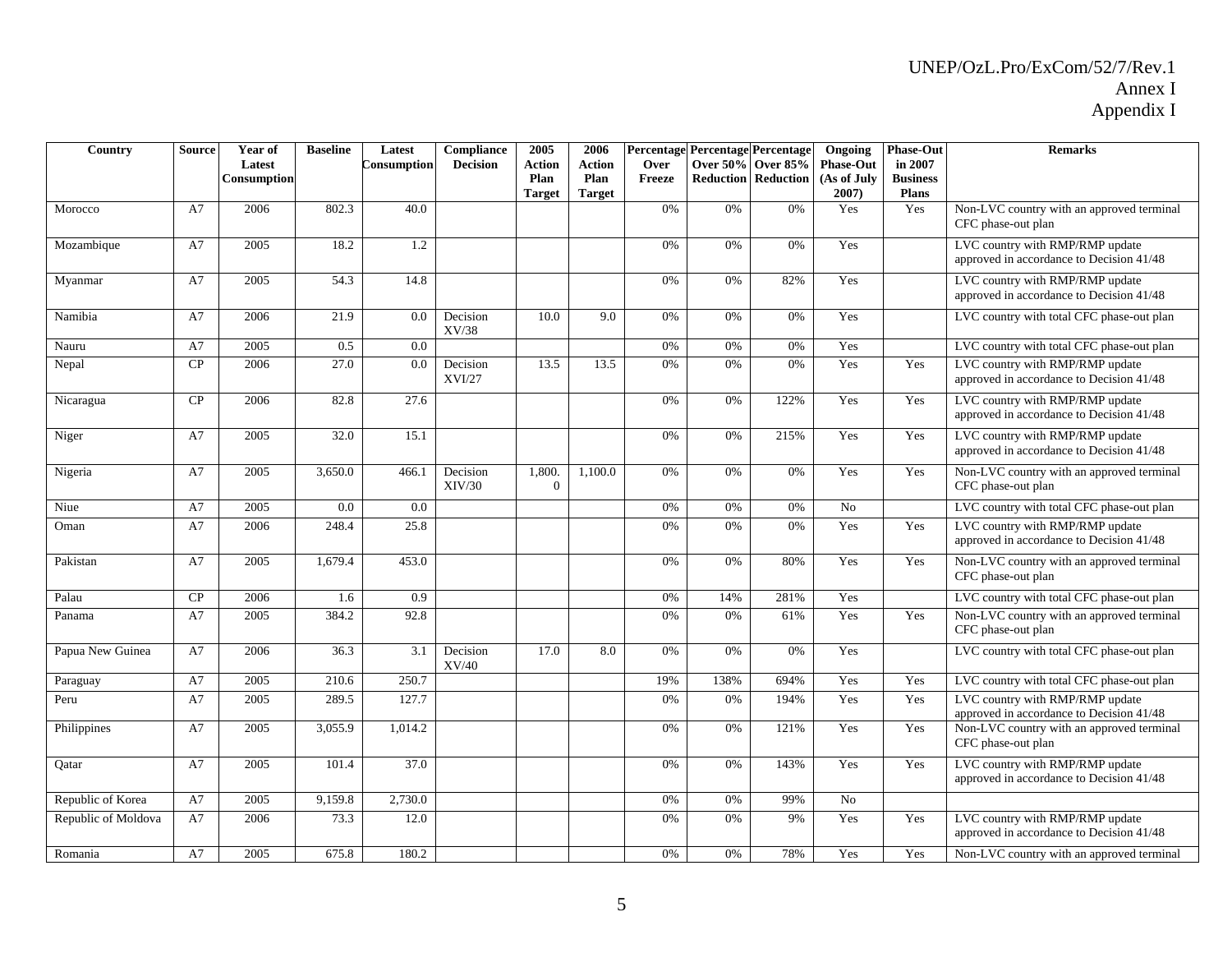| Country                                         | <b>Source</b> | Year of               | <b>Baseline</b>    | Latest           | Compliance<br><b>Decision</b> | 2005                  | 2006                  | Over   |    | Percentage Percentage Percentage<br>Over 50% Over 85% | Ongoing<br><b>Phase-Out</b> | <b>Phase-Out</b><br>in 2007 | <b>Remarks</b>                                                                                                  |
|-------------------------------------------------|---------------|-----------------------|--------------------|------------------|-------------------------------|-----------------------|-----------------------|--------|----|-------------------------------------------------------|-----------------------------|-----------------------------|-----------------------------------------------------------------------------------------------------------------|
|                                                 |               | Latest<br>Consumption |                    | Consumption      |                               | <b>Action</b><br>Plan | <b>Action</b><br>Plan | Freeze |    | <b>Reduction Reduction</b>                            | (As of July                 | <b>Business</b>             |                                                                                                                 |
|                                                 |               |                       |                    |                  |                               | <b>Target</b>         | <b>Target</b>         |        |    |                                                       | $2007$ )                    | <b>Plans</b>                |                                                                                                                 |
|                                                 |               |                       |                    |                  |                               |                       |                       |        |    |                                                       |                             |                             | CFC phase-out plan                                                                                              |
| Rwanda                                          | A7            | 2005                  | 30.4               | 12.3             |                               |                       |                       | 0%     | 0% | 170%                                                  | Yes                         | Yes                         | LVC country with RMP/RMP update                                                                                 |
|                                                 |               |                       |                    |                  |                               |                       |                       |        |    |                                                       |                             |                             | approved in accordance to Decision 41/48                                                                        |
| Saint Kitts and Nevis                           | A7            | 2006                  | $\overline{3.7}$   | 0.6              |                               |                       |                       | 0%     | 0% | 8%                                                    | No                          | Yes                         | LVC country with total CFC phase-out plan                                                                       |
| Saint Lucia                                     | A7            | 2006                  | 8.3                | 0.8              |                               |                       |                       | 0%     | 0% | 0%                                                    | Yes                         |                             | LVC country with RMP/RMP update<br>approved in accordance to Decision 41/48                                     |
| Saint Vincent and the<br>Grenadines             | A7            | 2006                  | 1.8                | 0.5              | Decision<br>XVI/30            | 1.4                   | 0.8                   | 0%     | 0% | 85%                                                   | Yes                         | Yes                         | LVC country with total CFC phase-out plan                                                                       |
| Samoa                                           | A7            | 2006                  | 4.5                | 0.0              |                               |                       |                       | 0%     | 0% | 0%                                                    | No                          |                             | LVC country with RMP/RMP update<br>approved in accordance to Decision 41/48                                     |
| Sao Tome and<br>Principe                        | A7            | 2005                  | 4.7                | 2.3              |                               |                       |                       | 0%     | 0% | 226%                                                  | Yes                         |                             | LVC country with RMP/RMP update<br>approved in accordance to Decision 41/48                                     |
| Saudi Arabia                                    | A7            | 2005                  | 1,798.5            | 878.5            |                               |                       |                       | 0%     | 0% | 226%                                                  | N <sub>o</sub>              | Yes                         | Non-LVC country that might require further<br>assistance to achieve 2005, 2007 and/or 2010<br>phase-out targets |
| Senegal                                         | A7            | 2005                  | 155.8              | 30.0             |                               |                       |                       | $0\%$  | 0% | 28%                                                   | No                          | Yes                         | LVC country with RMP/RMP update<br>approved in accordance to Decision 41/48                                     |
| Serbia                                          | A7            | 2006                  | 849.2              | 233.8            |                               |                       |                       | 0%     | 0% | 84%                                                   | Yes                         | Yes                         | Non-LVC country with an approved terminal<br>CFC phase-out plan                                                 |
| Seychelles                                      | A7            | 2006                  | 2.8                | 0.0              |                               |                       |                       | 0%     | 0% | 0%                                                    | N <sub>o</sub>              |                             | LVC country with total CFC phase-out plan                                                                       |
| Sierra Leone                                    | A7            | 2005                  | 78.6               | 26.2             |                               |                       |                       | 0%     | 0% | 122%                                                  | Yes                         | Yes                         | LVC country with RMP/RMP update<br>approved in accordance to Decision 41/48                                     |
| Singapore                                       | A7            | 2005                  | $\overline{210.5}$ | $-0.7$           |                               |                       |                       | 0%     | 0% | 0%                                                    | N <sub>o</sub>              |                             |                                                                                                                 |
| Solomon Islands                                 | A7            | 2005                  | 2.0                | $\overline{0.9}$ |                               |                       |                       | 0%     | 0% | 200%                                                  | Yes                         |                             | LVC country with total CFC phase-out plan                                                                       |
| Somalia                                         | A7            | 2006                  | 241.4              | 84.6             |                               |                       |                       | 0%     | 0% | 134%                                                  | $\overline{No}$             |                             | LVC country with no RMP                                                                                         |
| South Africa                                    | A7            | 2005                  | 592.6              | 30.0             |                               |                       |                       | 0%     | 0% | 0%                                                    | N <sub>o</sub>              |                             |                                                                                                                 |
| Sri Lanka                                       | A7            | 2006                  | 445.6              | 135.0            |                               |                       |                       | 0%     | 0% | 102%                                                  | Yes                         |                             | Non-LVC country with an approved terminal<br>CFC phase-out plan                                                 |
| Sudan                                           | CP            | 2006                  | 456.8              | 120.0            |                               |                       |                       | 0%     | 0% | 75%                                                   | Yes                         | Yes                         | Non-LVC country with an approved terminal<br>CFC phase-out plan                                                 |
| Suriname                                        | A7            | 2006                  | 41.3               | 0.1              |                               |                       |                       | 0%     | 0% | 0%                                                    | Yes                         | Yes                         | LVC country with RMP/RMP update<br>approved in accordance to Decision 41/48                                     |
| Swaziland                                       | A7            | 2006                  | 24.6               | 0.2              |                               |                       |                       | 0%     | 0% | 0%                                                    | Yes                         | Yes                         | LVC country with RMP/RMP update<br>approved in accordance to Decision 41/48                                     |
| Syrian Arab Republic                            | CP            | 2006                  | 2,224.6            | 541.2            |                               |                       |                       | 0%     | 0% | 62%                                                   | Yes                         |                             | Non-LVC country with an approved terminal<br>CFC phase-out plan                                                 |
| Thailand                                        | CP            | 2006                  | 6,082.1            | 453.7            |                               |                       |                       | 0%     | 0% | 0%                                                    | $\overline{No}$             | Yes                         | Non-LVC country with an approved terminal<br>CFC phase-out plan                                                 |
| The Former Yugoslav<br>Republic of<br>Macedonia | A7            | 2006                  | 519.7              | 7.0              |                               |                       |                       | 0%     | 0% | 0%                                                    | Yes                         | Yes                         | Non-LVC country with an approved terminal<br>CFC phase-out plan                                                 |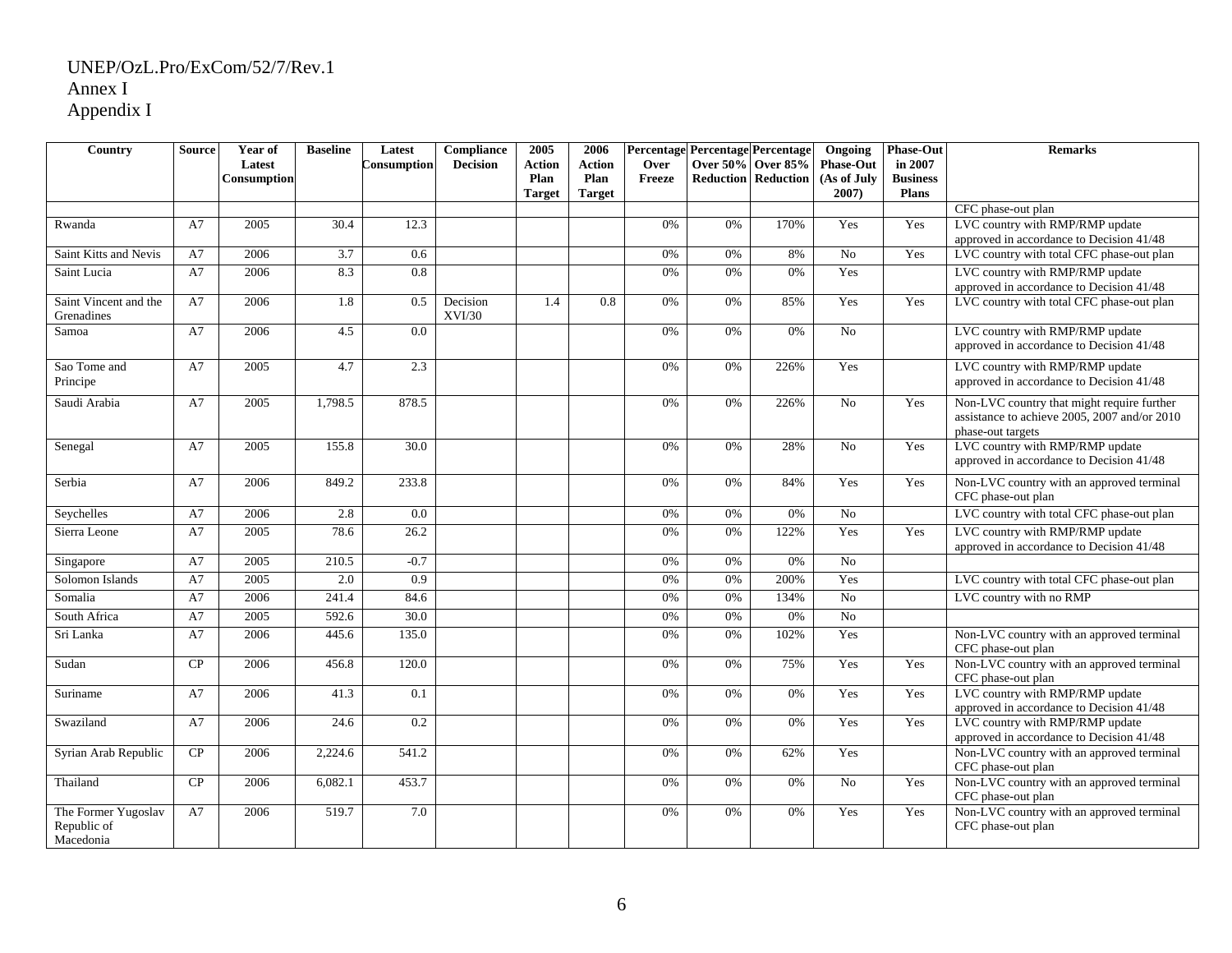| Country                               | <b>Source</b> | Year of<br>Latest<br>Consumption | <b>Baseline</b> | Latest<br>Consumption | <b>Compliance</b><br><b>Decision</b> | 2005<br><b>Action</b><br>Plan<br><b>Target</b> | 2006<br><b>Action</b><br>Plan<br><b>Target</b> | Over<br>Freeze |     | Percentage Percentage Percentage<br>Over 50% Over 85%<br><b>Reduction Reduction</b> | Ongoing<br><b>Phase-Out</b><br>(As of July<br>$2007$ ) | <b>Phase-Out</b><br>in 2007<br><b>Business</b><br><b>Plans</b> | <b>Remarks</b>                                                                                                                                                                    |
|---------------------------------------|---------------|----------------------------------|-----------------|-----------------------|--------------------------------------|------------------------------------------------|------------------------------------------------|----------------|-----|-------------------------------------------------------------------------------------|--------------------------------------------------------|----------------------------------------------------------------|-----------------------------------------------------------------------------------------------------------------------------------------------------------------------------------|
| Togo                                  | A7            | 2005                             | 39.8            | 18.6                  |                                      |                                                |                                                | 0%             | 0%  | 212%                                                                                | Yes                                                    | Yes                                                            | LVC country with RMP/RMP update<br>approved in accordance to Decision 41/48                                                                                                       |
| Tonga                                 | A7            | 2005                             | 1.3             | 0.0                   |                                      |                                                |                                                | 0%             | 0%  | 0%                                                                                  | Yes                                                    |                                                                | LVC country with total CFC phase-out plan                                                                                                                                         |
| Trinidad and Tobago                   | A7            | 2006                             | 120.0           | 2.9                   |                                      |                                                |                                                | 0%             | 0%  | 0%                                                                                  | Yes                                                    |                                                                | LVC country with total CFC phase-out plan                                                                                                                                         |
| Tunisia                               | CP            | 2006                             | 870.1           | 59.0                  |                                      |                                                |                                                | 0%             | 0%  | 0%                                                                                  | Yes                                                    |                                                                | Non-LVC country with an approved terminal<br>CFC phase-out plan                                                                                                                   |
| Turkey                                | A7            | 2006                             | 3,805.7         | 0.2                   |                                      |                                                |                                                | 0%             | 0%  | 0%                                                                                  | No                                                     |                                                                | Non-LVC country with an approved terminal<br>CFC phase-out plan                                                                                                                   |
| Turkmenistan                          | A7            | 2006                             | 37.3            | 16.8                  |                                      |                                                |                                                | 0%             | 0%  | 200%                                                                                | N <sub>o</sub>                                         |                                                                | LVC country with total CFC phase-out plan.<br>(Phase-Out Plan funded through the GEF<br>when country was a non-Article 5 Party)                                                   |
| Tuvalu                                | A7            | 2005                             | 0.3             | 0.0                   |                                      |                                                |                                                | 0%             | 0%  | 0%                                                                                  | Yes                                                    |                                                                | LVC country with total CFC phase-out plan                                                                                                                                         |
| Uganda                                | A7            | 2005                             | 12.8            | 0.2                   |                                      |                                                |                                                | 0%             | 0%  | 0%                                                                                  | Yes                                                    |                                                                | LVC country with RMP/RMP update<br>approved in accordance to Decision 41/48                                                                                                       |
| <b>United Arab Emirates</b>           | A7            | 2005                             | 529.3           | 264.6                 |                                      |                                                |                                                | 0%             | 0%  | 233%                                                                                | No                                                     |                                                                |                                                                                                                                                                                   |
| United Republic of<br>Tanzania        | A7            | 2006                             | 253.9           | 54.0                  |                                      |                                                |                                                | 0%             | 0%  | 42%                                                                                 | Yes                                                    | Yes                                                            | LVC country with RMP/RMP update<br>approved in accordance to Decision 41/48                                                                                                       |
| Uruguay                               | CP            | 2006                             | 199.1           | 81.9                  |                                      |                                                |                                                | 0%             | 0%  | 174%                                                                                | Yes                                                    | Yes                                                            | LVC country with total CFC phase-out plan                                                                                                                                         |
| Vanuatu                               | A7            | 2005                             | 0.0             | 0.0                   |                                      |                                                |                                                | 0%             | 0%  | 0%                                                                                  | N <sub>o</sub>                                         |                                                                | LVC country with total CFC phase-out plan                                                                                                                                         |
| Venezuela (Bolivarian<br>Republic of) | A7            | 2005                             | 3,322.4         | 1.841.8               |                                      |                                                |                                                | 0%             | 11% | 270%                                                                                | Yes                                                    | Yes                                                            | Non-LVC country with an approved terminal<br>CFC phase-out plan                                                                                                                   |
| Viet Nam                              | CP            | 2006                             | 500.0           | 148.7                 |                                      |                                                |                                                | 0%             | 0%  | 98%                                                                                 | Yes                                                    |                                                                | Non-LVC country with an approved terminal<br>CFC phase-out plan                                                                                                                   |
| Yemen                                 | A7            | 2005                             | 1,796.1         | 710.5                 |                                      |                                                |                                                | 0%             | 0%  | 164%                                                                                | Yes                                                    | Yes                                                            | Non-LVC country that might require further<br>assistance to achieve 2005, 2007 and/or 2010<br>phase-out targets (Country with an approved<br>RMP in accordance to Decision 41/48) |
| Zambia                                | A7            | 2006                             | 27.4            | 6.6                   |                                      |                                                |                                                | 0%             | 0%  | 61%                                                                                 | Yes                                                    |                                                                | LVC country with RMP/RMP update<br>approved in accordance to Decision 41/48                                                                                                       |
| Zimbabwe                              | A7            | 2006                             | 451.4           | 63.0                  |                                      |                                                |                                                | 0%             | 0%  | 0%                                                                                  | Yes                                                    | Yes                                                            | Non-LVC country with an approved terminal<br>CFC phase-out plan                                                                                                                   |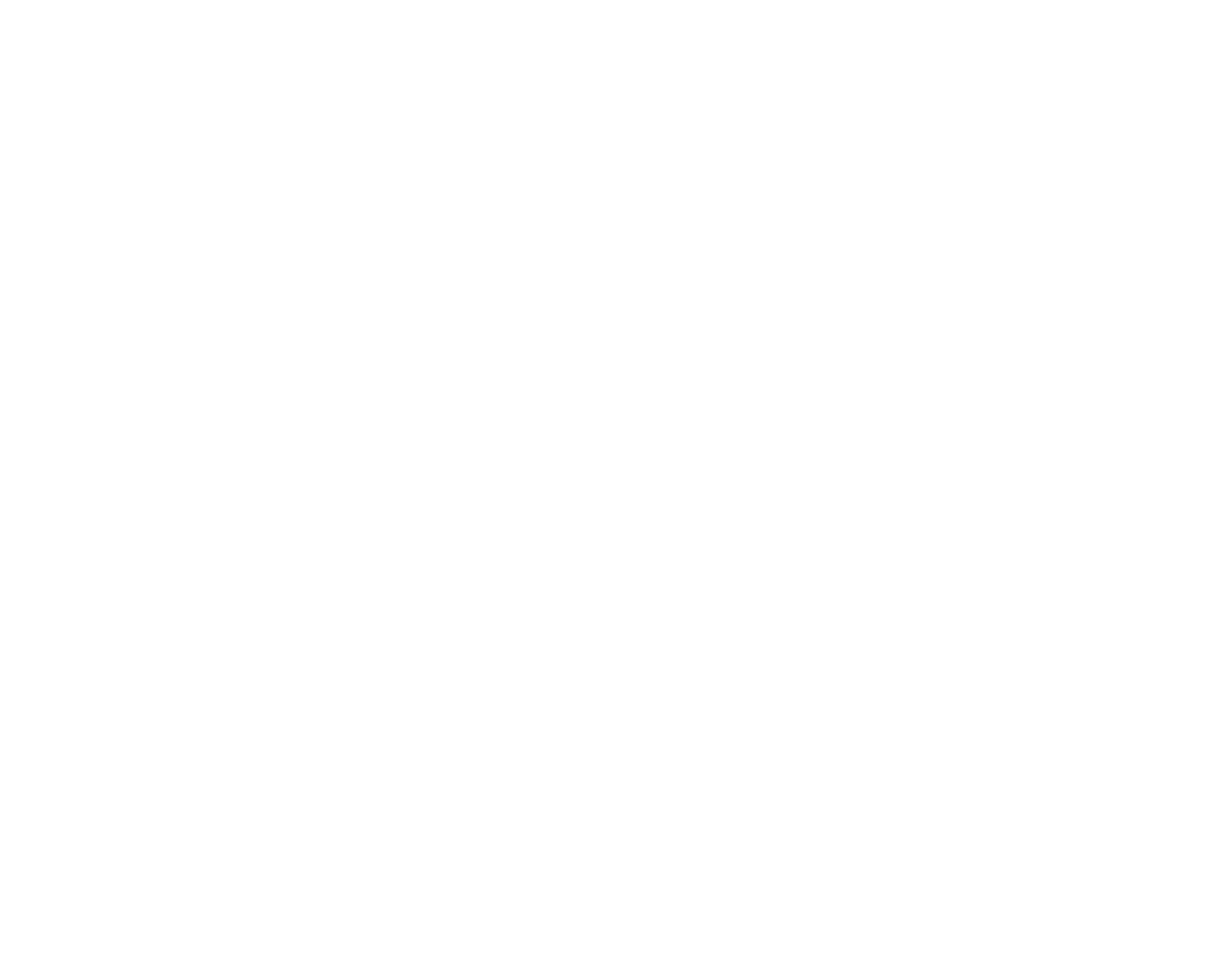# **Appendix II**

## **HALON ANALYSIS**

| Country                   | <b>Source</b> | Year of<br>Latest<br>Consumption | <b>Baseline</b> | Latest<br><b>Consumption</b> | Compliance<br><b>Decision</b> | 2005<br><b>Action</b><br>Plan | 2006<br><b>Action</b><br>Plan | Percentage<br>Over<br>Freeze | Percentage<br><b>Over 50%</b><br>Reduction | Ongoing<br><b>Phase-Out</b><br>(As of July | <b>Phase-Out</b><br>in 2007<br><b>Business</b> | <b>Remarks</b>                                                        |
|---------------------------|---------------|----------------------------------|-----------------|------------------------------|-------------------------------|-------------------------------|-------------------------------|------------------------------|--------------------------------------------|--------------------------------------------|------------------------------------------------|-----------------------------------------------------------------------|
| Afghanistan               | A7            | 2005                             | 1.9             | 0.0                          |                               | <b>Target</b>                 | <b>Target</b>                 | 0%                           | 0%                                         | 2007)<br>No                                | <b>Plans</b>                                   | Country with a halon baseline that might need                         |
|                           |               |                                  |                 |                              |                               |                               |                               |                              |                                            |                                            |                                                | assistance to achieve the 2010 phase-out target                       |
| Albania                   | CP            | 2006                             | 0.0             | 0.0                          |                               |                               |                               | 0%                           | 0%                                         | <b>No</b>                                  |                                                |                                                                       |
| Algeria                   | A7            | 2006                             | 237.3           | 80.0                         |                               |                               |                               | 0%                           | 0%                                         | Yes                                        |                                                | Country with approved halon banking and/or<br>halon phase-out project |
| Angola                    | CP            | 2006                             | 0.0             | 0.0                          |                               |                               |                               | 0%                           | 0%                                         | N <sub>o</sub>                             |                                                |                                                                       |
| Antigua and Barbuda       | A7            | 2006                             | 0.3             | 0.0                          |                               |                               |                               | 0%                           | 0%                                         | No                                         |                                                | Country with a halon baseline and no current<br>consumption           |
| Argentina                 | CP            | 2006                             | 167.8           | 0.0                          |                               |                               |                               | 0%                           | 0%                                         | Yes                                        |                                                | Country with approved halon banking and/or<br>halon phase-out project |
| Armenia                   | A7            | 2006                             | 0.0             | 0.0                          |                               |                               |                               | 0%                           | 0%                                         | N <sub>o</sub>                             |                                                |                                                                       |
| <b>Bahamas</b>            | CP            | 2006                             | 0.0             | 0.0                          |                               |                               |                               | 0%                           | 0%                                         | N <sub>o</sub>                             |                                                | Country with approved halon banking and/or<br>halon phase-out project |
| Bahrain                   | A7            | 2005                             | 38.9            | 0.0                          |                               |                               |                               | 0%                           | 0%                                         | $\overline{N_0}$                           |                                                | Country with approved halon banking and/or<br>halon phase-out project |
| Bangladesh                | A7            | 2005                             | 0.0             | 0.0                          |                               |                               |                               | 0%                           | 0%                                         | N <sub>o</sub>                             |                                                |                                                                       |
| <b>Barbados</b>           | A7            | 2006                             | 0.0             | 0.0                          |                               |                               |                               | 0%                           | 0%                                         | No                                         |                                                | Country with approved halon banking and/or<br>halon phase-out project |
| Belize                    | A7            | 2006                             | 0.0             | 0.0                          |                               |                               |                               | 0%                           | 0%                                         | N <sub>o</sub>                             |                                                |                                                                       |
| Benin                     | A7            | 2005                             | 3.9             | 0.0                          |                               |                               |                               | 0%                           | 0%                                         | N <sub>0</sub>                             |                                                | Country with approved halon banking and/or<br>halon phase-out project |
| Bhutan                    | CP            | 2006                             | 0.3             | 0.0                          |                               |                               |                               | 0%                           | 0%                                         | No                                         |                                                | Country with a halon baseline and no current<br>consumption           |
| Bolivia                   | A7            | 2005                             | 0.0             | 0.0                          |                               |                               |                               | 0%                           | 0%                                         | N <sub>o</sub>                             |                                                |                                                                       |
| Bosnia and<br>Herzegovina | CP            | 2006                             | 4.1             | 0.0                          |                               |                               |                               | 0%                           | 0%                                         | Yes                                        |                                                | Country with approved halon banking and/or<br>halon phase-out project |
| <b>Botswana</b>           | A7            | 2005                             | 5.2             | 0.3                          |                               |                               |                               | 0%                           | 0%                                         | N <sub>0</sub>                             |                                                | Country with approved halon banking and/or<br>halon phase-out project |
| <b>Brazil</b>             | A7            | 2006                             | 21.3            | 0.0                          |                               |                               |                               | 0%                           | 0%                                         | N <sub>o</sub>                             |                                                | Country with approved halon banking and/or<br>halon phase-out project |
| Brunei Darussalam         | A7            | 2005                             | 0.0             | 0.0                          |                               |                               |                               | 0%                           | 0%                                         | No                                         |                                                |                                                                       |
| Burkina Faso              | A7            | 2006                             | 5.3             | 0.0                          |                               |                               |                               | 0%                           | 0%                                         | No                                         |                                                | Country with approved halon banking and/or<br>halon phase-out project |
| Burundi                   | A7            | 2005                             | 0.0             | 0.0                          |                               |                               |                               | 0%                           | 0%                                         | No                                         |                                                |                                                                       |
| Cambodia                  | CP            | 2006                             | 0.0             | 0.0                          |                               |                               |                               | 0%                           | 0%                                         | N <sub>o</sub>                             |                                                |                                                                       |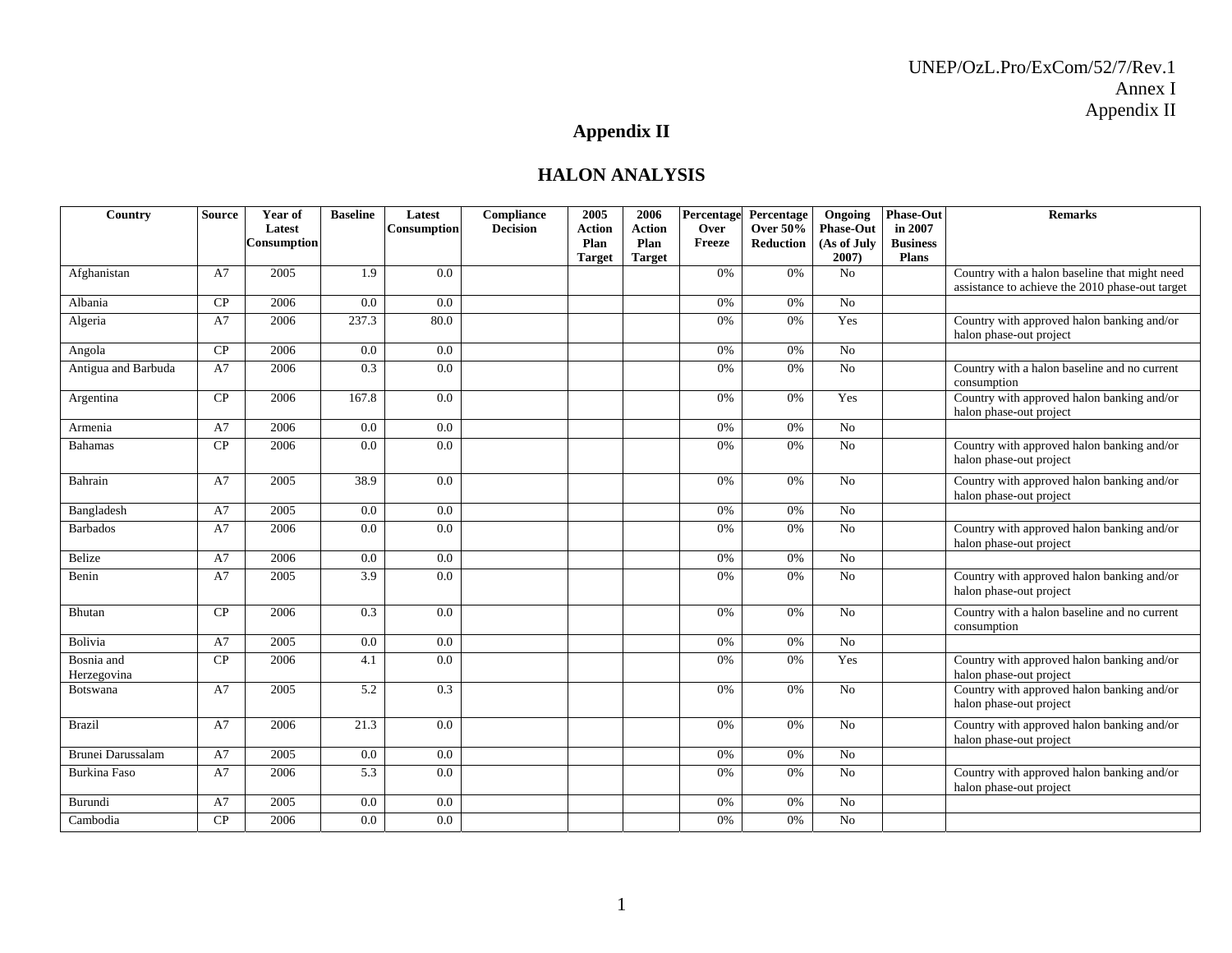| Country                                  | <b>Source</b> | Year of<br>Latest<br>Consumption | <b>Baseline</b> | Latest<br><b>Consumption</b> | Compliance<br><b>Decision</b> | 2005<br>Action<br>Plan<br><b>Target</b> | 2006<br><b>Action</b><br>Plan<br><b>Target</b> | Percentage<br>Over<br>Freeze | Percentage<br><b>Over 50%</b><br><b>Reduction</b> | Ongoing<br><b>Phase-Out</b><br>(As of July<br>2007) | <b>Phase-Out</b><br>in 2007<br><b>Business</b><br><b>Plans</b> | <b>Remarks</b>                                                                                   |
|------------------------------------------|---------------|----------------------------------|-----------------|------------------------------|-------------------------------|-----------------------------------------|------------------------------------------------|------------------------------|---------------------------------------------------|-----------------------------------------------------|----------------------------------------------------------------|--------------------------------------------------------------------------------------------------|
| Cameroon                                 | A7            | 2005                             | 2.4             | 1.2                          | Decision XV/32                |                                         |                                                | 0%                           | 0%                                                | No                                                  |                                                                | Country with approved halon banking and/or<br>halon phase-out project                            |
| Cape Verde                               | A7            | 2005                             | 0.0             | 0.0                          |                               |                                         |                                                | 0%                           | 0%                                                | $\overline{No}$                                     |                                                                |                                                                                                  |
| Central African<br>Republic              | A7            | 2005                             | 0.0             | 0.0                          |                               |                                         |                                                | 0%                           | 0%                                                | No                                                  |                                                                |                                                                                                  |
| Chad                                     | A7            | 2005                             | 0.0             | 0.0                          |                               |                                         |                                                | 0%                           | 0%                                                | No                                                  |                                                                |                                                                                                  |
| Chile                                    | A7            | 2006                             | 8.5             | 0.0                          |                               |                                         |                                                | 0%                           | 0%                                                | Yes                                                 |                                                                | Country with approved halon banking and/or<br>halon phase-out project                            |
| China                                    | A7            | 2005                             | 34,186.7        | 4,516.5                      |                               |                                         |                                                | 0%                           | 0%                                                | Yes                                                 | Yes                                                            | Country with approved halon banking and/or<br>halon phase-out project                            |
| Colombia                                 | CP            | 2006                             | 187.7           | 0.0                          |                               |                                         |                                                | 0%                           | 0%                                                | Yes                                                 |                                                                | Country with approved halon banking and/or<br>halon phase-out project                            |
| Comoros                                  | A7            | 2005                             | 0.0             | 0.0                          |                               |                                         |                                                | 0%                           | 0%                                                | No                                                  |                                                                |                                                                                                  |
| Congo                                    | A7            | 2005                             | 5.0             | 0.0                          |                               |                                         |                                                | 0%                           | 0%                                                | No                                                  |                                                                | Country with approved halon banking and/or<br>halon phase-out project                            |
| Cook Islands                             | CP            | 2006                             | 0.0             | 0.0                          |                               |                                         |                                                | 0%                           | 0%                                                | No                                                  |                                                                |                                                                                                  |
| Costa Rica                               | A7            | 2006                             | 0.0             | 0.0                          |                               |                                         |                                                | 0%                           | 0%                                                | No                                                  |                                                                |                                                                                                  |
| Cote d'Ivoire                            | A7            | 2005                             | 0.0             | 0.0                          |                               |                                         |                                                | 0%                           | 0%                                                | No                                                  |                                                                |                                                                                                  |
| Croatia                                  | A7            | 2005                             | 30.1            | 0.0                          |                               |                                         |                                                | 0%                           | 0%                                                | Yes                                                 |                                                                | Country with approved halon banking and/or<br>halon phase-out project                            |
| Cuba                                     | CP            | 2006                             | 0.0             | 0.0                          |                               |                                         |                                                | 0%                           | 0%                                                | No                                                  |                                                                |                                                                                                  |
| Democratic People's<br>Republic of Korea | A7            | 2005                             | 0.0             | 0.0                          |                               |                                         |                                                | 0%                           | 0%                                                | No                                                  |                                                                |                                                                                                  |
| Democratic Republic of<br>the Congo      | A7            | 2006                             | 218.7           | 6.8                          |                               |                                         |                                                | 0%                           | 0%                                                | No                                                  |                                                                | Country with approved halon banking and/or<br>halon phase-out project                            |
| Djibouti                                 | A7            | 2005                             | 0.0             | 0.0                          |                               |                                         |                                                | 0%                           | 0%                                                | No                                                  |                                                                |                                                                                                  |
| Dominica                                 | A7            | 2006                             | 0.0             | 0.0                          |                               |                                         |                                                | $0\%$                        | 0%                                                | N <sub>o</sub>                                      |                                                                |                                                                                                  |
| Dominican Republic                       | A7            | 2005                             | 4.2             | 0.0                          |                               |                                         |                                                | 0%                           | 0%                                                | Yes                                                 |                                                                | Country with approved halon banking and/or<br>halon phase-out project                            |
| Ecuador                                  | A7            | 2006                             | 5.5             | 0.0                          |                               |                                         |                                                | 0%                           | 0%                                                | No                                                  |                                                                | Country with a halon baseline and no current<br>consumption                                      |
| Egypt                                    | A7            | 2006                             | 705.0           | 44.0                         |                               |                                         |                                                | 0%                           | 0%                                                | Yes                                                 |                                                                | Country with approved halon banking and/or<br>halon phase-out project                            |
| El Salvador                              | A7            | 2006                             | 0.7             | 0.0                          |                               |                                         |                                                | 0%                           | 0%                                                | No                                                  |                                                                | Country with a halon baseline and no current<br>consumption                                      |
| <b>Equatorial Guinea</b>                 | <b>NDR</b>    | $\ensuremath{\mathsf{NDR}}$      | <b>NDR</b>      | <b>NDR</b>                   |                               |                                         |                                                |                              |                                                   | No                                                  |                                                                |                                                                                                  |
| Eritrea                                  | A7            | 2005                             | 2.3             | 0.3                          |                               |                                         |                                                | 0%                           | 0%                                                | No                                                  |                                                                | Country with a halon baseline that might need<br>assistance to achieve the 2010 phase-out target |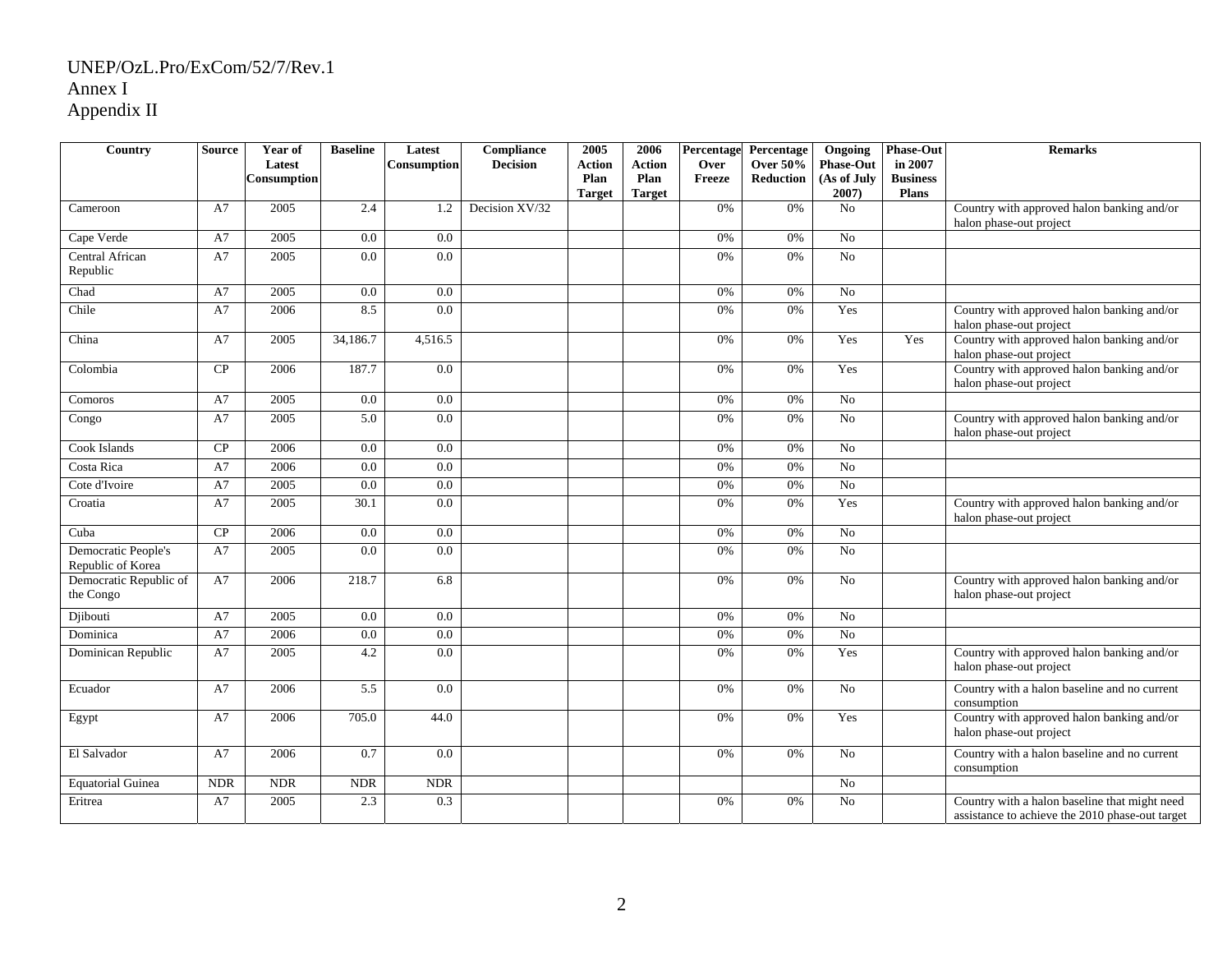| Country                       | <b>Source</b> | Year of<br>Latest<br>Consumption | <b>Baseline</b> | Latest<br><b>Consumption</b> | Compliance<br><b>Decision</b> | 2005<br><b>Action</b><br>Plan<br><b>Target</b> | 2006<br><b>Action</b><br>Plan<br><b>Target</b> | Percentage<br>Over<br>Freeze | Percentage<br><b>Over 50%</b><br><b>Reduction</b> | Ongoing<br><b>Phase-Out</b><br>(As of July<br>$2007$ ) | <b>Phase-Out</b><br>in 2007<br><b>Business</b><br><b>Plans</b> | <b>Remarks</b>                                                        |
|-------------------------------|---------------|----------------------------------|-----------------|------------------------------|-------------------------------|------------------------------------------------|------------------------------------------------|------------------------------|---------------------------------------------------|--------------------------------------------------------|----------------------------------------------------------------|-----------------------------------------------------------------------|
| Ethiopia                      | A7            | 2005                             | 1.1             | 0.4                          |                               |                                                |                                                | 0%                           | 0%                                                | No                                                     |                                                                | Country with approved halon banking and/or<br>halon phase-out project |
| Fiji                          | CP            | 2006                             | 0.0             | $-3.3$                       |                               |                                                |                                                | 0%                           | 0%                                                | No                                                     |                                                                |                                                                       |
| Gabon                         | A7            | 2006                             | 0.0             | 0.0                          |                               |                                                |                                                | 0%                           | 0%                                                | No                                                     |                                                                |                                                                       |
| Gambia                        | A7            | 2005                             | 0.0             | 0.0                          |                               |                                                |                                                | 0%                           | 0%                                                | No                                                     |                                                                |                                                                       |
| Georgia                       | A7            | 2005                             | 42.5            | 16.5                         |                               |                                                |                                                | 0%                           | 0%                                                | Yes                                                    |                                                                | Country with approved halon banking and/or<br>halon phase-out project |
| Ghana                         | A7            | 2006                             | 0.0             | 0.0                          |                               |                                                |                                                | 0%                           | 0%                                                | No                                                     |                                                                |                                                                       |
| Grenada                       | A7            | 2006                             | 0.0             | 0.0                          |                               |                                                |                                                | 0%                           | 0%                                                | N <sub>o</sub>                                         |                                                                | Country with approved halon banking and/or<br>halon phase-out project |
| Guatemala                     | A7            | 2006                             | 0.2             | 0.0                          |                               |                                                |                                                | 0%                           | $0\%$                                             | No                                                     |                                                                | Country with a halon baseline and no current<br>consumption           |
| Guinea                        | A7            | 2005                             | 8.6             | 0.0                          |                               |                                                |                                                | 0%                           | 0%                                                | No                                                     |                                                                | Country with approved halon banking and/or<br>halon phase-out project |
| Guinea Bissau                 | A7            | 2005                             | 0.0             | 0.0                          |                               |                                                |                                                | 0%                           | $0\%$                                             | No                                                     |                                                                |                                                                       |
| Guyana                        | A7            | 2006                             | 0.2             | 0.0                          |                               |                                                |                                                | 0%                           | $0\%$                                             | No                                                     |                                                                | Country with approved halon banking and/or<br>halon phase-out project |
| Haiti                         | A7            | 2006                             | 1.5             | 0.0                          |                               |                                                |                                                | 0%                           | 0%                                                | Yes                                                    |                                                                | Country with approved halon banking and/or<br>halon phase-out project |
| Honduras                      | CP            | 2006                             | 0.0             | $0.0\,$                      |                               |                                                |                                                | 0%                           | $0\%$                                             | No                                                     |                                                                |                                                                       |
| India                         | A7            | 2005                             | 1,249.4         | 0.0                          |                               |                                                |                                                | 0%                           | 0%                                                | Yes                                                    |                                                                | Country with approved halon banking and/or<br>halon phase-out project |
| Indonesia                     | A7            | 2005                             | 354.0           | 0.0                          |                               |                                                |                                                | 0%                           | 0%                                                | Yes                                                    |                                                                | Country with approved halon banking and/or<br>halon phase-out project |
| Iran (Islamic Republic<br>of) | A7            | 2005                             | 1,420.0         | 0.0                          |                               |                                                |                                                | 0%                           | 0%                                                | N <sub>o</sub>                                         |                                                                | Country with approved halon banking and/or<br>halon phase-out project |
| Jamaica                       | A7            | 2006                             | 1.0             | 0.0                          |                               |                                                |                                                | 0%                           | 0%                                                | N <sub>o</sub>                                         |                                                                | Country with approved halon banking and/or<br>halon phase-out project |
| Jordan                        | A7            | 2006                             | 210.0           | 36.0                         |                               |                                                |                                                | 0%                           | 0%                                                | Yes                                                    |                                                                | Country with approved halon banking and/or<br>halon phase-out project |
| Kenya                         | A7            | 2006                             | 5.3             | 0.0                          |                               |                                                |                                                | 0%                           | 0%                                                | N <sub>o</sub>                                         |                                                                | Country with approved halon banking and/or<br>halon phase-out project |
| Kiribati                      | A7            | 2005                             | 0.0             | 0.0                          |                               |                                                |                                                | 0%                           | 0%                                                | No                                                     |                                                                |                                                                       |
| Kuwait                        | A7            | 2006                             | 3.0             | 0.0                          |                               |                                                |                                                | 0%                           | 0%                                                | No                                                     |                                                                | Country with a halon baseline and no current<br>consumption           |
| Kyrgyzstan                    | A7            | 2006                             | 0.0             | 0.0                          | Decision XVII/36              | 2.40                                           | 1.20                                           | 0%                           | 0%                                                | Yes                                                    |                                                                | Country with approved halon banking and/or<br>halon phase-out project |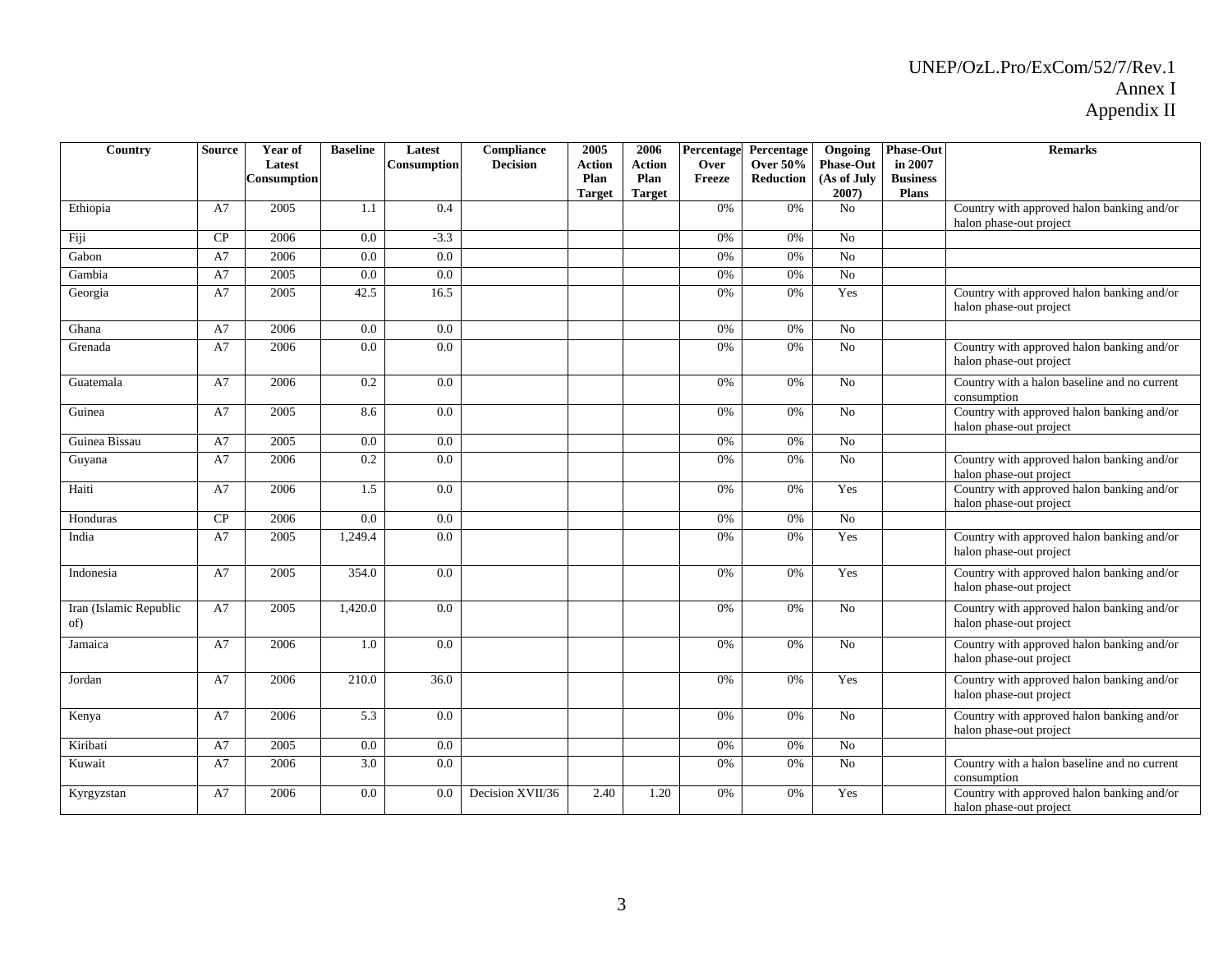| Country                             | <b>Source</b> | Year of<br>Latest<br>Consumption | <b>Baseline</b> | Latest<br><b>Consumption</b> | Compliance<br><b>Decision</b> | 2005<br>Action<br>Plan<br><b>Target</b> | 2006<br><b>Action</b><br>Plan<br><b>Target</b> | Over<br><b>Freeze</b> | Percentage Percentage<br><b>Over 50%</b><br><b>Reduction</b> | Ongoing<br><b>Phase-Out</b><br>(As of July<br>2007) | <b>Phase-Out</b><br>in 2007<br><b>Business</b><br><b>Plans</b> | <b>Remarks</b>                                                        |
|-------------------------------------|---------------|----------------------------------|-----------------|------------------------------|-------------------------------|-----------------------------------------|------------------------------------------------|-----------------------|--------------------------------------------------------------|-----------------------------------------------------|----------------------------------------------------------------|-----------------------------------------------------------------------|
| Lao People's<br>Democratic Republic | A7            | 2005                             | 0.0             | 0.0                          |                               |                                         |                                                | 0%                    | 0%                                                           | N <sub>o</sub>                                      |                                                                |                                                                       |
| Lebanon                             | A7            | 2005                             | 0.0             | 0.0                          |                               |                                         |                                                | 0%                    | 0%                                                           | N <sub>o</sub>                                      |                                                                | Country with approved halon banking and/or<br>halon phase-out project |
| Lesotho                             | A7            | 2005                             | 0.2             | 0.0                          | Decision XVI/25               | 0.20                                    | 0.10                                           | 0%                    | 0%                                                           | N <sub>0</sub>                                      |                                                                | Country with approved halon banking and/or<br>halon phase-out project |
| Liberia                             | CP            | 2006                             | 19.5            | 0.0                          |                               |                                         |                                                | 0%                    | 0%                                                           | N <sub>o</sub>                                      |                                                                | Country with a halon baseline and no current<br>consumption           |
| Libyan Arab<br>Jamahiriya           | A7            | 2005                             | 633.1           | 714.5                        | Decision XVII/37              | 714.50                                  | 653.91                                         | 13%                   | 126%                                                         | Yes                                                 |                                                                | Country with approved halon banking and/or<br>halon phase-out project |
| Madagascar                          | A7            | 2006                             | 0.0             | 0.0                          |                               |                                         |                                                | 0%                    | 0%                                                           | N <sub>o</sub>                                      |                                                                |                                                                       |
| Malawi                              | A7            | 2006                             | 0.0             | 0.0                          |                               |                                         |                                                | 0%                    | 0%                                                           | $\overline{No}$                                     |                                                                |                                                                       |
| Malaysia                            | A7            | 2005                             | 8.0             | 0.0                          |                               |                                         |                                                | 0%                    | 0%                                                           | $\overline{N_0}$                                    |                                                                | Country with approved halon banking and/or<br>halon phase-out project |
| Maldives                            | A7            | 2005                             | 0.0             | 0.0                          |                               |                                         |                                                | 0%                    | 0%                                                           | N <sub>o</sub>                                      |                                                                |                                                                       |
| Mali                                | A7            | 2005                             | 0.0             | 0.0                          |                               |                                         |                                                | 0%                    | 0%                                                           | N <sub>0</sub>                                      |                                                                |                                                                       |
| Marshall Islands                    | A7            | 2006                             | 0.0             | 0.0                          |                               |                                         |                                                | 0%                    | 0%                                                           | N <sub>o</sub>                                      |                                                                |                                                                       |
| Mauritania                          | A7            | 2005                             | 0.0             | 0.0                          |                               |                                         |                                                | 0%                    | 0%                                                           | No                                                  |                                                                |                                                                       |
| Mauritius                           | A7            | 2006                             | 0.0             | 0.0                          |                               |                                         |                                                | 0%                    | 0%                                                           | $\overline{No}$                                     |                                                                |                                                                       |
| Mexico                              | A7            | 2006                             | 124.6           | 51.6                         |                               |                                         |                                                | 0%                    | 0%                                                           | Yes                                                 |                                                                | Country with approved halon banking and/or<br>halon phase-out project |
| Micronesia (Federated<br>States of) | A7            | 2005                             | 0.0             | 0.0                          |                               |                                         |                                                | 0%                    | 0%                                                           | N <sub>o</sub>                                      |                                                                |                                                                       |
| Mongolia                            | A7            | 2006                             | 0.0             | 0.0                          |                               |                                         |                                                | 0%                    | $0\%$                                                        | N <sub>o</sub>                                      |                                                                |                                                                       |
| Montenegro                          | <b>NDR</b>    | <b>NDR</b>                       | <b>NDR</b>      | <b>NDR</b>                   |                               |                                         |                                                |                       |                                                              | No                                                  |                                                                |                                                                       |
| Morocco                             | A7            | 2006                             | 7.0             | 0.0                          |                               |                                         |                                                | 0%                    | 0%                                                           | N <sub>0</sub>                                      | Yes                                                            | Country with a halon baseline and no current<br>consumption           |
| Mozambique                          | A7            | 2005                             | 0.9             | 0.0                          |                               |                                         |                                                | 0%                    | 0%                                                           | $\overline{N_0}$                                    |                                                                | Country with a halon baseline and no current<br>consumption           |
| Myanmar                             | A7            | 2005                             | 0.0             | 0.0                          |                               |                                         |                                                | 0%                    | 0%                                                           | N <sub>o</sub>                                      |                                                                |                                                                       |
| Namibia                             | A7            | 2006                             | 8.3             | 0.0                          |                               |                                         |                                                | 0%                    | 0%                                                           | N <sub>o</sub>                                      |                                                                | Country with approved halon banking and/or<br>halon phase-out project |
| Nauru                               | A7            | 2005                             | 0.0             | 0.0                          |                               |                                         |                                                | 0%                    | 0%                                                           | N <sub>0</sub>                                      |                                                                |                                                                       |
| Nepal                               | CP            | 2006                             | 2.0             | 0.0                          |                               |                                         |                                                | 0%                    | 0%                                                           | N <sub>0</sub>                                      |                                                                | Country with a halon baseline and no current<br>consumption           |
| Nicaragua                           | CP            | 2006                             | 0.0             | 0.0                          |                               |                                         |                                                | 0%                    | 0%                                                           | N <sub>o</sub>                                      |                                                                |                                                                       |
| Niger                               | A7            | 2005                             | 0.0             | 0.0                          |                               |                                         |                                                | 0%                    | 0%                                                           | N <sub>o</sub>                                      |                                                                |                                                                       |
| Nigeria                             | A7            | 2005                             | 285.3           | 0.0                          |                               |                                         |                                                | 0%                    | 0%                                                           | Yes                                                 |                                                                | Country with approved halon banking and/or<br>halon phase-out project |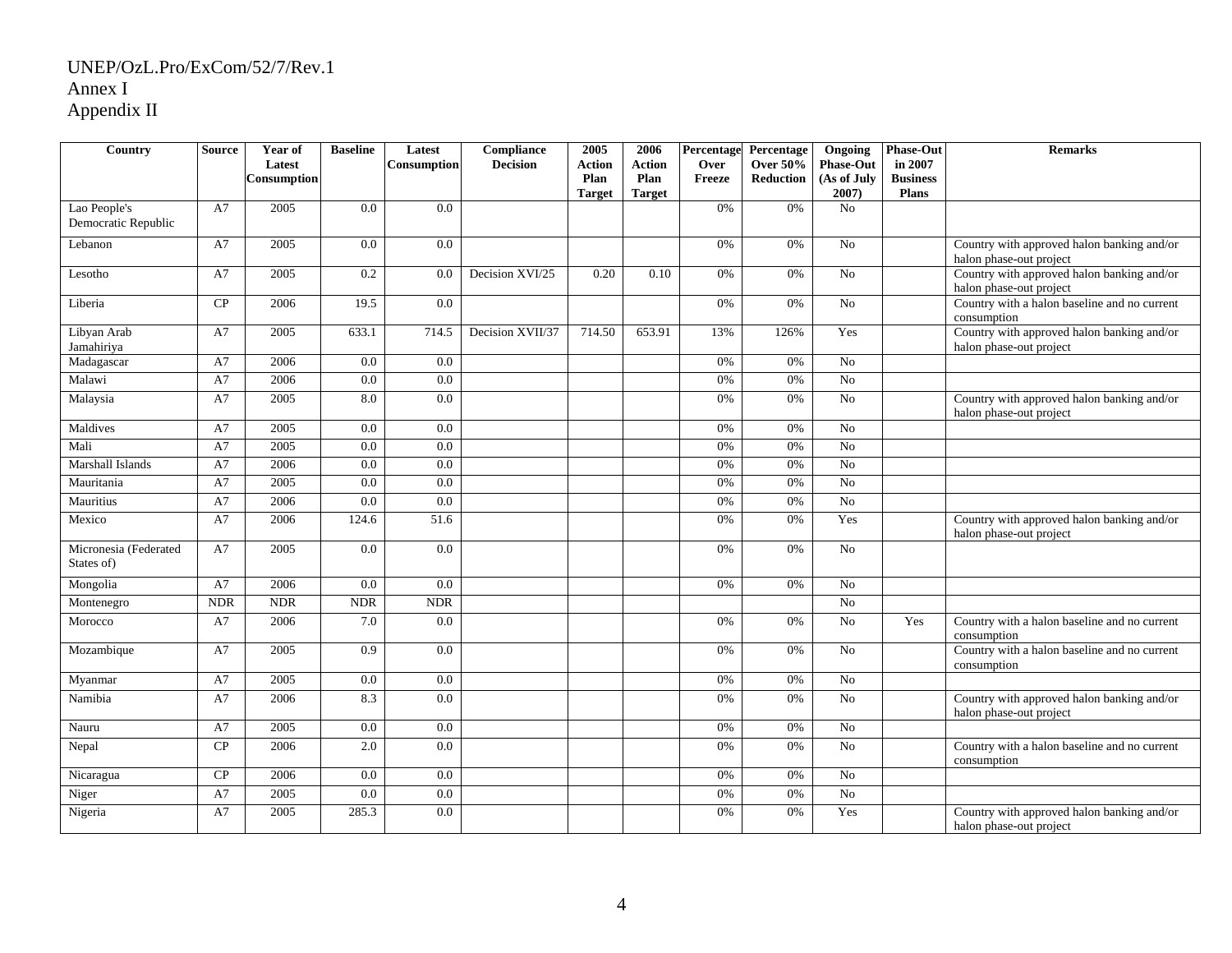| Country                             | <b>Source</b> | Year of<br>Latest<br>Consumption | <b>Baseline</b>  | Latest<br><b>Consumption</b> | Compliance<br><b>Decision</b> | 2005<br><b>Action</b><br>Plan<br><b>Target</b> | 2006<br><b>Action</b><br>Plan<br><b>Target</b> | Percentage<br>Over<br>Freeze | Percentage<br><b>Over 50%</b><br><b>Reduction</b> | Ongoing<br><b>Phase-Out</b><br>(As of July<br>$2007$ ) | <b>Phase-Out</b><br>in 2007<br><b>Business</b><br><b>Plans</b> | <b>Remarks</b>                                                                                   |
|-------------------------------------|---------------|----------------------------------|------------------|------------------------------|-------------------------------|------------------------------------------------|------------------------------------------------|------------------------------|---------------------------------------------------|--------------------------------------------------------|----------------------------------------------------------------|--------------------------------------------------------------------------------------------------|
| Niue                                | A7            | 2005                             | 0.0              | 0.0                          |                               |                                                |                                                | 0%                           | 0%                                                | No                                                     |                                                                |                                                                                                  |
| Oman                                | A7            | 2006                             | 13.7             | 0.0                          |                               |                                                |                                                | 0%                           | 0%                                                | Yes                                                    |                                                                | Country with approved halon banking and/or<br>halon phase-out project                            |
| Pakistan                            | A7            | 2005                             | 14.2             | 0.0                          | Decision XVI/29               | 7.10                                           |                                                | 0%                           | 0%                                                | Yes                                                    |                                                                | Country with approved halon banking and/or<br>halon phase-out project                            |
| Palau                               | CP            | 2006                             | 0.0              | 0.0                          |                               |                                                |                                                | 0%                           | 0%                                                | N <sub>o</sub>                                         |                                                                |                                                                                                  |
| Panama                              | A7            | 2005                             | 0.0              | 0.0                          |                               |                                                |                                                | 0%                           | 0%                                                | $\overline{No}$                                        |                                                                |                                                                                                  |
| Papua New Guinea                    | A7            | 2006                             | 0.0              | 0.0                          |                               |                                                |                                                | 0%                           | 0%                                                | $\overline{No}$                                        |                                                                |                                                                                                  |
| Paraguay                            | A7            | 2005                             | 0.0              | 0.0                          |                               |                                                |                                                | 0%                           | 0%                                                | $\overline{No}$                                        |                                                                |                                                                                                  |
| Peru                                | A7            | 2005                             | 0.0              | 0.0                          |                               |                                                |                                                | 0%                           | 0%                                                | No                                                     |                                                                |                                                                                                  |
| Philippines                         | A7            | 2005                             | 103.9            | 0.0                          |                               |                                                |                                                | 0%                           | 0%                                                | No                                                     |                                                                | Country with approved halon banking and/or<br>halon phase-out project                            |
| Qatar                               | A7            | 2005                             | 10.7             | 0.0                          |                               |                                                |                                                | 0%                           | 0%                                                | N <sub>o</sub>                                         |                                                                | Country with approved halon banking and/or<br>halon phase-out project                            |
| Republic of Korea                   | A7            | 2005                             | 3,678.0          | 855.0                        |                               |                                                |                                                | 0%                           | 0%                                                | No                                                     |                                                                |                                                                                                  |
| Republic of Moldova                 | A7            | 2006                             | 0.4              | 0.0                          |                               |                                                |                                                | 0%                           | 0%                                                | No                                                     |                                                                | Country with a halon baseline and no current<br>consumption                                      |
| Romania                             | A7            | 2005                             | 3.5              | 0.0                          |                               |                                                |                                                | 0%                           | 0%                                                | Yes                                                    |                                                                | Country with approved halon banking and/or<br>halon phase-out project                            |
| Rwanda                              | A7            | 2005                             | 0.0              | 0.0                          |                               |                                                |                                                | 0%                           | 0%                                                | No                                                     |                                                                |                                                                                                  |
| Saint Kitts and Nevis               | A7            | 2006                             | 0.0              | 0.0                          |                               |                                                |                                                | 0%                           | 0%                                                | $\overline{No}$                                        |                                                                |                                                                                                  |
| Saint Lucia                         | A7            | 2006                             | 0.0              | 0.0                          |                               |                                                |                                                | 0%                           | $0\%$                                             | $\overline{No}$                                        |                                                                |                                                                                                  |
| Saint Vincent and the<br>Grenadines | A7            | 2006                             | 0.0              | 0.0                          |                               |                                                |                                                | 0%                           | 0%                                                | No                                                     |                                                                |                                                                                                  |
| Samoa                               | A7            | 2006                             | 0.0              | 0.0                          |                               |                                                |                                                | 0%                           | 0%                                                | No                                                     |                                                                |                                                                                                  |
| Sao Tome and Principe               | A7            | 2005                             | 0.0              | 0.0                          |                               |                                                |                                                | 0%                           | 0%                                                | No                                                     |                                                                |                                                                                                  |
| Saudi Arabia                        | A7            | 2005                             | 1,064.0          | 0.0                          |                               |                                                |                                                | 0%                           | $0\%$                                             | No                                                     |                                                                |                                                                                                  |
| Senegal                             | A7            | 2005                             | 0.0              | 0.0                          |                               |                                                |                                                | 0%                           | 0%                                                | No                                                     |                                                                |                                                                                                  |
| Serbia                              | A7            | 2006                             | $\overline{3.8}$ | 0.0                          |                               |                                                |                                                | 0%                           | 0%                                                | No                                                     |                                                                | Country with approved halon banking and/or<br>halon phase-out project                            |
| Seychelles                          | A7            | 2006                             | 0.0              | 0.0                          |                               |                                                |                                                | 0%                           | 0%                                                | No                                                     |                                                                |                                                                                                  |
| Sierra Leone                        | A7            | 2005                             | 16.0             | 0.0                          |                               |                                                |                                                | 0%                           | $0\%$                                             | N <sub>o</sub>                                         |                                                                | Country with approved halon banking and/or<br>halon phase-out project                            |
| Singapore                           | A7            | 2005                             | $\overline{0.0}$ | $\overline{0.0}$             |                               |                                                |                                                | 0%                           | 0%                                                | $\overline{N_0}$                                       |                                                                |                                                                                                  |
| Solomon Islands                     | A7            | 2005                             | 0.0              | 0.0                          |                               |                                                |                                                | 0%                           | 0%                                                | $\overline{N_0}$                                       |                                                                |                                                                                                  |
| Somalia                             | A7            | 2006                             | 17.7             | 18.8                         |                               |                                                |                                                | 6%                           | 112%                                              | $\overline{No}$                                        |                                                                | Country with a halon baseline that might need<br>assistance to achieve the 2010 phase-out target |
| South Africa                        | A7            | 2005                             | 0.0              | 0.0                          |                               |                                                |                                                | 0%                           | 0%                                                | No                                                     |                                                                |                                                                                                  |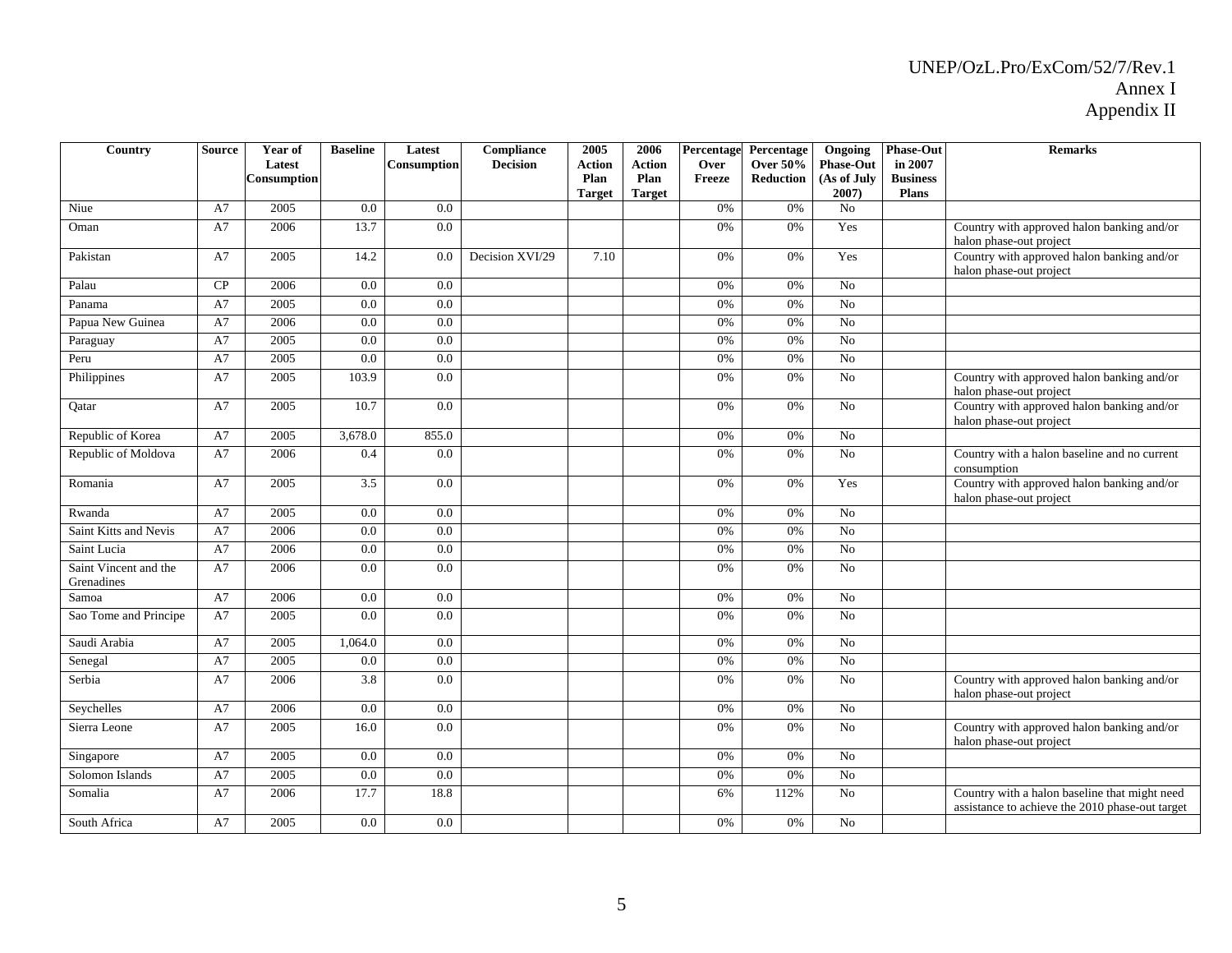| Country                                      | <b>Source</b> | Year of<br>Latest<br>Consumption | <b>Baseline</b> | Latest<br>Consumption | Compliance<br><b>Decision</b> | 2005<br>Action<br>Plan<br><b>Target</b> | 2006<br><b>Action</b><br>Plan<br><b>Target</b> | Percentage<br>Over<br>Freeze | Percentage<br><b>Over 50%</b><br>Reduction | Ongoing<br><b>Phase-Out</b><br>(As of July<br>2007) | <b>Phase-Out</b><br>in 2007<br><b>Business</b><br>Plans | <b>Remarks</b>                                                        |
|----------------------------------------------|---------------|----------------------------------|-----------------|-----------------------|-------------------------------|-----------------------------------------|------------------------------------------------|------------------------------|--------------------------------------------|-----------------------------------------------------|---------------------------------------------------------|-----------------------------------------------------------------------|
| Sri Lanka                                    | A7            | 2006                             | 0.0             | 0.0                   |                               |                                         |                                                | 0%                           | 0%                                         | N <sub>o</sub>                                      |                                                         |                                                                       |
| Sudan                                        | CP            | 2006                             | 2.0             | 0.0                   |                               |                                         |                                                | 0%                           | 0%                                         | N <sub>o</sub>                                      |                                                         | Country with a halon baseline and no current<br>consumption           |
| Suriname                                     | A7            | 2006                             | 0.0             | 0.0                   |                               |                                         |                                                | 0%                           | 0%                                         | N <sub>o</sub>                                      |                                                         |                                                                       |
| Swaziland                                    | A7            | 2006                             | 0.0             | 0.0                   |                               |                                         |                                                | 0%                           | $0\%$                                      | N <sub>0</sub>                                      |                                                         |                                                                       |
| Syrian Arab Republic                         | CP            | 2006                             | 416.9           | 56.0                  |                               |                                         |                                                | 0%                           | 0%                                         | $\overline{No}$                                     |                                                         | Country with approved halon banking and/or<br>halon phase-out project |
| Thailand                                     | CP            | 2006                             | 271.7           | 0.0                   |                               |                                         |                                                | 0%                           | 0%                                         | Yes                                                 |                                                         | Country with approved halon banking and/or<br>halon phase-out project |
| The Former Yugoslav<br>Republic of Macedonia | A7            | 2006                             | 32.1            | 0.0                   |                               |                                         |                                                | 0%                           | 0%                                         | No                                                  |                                                         | Country with approved halon banking and/or<br>halon phase-out project |
| Togo                                         | A7            | 2005                             | 0.0             | 0.0                   |                               |                                         |                                                | 0%                           | 0%                                         | No                                                  |                                                         |                                                                       |
| Tonga                                        | A7            | 2005                             | 0.0             | 0.0                   |                               |                                         |                                                | 0%                           | 0%                                         | $\overline{N_0}$                                    |                                                         |                                                                       |
| Trinidad and Tobago                          | A7            | 2006                             | 46.6            | 0.0                   |                               |                                         |                                                | 0%                           | 0%                                         | $\overline{N_0}$                                    |                                                         | Country with approved halon banking and/or<br>halon phase-out project |
| Tunisia                                      | CP            | 2006                             | 104.3           | 0.0                   |                               |                                         |                                                | 0%                           | 0%                                         | No                                                  |                                                         | Country with approved halon banking and/or<br>halon phase-out project |
| Turkey                                       | A7            | 2006                             | 141.0           | 30.0                  |                               |                                         |                                                | 0%                           | 0%                                         | Yes                                                 |                                                         | Country with approved halon banking and/or<br>halon phase-out project |
| Turkmenistan                                 | A7            | 2006                             | 0.0             | 0.0                   |                               |                                         |                                                | 0%                           | 0%                                         | No                                                  |                                                         |                                                                       |
| Tuvalu                                       | A7            | 2005                             | 0.0             | 0.0                   |                               |                                         |                                                | 0%                           | 0%                                         | N <sub>o</sub>                                      |                                                         |                                                                       |
| Uganda                                       | A7            | 2005                             | 0.0             | 0.0                   |                               |                                         |                                                | 0%                           | 0%                                         | N <sub>o</sub>                                      |                                                         |                                                                       |
| <b>United Arab Emirates</b>                  | A7            | 2005                             | 75.4            | 25.0                  |                               |                                         |                                                | 0%                           | 0%                                         | N <sub>o</sub>                                      |                                                         |                                                                       |
| United Republic of<br>Tanzania               | A7            | 2006                             | 0.3             | 0.0                   |                               |                                         |                                                | 0%                           | 0%                                         | N <sub>0</sub>                                      |                                                         | Country with approved halon banking and/or<br>halon phase-out project |
| Uruguay                                      | CP            | 2006                             | 0.0             | 0.0                   |                               |                                         |                                                | 0%                           | $0\%$                                      | N <sub>0</sub>                                      |                                                         |                                                                       |
| Vanuatu                                      | A7            | 2005                             | 0.0             | 0.0                   |                               |                                         |                                                | 0%                           | 0%                                         | N <sub>o</sub>                                      |                                                         |                                                                       |
| Venezuela (Bolivarian<br>Republic of)        | A7            | 2005                             | 0.0             | 0.0                   |                               |                                         |                                                | 0%                           | 0%                                         | No                                                  |                                                         |                                                                       |
| Viet Nam                                     | CP            | 2006                             | 37.1            | 0.0                   |                               |                                         |                                                | 0%                           | 0%                                         | No                                                  |                                                         | Country with approved halon banking and/or<br>halon phase-out project |
| Yemen                                        | A7            | 2005                             | 140.0           | 0.3                   |                               |                                         |                                                | 0%                           | 0%                                         | No                                                  |                                                         | Country with approved halon banking and/or<br>halon phase-out project |
| Zambia                                       | A7            | 2006                             | 0.0             | $0.0\,$               |                               |                                         |                                                | 0%                           | $0\%$                                      | N <sub>o</sub>                                      |                                                         |                                                                       |
| Zimbabwe                                     | A7            | 2006                             | 1.5             | 0.0                   |                               |                                         |                                                | 0%                           | 0%                                         | N <sub>o</sub>                                      |                                                         | Country with approved halon banking and/or<br>halon phase-out project |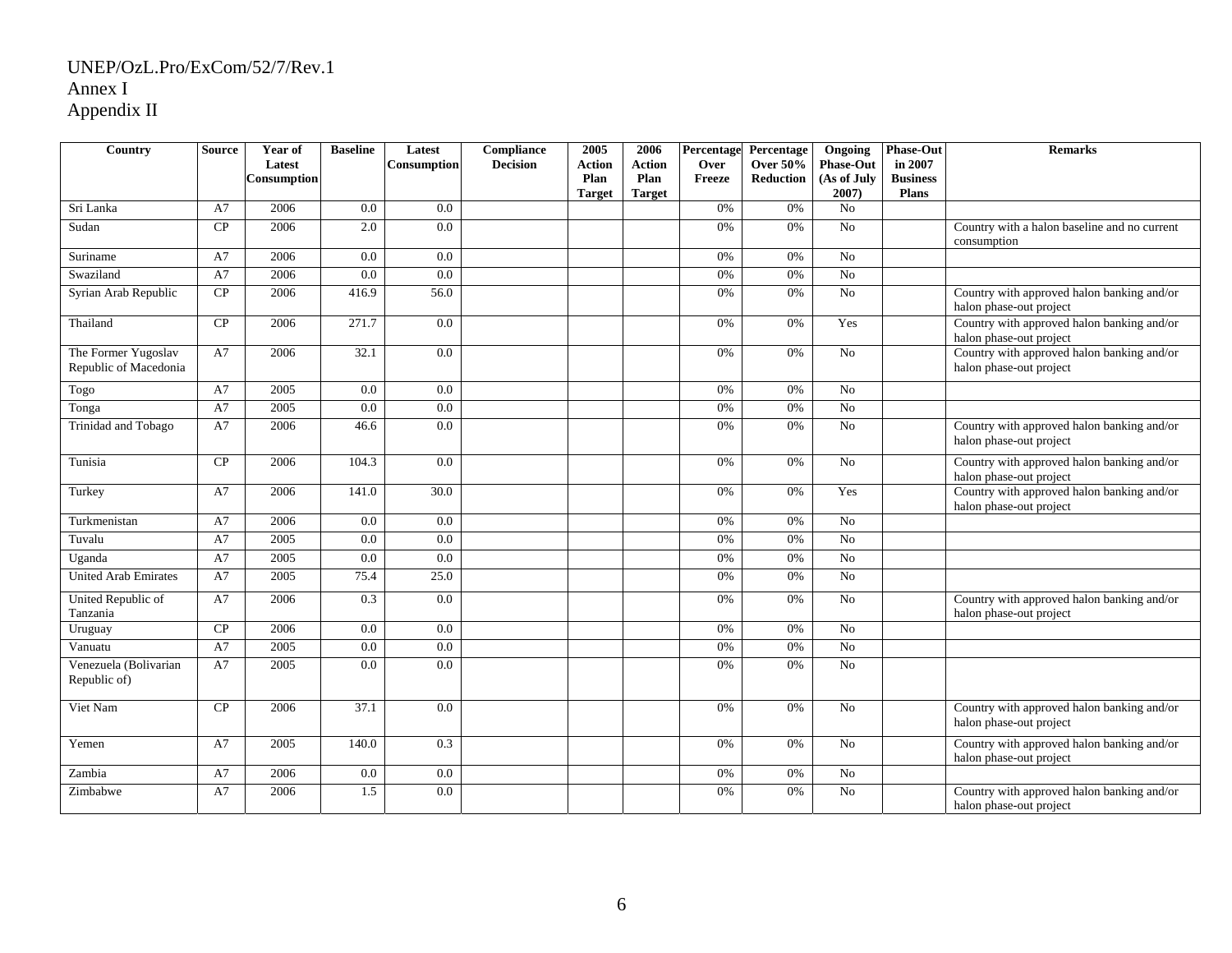# **Appendix III**

### **METHYL BROMIDE ANALYSIS**

| Country                       | <b>Source</b> | Year of            | <b>Baseline</b> | Latest           | Compliance           | 2005                  | 2006                  |        | Percentage Percentage | Ongoing              | <b>Phase-Out</b>                | <b>Remarks</b>                                                                                                | <b>Ratified</b>  |
|-------------------------------|---------------|--------------------|-----------------|------------------|----------------------|-----------------------|-----------------------|--------|-----------------------|----------------------|---------------------------------|---------------------------------------------------------------------------------------------------------------|------------------|
|                               |               | Latest             |                 | Consumption      | <b>Decision</b>      | <b>Action</b>         | <b>Action</b>         | Over   | <b>Over 20%</b>       | <b>Phase-Out</b>     | in 2007                         |                                                                                                               | Copenhagen       |
|                               |               | <b>Consumption</b> |                 |                  |                      | Plan<br><b>Target</b> | Plan<br><b>Target</b> | Freeze | Reduction             | (As of July<br>2007) | <b>Business</b><br><b>Plans</b> |                                                                                                               | <b>Amendment</b> |
| Afghanistan                   | A7            | 2005               | 0.0             | 0.0              |                      |                       |                       | 0%     | 0%                    | N <sub>o</sub>       |                                 |                                                                                                               | Yes              |
| Albania                       | CP            | 2006               | 0.0             | 0.0              |                      |                       |                       | 0%     | 0%                    | No                   |                                 |                                                                                                               | Yes              |
| Algeria                       | A7            | 2006               | 4.7             | $\overline{3.6}$ |                      |                       |                       | 0%     | 0%                    | Yes                  |                                 | Country with approved projects that would<br>as a minimum enable compliance with the<br>2005 phase-out target | Yes              |
| Angola                        | CP            | 2006               | <b>NDR</b>      | 0.0              |                      |                       |                       |        |                       | N <sub>o</sub>       |                                 |                                                                                                               | N <sub>o</sub>   |
| Antigua and<br><b>Barbuda</b> | A7            | 2006               | 0.0             | 0.0              |                      |                       |                       | 0%     | 0%                    | No                   |                                 |                                                                                                               | Yes              |
| Argentina                     | CP            | 2006               | 411.3           | 270.9            |                      |                       |                       | 0%     | 0%                    | Yes                  |                                 | Country with approved projects that would<br>as a minimum enable compliance with the<br>2005 phase-out target | Yes              |
| Armenia                       | A7            | 2006               | 0.0             | 0.0              | Decision<br>XVIII/20 |                       |                       | 0%     | 0%                    | No                   |                                 |                                                                                                               | Yes              |
| <b>Bahamas</b>                | CP            | 2006               | 0.1             | 0.0              |                      |                       |                       | 0%     | 0%                    | No                   |                                 | Country that might need assistance to<br>achieve the 2005 phase-out target                                    | Yes              |
| Bahrain                       | A7            | 2005               | 0.0             | 0.0              |                      |                       |                       | 0%     | 0%                    | N <sub>o</sub>       |                                 |                                                                                                               | Yes              |
| Bangladesh                    | A7            | 2005               | 0.0             | 0.0              |                      |                       |                       | 0%     | 0%                    | <b>No</b>            |                                 |                                                                                                               | Yes              |
| <b>Barbados</b>               | A7            | 2006               | 0.1             | 0.0              |                      |                       |                       | 0%     | 0%                    | No                   |                                 | Country that might need assistance to<br>achieve the 2005 phase-out target                                    | Yes              |
| Belize                        | A7            | 2006               | 0.0             | 0.0              |                      |                       |                       | 0%     | 0%                    | N <sub>0</sub>       |                                 |                                                                                                               | Yes              |
| Benin                         | A7            | 2005               | 0.0             | 0.0              |                      |                       |                       | 0%     | 0%                    | No                   |                                 |                                                                                                               | Yes              |
| Bhutan                        | CP            | 2006               | 0.0             | 0.0              |                      |                       |                       | 0%     | 0%                    | No                   |                                 |                                                                                                               | Yes              |
| Bolivia                       | A7            | 2005               | 0.6             | 0.0              |                      |                       |                       | 0%     | 0%                    | N <sub>o</sub>       |                                 | Country with approved projects for complete<br>phase-out of MB                                                | Yes              |
| Bosnia and<br>Herzegovina     | CP            | 2006               | 3.5             | 0.0              | Decision<br>XV/30    | 5.61                  | 5.61                  | 0%     | 0%                    | No                   |                                 | Country with approved projects for complete<br>phase-out of MB                                                | Yes              |
| <b>Botswana</b>               | A7            | 2005               | 0.1             | 0.0              | Decision<br>XV/31    | 0.00                  |                       | 0%     | 0%                    | No                   |                                 | Country with approved projects for complete<br>phase-out of MB                                                | Yes              |
| <b>Brazil</b>                 | A7            | 2006               | 711.6           | 76.8             |                      |                       |                       | 0%     | 0%                    | Yes                  |                                 | Country with approved projects for complete<br>phase-out of MB                                                | Yes              |
| <b>Brunei Darussalam</b>      | A7            | 2005               | 0.0             | 0.0              |                      |                       |                       | 0%     | 0%                    | N <sub>0</sub>       |                                 |                                                                                                               | No               |
| <b>Burkina Faso</b>           | A7            | 2006               | 0.0             | 0.0              |                      |                       |                       | 0%     | 0%                    | No                   |                                 |                                                                                                               | Yes              |
| Burundi                       | A7            | 2005               | 0.0             | 0.0              |                      |                       |                       | 0%     | 0%                    | No                   |                                 |                                                                                                               | Yes              |
| Cambodia                      | CP            | 2006               | 0.0             | 0.0              |                      |                       |                       | 0%     | 0%                    | No                   |                                 | Country with approved projects for complete<br>phase-out of MB                                                | Yes              |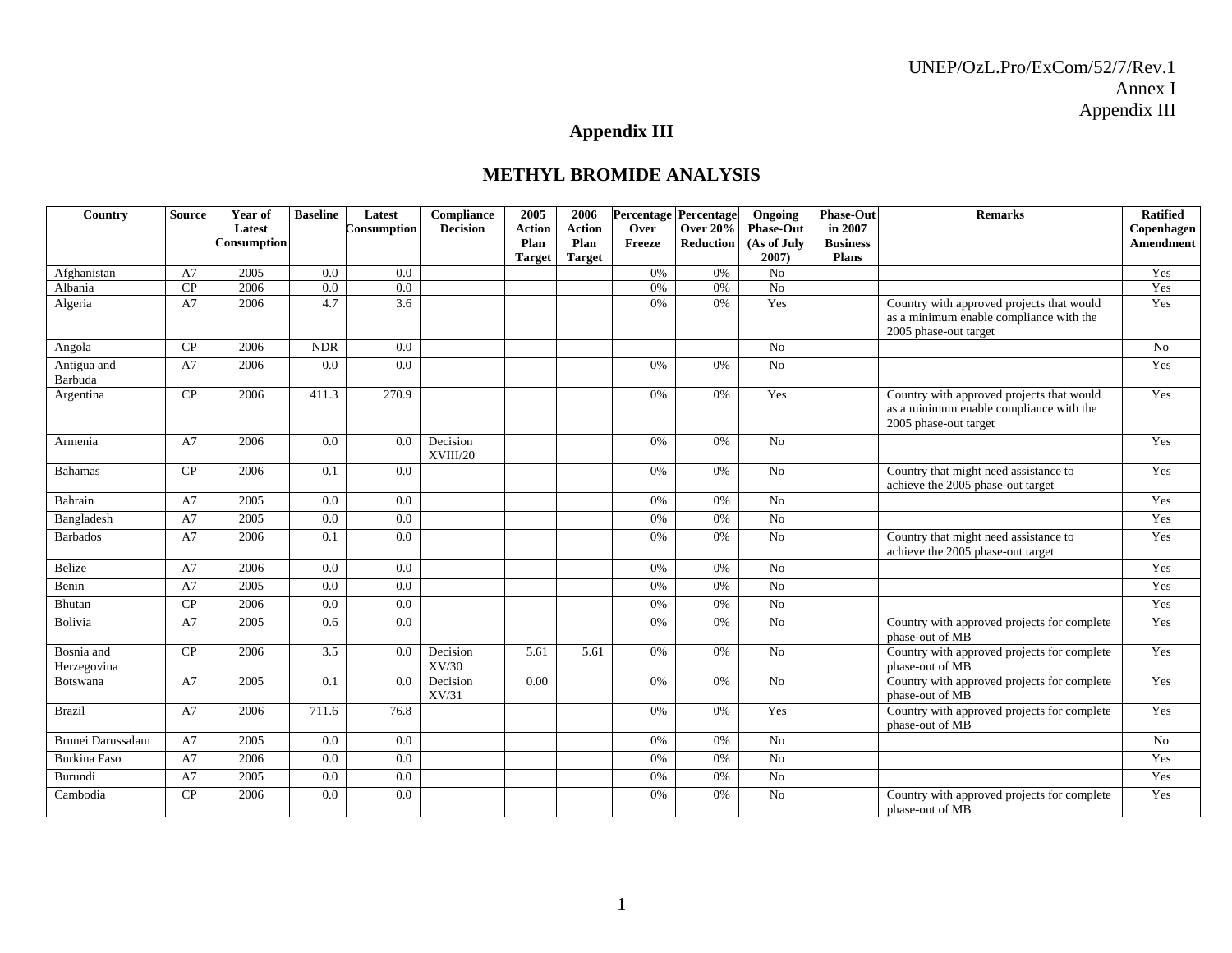| Country                                  | <b>Source</b> | Year of<br>Latest<br><b>Consumption</b> | <b>Baseline</b> | Latest<br>Consumption | Compliance<br><b>Decision</b> | 2005<br><b>Action</b><br>Plan<br><b>Target</b> | 2006<br><b>Action</b><br>Plan<br><b>Target</b> | Over<br>Freeze | Percentage Percentage<br><b>Over 20%</b><br>Reduction | Ongoing<br><b>Phase-Out</b><br>(As of July<br>2007) | <b>Phase-Out</b><br>in 2007<br><b>Business</b><br><b>Plans</b> | <b>Remarks</b>                                                                                                                                                      | <b>Ratified</b><br>Copenhagen<br>Amendment |
|------------------------------------------|---------------|-----------------------------------------|-----------------|-----------------------|-------------------------------|------------------------------------------------|------------------------------------------------|----------------|-------------------------------------------------------|-----------------------------------------------------|----------------------------------------------------------------|---------------------------------------------------------------------------------------------------------------------------------------------------------------------|--------------------------------------------|
| Cameroon                                 | A7            | 2005                                    | 18.1            | 9.7                   |                               |                                                |                                                | 0%             | $0\%$                                                 | No                                                  | Yes                                                            | Country with approved projects for complete<br>phase-out of MB                                                                                                      | Yes                                        |
| Cape Verde                               | A7            | 2005                                    | 0.0             | $\overline{0.0}$      |                               |                                                |                                                | 0%             | 0%                                                    | $\overline{No}$                                     |                                                                |                                                                                                                                                                     | Yes                                        |
| Central African<br>Republic              | A7            | 2005                                    | 0.0             | $\overline{0.0}$      |                               |                                                |                                                | 0%             | 0%                                                    | $\overline{No}$                                     |                                                                |                                                                                                                                                                     | No                                         |
| Chad                                     | A7            | 2005                                    | 0.0             | 0.0                   |                               |                                                |                                                | 0%             | 0%                                                    | No                                                  |                                                                |                                                                                                                                                                     | Yes                                        |
| Chile                                    | A7            | 2006                                    | 212.5           | 169.3                 | Decision<br>XVII/29           | 170.00                                         |                                                | 0%             | 0%                                                    | Yes                                                 |                                                                | Country with approved projects that would<br>as a minimum enable compliance with the<br>2005 phase-out target                                                       | Yes                                        |
| China                                    | A7            | 2005                                    | 1,102.1         | 540.3                 |                               |                                                |                                                | 0%             | 0%                                                    | Yes                                                 | Yes                                                            | Country with approved projects for complete<br>phase-out of MB (Possible additional<br>funding for 100 ODP tonnes of MB used as a<br>soil fumigant in ginsen crop). | Yes                                        |
| Colombia                                 | CP            | 2006                                    | 110.1           | 0.0                   |                               |                                                |                                                | 0%             | 0%                                                    | No                                                  |                                                                |                                                                                                                                                                     | Yes                                        |
| Comoros                                  | A7            | 2005                                    | 0.0             | $\overline{0.0}$      |                               |                                                |                                                | 0%             | 0%                                                    | $\overline{No}$                                     |                                                                |                                                                                                                                                                     | Yes                                        |
| Congo                                    | A7            | 2005                                    | 0.9             | 0.0                   |                               |                                                |                                                | 0%             | 0%                                                    | N <sub>o</sub>                                      |                                                                | Country with approved projects that would<br>as a minimum enable compliance with the<br>2005 phase-out target                                                       | Yes                                        |
| Cook Islands                             | CP            | 2006                                    | 0.0             | 0.0                   |                               |                                                |                                                | 0%             | 0%                                                    | No                                                  |                                                                |                                                                                                                                                                     | Yes                                        |
| Costa Rica                               | A7            | 2006                                    | 342.5           | 251.3                 |                               |                                                |                                                | 0%             | $0\%$                                                 | Yes                                                 |                                                                | Country with approved projects for complete<br>phase-out of MB                                                                                                      | Yes                                        |
| Cote d'Ivoire                            | A7            | 2005                                    | 8.1             | 0.0                   |                               |                                                |                                                | 0%             | 0%                                                    | Yes                                                 |                                                                | Country with approved projects for complete<br>phase-out of MB                                                                                                      | Yes                                        |
| Croatia                                  | A7            | 2005                                    | 15.7            | 0.0                   |                               |                                                |                                                | 0%             | 0%                                                    | Yes                                                 |                                                                | Country with approved projects for complete<br>phase-out of MB                                                                                                      | Yes                                        |
| Cuba                                     | CP            | 2006                                    | 50.5            | 10.8                  |                               |                                                |                                                | 0%             | 0%                                                    | Yes                                                 |                                                                | Country with approved projects for complete<br>phase-out of MB                                                                                                      | Yes                                        |
| Democratic People's<br>Republic of Korea | A7            | 2005                                    | 30.0            | 0.0                   |                               |                                                |                                                | 0%             | 0%                                                    | N <sub>o</sub>                                      |                                                                | Country with approved projects for complete<br>phase-out of MB                                                                                                      | Yes                                        |
| Democratic<br>Republic of the<br>Congo   | A7            | 2006                                    | 1.4             | 0.1                   |                               |                                                |                                                | 0%             | 0%                                                    | N <sub>o</sub>                                      |                                                                | Country with approved projects that would<br>as a minimum enable compliance with the<br>2005 phase-out target                                                       | Yes                                        |
| Djibouti                                 | A7            | 2005                                    | 0.0             | 0.0                   |                               |                                                |                                                | 0%             | 0%                                                    | No                                                  |                                                                |                                                                                                                                                                     | Yes                                        |
| Dominica                                 | A7            | 2006                                    | 0.0             | 0.0                   |                               |                                                |                                                | 0%             | $0\%$                                                 | No                                                  |                                                                |                                                                                                                                                                     | Yes                                        |
| Dominican<br>Republic                    | A7            | 2005                                    | 104.2           | 22.8                  |                               |                                                |                                                | 0%             | 0%                                                    | Yes                                                 |                                                                | Country with approved projects for complete<br>phase-out of MB                                                                                                      | Yes                                        |
| Ecuador                                  | A7            | 2006                                    | 66.2            | 51.0                  |                               |                                                |                                                | 0%             | 0%                                                    | Yes                                                 | Yes                                                            | Country with approved projects that would<br>as a minimum enable compliance with the<br>2005 phase-out target                                                       | Yes                                        |
| Egypt                                    | A7            | 2006                                    | 238.1           | 180.0                 |                               |                                                |                                                | 0%             | 0%                                                    | No                                                  |                                                                | Country with approved projects that would<br>as a minimum enable compliance with the                                                                                | Yes                                        |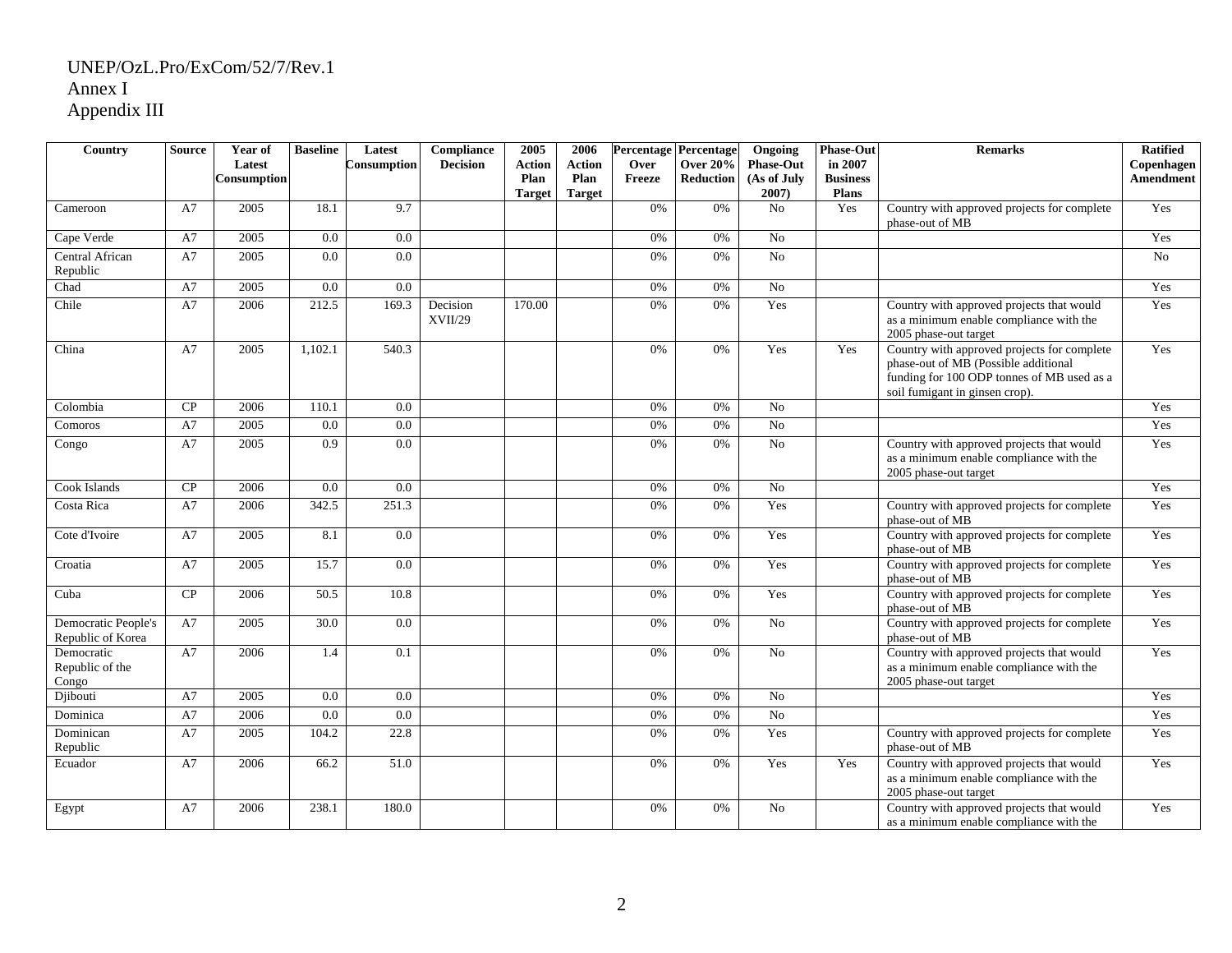| Country                       | <b>Source</b> | Year of<br>Latest<br>Consumption | <b>Baseline</b> | Latest<br>Consumption | Compliance<br><b>Decision</b> | 2005<br><b>Action</b><br>Plan<br><b>Target</b> | 2006<br><b>Action</b><br>Plan<br><b>Target</b> | Over<br>Freeze | <b>Percentage Percentage</b><br><b>Over 20%</b><br><b>Reduction</b> | Ongoing<br><b>Phase-Out</b><br>(As of July<br>$2007$ ) | <b>Phase-Out</b><br>in 2007<br><b>Business</b><br><b>Plans</b> | <b>Remarks</b>                                                                                                | <b>Ratified</b><br>Copenhagen<br><b>Amendment</b> |
|-------------------------------|---------------|----------------------------------|-----------------|-----------------------|-------------------------------|------------------------------------------------|------------------------------------------------|----------------|---------------------------------------------------------------------|--------------------------------------------------------|----------------------------------------------------------------|---------------------------------------------------------------------------------------------------------------|---------------------------------------------------|
|                               |               |                                  |                 |                       |                               |                                                |                                                |                |                                                                     |                                                        |                                                                | $\overline{2005}$ phase-out target                                                                            |                                                   |
| El Salvador                   | A7            | 2006                             | 0.0             | 0.0                   |                               |                                                |                                                | 0%             | 0%                                                                  | No                                                     |                                                                | Country with approved projects for complete<br>phase-out of MB                                                | Yes                                               |
| <b>Equatorial Guinea</b>      | <b>NDR</b>    | <b>NDR</b>                       | <b>NDR</b>      | <b>NDR</b>            |                               |                                                |                                                |                |                                                                     | N <sub>0</sub>                                         |                                                                |                                                                                                               | N <sub>o</sub>                                    |
| Eritrea                       | A7            | 2005                             | 0.5             | $0.0\,$               |                               |                                                |                                                | 0%             | 0%                                                                  | N <sub>o</sub>                                         |                                                                |                                                                                                               | Yes                                               |
| Ethiopia                      | A7            | 2005                             | 15.6            | 6.6                   |                               |                                                |                                                | 0%             | 0%                                                                  | N <sub>o</sub>                                         |                                                                |                                                                                                               | No                                                |
| Fiji                          | CP            | 2006                             | 0.7             | 0.7                   | Decision<br>XVII/33           | 1.50                                           | 1.30                                           | 0%             | 19%                                                                 | Yes                                                    |                                                                | Country with approved projects for complete<br>phase-out of MB                                                | Yes                                               |
| Gabon                         | A7            | 2006                             | 0.0             | 0.0                   |                               |                                                |                                                | 0%             | 0%                                                                  | No                                                     |                                                                |                                                                                                               | Yes                                               |
| Gambia                        | A7            | 2005                             | $0.0\,$         | $0.0\,$               |                               |                                                |                                                | 0%             | 0%                                                                  | No                                                     |                                                                |                                                                                                               | No                                                |
| Georgia                       | A7            | 2005                             | 13.7            | 8.6                   |                               |                                                |                                                | 0%             | 0%                                                                  | Yes                                                    |                                                                | Country with approved projects for complete<br>phase-out of MB                                                | Yes                                               |
| Ghana                         | A7            | 2006                             | 0.0             | 0.0                   |                               |                                                |                                                | 0%             | 0%                                                                  | N <sub>0</sub>                                         |                                                                |                                                                                                               | Yes                                               |
| Grenada                       | A7            | 2006                             | 0.0             | 0.0                   |                               |                                                |                                                | 0%             | 0%                                                                  | N <sub>o</sub>                                         |                                                                |                                                                                                               | Yes                                               |
| Guatemala                     | A7            | 2006                             | 400.7           | 333.4                 | Decision<br>XVIII/26          |                                                | 400.70                                         | 0%             | 4%                                                                  | Yes                                                    |                                                                | Country with approved projects that would<br>as a minimum enable compliance with the<br>2005 phase-out target | Yes                                               |
| Guinea                        | A7            | 2005                             | <b>NDR</b>      | 0.0                   |                               |                                                |                                                |                |                                                                     | N <sub>o</sub>                                         |                                                                |                                                                                                               | No                                                |
| Guinea Bissau                 | A7            | 2005                             | 0.0             | 0.0                   |                               |                                                |                                                | 0%             | 0%                                                                  | $\overline{No}$                                        |                                                                |                                                                                                               | Yes                                               |
| Guyana                        | A7            | 2006                             | 1.4             | 0.0                   |                               |                                                |                                                | 0%             | 0%                                                                  | N <sub>o</sub>                                         |                                                                | Country that might need assistance to<br>achieve the 2005 phase-out target                                    | Yes                                               |
| Haiti                         | A7            | 2006                             | 0.0             | 0.0                   |                               |                                                |                                                | 0%             | 0%                                                                  | N <sub>o</sub>                                         |                                                                |                                                                                                               | Yes                                               |
| Honduras                      | CP            | 2006                             | 259.4           | 291.0                 | Decision<br>XVII/34           | 327.60                                         | 295.80                                         | 12%            | 40%                                                                 | Yes                                                    | Yes                                                            | Country with approved projects for complete<br>phase-out of MB                                                | Yes                                               |
| India                         | A7            | 2005                             | $0.0\,$         | 0.0                   |                               |                                                |                                                | 0%             | 0%                                                                  | N <sub>o</sub>                                         |                                                                |                                                                                                               | Yes                                               |
| Indonesia                     | A7            | 2005                             | 40.7            | 31.8                  |                               |                                                |                                                | 0%             | 0%                                                                  | Yes                                                    |                                                                | Country with approved projects for complete<br>phase-out of MB                                                | Yes                                               |
| Iran (Islamic<br>Republic of) | A7            | 2005                             | 26.7            | 16.8                  |                               |                                                |                                                | 0%             | 0%                                                                  | Yes                                                    |                                                                | Country with approved projects for complete<br>phase-out of MB                                                | Yes                                               |
| Jamaica                       | A7            | 2006                             | 4.9             | 1.8                   |                               |                                                |                                                | 0%             | 0%                                                                  | Yes                                                    |                                                                | Country with approved projects for complete<br>phase-out of MB                                                | Yes                                               |
| Jordan                        | A7            | 2006                             | 176.3           | 42.6                  |                               |                                                |                                                | 0%             | 0%                                                                  | Yes                                                    |                                                                | Country with approved projects for complete<br>phase-out of MB                                                | Yes                                               |
| Kenya                         | A7            | 2006                             | 217.5           | 34.2                  |                               |                                                |                                                | 0%             | 0%                                                                  | Yes                                                    |                                                                | Country with approved projects that would<br>as a minimum enable compliance with the<br>2005 phase-out target | Yes                                               |
| Kiribati                      | A7            | 2005                             | 0.0             | 0.0                   |                               |                                                |                                                | 0%             | 0%                                                                  | N <sub>o</sub>                                         |                                                                |                                                                                                               | Yes                                               |
| Kuwait                        | A7            | 2006                             | 0.0             | 0.0                   |                               |                                                |                                                | 0%             | 0%                                                                  | N <sub>o</sub>                                         |                                                                |                                                                                                               | Yes                                               |
| Kyrgyzstan                    | A7            | 2006                             | 14.2            | 2.7                   |                               |                                                |                                                | 0%             | 0%                                                                  | Yes                                                    |                                                                | Country with approved projects for complete<br>phase-out of MB                                                | Yes                                               |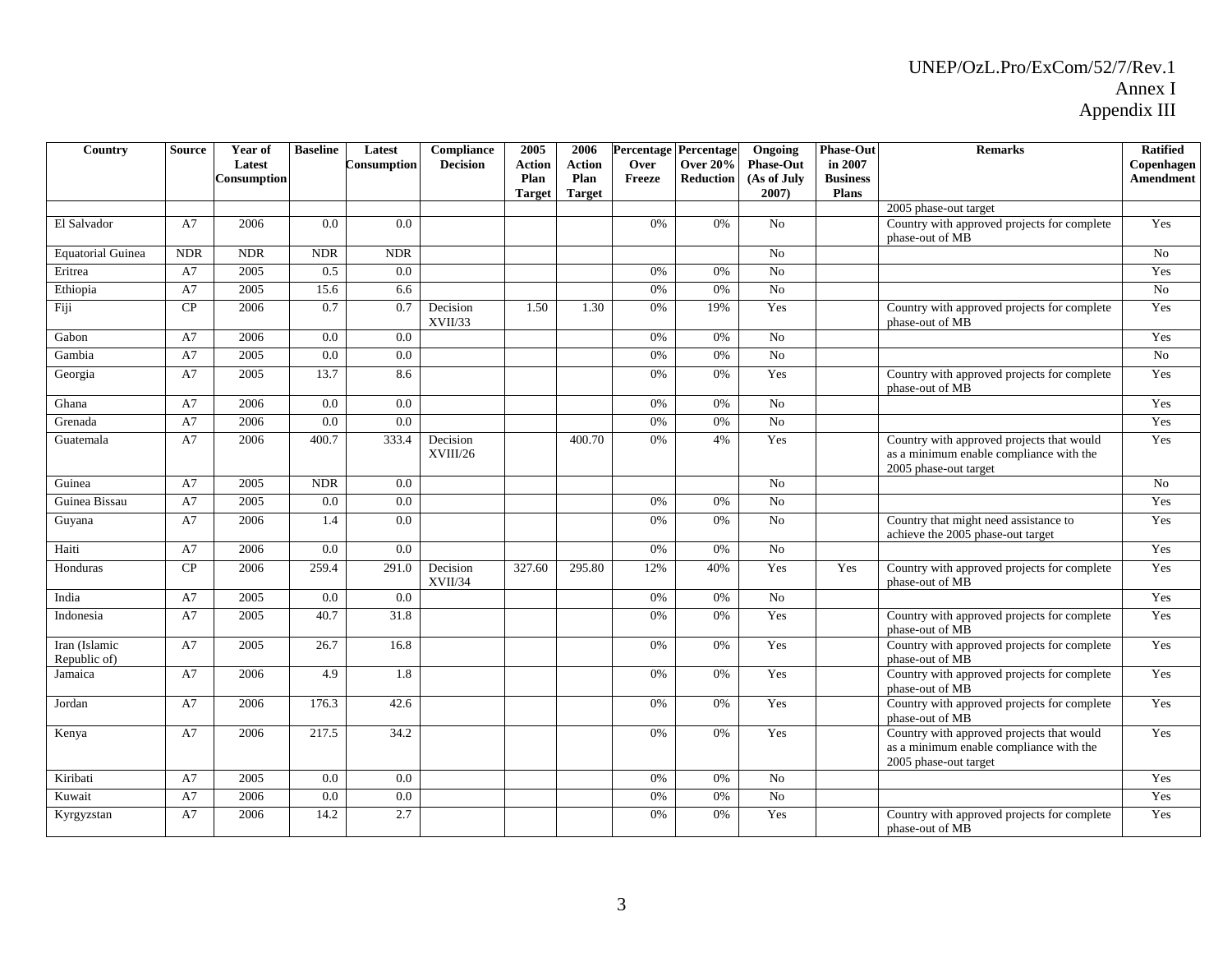| Country                                | <b>Source</b> | Year of     | <b>Baseline</b> | Latest      | Compliance          | 2005          | 2006          |        | <b>Percentage Percentage</b> | Ongoing          | <b>Phase-Out</b> | <b>Remarks</b>                                                                                                | <b>Ratified</b>  |
|----------------------------------------|---------------|-------------|-----------------|-------------|---------------------|---------------|---------------|--------|------------------------------|------------------|------------------|---------------------------------------------------------------------------------------------------------------|------------------|
|                                        |               | Latest      |                 | Consumption | <b>Decision</b>     | <b>Action</b> | <b>Action</b> | Over   | <b>Over 20%</b>              | <b>Phase-Out</b> | in 2007          |                                                                                                               | Copenhagen       |
|                                        |               | Consumption |                 |             |                     | Plan          | Plan          | Freeze | Reduction                    | (As of July      | <b>Business</b>  |                                                                                                               | <b>Amendment</b> |
|                                        |               |             |                 |             |                     | <b>Target</b> | <b>Target</b> |        |                              | 2007)            | <b>Plans</b>     |                                                                                                               |                  |
| Lao People's                           | A7            | 2005        | 0.0             | 0.0         |                     |               |               | 0%     | 0%                           | N <sub>o</sub>   |                  |                                                                                                               | Yes              |
| Democratic<br>Republic                 |               |             |                 |             |                     |               |               |        |                              |                  |                  |                                                                                                               |                  |
| Lebanon                                | A7            | 2005        | 236.4           | 48.7        |                     |               |               | 0%     | 0%                           | Yes              |                  | Country with approved projects for complete                                                                   | Yes              |
|                                        |               |             |                 |             |                     |               |               |        |                              |                  |                  | phase-out of MB                                                                                               |                  |
| Lesotho                                | A7            | 2005        | 0.1             | 0.0         |                     |               |               | 0%     | 0%                           | No               |                  |                                                                                                               | $\overline{N_0}$ |
| Liberia                                | CP            | 2006        | 0.0             | 0.0         |                     |               |               | 0%     | 0%                           | No               |                  |                                                                                                               | Yes              |
| Libyan Arab<br>Jamahiriya              | A7            | 2005        | 94.1            | 96.0        | Decision<br>XVII/37 | 96.00         | 96.00         | 2%     | 28%                          | Yes              | Yes              | Country with approved projects for complete<br>phase-out of MB                                                | Yes              |
| Madagascar                             | A7            | 2006        | 2.6             | 0.0         |                     |               |               | 0%     | 0%                           | No               |                  | Country with approved projects for complete<br>phase-out of MB                                                | Yes              |
| Malawi                                 | A7            | 2006        | 112.7           | 0.0         |                     |               |               | 0%     | 0%                           | No               |                  | Country with approved projects for complete<br>phase-out of MB                                                | Yes              |
| Malaysia                               | A7            | 2005        | 14.6            | 0.0         |                     |               |               | 0%     | 0%                           | Yes              |                  | Country with approved projects for complete<br>phase-out of MB                                                | Yes              |
| Maldives                               | A7            | 2005        | 0.0             | 0.0         |                     |               |               | 0%     | 0%                           | No               |                  |                                                                                                               | Yes              |
| Mali                                   | A7            | 2005        | 0.0             | 0.0         |                     |               |               | 0%     | 0%                           | No               |                  |                                                                                                               | Yes              |
| Marshall Islands                       | A7            | 2006        | 0.0             | 0.0         |                     |               |               | 0%     | 0%                           | No               |                  |                                                                                                               | Yes              |
| Mauritania                             | A7            | 2005        | 0.0             | 0.0         |                     |               |               | 0%     | 0%                           | No               |                  |                                                                                                               | Yes              |
| Mauritius                              | A7            | 2006        | 0.1             | 0.0         |                     |               |               | 0%     | 0%                           | No               |                  | Country with approved projects for complete<br>phase-out of MB                                                | Yes              |
| Mexico                                 | A7            | 2006        | 1,130.8         | 722.6       |                     |               |               | 0%     | 0%                           | Yes              | Yes              | Country with approved projects that would<br>as a minimum enable compliance with the<br>2005 phase-out target | Yes              |
| Micronesia<br>(Federated States<br>of) | A7            | 2005        | 0.0             | 0.0         |                     |               |               | 0%     | 0%                           | No               |                  |                                                                                                               | Yes              |
| Mongolia                               | A7            | 2006        | 0.0             | 0.0         |                     |               |               | 0%     | 0%                           | N <sub>o</sub>   |                  |                                                                                                               | Yes              |
| Montenegro                             | <b>NDR</b>    | <b>NDR</b>  | <b>NDR</b>      | <b>NDR</b>  |                     |               |               |        |                              | No               |                  |                                                                                                               | Yes              |
| Morocco                                | A7            | 2006        | 697.2           | 383.8       |                     |               |               | 0%     | 0%                           | Yes              | Yes              | Country with approved projects that would<br>as a minimum enable compliance with the<br>2005 phase-out target | Yes              |
| Mozambique                             | A7            | 2005        | 3.4             | 0.9         |                     |               |               | 0%     | 0%                           | No               |                  | Country that might need assistance to<br>achieve the 2005 phase-out target                                    | Yes              |
| Myanmar                                | A7            | 2005        | 3.4             | 0.0         |                     |               |               | 0%     | 0%                           | No               |                  |                                                                                                               | No               |
| Namibia                                | A7            | 2006        | 0.8             | 0.0         |                     |               |               | 0%     | 0%                           | No               |                  |                                                                                                               | Yes              |
| Nauru                                  | A7            | 2005        | 0.0             | 0.0         |                     |               |               | 0%     | 0%                           | No               |                  |                                                                                                               | Yes              |
| Nepal                                  | CP            | 2006        | 0.0             | 0.0         |                     |               |               | 0%     | 0%                           | No               |                  |                                                                                                               | No               |
| Nicaragua                              | CP            | 2006        | 0.4             | 17.0        |                     |               |               | 4139%  | 5199%                        | N <sub>o</sub>   |                  | Country with approved projects for complete                                                                   | Yes              |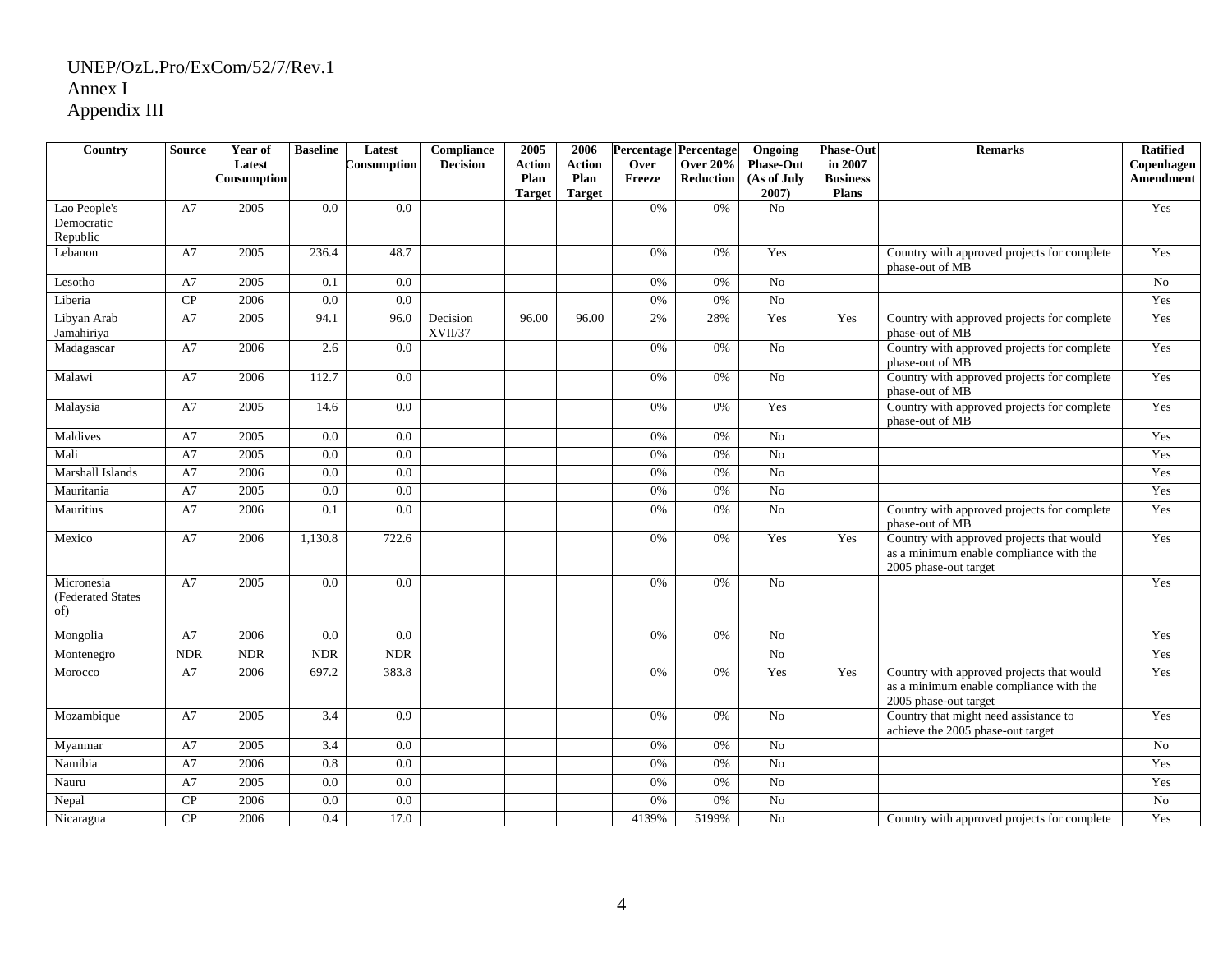| Country                             | <b>Source</b> | Year of<br>Latest<br>Consumption | <b>Baseline</b> | Latest<br>Consumption | Compliance<br><b>Decision</b> | 2005<br><b>Action</b><br>Plan<br><b>Target</b> | 2006<br><b>Action</b><br>Plan<br><b>Target</b> | Over<br>Freeze | Percentage Percentage<br><b>Over 20%</b><br><b>Reduction</b> | Ongoing<br><b>Phase-Out</b><br>(As of July<br>2007) | <b>Phase-Out</b><br>in 2007<br><b>Business</b><br><b>Plans</b> | <b>Remarks</b>                                                                                                | <b>Ratified</b><br>Copenhagen<br><b>Amendment</b> |
|-------------------------------------|---------------|----------------------------------|-----------------|-----------------------|-------------------------------|------------------------------------------------|------------------------------------------------|----------------|--------------------------------------------------------------|-----------------------------------------------------|----------------------------------------------------------------|---------------------------------------------------------------------------------------------------------------|---------------------------------------------------|
|                                     |               |                                  |                 |                       |                               |                                                |                                                |                |                                                              |                                                     |                                                                | phase-out of MB                                                                                               |                                                   |
| Niger                               | A7            | 2005                             | 0.0             | 0.0                   |                               |                                                |                                                | 0%             | 0%                                                           | N <sub>0</sub>                                      |                                                                |                                                                                                               | Yes                                               |
| Nigeria                             | A7            | 2005                             | 2.8             | 0.0                   |                               |                                                |                                                | 0%             | 0%                                                           | N <sub>o</sub>                                      |                                                                | Country with approved projects that would<br>as a minimum enable compliance with the<br>2005 phase-out target | Yes                                               |
| Niue                                | A7            | 2005                             | 0.0             | 0.0                   |                               |                                                |                                                | 0%             | 0%                                                           | N <sub>0</sub>                                      |                                                                |                                                                                                               | Yes                                               |
| Oman                                | A7            | 2006                             | 1.0             | 0.0                   |                               |                                                |                                                | 0%             | 0%                                                           | $\overline{N_0}$                                    |                                                                | Country with approved projects for complete<br>phase-out of MB                                                | Yes                                               |
| Pakistan                            | A7            | 2005                             | 14.0            | 0.0                   |                               |                                                |                                                | 0%             | 0%                                                           | N <sub>o</sub>                                      |                                                                | Country with approved projects for complete<br>phase-out of MB                                                | Yes                                               |
| Palau                               | CP            | 2006                             | 0.0             | 0.0                   |                               |                                                |                                                | 0%             | 0%                                                           | N <sub>o</sub>                                      |                                                                |                                                                                                               | Yes                                               |
| Panama                              | A7            | 2005                             | 0.0             | 0.0                   |                               |                                                |                                                | 0%             | 0%                                                           | N <sub>0</sub>                                      |                                                                |                                                                                                               | Yes                                               |
| Papua New Guinea                    | A7            | 2006                             | 0.3             | 0.0                   |                               |                                                |                                                | 0%             | 0%                                                           | N <sub>o</sub>                                      |                                                                | Country with approved projects for complete<br>phase-out of MB                                                | Yes                                               |
| Paraguay                            | A7            | 2005                             | 0.9             | 0.0                   |                               |                                                |                                                | 0%             | 0%                                                           | Yes                                                 |                                                                | Country with approved projects for complete<br>phase-out of MB                                                | Yes                                               |
| Peru                                | A7            | 2005                             | 1.3             | 0.0                   |                               |                                                |                                                | 0%             | 0%                                                           | N <sub>o</sub>                                      |                                                                | Country with approved projects for complete<br>phase-out of MB                                                | Yes                                               |
| Philippines                         | A7            | 2005                             | 10.3            | 8.2                   |                               |                                                |                                                | 0%             | 0%                                                           | Yes                                                 |                                                                | Country with approved projects for complete<br>phase-out of MB                                                | Yes                                               |
| Oatar                               | A7            | 2005                             | 0.0             | 0.0                   |                               |                                                |                                                | 0%             | 0%                                                           | N <sub>o</sub>                                      |                                                                |                                                                                                               | Yes                                               |
| Republic of Korea                   | A7            | 2005                             | 0.0             | 0.0                   |                               |                                                |                                                | 0%             | 0%                                                           | N <sub>o</sub>                                      |                                                                |                                                                                                               | Yes                                               |
| Republic of<br>Moldova              | A7            | 2006                             | 7.0             | 0.0                   |                               |                                                |                                                | 0%             | 0%                                                           | No                                                  |                                                                | Country with approved projects for complete<br>phase-out of MB                                                | Yes                                               |
| Romania                             | A7            | 2005                             | 111.5           | 0.0                   |                               |                                                |                                                | 0%             | 0%                                                           | N <sub>0</sub>                                      |                                                                | Country with approved projects for complete<br>phase-out of MB                                                | Yes                                               |
| Rwanda                              | A7            | 2005                             | 0.0             | 0.0                   |                               |                                                |                                                | 0%             | 0%                                                           | N <sub>o</sub>                                      |                                                                |                                                                                                               | Yes                                               |
| Saint Kitts and<br><b>Nevis</b>     | A7            | 2006                             | 0.3             | 0.0                   |                               |                                                |                                                | 0%             | 0%                                                           | Yes                                                 |                                                                | Country with approved projects for complete<br>phase-out of MB                                                | Yes                                               |
| Saint Lucia                         | A7            | 2006                             | 0.0             | 0.0                   |                               |                                                |                                                | 0%             | 0%                                                           | N <sub>0</sub>                                      |                                                                |                                                                                                               | Yes                                               |
| Saint Vincent and<br>the Grenadines | A7            | 2006                             | 0.0             | 0.0                   |                               |                                                |                                                | 0%             | 0%                                                           | N <sub>o</sub>                                      |                                                                |                                                                                                               | Yes                                               |
| Samoa                               | A7            | 2006                             | 0.0             | 0.0                   |                               |                                                |                                                | 0%             | 0%                                                           | N <sub>o</sub>                                      |                                                                |                                                                                                               | Yes                                               |
| Sao Tome and<br>Principe            | A7            | 2005                             | 0.0             | 0.0                   |                               |                                                |                                                | 0%             | 0%                                                           | No                                                  |                                                                |                                                                                                               | Yes                                               |
| Saudi Arabia                        | A7            | 2005                             | 0.6             | 27.6                  |                               |                                                |                                                | 4500%          | 5650%                                                        | N <sub>o</sub>                                      |                                                                |                                                                                                               | Yes                                               |
| Senegal                             | A7            | 2005                             | 53.2            | $\overline{0.0}$      |                               |                                                |                                                | 0%             | 0%                                                           | N <sub>o</sub>                                      |                                                                | Country with approved projects for complete<br>phase-out of MB                                                | Yes                                               |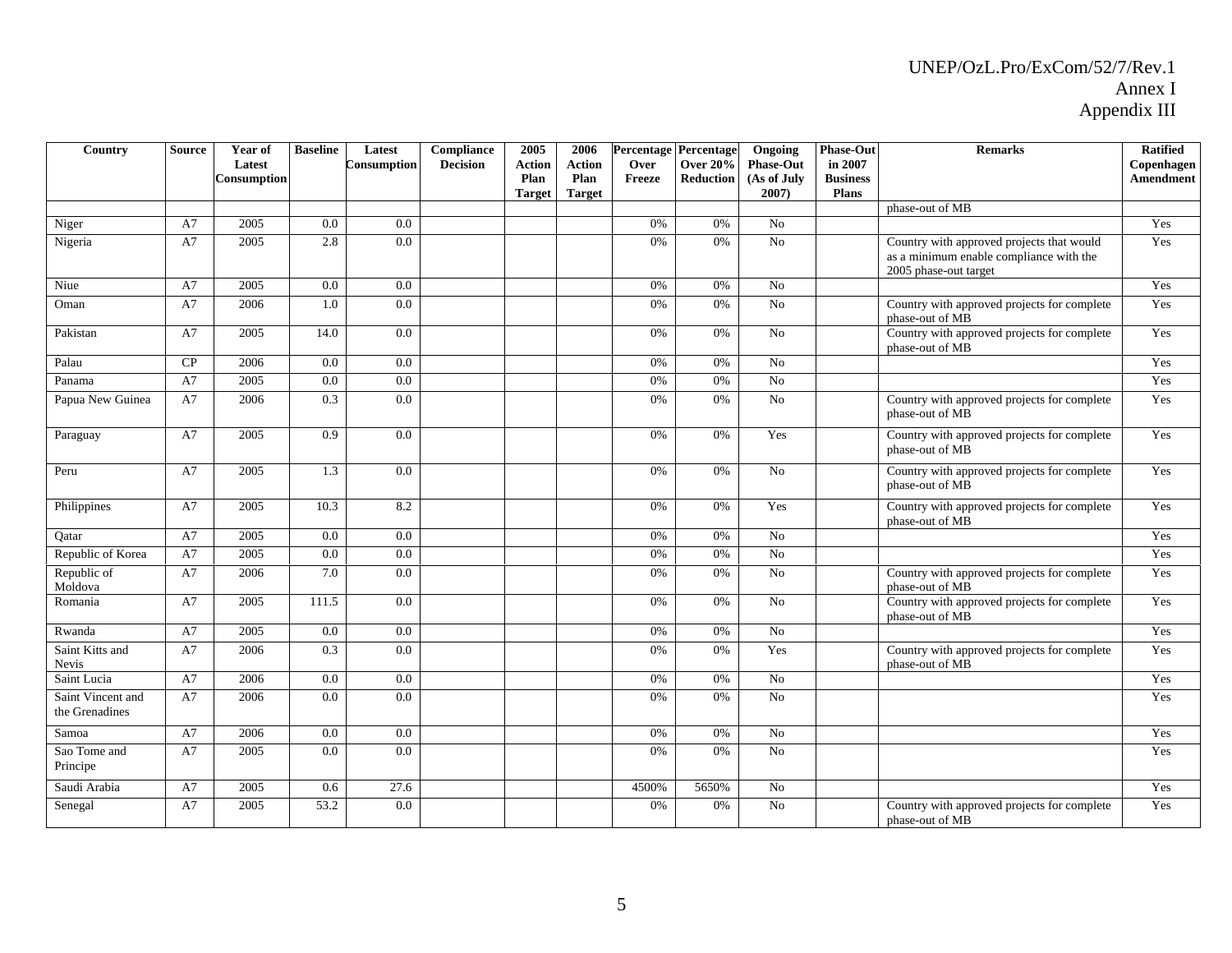| Country                                         | <b>Source</b> | Year of            | <b>Baseline</b>  | Latest           | Compliance        | 2005          | 2006          |        | <b>Percentage Percentage</b> | Ongoing              | <b>Phase-Out</b>    | <b>Remarks</b>                                                                                                | <b>Ratified</b>  |
|-------------------------------------------------|---------------|--------------------|------------------|------------------|-------------------|---------------|---------------|--------|------------------------------|----------------------|---------------------|---------------------------------------------------------------------------------------------------------------|------------------|
|                                                 |               | Latest             |                  | Consumption      | <b>Decision</b>   | <b>Action</b> | <b>Action</b> | Over   | <b>Over 20%</b>              | <b>Phase-Out</b>     | in 2007             |                                                                                                               | Copenhagen       |
|                                                 |               | <b>Consumption</b> |                  |                  |                   | Plan          | Plan          | Freeze | <b>Reduction</b>             | (As of July          | <b>Business</b>     |                                                                                                               | <b>Amendment</b> |
|                                                 | A7            |                    |                  | 0.0              |                   | <b>Target</b> | <b>Target</b> | 0%     |                              | 2007)                | <b>Plans</b><br>Yes |                                                                                                               | Yes              |
| Serbia<br>Seychelles                            | A7            | 2006<br>2006       | 8.3<br>0.0       | $\overline{0.0}$ |                   |               |               | 0%     | 0%<br>0%                     | N <sub>0</sub><br>No |                     |                                                                                                               | Yes              |
|                                                 |               |                    |                  |                  |                   |               |               |        |                              |                      |                     |                                                                                                               |                  |
| Sierra Leone                                    | A7            | 2005               | 2.6              | 0.0              |                   |               |               | 0%     | 0%                           | Yes                  |                     | Country with approved projects for complete<br>phase-out of MB                                                | Yes              |
| Singapore                                       | A7            | 2005               | 5.0              | 2.4              |                   |               |               | 0%     | 0%                           | No                   |                     |                                                                                                               | Yes              |
| Solomon Islands                                 | A7            | 2005               | 0.0              | 0.0              |                   |               |               | 0%     | 0%                           | No                   |                     |                                                                                                               | Yes              |
| Somalia                                         | A7            | 2006               | 0.5              | 0.0              |                   |               |               | 0%     | 0%                           | No                   |                     |                                                                                                               | Yes              |
| South Africa                                    | A7            | 2005               | 602.7            | 476.2            |                   |               |               | 0%     | 0%                           | No                   |                     |                                                                                                               | Yes              |
| Sri Lanka                                       | A7            | 2006               | 4.1              | 0.0              |                   |               |               | 0%     | 0%                           | Yes                  |                     | Country with approved projects for complete<br>phase-out of MB                                                | Yes              |
| Sudan                                           | CP            | 2006               | 3.0              | 1.3              |                   |               |               | 0%     | 0%                           | No                   | Yes                 | Country with approved projects that would<br>as a minimum enable compliance with the<br>2005 phase-out target | Yes              |
| Suriname                                        | A7            | 2006               | 0.0              | 0.0              |                   |               |               | 0%     | 0%                           | N <sub>o</sub>       |                     |                                                                                                               | Yes              |
| Swaziland                                       | A7            | 2006               | 0.6              | $\overline{0.0}$ |                   |               |               | 0%     | 0%                           | $\overline{No}$      |                     | Country with approved projects that would<br>as a minimum enable compliance with the<br>2005 phase-out target | Yes              |
| Syrian Arab<br>Republic                         | CP            | 2006               | 188.6            | 64.8             |                   |               |               | 0%     | 0%                           | Yes                  |                     | Country with approved projects for complete<br>phase-out of MB                                                | Yes              |
| Thailand                                        | CP            | 2006               | 183.0            | 141.1            |                   |               |               | 0%     | 0%                           | No                   |                     | Country with approved projects for complete<br>phase-out of MB                                                | Yes              |
| The Former<br>Yugoslav Republic<br>of Macedonia | A7            | 2006               | 12.2             | $-0.3$           |                   |               |               | 0%     | 0%                           | No                   |                     | Country with approved projects for complete<br>phase-out of MB                                                | Yes              |
| Togo                                            | A7            | 2005               | 0.0              | 0.0              |                   |               |               | 0%     | 0%                           | N <sub>0</sub>       |                     |                                                                                                               | Yes              |
| Tonga                                           | A7            | 2005               | 0.2              | 0.0              |                   |               |               | $0\%$  | 0%                           | No                   |                     |                                                                                                               | Yes              |
| Trinidad and<br>Tobago                          | A7            | 2006               | 1.7              | 0.4              |                   |               |               | 0%     | $0\%$                        | Yes                  |                     | Country with approved projects for complete<br>phase-out of MB                                                | Yes              |
| Tunisia                                         | CP            | 2006               | 8.3              | 5.3              |                   |               |               | 0%     | 0%                           | N <sub>0</sub>       |                     | Country that might need assistance to<br>achieve the 2005 limit in a future year                              | Yes              |
| Turkey                                          | A7            | 2006               | 479.7            | 9.6              |                   |               |               | 0%     | 0%                           | Yes                  |                     | Country with approved projects that would<br>as a minimum enable compliance with the<br>2005 phase-out target | Yes              |
| Turkmenistan                                    | A7            | 2006               | $\overline{0.0}$ | 0.0              |                   |               |               | 0%     | 0%                           | No                   |                     |                                                                                                               | No               |
| Tuvalu                                          | A7            | 2005               | 0.0              | 0.0              |                   |               |               | $0\%$  | 0%                           | No                   |                     |                                                                                                               | Yes              |
| Uganda                                          | A7            | 2005               | 6.3              | 6.0              | Decision<br>XV/43 | 6.00          | 4.80          | $0\%$  | 19%                          | Yes                  |                     | Country with approved projects for complete<br>phase-out of MB                                                | Yes              |
| <b>United Arab</b><br>Emirates                  | A7            | 2005               | 7.2              | 0.0              |                   |               |               | 0%     | 0%                           | No                   |                     |                                                                                                               | Yes              |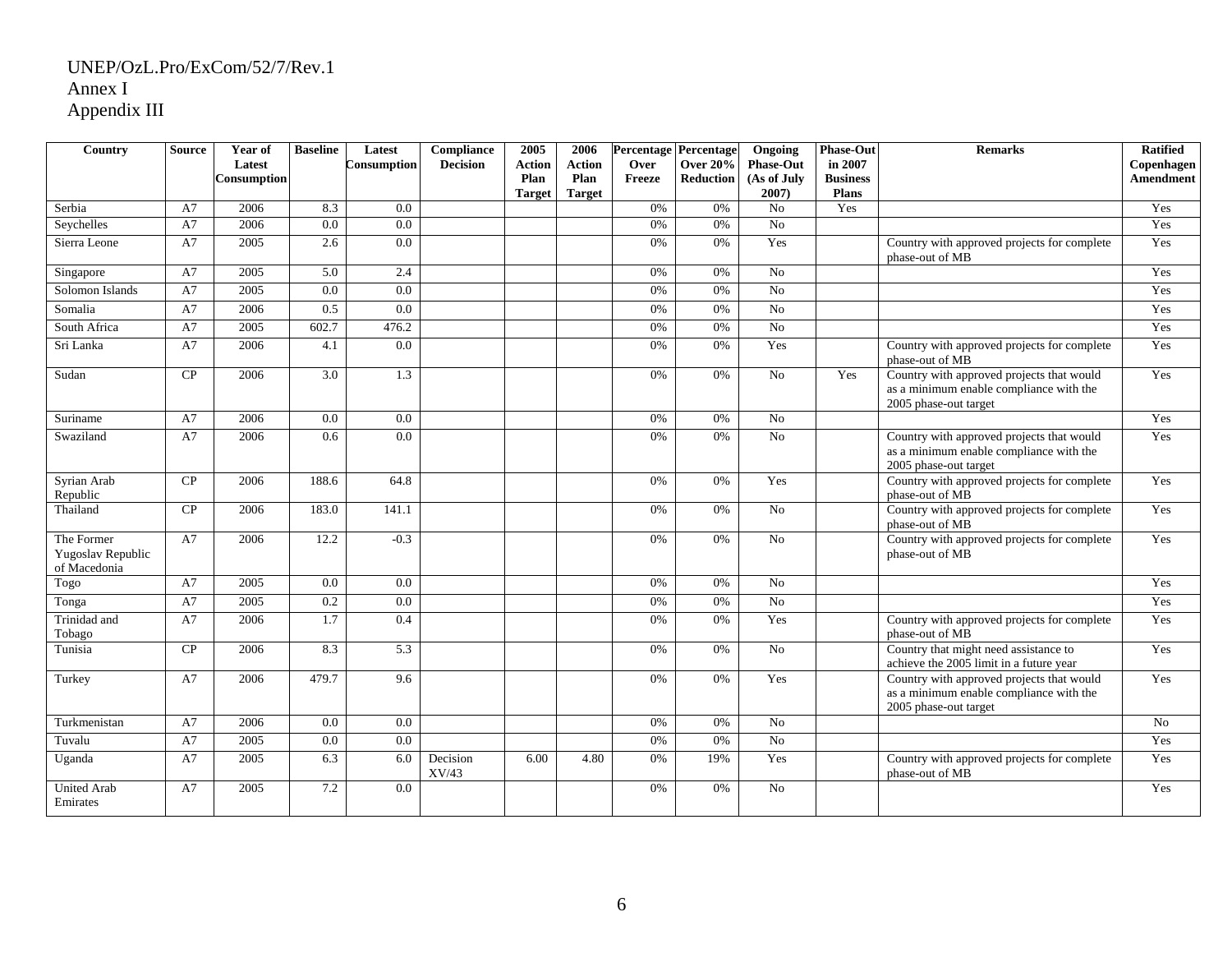| Country                                  | <b>Source</b> | Year of<br>Latest<br>Consumption | <b>Baseline</b> | Latest<br>Consumption | Compliance<br><b>Decision</b> | 2005<br><b>Action</b><br>Plan<br><b>Target</b> | 2006<br>Action<br>Plan<br>Target | <b>Percentage Percentage</b><br>Over<br>Freeze | Over $20\%$<br>Reduction | Ongoing<br><b>Phase-Out</b><br>(As of July<br>2007) | <b>Phase-Out</b><br>in 2007<br><b>Business</b><br><b>Plans</b> | <b>Remarks</b>                                                                                                | <b>Ratified</b><br>Copenhagen<br><b>Amendment</b> |
|------------------------------------------|---------------|----------------------------------|-----------------|-----------------------|-------------------------------|------------------------------------------------|----------------------------------|------------------------------------------------|--------------------------|-----------------------------------------------------|----------------------------------------------------------------|---------------------------------------------------------------------------------------------------------------|---------------------------------------------------|
| United Republic of<br>Tanzania           | A7            | 2006                             | 0.0             | 0.0                   |                               |                                                |                                  | 0%                                             | 0%                       | No                                                  |                                                                |                                                                                                               | Yes                                               |
| Uruguay                                  | CP            | 2006                             | 11.2            | 8.5                   | Decision<br>XVII/39           | 8.90                                           | 8.90                             | 0%                                             | 0%                       | Yes                                                 |                                                                | Country with approved projects for complete<br>phase-out of MB                                                | Yes                                               |
| Vanuatu                                  | A7            | 2005                             | 0.2             | 0.0                   |                               |                                                |                                  | 0%                                             | 0%                       | No                                                  |                                                                | Country that might need assistance to<br>achieve the 2005 phase-out target                                    | Yes                                               |
| Venezuela<br>(Bolivarian<br>Republic of) | A7            | 2005                             | 10.3            | 0.0                   |                               |                                                |                                  | 0%                                             | 0%                       | N <sub>0</sub>                                      |                                                                | Country with approved projects for complete<br>phase-out of MB                                                | Yes                                               |
| Viet Nam                                 | CP            | 2006                             | 136.5           | 96.0                  |                               |                                                |                                  | 0%                                             | 0%                       | N <sub>o</sub>                                      |                                                                | Country with approved projects for complete<br>phase-out of MB                                                | Yes                                               |
| Yemen                                    | A7            | 2005                             | 54.5            | 38.0                  |                               |                                                |                                  | 0%                                             | 0%                       | Yes                                                 |                                                                | Country with approved projects that would<br>as a minimum enable compliance with the<br>2005 phase-out target | Yes                                               |
| Zambia                                   | A7            | 2006                             | 29.3            | 6.0                   |                               |                                                |                                  | 0%                                             | 0%                       | N <sub>o</sub>                                      |                                                                |                                                                                                               | No                                                |
| Zimbabwe                                 | A7            | 2006                             | 557.0           | 156.8                 |                               |                                                |                                  | 0%                                             | 0%                       | Yes                                                 | Yes                                                            | Country with approved projects for complete<br>phase-out of MB                                                | Yes                                               |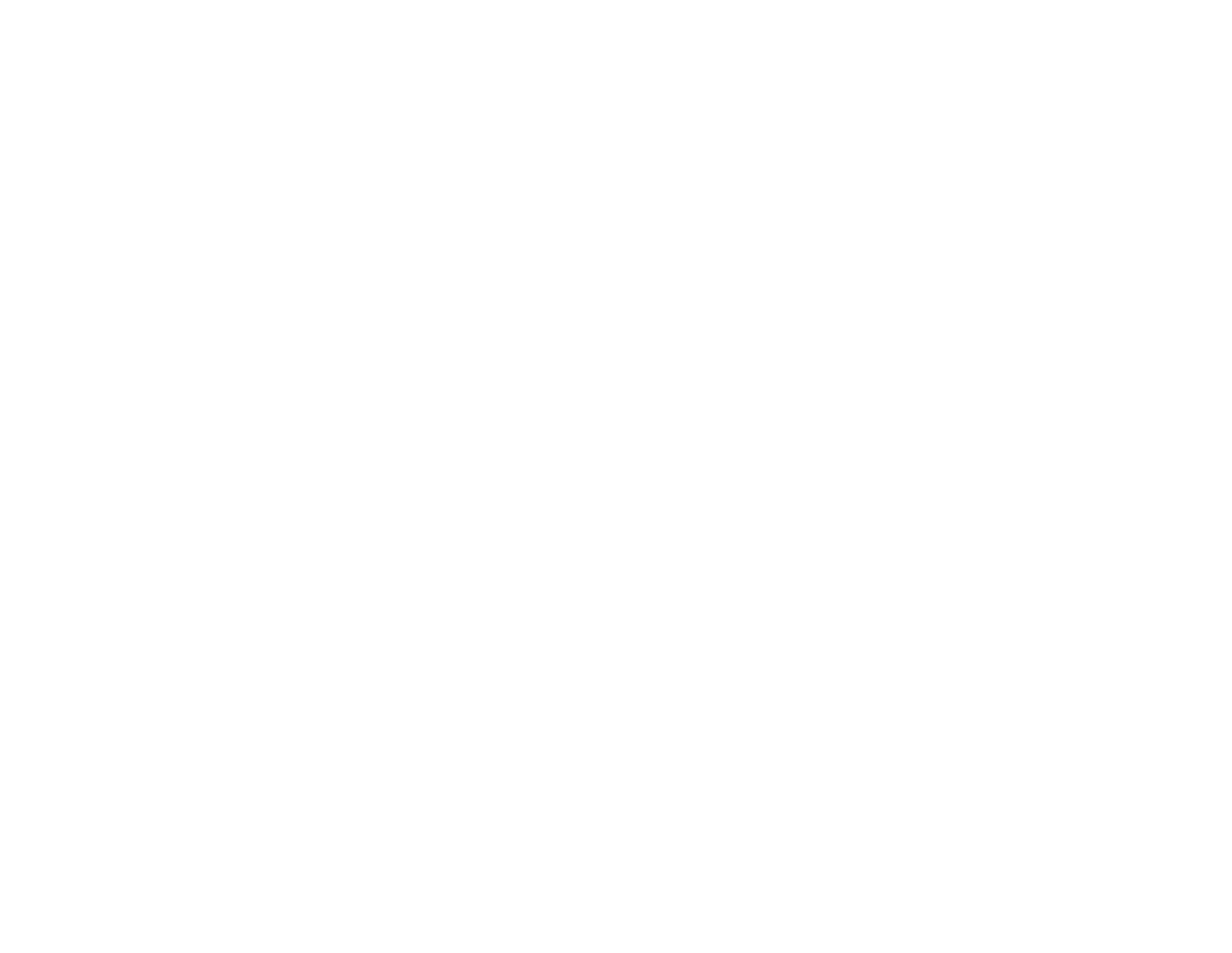# **Appendix IV**

### **CTC ANALYSIS**

| Country                   | <b>Source</b> | Year of<br>Latest<br>Consumption | <b>Baseline</b> | Latest<br>Consumption | Compliance<br><b>Decision</b> | 2005<br><b>Action</b><br>Plan<br><b>Target</b> | 2006<br><b>Action</b><br>Plan<br><b>Target</b> | Percentage<br>Over 85%<br><b>Reduction</b> | Ongoing<br><b>Phase-Out</b><br>(As of July<br>2007) | <b>Phase-Out</b><br>in 2007<br><b>Business</b><br><b>Plans</b> | <b>Remarks</b>                                                                 | <b>Ratified</b><br><b>London</b><br><b>Amendment</b> |
|---------------------------|---------------|----------------------------------|-----------------|-----------------------|-------------------------------|------------------------------------------------|------------------------------------------------|--------------------------------------------|-----------------------------------------------------|----------------------------------------------------------------|--------------------------------------------------------------------------------|------------------------------------------------------|
| Afghanistan               | A7            | 2005                             | 0.9             | $\overline{0.1}$      |                               |                                                |                                                | 0%                                         | Yes                                                 |                                                                | Country with an approved CTC phase-<br>out plan/project                        | Yes                                                  |
| Albania                   | CP            | 2006                             | 3.1             | 0.0                   |                               |                                                |                                                | 0%                                         | No                                                  |                                                                | Country with an approved CTC phase-<br>out plan/project                        | Yes                                                  |
| Algeria                   | A7            | 2006                             | 20.9            | 2.2                   |                               |                                                |                                                | 0%                                         | No                                                  | Yes                                                            | Country that might need assistance to<br>achieve the 2005 CTC phase-out target | Yes                                                  |
| Angola                    | CP            | 2006                             | <b>NDR</b>      | 0.0                   |                               |                                                |                                                |                                            | No                                                  |                                                                |                                                                                | $\overline{No}$                                      |
| Antigua and Barbuda       | A7            | 2006                             | 0.0             | 0.0                   |                               |                                                |                                                | 0%                                         | $\overline{No}$                                     |                                                                |                                                                                | Yes                                                  |
| Argentina                 | CP            | 2006                             | 187.2           | 9.9                   |                               |                                                |                                                | 0%                                         | Yes                                                 |                                                                | Country with an approved CTC phase-<br>out plan/project                        | Yes                                                  |
| Armenia                   | A7            | 2006                             | 0.0             | 0.0                   |                               |                                                |                                                | 0%                                         | No                                                  |                                                                |                                                                                | Yes                                                  |
| <b>Bahamas</b>            | CP            | 2006                             | 0.0             | 0.0                   |                               |                                                |                                                | 0%                                         | No                                                  |                                                                | Country that might need assistance to<br>achieve the 2005 CTC phase-out target | Yes                                                  |
| Bahrain                   | A7            | 2005                             | 0.7             | 0.0                   |                               |                                                |                                                | 0%                                         | Yes                                                 |                                                                | Country with an approved CTC phase-<br>out plan/project                        | Yes                                                  |
| Bangladesh                | A7            | 2005                             | 5.7             | 0.8                   |                               |                                                |                                                | 0%                                         | No                                                  |                                                                | Country with an approved CTC phase-<br>out plan/project                        | Yes                                                  |
| <b>Barbados</b>           | A7            | 2006                             | 0.0             | 0.0                   |                               |                                                |                                                | 0%                                         | No                                                  |                                                                |                                                                                | Yes                                                  |
| Belize                    | A7            | 2006                             | 0.0             | 0.0                   |                               |                                                |                                                | 0%                                         | $\overline{No}$                                     |                                                                |                                                                                | Yes                                                  |
| Benin                     | A7            | 2005                             | 0.0             | 0.0                   |                               |                                                |                                                | 0%                                         | No                                                  |                                                                |                                                                                | Yes                                                  |
| Bhutan                    | CP            | 2006                             | 0.0             | 0.0                   |                               |                                                |                                                | 0%                                         | No                                                  |                                                                |                                                                                | Yes                                                  |
| Bolivia                   | A7            | 2005                             | 0.3             | 0.1                   |                               |                                                |                                                | 122%                                       | Yes                                                 |                                                                | Country with an approved CTC phase-<br>out plan/project                        | Yes                                                  |
| Bosnia and<br>Herzegovina | CP            | 2006                             | $0.0\,$         | 0.0                   |                               |                                                |                                                | 0%                                         | No                                                  |                                                                |                                                                                | Yes                                                  |
| Botswana                  | A7            | 2005                             | 0.0             | 0.0                   |                               |                                                |                                                | 0%                                         | $\overline{N_0}$                                    |                                                                |                                                                                | Yes                                                  |
| <b>Brazil</b>             | A7            | 2006                             | 411.6           | 0.1                   |                               |                                                |                                                | 0%                                         | No                                                  | Yes                                                            | Country that might need assistance to<br>achieve the 2005 CTC phase-out target | Yes                                                  |
| Brunei Darussalam         | A7            | 2005                             | 0.0             | 0.0                   |                               |                                                |                                                | 0%                                         | No                                                  |                                                                |                                                                                | $\overline{No}$                                      |
| <b>Burkina Faso</b>       | A7            | 2006                             | 0.0             | 0.0                   |                               |                                                |                                                | 0%                                         | $\overline{No}$                                     |                                                                |                                                                                | Yes                                                  |
| Burundi                   | A7            | 2005                             | 0.0             | 0.0                   |                               |                                                |                                                | 0%                                         | No                                                  |                                                                |                                                                                | Yes                                                  |
| Cambodia                  | CP            | 2006                             | 0.0             | $\overline{0.0}$      |                               |                                                |                                                | 0%                                         | No                                                  |                                                                |                                                                                | Yes                                                  |
| Cameroon                  | A7            | 2005                             | 0.0             | 0.0                   |                               |                                                |                                                | 0%                                         | No                                                  |                                                                |                                                                                | Yes                                                  |
| Cape Verde                | A7            | 2005                             | 0.0             | $0.0\,$               |                               |                                                |                                                | 0%                                         | No                                                  |                                                                |                                                                                | Yes                                                  |
| Central African           | A7            | 2005                             | 0.0             | $0.0\,$               |                               |                                                |                                                | $0\%$                                      | $\rm No$                                            |                                                                |                                                                                | $\overline{No}$                                      |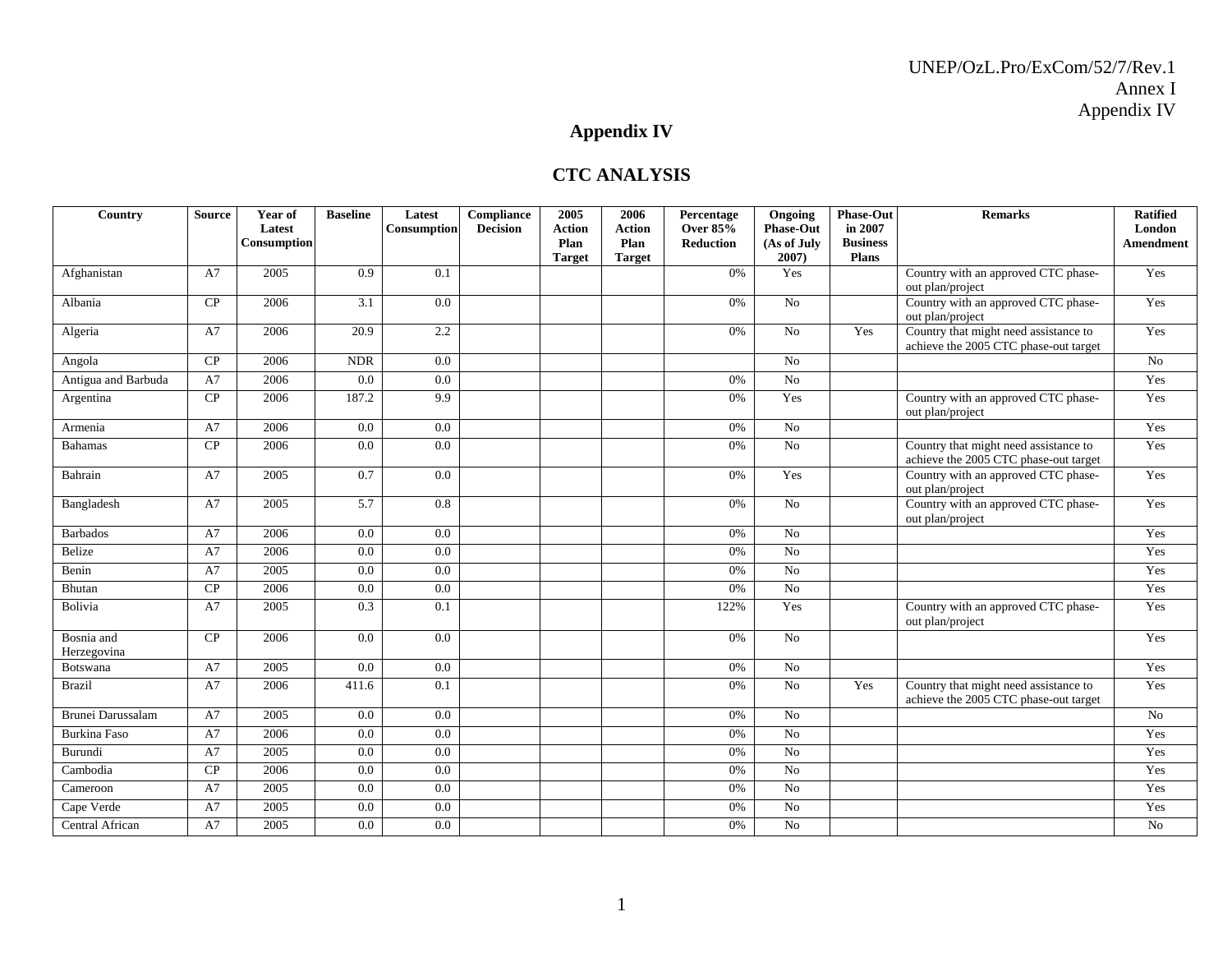| Country                                  | <b>Source</b>               | Year of<br>Latest<br><b>Consumption</b> | <b>Baseline</b>  | Latest<br>Consumption | Compliance<br><b>Decision</b> | 2005<br><b>Action</b><br>Plan<br><b>Target</b> | 2006<br><b>Action</b><br>Plan<br><b>Target</b> | Percentage<br><b>Over 85%</b><br><b>Reduction</b> | Ongoing<br><b>Phase-Out</b><br>(As of July<br>$2007$ ) | <b>Phase-Out</b><br>in 2007<br><b>Business</b><br><b>Plans</b> | <b>Remarks</b>                                                                 | <b>Ratified</b><br>London<br>Amendment |
|------------------------------------------|-----------------------------|-----------------------------------------|------------------|-----------------------|-------------------------------|------------------------------------------------|------------------------------------------------|---------------------------------------------------|--------------------------------------------------------|----------------------------------------------------------------|--------------------------------------------------------------------------------|----------------------------------------|
| Republic                                 |                             |                                         |                  |                       |                               |                                                |                                                |                                                   |                                                        |                                                                |                                                                                |                                        |
| Chad                                     | A7                          | 2005                                    | 0.0              | 0.0                   |                               |                                                |                                                | 0%                                                | No                                                     |                                                                |                                                                                | Yes                                    |
| Chile                                    | A7                          | 2006                                    | 0.6              | $-0.1$                |                               |                                                |                                                | 0%                                                | Yes                                                    |                                                                | Country with an approved CTC phase-<br>out plan/project                        | Yes                                    |
| China                                    | A7                          | 2005                                    | 38,220.6         | 1,060.3               |                               |                                                |                                                | 0%                                                | No                                                     | Yes                                                            | Country with an approved CTC phase-<br>out plan/project                        | Yes                                    |
| Colombia                                 | CP                          | 2006                                    | 6.1              | 0.6                   |                               |                                                |                                                | 0%                                                | Yes                                                    |                                                                | Country with an approved CTC phase-<br>out plan/project                        | Yes                                    |
| Comoros                                  | A7                          | 2005                                    | $0.0\,$          | 0.0                   |                               |                                                |                                                | $0\%$                                             | No                                                     |                                                                |                                                                                | Yes                                    |
| Congo                                    | A7                          | 2005                                    | 0.6              | 0.0                   |                               |                                                |                                                | 0%                                                | No                                                     |                                                                | Country that might need assistance to<br>achieve the 2005 CTC phase-out target | Yes                                    |
| Cook Islands                             | CP                          | 2006                                    | 0.0              | 0.0                   |                               |                                                |                                                | 0%                                                | N <sub>0</sub>                                         |                                                                |                                                                                | Yes                                    |
| Costa Rica                               | A7                          | 2006                                    | 0.0              | 0.0                   |                               |                                                |                                                | 0%                                                | $\overline{No}$                                        |                                                                |                                                                                | Yes                                    |
| Cote d'Ivoire                            | A7                          | 2005                                    | 0.0              | 0.0                   |                               |                                                |                                                | 0%                                                | No                                                     |                                                                |                                                                                | Yes                                    |
| Croatia                                  | A7                          | 2005                                    | $\overline{3.9}$ | 0.3                   |                               |                                                |                                                | 0%                                                | Yes                                                    |                                                                | Country with an approved CTC phase-<br>out plan/project                        | Yes                                    |
| Cuba                                     | CP                          | 2006                                    | 2.7              | 0.0                   |                               |                                                |                                                | 0%                                                | No                                                     |                                                                | Country with an approved CTC phase-<br>out plan/project                        | Yes                                    |
| Democratic People's<br>Republic of Korea | A7                          | 2005                                    | 1,285.2          | 191.4                 |                               |                                                |                                                | 0%                                                | Yes                                                    | Yes                                                            | Country with an approved CTC phase-<br>out plan/project                        | Yes                                    |
| Democratic Republic<br>of the Congo      | A7                          | 2006                                    | 15.3             | 16.5                  | Decision<br>XVIII/21          |                                                | 16.50                                          | 619%                                              | Yes                                                    | Yes                                                            | Country with an approved CTC phase-<br>out plan/project                        | Yes                                    |
| Djibouti                                 | A7                          | 2005                                    | 0.0              | $\overline{0.0}$      |                               |                                                |                                                | 0%                                                | $\overline{N_0}$                                       |                                                                |                                                                                | Yes                                    |
| Dominica                                 | A7                          | 2006                                    | 0.0              | 0.0                   |                               |                                                |                                                | 0%                                                | No                                                     |                                                                |                                                                                | Yes                                    |
| Dominican Republic                       | A7                          | 2005                                    | 29.0             | 0.0                   |                               |                                                |                                                | 0%                                                | No                                                     |                                                                | Country that might need assistance to<br>achieve the 2005 CTC phase-out target | Yes                                    |
| Ecuador                                  | A7                          | 2006                                    | $0.5\,$          | 0.0                   |                               |                                                |                                                | 0%                                                | $\rm No$                                               |                                                                | Country that might need assistance to<br>achieve the 2005 CTC phase-out target | Yes                                    |
| Egypt                                    | A7                          | 2006                                    | 38.5             | 5.5                   |                               |                                                |                                                | 0%                                                | Yes                                                    |                                                                | Country with an approved CTC phase-<br>out plan/project                        | Yes                                    |
| El Salvador                              | A7                          | 2006                                    | 0.0              | 0.8                   |                               |                                                |                                                | Over                                              | $\overline{No}$                                        |                                                                |                                                                                | Yes                                    |
| <b>Equatorial Guinea</b>                 | $\ensuremath{\mathsf{NDR}}$ | <b>NDR</b>                              | <b>NDR</b>       | <b>NDR</b>            |                               |                                                |                                                |                                                   | $\overline{No}$                                        |                                                                |                                                                                | $\overline{No}$                        |
| Eritrea                                  | A7                          | 2005                                    | 0.0              | 0.0                   |                               |                                                |                                                | 0%                                                | $\overline{No}$                                        |                                                                |                                                                                | Yes                                    |
| Ethiopia                                 | A7                          | 2005                                    | 0.0              | 0.0                   |                               |                                                |                                                | 0%                                                | Yes                                                    |                                                                | Country with an approved CTC phase-<br>out plan/project                        | N <sub>o</sub>                         |
| Fiji                                     | CP                          | 2006                                    | 0.0              | 0.0                   |                               |                                                |                                                | 0%                                                | No                                                     |                                                                |                                                                                | Yes                                    |
| Gabon                                    | A7                          | 2006                                    | 0.0              | 0.0                   |                               |                                                |                                                | 0%                                                | $\rm No$                                               |                                                                |                                                                                | Yes                                    |
| Gambia                                   | A7                          | 2005                                    | 0.0              | 0.0                   |                               |                                                |                                                | 0%                                                | No                                                     |                                                                |                                                                                | Yes                                    |
| Georgia                                  | A7                          | 2005                                    | $0.0\,$          | $0.0\,$               |                               |                                                |                                                | 0%                                                | No                                                     |                                                                |                                                                                | Yes                                    |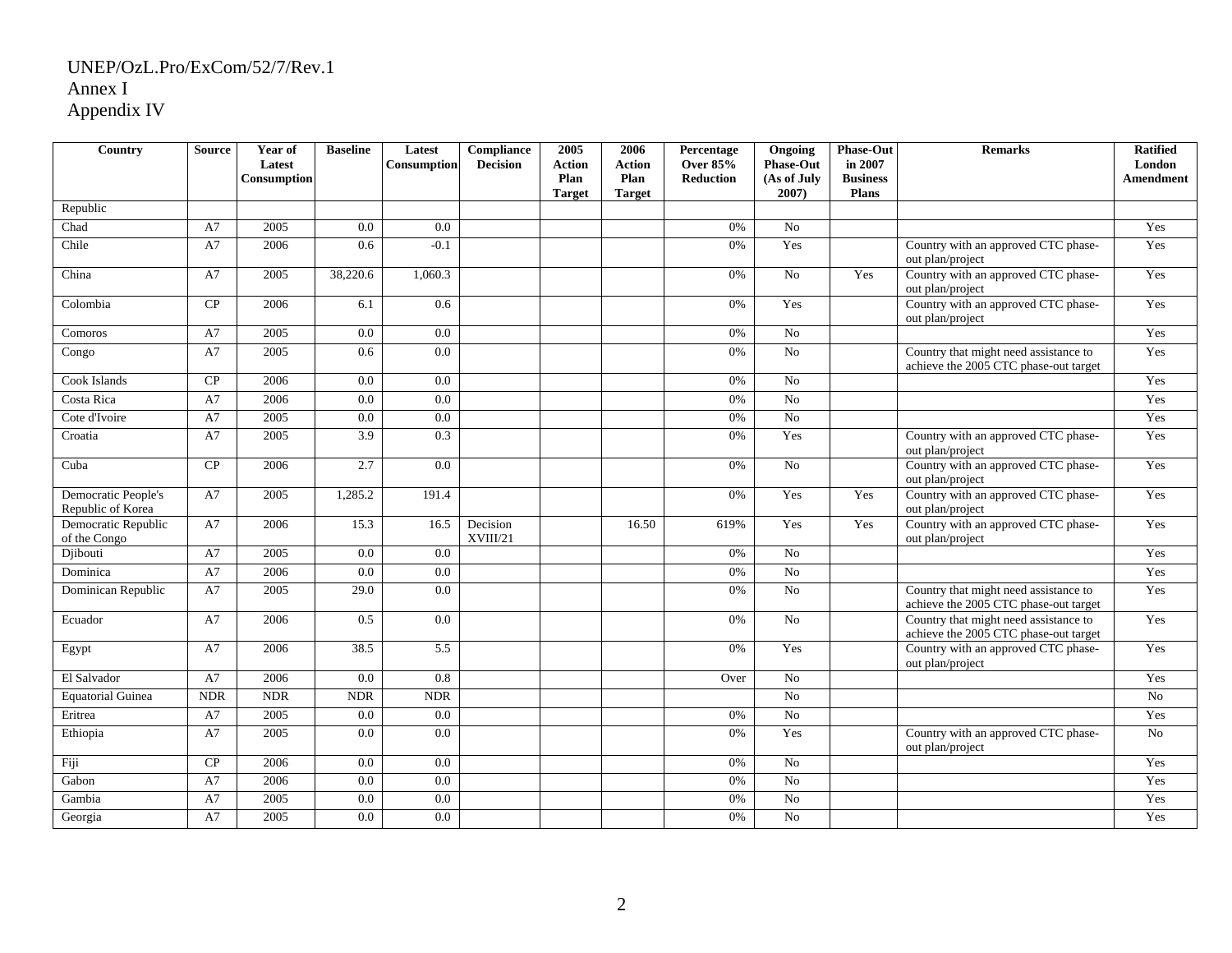| Country                             | <b>Source</b> | Year of<br>Latest<br>Consumption | <b>Baseline</b> | Latest<br>Consumption | Compliance<br><b>Decision</b> | 2005<br><b>Action</b><br>Plan<br><b>Target</b> | 2006<br><b>Action</b><br>Plan<br><b>Target</b> | Percentage<br><b>Over 85%</b><br>Reduction | Ongoing<br><b>Phase-Out</b><br>(As of July<br>2007) | <b>Phase-Out</b><br>in 2007<br><b>Business</b><br>Plans | <b>Remarks</b>                                                                 | <b>Ratified</b><br>London<br>Amendment |
|-------------------------------------|---------------|----------------------------------|-----------------|-----------------------|-------------------------------|------------------------------------------------|------------------------------------------------|--------------------------------------------|-----------------------------------------------------|---------------------------------------------------------|--------------------------------------------------------------------------------|----------------------------------------|
| Ghana                               | A7            | 2006                             | 0.4             | $\overline{0.0}$      |                               |                                                |                                                | 0%                                         | No                                                  |                                                         | Country with an approved CTC phase-<br>out plan/project                        | Yes                                    |
| Grenada                             | A7            | 2006                             | 0.0             | 0.0                   |                               |                                                |                                                | 0%                                         | $\overline{No}$                                     |                                                         |                                                                                | Yes                                    |
| Guatemala                           | A7            | 2006                             | 10.6            | 0.0                   |                               |                                                |                                                | 0%                                         | No                                                  |                                                         | Country that might need assistance to<br>achieve the 2005 CTC phase-out target | Yes                                    |
| Guinea                              | A7            | 2005                             | 0.0             | 0.0                   |                               |                                                |                                                | $0\%$                                      | No                                                  |                                                         |                                                                                | Yes                                    |
| Guinea Bissau                       | A7            | 2005                             | 0.0             | 0.0                   |                               |                                                |                                                | 0%                                         | No                                                  |                                                         |                                                                                | Yes                                    |
| Guyana                              | A7            | 2006                             | 0.0             | 0.0                   |                               |                                                |                                                | 0%                                         | $\overline{No}$                                     |                                                         |                                                                                | Yes                                    |
| Haiti                               | A7            | 2006                             | 0.0             | 0.0                   |                               |                                                |                                                | 0%                                         | No                                                  |                                                         |                                                                                | Yes                                    |
| Honduras                            | CP            | 2006                             | 0.0             | 0.0                   |                               |                                                |                                                | 0%                                         | $\overline{No}$                                     |                                                         |                                                                                | Yes                                    |
| India                               | A7            | 2005                             | 11,505.4        | 1,644.0               |                               |                                                |                                                | 0%                                         | Yes                                                 | Yes                                                     | Country with an approved CTC phase-<br>out plan/project                        | Yes                                    |
| Indonesia                           | A7            | 2005                             | 0.0             | 0.0                   |                               |                                                |                                                | 0%                                         | Yes                                                 |                                                         | Country with an approved CTC phase-<br>out plan/project                        | Yes                                    |
| Iran (Islamic Republic<br>of)       | A7            | 2005                             | 77.0            | 13.6                  |                               |                                                |                                                | 18%                                        | Yes                                                 |                                                         | Country with an approved CTC phase-<br>out plan/project                        | Yes                                    |
| Jamaica                             | A7            | 2006                             | 2.8             | $\overline{0.0}$      |                               |                                                |                                                | 0%                                         | No                                                  |                                                         | Country with an approved CTC phase-<br>out plan/project                        | Yes                                    |
| Jordan                              | A7            | 2006                             | 40.3            | 1.1                   |                               |                                                |                                                | 0%                                         | Yes                                                 |                                                         | Country with an approved CTC phase-<br>out plan/project                        | Yes                                    |
| Kenya                               | A7            | 2006                             | 65.9            | 0.3                   |                               |                                                |                                                | 0%                                         | No                                                  | Yes                                                     | Country that might need assistance to<br>achieve the 2005 CTC phase-out target | Yes                                    |
| Kiribati                            | A7            | 2005                             | 0.0             | 0.0                   |                               |                                                |                                                | $0\%$                                      | No                                                  |                                                         |                                                                                | Yes                                    |
| Kuwait                              | A7            | 2006                             | 0.0             | 0.0                   |                               |                                                |                                                | 0%                                         | No                                                  |                                                         |                                                                                | Yes                                    |
| Kyrgyzstan                          | A7            | 2006                             | 0.0             | 0.0                   |                               |                                                |                                                | $0\%$                                      | $\overline{No}$                                     |                                                         |                                                                                | Yes                                    |
| Lao People's<br>Democratic Republic | A7            | 2005                             | $0.0\,$         | 0.0                   |                               |                                                |                                                | 0%                                         | No                                                  |                                                         |                                                                                | Yes                                    |
| Lebanon                             | A7            | 2005                             | 0.0             | 0.0                   |                               |                                                |                                                | 0%                                         | No                                                  |                                                         |                                                                                | Yes                                    |
| Lesotho                             | A7            | 2005                             | 0.0             | 0.0                   |                               |                                                |                                                | 0%                                         | $\overline{No}$                                     |                                                         |                                                                                | $\overline{No}$                        |
| Liberia                             | CP            | 2006                             | 0.2             | 0.0                   |                               |                                                |                                                | 0%                                         | $\overline{No}$                                     |                                                         | Country that might need assistance to<br>achieve the 2005 CTC phase-out target | Yes                                    |
| Libyan Arab<br>Jamahiriya           | A7            | 2005                             | 0.0             | 0.0                   |                               |                                                |                                                | 0%                                         | No                                                  |                                                         |                                                                                | Yes                                    |
| Madagascar                          | A7            | 2006                             | 0.0             | 0.0                   |                               |                                                |                                                | 0%                                         | $\overline{No}$                                     |                                                         |                                                                                | Yes                                    |
| Malawi                              | A7            | 2006                             | 0.0             | 0.0                   |                               |                                                |                                                | 0%                                         | No                                                  |                                                         |                                                                                | Yes                                    |
| Malaysia                            | A7            | 2005                             | 4.5             | 0.0                   |                               |                                                |                                                | 0%                                         | $\rm No$                                            |                                                         | Country with an approved CTC phase-<br>out plan/project                        | Yes                                    |
| Maldives                            | A7            | 2005                             | 0.0             | 0.0                   |                               |                                                |                                                | 0%                                         | No                                                  |                                                         |                                                                                | Yes                                    |
| Mali                                | A7            | 2005                             | 0.0             | 0.0                   |                               |                                                |                                                | 0%                                         | $\overline{No}$                                     |                                                         |                                                                                | Yes                                    |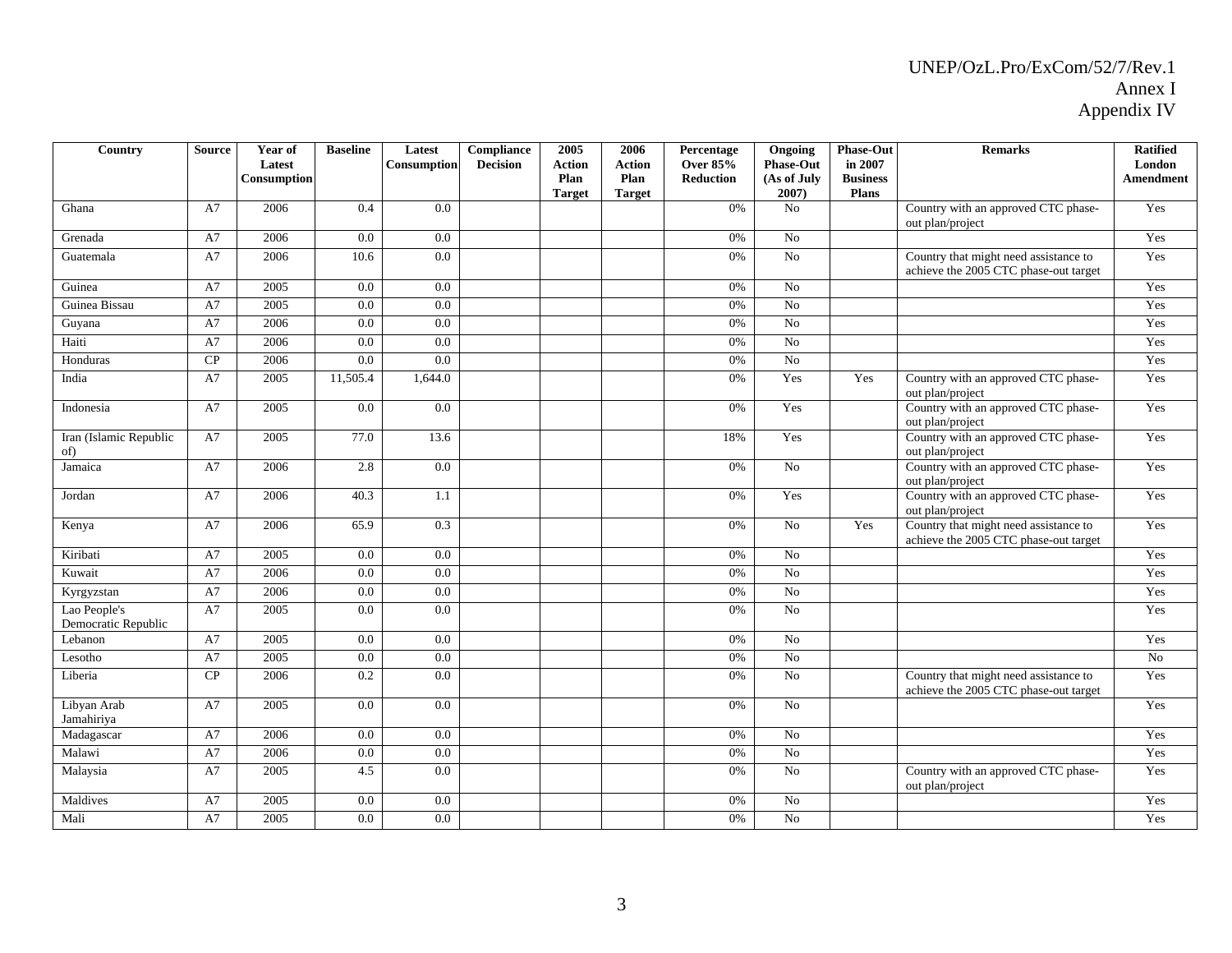| Country                             | <b>Source</b> | Year of<br>Latest<br>Consumption | <b>Baseline</b> | Latest<br>Consumption | Compliance<br><b>Decision</b> | 2005<br><b>Action</b><br>Plan | 2006<br><b>Action</b><br>Plan | Percentage<br><b>Over 85%</b><br><b>Reduction</b> | Ongoing<br><b>Phase-Out</b><br>(As of July | <b>Phase-Out</b><br>in 2007<br><b>Business</b> | <b>Remarks</b>                                                                 | <b>Ratified</b><br>London<br><b>Amendment</b> |
|-------------------------------------|---------------|----------------------------------|-----------------|-----------------------|-------------------------------|-------------------------------|-------------------------------|---------------------------------------------------|--------------------------------------------|------------------------------------------------|--------------------------------------------------------------------------------|-----------------------------------------------|
|                                     |               |                                  |                 |                       |                               | <b>Target</b>                 | <b>Target</b>                 |                                                   | $2007$ )                                   | <b>Plans</b>                                   |                                                                                |                                               |
| Marshall Islands                    | A7            | 2006                             | 0.0             | $\overline{0.0}$      |                               |                               |                               | 0%                                                | No                                         |                                                | Country that might need assistance to<br>achieve the 2005 CTC phase-out target | Yes                                           |
| Mauritania                          | A7            | 2005                             | 0.0             | 0.0                   |                               |                               |                               | 0%                                                | No                                         |                                                |                                                                                | Yes                                           |
| Mauritius                           | A7            | 2006                             | 0.0             | $\overline{0.0}$      |                               |                               |                               | 0%                                                | $\overline{No}$                            |                                                |                                                                                | Yes                                           |
| Mexico                              | A7            | 2006                             | 62.5            | 0.1                   | Decision<br>XVIII/30          |                               |                               | 0%                                                | No                                         | Yes                                            | Country that might need assistance to<br>achieve the 2005 CTC phase-out target | Yes                                           |
| Micronesia (Federated<br>States of) | A7            | 2005                             | 0.0             | 0.0                   |                               |                               |                               | 0%                                                | No                                         |                                                |                                                                                | Yes                                           |
| Mongolia                            | A7            | 2006                             | 0.0             | 0.0                   |                               |                               |                               | 0%                                                | No                                         |                                                |                                                                                | Yes                                           |
| Montenegro                          | $\rm NDR$     | $\rm NDR$                        | <b>NDR</b>      | <b>NDR</b>            |                               |                               |                               |                                                   | No                                         |                                                |                                                                                | Yes                                           |
| Morocco                             | A7            | 2006                             | 1.1             | 0.1                   |                               |                               |                               | 0%                                                | No                                         |                                                | Country with an approved CTC phase-<br>out plan/project                        | Yes                                           |
| Mozambique                          | A7            | 2005                             | 0.0             | 0.0                   |                               |                               |                               | 0%                                                | No                                         |                                                |                                                                                | Yes                                           |
| Myanmar                             | A7            | 2005                             | 0.0             | 0.0                   |                               |                               |                               | 0%                                                | No                                         |                                                |                                                                                | Yes                                           |
| Namibia                             | A7            | 2006                             | 0.0             | 0.0                   |                               |                               |                               | 0%                                                | No                                         |                                                |                                                                                | Yes                                           |
| Nauru                               | A7            | 2005                             | 0.0             | 0.0                   |                               |                               |                               | 0%                                                | $\overline{No}$                            |                                                |                                                                                | Yes                                           |
| Nepal                               | CP            | 2006                             | 0.9             | 0.1                   |                               |                               |                               | 0%                                                | Yes                                        |                                                | Country with an approved CTC phase-<br>out plan/project                        | Yes                                           |
| Nicaragua                           | CP            | 2006                             | 0.0             | 0.0                   |                               |                               |                               | 0%                                                | No                                         |                                                |                                                                                | Yes                                           |
| Niger                               | A7            | 2005                             | 0.0             | 0.0                   |                               |                               |                               | 0%                                                | No                                         |                                                |                                                                                | Yes                                           |
| Nigeria                             | A7            | 2005                             | 152.8           | 0.0                   |                               |                               |                               | 0%                                                | No                                         | Yes                                            | Country with an approved CTC phase-<br>out plan/project                        | Yes                                           |
| Niue                                | A7            | 2005                             | 0.0             | 0.0                   |                               |                               |                               | 0%                                                | $\overline{No}$                            |                                                |                                                                                | Yes                                           |
| Oman                                | A7            | 2006                             | 0.1             | $\overline{0.0}$      |                               |                               |                               | 0%                                                | No                                         |                                                | Country with an approved CTC phase-<br>out plan/project                        | Yes                                           |
| Pakistan                            | A7            | 2005                             | 412.9           | 148.5                 | Decision<br>XVIII/31          |                               | 41.80                         | 140%                                              | Yes                                        | Yes                                            | Country with an approved CTC phase-<br>out plan/project                        | Yes                                           |
| Palau                               | CP            | 2006                             | 0.0             | 0.0                   |                               |                               |                               | 0%                                                | No                                         |                                                |                                                                                | Yes                                           |
| Panama                              | A7            | 2005                             | 0.0             | 0.0                   |                               |                               |                               | 0%                                                | No                                         |                                                |                                                                                | Yes                                           |
| Papua New Guinea                    | A7            | 2006                             | 0.0             | 0.0                   |                               |                               |                               | 0%                                                | No                                         |                                                |                                                                                | Yes                                           |
| Paraguay                            | A7            | 2005                             | 0.6             | 0.7                   |                               |                               |                               | 678%                                              | Yes                                        |                                                | Country with an approved CTC phase-<br>out plan/project                        | Yes                                           |
| Peru                                | A7            | 2005                             | 1.0             | 0.0                   |                               |                               |                               | 0%                                                | $\overline{No}$                            |                                                | Country that might need assistance to<br>achieve the 2005 CTC phase-out target | Yes                                           |
| Philippines                         | A7            | 2005                             | 0.0             | 0.0                   |                               |                               |                               | 0%                                                | No                                         |                                                |                                                                                | Yes                                           |
| Qatar                               | A7            | 2005                             | 0.0             | 0.0                   |                               |                               |                               | 0%                                                | No                                         |                                                |                                                                                | Yes                                           |
| Republic of Korea                   | A7            | 2005                             | 638.0           | $-437.8$              |                               |                               |                               | 0%                                                | No                                         |                                                |                                                                                | Yes                                           |
| Republic of Moldova                 | A7            | 2006                             | 0.0             | $0.0\,$               |                               |                               |                               | 0%                                                | No                                         |                                                |                                                                                | Yes                                           |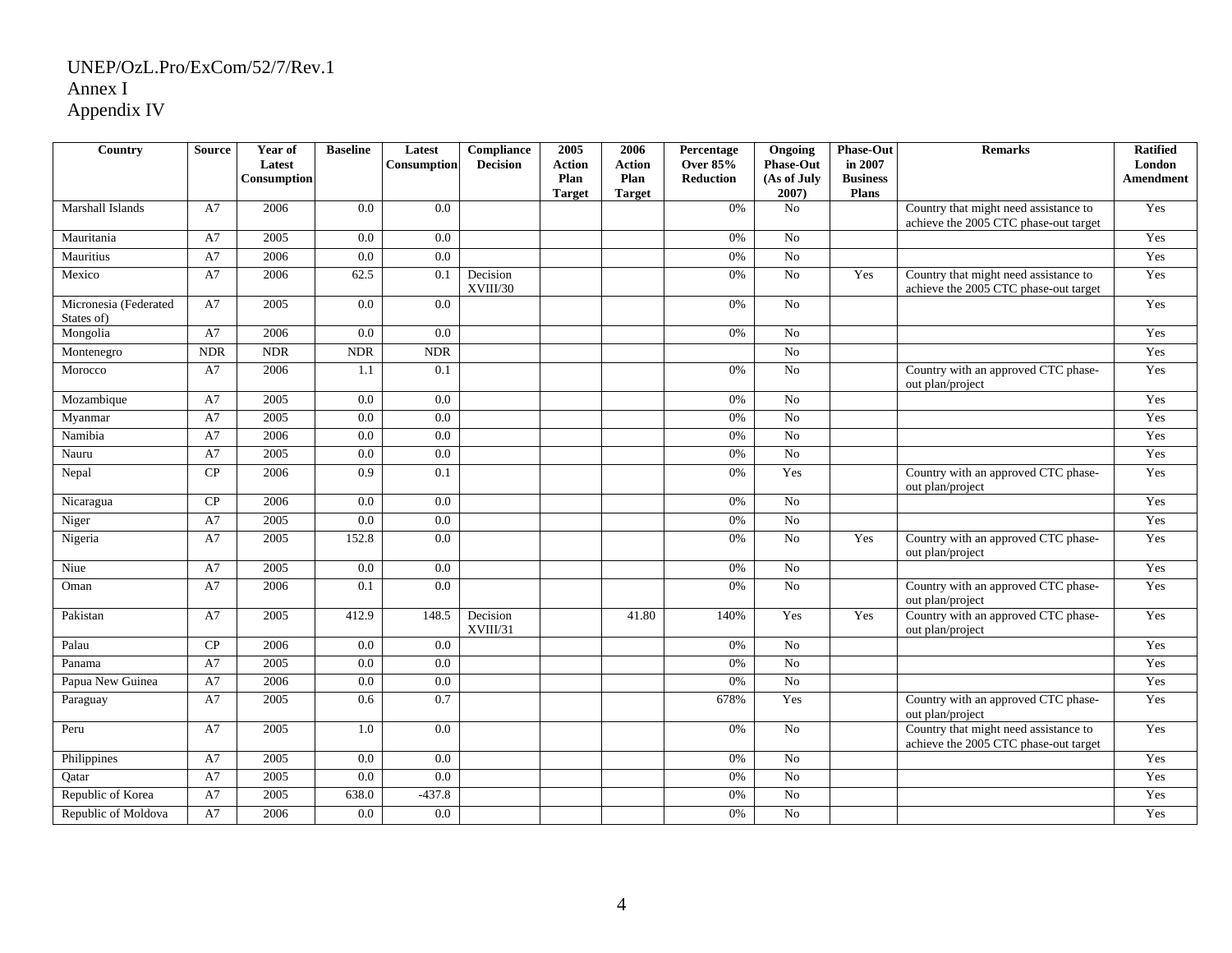| Country                                      | Source | Year of<br>Latest | <b>Baseline</b> | Latest<br>Consumption | <b>Compliance</b><br><b>Decision</b> | 2005<br><b>Action</b> | 2006<br><b>Action</b> | Percentage<br><b>Over 85%</b> | Ongoing<br><b>Phase-Out</b> | <b>Phase-Out</b><br>in 2007 | <b>Remarks</b>                                                                 | <b>Ratified</b><br>London |
|----------------------------------------------|--------|-------------------|-----------------|-----------------------|--------------------------------------|-----------------------|-----------------------|-------------------------------|-----------------------------|-----------------------------|--------------------------------------------------------------------------------|---------------------------|
|                                              |        | Consumption       |                 |                       |                                      | Plan<br><b>Target</b> | Plan<br><b>Target</b> | <b>Reduction</b>              | (As of July<br>2007)        | <b>Business</b><br>Plans    |                                                                                | Amendment                 |
| Romania                                      | A7     | 2005              | 368.6           | 32.7                  |                                      |                       |                       | 0%                            | Yes                         |                             | Country with an approved CTC phase-<br>out plan/project                        | Yes                       |
| Rwanda                                       | A7     | 2005              | 0.0             | 0.0                   |                                      |                       |                       | 0%                            | No                          |                             |                                                                                | Yes                       |
| <b>Saint Kitts and Nevis</b>                 | A7     | 2006              | 0.0             | $\overline{0.0}$      |                                      |                       |                       | 0%                            | N <sub>o</sub>              |                             |                                                                                | Yes                       |
| Saint Lucia                                  | A7     | 2006              | 0.0             | 0.0                   |                                      |                       |                       | $0\%$                         | $\overline{No}$             |                             |                                                                                | Yes                       |
| Saint Vincent and the<br>Grenadines          | A7     | 2006              | 0.0             | 0.0                   |                                      |                       |                       | 0%                            | $\overline{N_0}$            |                             |                                                                                | Yes                       |
| Samoa                                        | A7     | 2006              | 0.0             | 0.0                   |                                      |                       |                       | 0%                            | No                          |                             |                                                                                | Yes                       |
| Sao Tome and Principe                        | A7     | 2005              | 0.0             | 0.0                   |                                      |                       |                       | 0%                            | N <sub>0</sub>              |                             |                                                                                | Yes                       |
| Saudi Arabia                                 | A7     | 2005              | 259.2           | 0.0                   |                                      |                       |                       | 0%                            | No                          |                             |                                                                                | Yes                       |
| Senegal                                      | A7     | 2005              | 0.0             | 0.0                   |                                      |                       |                       | 0%                            | N <sub>o</sub>              |                             |                                                                                | Yes                       |
| Serbia                                       | A7     | 2006              | 18.8            | 5.1                   |                                      |                       |                       | 81%                           | No                          | Yes                         | Country that might need assistance to<br>achieve the 2005 CTC phase-out target | Yes                       |
| Seychelles                                   | A7     | 2006              | 0.0             | 0.0                   |                                      |                       |                       | 0%                            | N <sub>0</sub>              |                             |                                                                                | Yes                       |
| Sierra Leone                                 | A7     | 2005              | 2.6             | 0.0                   |                                      |                       |                       | 0%                            | $\overline{No}$             |                             | Country that might need assistance to<br>achieve the 2005 CTC phase-out target | Yes                       |
| Singapore                                    | A7     | 2005              | 0.0             | 0.0                   |                                      |                       |                       | 0%                            | No                          |                             |                                                                                | Yes                       |
| Solomon Islands                              | A7     | 2005              | $0.0\,$         | 0.0                   |                                      |                       |                       | $0\%$                         | N <sub>o</sub>              |                             |                                                                                | Yes                       |
| Somalia                                      | A7     | 2006              | 0.0             | 0.0                   |                                      |                       |                       | 0%                            | $\overline{N_0}$            |                             |                                                                                | Yes                       |
| South Africa                                 | A7     | 2005              | $0.0\,$         | 0.0                   |                                      |                       |                       | $0\%$                         | No                          |                             |                                                                                | Yes                       |
| Sri Lanka                                    | A7     | 2006              | 35.1            | 0.0                   |                                      |                       |                       | 0%                            | $\overline{N_0}$            |                             | Country with an approved CTC phase-<br>out plan/project                        | Yes                       |
| Sudan                                        | CP     | 2006              | 2.2             | 0.0                   |                                      |                       |                       | 0%                            | No                          |                             | Country with an approved CTC phase-<br>out plan/project                        | Yes                       |
| Suriname                                     | A7     | 2006              | $0.0\,$         | 0.0                   |                                      |                       |                       | 0%                            | N <sub>o</sub>              |                             |                                                                                | Yes                       |
| Swaziland                                    | A7     | 2006              | 0.0             | 0.0                   |                                      |                       |                       | 0%                            | $\overline{No}$             |                             |                                                                                | Yes                       |
| Syrian Arab Republic                         | CP     | 2006              | $0.0\,$         | 0.0                   |                                      |                       |                       | 0%                            | $\overline{No}$             |                             |                                                                                | Yes                       |
| Thailand                                     | CP     | 2006              | 7.5             | 0.0                   |                                      |                       |                       | 0%                            | $\overline{No}$             |                             | Country with an approved CTC phase-<br>out plan/project                        | Yes                       |
| The Former Yugoslav<br>Republic of Macedonia | A7     | 2006              | 0.1             | 0.0                   |                                      |                       |                       | 0%                            | No                          |                             | Country that might need assistance to<br>achieve the 2005 CTC phase-out target | Yes                       |
| Togo                                         | A7     | 2005              | 0.0             | 0.0                   |                                      |                       |                       | 0%                            | No                          |                             |                                                                                | Yes                       |
| Tonga                                        | A7     | 2005              | 0.0             | 0.0                   |                                      |                       |                       | 0%                            | N <sub>o</sub>              |                             |                                                                                | Yes                       |
| Trinidad and Tobago                          | A7     | 2006              | 0.0             | 0.0                   |                                      |                       |                       | 0%                            | N <sub>o</sub>              |                             |                                                                                | Yes                       |
| Tunisia                                      | CP     | 2006              | 2.9             | 0.0                   |                                      |                       |                       | 0%                            | Yes                         |                             | Country with an approved CTC phase-<br>out plan/project                        | Yes                       |
| Turkey                                       | A7     | 2006              | 105.1           | 0.9                   |                                      |                       |                       | 0%                            | No                          |                             | Country with an approved CTC phase-<br>out plan/project                        | Yes                       |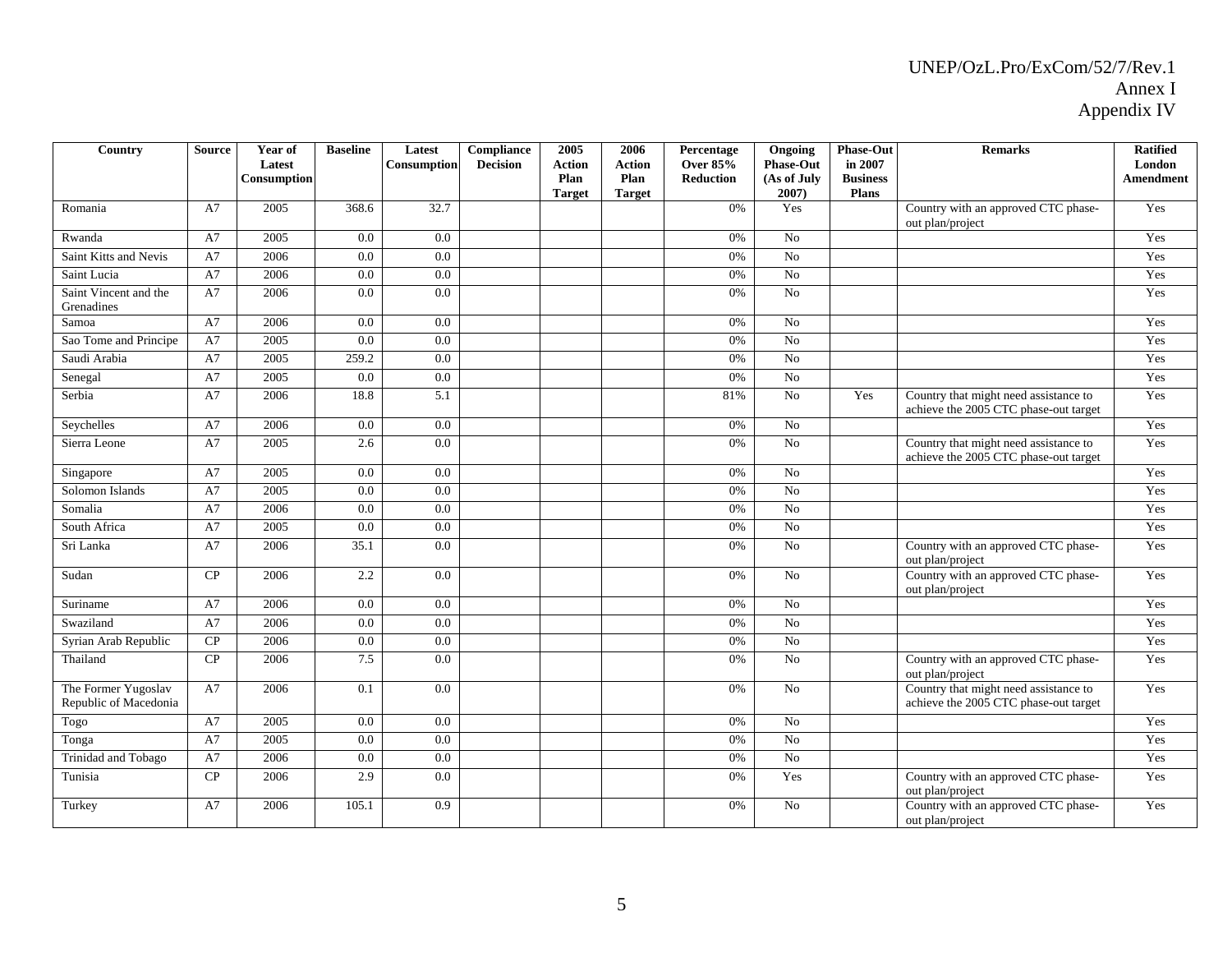| Country                               | <b>Source</b> | Year of<br>Latest<br><b>Consumption</b> | <b>Baseline</b> | Latest<br>Consumption | Compliance<br><b>Decision</b> | 2005<br><b>Action</b><br>Plan | 2006<br>Action<br>Plan | Percentage<br>Over $85%$<br><b>Reduction</b> | Ongoing<br><b>Phase-Out</b><br>(As of July | <b>Phase-Out</b><br>in 2007<br><b>Business</b> | <b>Remarks</b>                                                                 | <b>Ratified</b><br>London<br>Amendment |
|---------------------------------------|---------------|-----------------------------------------|-----------------|-----------------------|-------------------------------|-------------------------------|------------------------|----------------------------------------------|--------------------------------------------|------------------------------------------------|--------------------------------------------------------------------------------|----------------------------------------|
| Turkmenistan                          | A7            | 2006                                    | 0.0             | 0.0                   |                               | <b>Target</b>                 | <b>Target</b>          | 0%                                           | 2007)<br>N <sub>0</sub>                    | <b>Plans</b>                                   |                                                                                | Yes                                    |
| Tuvalu                                | A7            | 2005                                    | 0.0             | 0.0                   |                               |                               |                        | 0%                                           | No                                         |                                                |                                                                                | Yes                                    |
| Uganda                                | A7            | 2005                                    | 0.4             | 0.0                   |                               |                               |                        | 0%                                           | No                                         |                                                | Country that might need assistance to<br>achieve the 2005 CTC phase-out target | Yes                                    |
| <b>United Arab Emirates</b>           | A7            | 2005                                    | 0.0             | 0.4                   |                               |                               |                        | Over                                         | N <sub>o</sub>                             |                                                |                                                                                | Yes                                    |
| United Republic of<br>Tanzania        | A7            | 2006                                    | 0.1             | 0.0                   |                               |                               |                        | 0%                                           | N <sub>o</sub>                             |                                                | Country that might need assistance to<br>achieve the 2005 CTC phase-out target | Yes                                    |
| Uruguay                               | CP            | 2006                                    | 0.4             | 0.0                   |                               |                               |                        | 0%                                           | Yes                                        |                                                | Country with an approved CTC phase-<br>out plan/project                        | Yes                                    |
| Vanuatu                               | A7            | 2005                                    | 0.0             | 0.0                   |                               |                               |                        | 0%                                           | No                                         |                                                |                                                                                | Yes                                    |
| Venezuela (Bolivarian<br>Republic of) | A7            | 2005                                    | 1,107.2         | 0.0                   |                               |                               |                        | 0%                                           | No                                         |                                                | Country with an approved CTC phase-<br>out plan/project                        | Yes                                    |
| Viet Nam                              | CP            | 2006                                    | 1.6             | 0.0                   |                               |                               |                        | 0%                                           | N <sub>0</sub>                             |                                                | Country that might need assistance to<br>achieve the 2005 CTC phase-out target | Yes                                    |
| Yemen                                 | A7            | 2005                                    | 0.0             | 0.0                   |                               |                               |                        | 0%                                           | No                                         |                                                |                                                                                | Yes                                    |
| Zambia                                | A7            | 2006                                    | 0.7             | 0.0                   |                               |                               |                        | 0%                                           | No                                         |                                                | Country with an approved CTC phase-<br>out plan/project                        | Yes                                    |
| Zimbabwe                              | A7            | 2006                                    | 11.6            | 0.0                   |                               |                               |                        | 0%                                           | Yes                                        |                                                | Country with an approved CTC phase-<br>out plan/project                        | Yes                                    |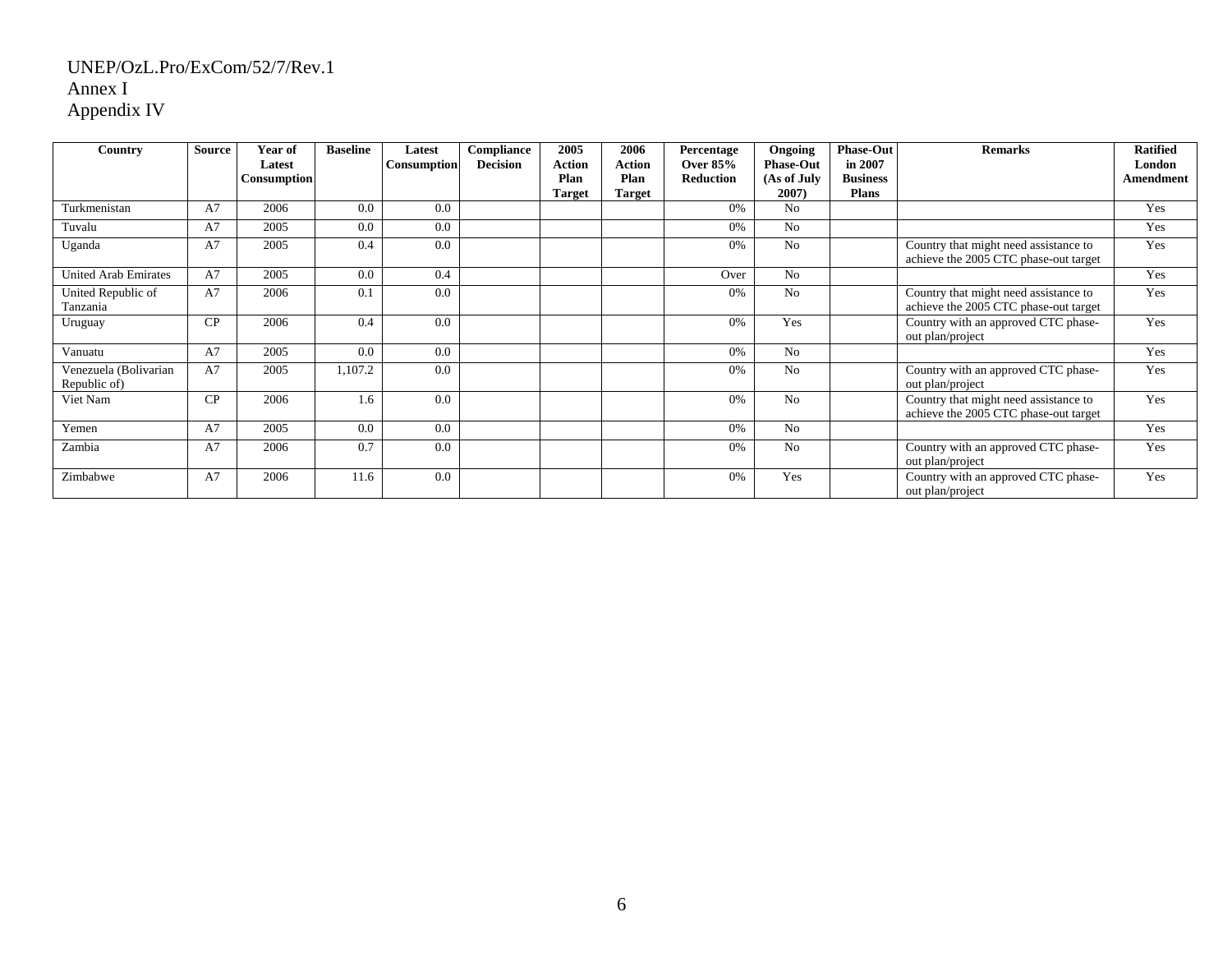# **Appendix V**

### **TCA ANALYSIS**

| Country                   | <b>Source</b> | Year of<br>Latest<br>Consumption | <b>Baseline</b> | Latest<br><b>Consumption</b> | Compliance<br><b>Decision</b> | 2005<br><b>Action</b><br>Plan | 2006<br><b>Action</b><br>Plan | Percentage<br>Over<br>Freeze | Percentage<br><b>Over 30%</b><br>Reduction | Ongoing<br><b>Phase-Out</b><br>(As of July | <b>Phase-Out</b><br>in 2007<br><b>Business</b> | <b>Remarks</b>                                                                 | <b>Ratified</b><br>London<br><b>Amendment</b> |
|---------------------------|---------------|----------------------------------|-----------------|------------------------------|-------------------------------|-------------------------------|-------------------------------|------------------------------|--------------------------------------------|--------------------------------------------|------------------------------------------------|--------------------------------------------------------------------------------|-----------------------------------------------|
|                           |               |                                  |                 |                              |                               | <b>Target</b>                 | <b>Target</b>                 |                              |                                            | 2007)                                      | <b>Plans</b>                                   |                                                                                |                                               |
| Afghanistan               | A7            | 2005                             | 0.0             | 0.0                          |                               |                               |                               | 0%                           | 0%                                         | No                                         |                                                |                                                                                | Yes                                           |
| Albania                   | CP            | 2006                             | 0.0             | 0.0                          |                               |                               |                               | 0%                           | 0%                                         | No                                         |                                                | Country with an approved TCA phase-out<br>plan/project                         | Yes                                           |
| Algeria                   | A7            | 2006                             | 5.8             | 4.0                          |                               |                               |                               | 0%                           | 0%                                         | No                                         | Yes                                            | Country that might need assistance to<br>achieve the 2005 TCA phase-out target | Yes                                           |
| Angola                    | CP            | 2006                             | <b>NDR</b>      | 0.0                          |                               |                               |                               |                              |                                            | N <sub>o</sub>                             |                                                |                                                                                | No                                            |
| Antigua and<br>Barbuda    | A7            | 2006                             | 0.0             | 0.0                          |                               |                               |                               | 0%                           | 0%                                         | No                                         |                                                |                                                                                | Yes                                           |
| Argentina                 | CP            | 2006                             | 65.7            | 15.3                         |                               |                               |                               | 0%                           | 0%                                         | Yes                                        |                                                | Country with an approved TCA phase-out<br>plan/project                         | Yes                                           |
| Armenia                   | A7            | 2006                             | 0.0             | $\overline{0.0}$             |                               |                               |                               | 0%                           | 0%                                         | No                                         |                                                |                                                                                | Yes                                           |
| <b>Bahamas</b>            | CP            | 2006                             | 0.0             | 0.0                          |                               |                               |                               | 0%                           | 0%                                         | No                                         |                                                |                                                                                | Yes                                           |
| Bahrain                   | A7            | 2005                             | 22.7            | $\overline{0.0}$             |                               |                               |                               | 0%                           | 0%                                         | Yes                                        |                                                | Country with an approved TCA phase-out<br>plan/project                         | Yes                                           |
| Bangladesh                | A7            | 2005                             | 0.9             | 0.5                          | Decision<br>XVII/27           | 0.55                          | 0.55                          | 0%                           | 0%                                         | No                                         |                                                | Country with an approved TCA phase-out<br>plan/project                         | Yes                                           |
| <b>Barbados</b>           | A7            | 2006                             | 0.0             | 0.0                          |                               |                               |                               | 0%                           | 0%                                         | $\overline{N_0}$                           |                                                |                                                                                | Yes                                           |
| Belize                    | A7            | 2006                             | 0.0             | 0.0                          |                               |                               |                               | 0%                           | 0%                                         | No                                         |                                                |                                                                                | Yes                                           |
| Benin                     | A7            | 2005                             | 0.0             | 0.0                          |                               |                               |                               | 0%                           | 0%                                         | No                                         |                                                |                                                                                | Yes                                           |
| Bhutan                    | CP            | 2006                             | 0.0             | 0.0                          |                               |                               |                               | 0%                           | 0%                                         | No                                         |                                                |                                                                                | Yes                                           |
| Bolivia                   | A7            | 2005                             | 0.0             | 0.0                          |                               |                               |                               | 0%                           | 0%                                         | $\overline{No}$                            |                                                |                                                                                | Yes                                           |
| Bosnia and<br>Herzegovina | CP            | 2006                             | 1.5             | 0.0                          | Decision<br>XVII/28           | 1.30                          | 0.00                          | 0%                           | 0%                                         | No                                         | Yes                                            | Country with an approved TCA phase-out<br>plan/project                         | Yes                                           |
| Botswana                  | A7            | 2005                             | 0.0             | 0.0                          |                               |                               |                               | 0%                           | 0%                                         | No                                         |                                                |                                                                                | Yes                                           |
| <b>Brazil</b>             | A7            | 2006                             | 32.4            | 0.0                          |                               |                               |                               | 0%                           | 0%                                         | No                                         |                                                | Country that might need assistance to<br>achieve the 2005 TCA phase-out target | Yes                                           |
| <b>Brunei Darussalam</b>  | A7            | 2005                             | 0.0             | 0.0                          |                               |                               |                               | 0%                           | 0%                                         | No                                         |                                                |                                                                                | No                                            |
| <b>Burkina Faso</b>       | A7            | 2006                             | 0.0             | 0.0                          |                               |                               |                               | 0%                           | 0%                                         | No                                         |                                                |                                                                                | Yes                                           |
| Burundi                   | A7            | 2005                             | 0.1             | 0.0                          |                               |                               |                               | 0%                           | 0%                                         | Yes                                        |                                                | Country with an approved TCA phase-out<br>plan/project                         | Yes                                           |
| Cambodia                  | CP            | 2006                             | 0.5             | 0.3                          |                               |                               |                               | 0%                           | 0%                                         | No                                         |                                                | Country that might need assistance to<br>achieve the 2005 TCA phase-out target | Yes                                           |
| Cameroon                  | A7            | 2005                             | 8.2             | 5.7                          |                               |                               |                               | 0%                           | 0%                                         | Yes                                        |                                                | Country with an approved TCA phase-out<br>plan/project                         | Yes                                           |
| Cape Verde                | A7            | 2005                             | 0.0             | 0.0                          |                               |                               |                               | 0%                           | 0%                                         | No                                         |                                                |                                                                                | Yes                                           |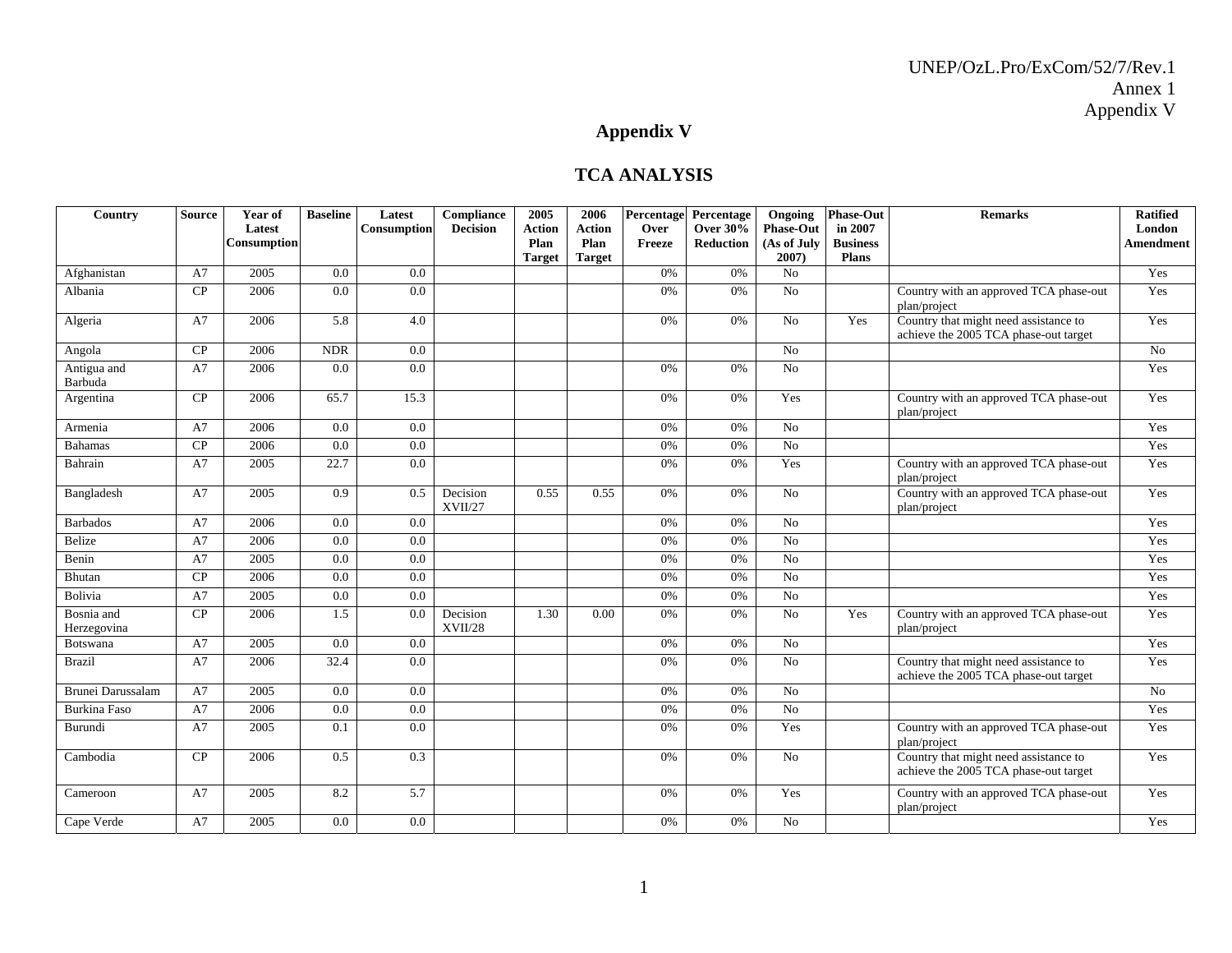| Country                                  | <b>Source</b> | Year of<br>Latest<br>Consumption | <b>Baseline</b>  | Latest<br><b>Consumption</b> | Compliance<br><b>Decision</b> | 2005<br>Action<br>Plan<br><b>Target</b> | 2006<br>Action<br>Plan<br><b>Target</b> | Percentage<br>Over<br>Freeze | Percentage<br><b>Over 30%</b><br>Reduction | Ongoing<br><b>Phase-Out</b><br>(As of July<br>2007) | <b>Phase-Out</b><br>in 2007<br><b>Business</b><br>Plans | <b>Remarks</b>                                                                 | <b>Ratified</b><br>London<br><b>Amendment</b> |
|------------------------------------------|---------------|----------------------------------|------------------|------------------------------|-------------------------------|-----------------------------------------|-----------------------------------------|------------------------------|--------------------------------------------|-----------------------------------------------------|---------------------------------------------------------|--------------------------------------------------------------------------------|-----------------------------------------------|
| Central African<br>Republic              | A7            | 2005                             | 0.0              | 0.0                          |                               |                                         |                                         | 0%                           | 0%                                         | No                                                  |                                                         |                                                                                | No                                            |
| Chad                                     | A7            | 2005                             | 0.0              | 0.0                          |                               |                                         |                                         | 0%                           | $0\%$                                      | No                                                  |                                                         |                                                                                | Yes                                           |
| Chile                                    | A7            | 2006                             | 6.4              | 4.5                          | Decision<br>XVII/29           | 4.51                                    | 4.51                                    | 0%                           | 0%                                         | Yes                                                 |                                                         | Country with an approved TCA phase-out<br>plan/project                         | Yes                                           |
| China                                    | A7            | 2005                             | 721.2            | 186.6                        |                               |                                         |                                         | 0%                           | 0%                                         | Yes                                                 | Yes                                                     | Country with an approved TCA phase-out<br>plan/project                         | Yes                                           |
| Colombia                                 | CP            | 2006                             | 0.6              | $\overline{0.0}$             |                               |                                         |                                         | 0%                           | 0%                                         | $\overline{N_0}$                                    |                                                         | Country that might need assistance to<br>achieve the 2005 TCA phase-out target | Yes                                           |
| Comoros                                  | A7            | 2005                             | $\overline{0.0}$ | $\overline{0.0}$             |                               |                                         |                                         | 0%                           | 0%                                         | No                                                  |                                                         |                                                                                | Yes                                           |
| Congo                                    | A7            | 2005                             | 0.0              | $\overline{0.0}$             |                               |                                         |                                         | 0%                           | 0%                                         | $\overline{N_0}$                                    |                                                         |                                                                                | Yes                                           |
| Cook Islands                             | CP            | 2006                             | 0.0              | $\overline{0.0}$             |                               |                                         |                                         | 0%                           | 0%                                         | $\overline{No}$                                     |                                                         |                                                                                | Yes                                           |
| Costa Rica                               | A7            | 2006                             | $\overline{0.0}$ | $\overline{0.0}$             |                               |                                         |                                         | 0%                           | 0%                                         | $\overline{No}$                                     |                                                         |                                                                                | Yes                                           |
| Cote d'Ivoire                            | A7            | 2005                             | 0.0              | 0.0                          |                               |                                         |                                         | 0%                           | 0%                                         | No                                                  |                                                         |                                                                                | Yes                                           |
| Croatia                                  | A7            | 2005                             | 0.0              | 0.0                          |                               |                                         |                                         | 0%                           | 0%                                         | No                                                  |                                                         |                                                                                | Yes                                           |
| Cuba                                     | CP            | 2006                             | 0.0              | 0.0                          |                               |                                         |                                         | 0%                           | 0%                                         | No                                                  |                                                         |                                                                                | Yes                                           |
| Democratic People's<br>Republic of Korea | A7            | 2005                             | 7.7              | 0.0                          |                               |                                         |                                         | 0%                           | 0%                                         | No                                                  |                                                         | Country that might need assistance to<br>achieve the 2005 TCA phase-out target | Yes                                           |
| Democratic<br>Republic of the<br>Congo   | A7            | 2006                             | 4.8              | 4.0                          | Decision<br>XVIII/21          |                                         | 4.00                                    | 0%                           | 19%                                        | Yes                                                 | Yes                                                     | Country with an approved TCA phase-out<br>plan/project                         | Yes                                           |
| Djibouti                                 | A7            | 2005                             | $\overline{0.0}$ | 0.0                          |                               |                                         |                                         | 0%                           | 0%                                         | No                                                  |                                                         |                                                                                | Yes                                           |
| Dominica                                 | A7            | 2006                             | 0.0              | 0.0                          |                               |                                         |                                         | 0%                           | 0%                                         | No                                                  |                                                         |                                                                                | Yes                                           |
| Dominican<br>Republic                    | A7            | 2005                             | 3.6              | 0.0                          |                               |                                         |                                         | 0%                           | 0%                                         | No                                                  |                                                         | Country that might need assistance to<br>achieve the 2005 TCA phase-out target | Yes                                           |
| Ecuador                                  | A7            | 2006                             | 2.0              | 0.0                          | Decision<br>XVII/31           | 1.40                                    |                                         | 0%                           | 0%                                         | No                                                  |                                                         | Country that might need assistance to<br>achieve the 2005 TCA phase-out target | Yes                                           |
| Egypt                                    | A7            | 2006                             | 26.0             | 12.5                         |                               |                                         |                                         | 0%                           | 0%                                         | Yes                                                 |                                                         | Country with an approved TCA phase-out<br>plan/project                         | Yes                                           |
| El Salvador                              | A7            | 2006                             | $\overline{0.0}$ | $\overline{0.0}$             |                               |                                         |                                         | 0%                           | 0%                                         | $\overline{N_0}$                                    |                                                         |                                                                                | Yes                                           |
| <b>Equatorial Guinea</b>                 | <b>NDR</b>    | NDR                              | <b>NDR</b>       | NDR                          |                               |                                         |                                         |                              |                                            | $\overline{No}$                                     |                                                         |                                                                                | $\overline{No}$                               |
| Eritrea                                  | A7            | 2005                             | $\overline{0.0}$ | $\overline{0.0}$             |                               |                                         |                                         | 0%                           | 0%                                         | $\overline{No}$                                     |                                                         |                                                                                | Yes                                           |
| Ethiopia                                 | A7            | 2005                             | 0.5              | 0.0                          |                               |                                         |                                         | 0%                           | 0%                                         | Yes                                                 |                                                         | Country with an approved TCA phase-out<br>plan/project                         | No                                            |
| Fiji                                     | CP            | 2006                             | 0.0              | 0.0                          |                               |                                         |                                         | 0%                           | $0\%$                                      | No                                                  |                                                         |                                                                                | Yes                                           |
| Gabon                                    | A7            | 2006                             | 0.0              | 0.0                          |                               |                                         |                                         | 0%                           | $0\%$                                      | No                                                  |                                                         |                                                                                | Yes                                           |
| Gambia                                   | A7            | 2005                             | 0.0              | 0.0                          |                               |                                         |                                         | 0%                           | 0%                                         | No                                                  |                                                         |                                                                                | Yes                                           |
| Georgia                                  | A7            | 2005                             | 0.0              | 0.0                          |                               |                                         |                                         | 0%                           | 0%                                         | No                                                  |                                                         |                                                                                | Yes                                           |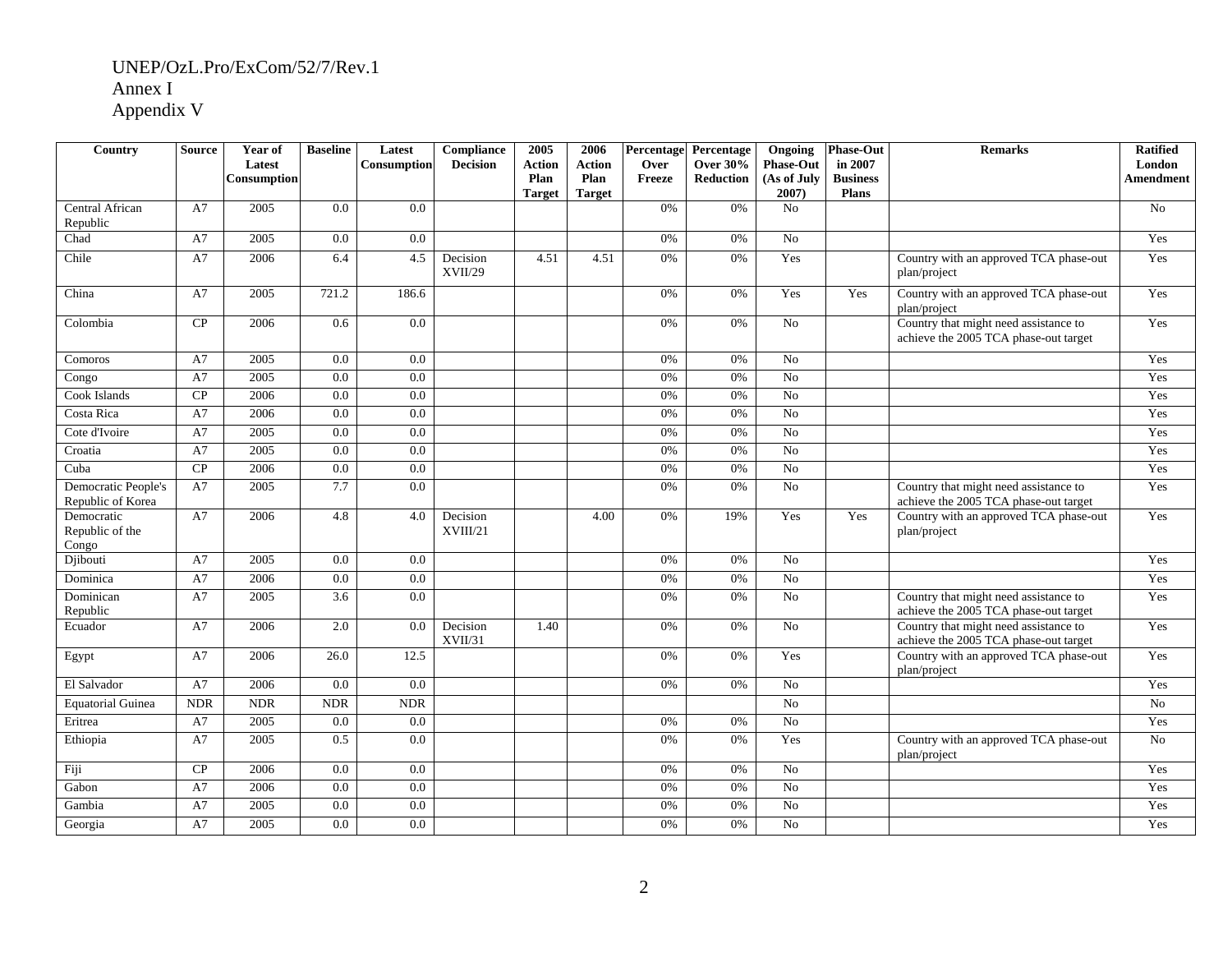| Country                                | <b>Source</b> | Year of<br>Latest<br>Consumption | <b>Baseline</b>  | Latest<br>Consumption | Compliance<br><b>Decision</b> | 2005<br><b>Action</b><br>Plan<br><b>Target</b> | 2006<br><b>Action</b><br>Plan<br><b>Target</b> | Percentage<br>Over<br>Freeze | Percentage<br><b>Over 30%</b><br>Reduction | Ongoing<br><b>Phase-Out</b><br>(As of July<br>2007) | <b>Phase-Out</b><br>in 2007<br><b>Business</b><br><b>Plans</b> | <b>Remarks</b>                                                                 | <b>Ratified</b><br>London<br>Amendment |
|----------------------------------------|---------------|----------------------------------|------------------|-----------------------|-------------------------------|------------------------------------------------|------------------------------------------------|------------------------------|--------------------------------------------|-----------------------------------------------------|----------------------------------------------------------------|--------------------------------------------------------------------------------|----------------------------------------|
| Ghana                                  | A7            | 2006                             | 0.0              | 0.0                   |                               |                                                |                                                | 0%                           | 0%                                         | N <sub>o</sub>                                      |                                                                |                                                                                | Yes                                    |
| Grenada                                | A7            | 2006                             | $\overline{0.0}$ | $\overline{0.0}$      |                               |                                                |                                                | 0%                           | 0%                                         | No                                                  |                                                                |                                                                                | Yes                                    |
| Guatemala                              | A7            | 2006                             | 0.0              | 0.0                   |                               |                                                |                                                | 0%                           | 0%                                         | No                                                  |                                                                |                                                                                | Yes                                    |
| Guinea                                 | A7            | 2005                             | $\overline{0.0}$ | 0.0                   |                               |                                                |                                                | 0%                           | 0%                                         | No                                                  |                                                                |                                                                                | Yes                                    |
| Guinea Bissau                          | A7            | 2005                             | $\overline{0.0}$ | $\overline{0.0}$      |                               |                                                |                                                | 0%                           | 0%                                         | $\overline{N_0}$                                    |                                                                |                                                                                | Yes                                    |
| Guyana                                 | A7            | 2006                             | 0.0              | 0.0                   |                               |                                                |                                                | 0%                           | 0%                                         | $\overline{No}$                                     |                                                                |                                                                                | Yes                                    |
| Haiti                                  | A7            | 2006                             | 0.2              | 0.0                   |                               |                                                |                                                | 0%                           | 0%                                         | $\overline{N_0}$                                    |                                                                | Country that might need assistance to<br>achieve the 2005 TCA phase-out target | Yes                                    |
| Honduras                               | CP            | 2006                             | 0.0              | 0.0                   |                               |                                                |                                                | 0%                           | 0%                                         | $\overline{N_0}$                                    |                                                                |                                                                                | Yes                                    |
| India                                  | A7            | 2005                             | 122.2            | 0.0                   |                               |                                                |                                                | 0%                           | 0%                                         | $\overline{No}$                                     |                                                                | Country that might need assistance to<br>achieve the 2005 TCA phase-out target | Yes                                    |
| Indonesia                              | A7            | 2005                             | 13.3             | 0.0                   |                               |                                                |                                                | $0\%$                        | 0%                                         | Yes                                                 |                                                                | Country with an approved TCA phase-out<br>plan/project                         | Yes                                    |
| Iran (Islamic<br>Republic of)          | A7            | 2005                             | 8.7              | 4.3                   |                               |                                                |                                                | $0\%$                        | 0%                                         | Yes                                                 |                                                                | Country with an approved TCA phase-out<br>plan/project                         | Yes                                    |
| Jamaica                                | A7            | 2006                             | 1.4              | $\overline{0.0}$      |                               |                                                |                                                | $0\%$                        | 0%                                         | $\overline{No}$                                     |                                                                | Country with an approved TCA phase-out<br>plan/project                         | Yes                                    |
| Jordan                                 | A7            | 2006                             | 18.2             | 2.2                   |                               |                                                |                                                | 0%                           | 0%                                         | No                                                  |                                                                | Country with an approved TCA phase-out<br>plan/project                         | Yes                                    |
| Kenya                                  | A7            | 2006                             | 1.1              | 0.1                   |                               |                                                |                                                | 0%                           | 0%                                         | Yes                                                 |                                                                | Country that might need assistance to<br>achieve the 2005 TCA phase-out target | Yes                                    |
| Kiribati                               | A7            | 2005                             | 0.0              | 0.0                   |                               |                                                |                                                | 0%                           | 0%                                         | No                                                  |                                                                |                                                                                | Yes                                    |
| Kuwait                                 | A7            | 2006                             | $\overline{0.0}$ | 0.0                   |                               |                                                |                                                | 0%                           | 0%                                         | $\overline{N_0}$                                    |                                                                |                                                                                | Yes                                    |
| Kyrgyzstan                             | A7            | 2006                             | 0.0              | 0.0                   |                               |                                                |                                                | 0%                           | $0\%$                                      | No                                                  |                                                                |                                                                                | Yes                                    |
| Lao People's<br>Democratic<br>Republic | A7            | 2005                             | 0.0              | 0.0                   |                               |                                                |                                                | 0%                           | 0%                                         | $\overline{No}$                                     |                                                                |                                                                                | Yes                                    |
| Lebanon                                | A7            | 2005                             | 0.0              | $\overline{0.0}$      |                               |                                                |                                                | 0%                           | 0%                                         | $\overline{No}$                                     |                                                                |                                                                                | Yes                                    |
| Lesotho                                | A7            | 2005                             | 0.0              | 0.0                   |                               |                                                |                                                | 0%                           | 0%                                         | No                                                  |                                                                |                                                                                | N <sub>o</sub>                         |
| Liberia                                | CP            | 2006                             | 0.0              | 0.0                   |                               |                                                |                                                | 0%                           | 0%                                         | No                                                  |                                                                |                                                                                | Yes                                    |
| Libyan Arab<br>Jamahiriya              | A7            | 2005                             | $\overline{0.0}$ | $\overline{0.0}$      |                               |                                                |                                                | $0\%$                        | 0%                                         | $\overline{No}$                                     |                                                                |                                                                                | Yes                                    |
| Madagascar                             | A7            | 2006                             | $\overline{0.0}$ | $\overline{0.0}$      |                               |                                                |                                                | 0%                           | 0%                                         | $\overline{N_0}$                                    |                                                                |                                                                                | Yes                                    |
| Malawi                                 | A7            | 2006                             | 0.0              | 0.0                   |                               |                                                |                                                | 0%                           | 0%                                         | $\overline{No}$                                     |                                                                |                                                                                | Yes                                    |
| Malaysia                               | A7            | 2005                             | 49.5             | 3.3                   |                               |                                                |                                                | $0\%$                        | 0%                                         | No                                                  |                                                                | Country with an approved TCA phase-out<br>plan/project                         | Yes                                    |
| Maldives                               | A7            | 2005                             | 0.0              | 0.0                   |                               |                                                |                                                | 0%                           | 0%                                         | No                                                  |                                                                |                                                                                | Yes                                    |
| Mali                                   | A7            | 2005                             | 0.0              | 0.0                   |                               |                                                |                                                | $0\%$                        | 0%                                         | $\overline{No}$                                     |                                                                |                                                                                | Yes                                    |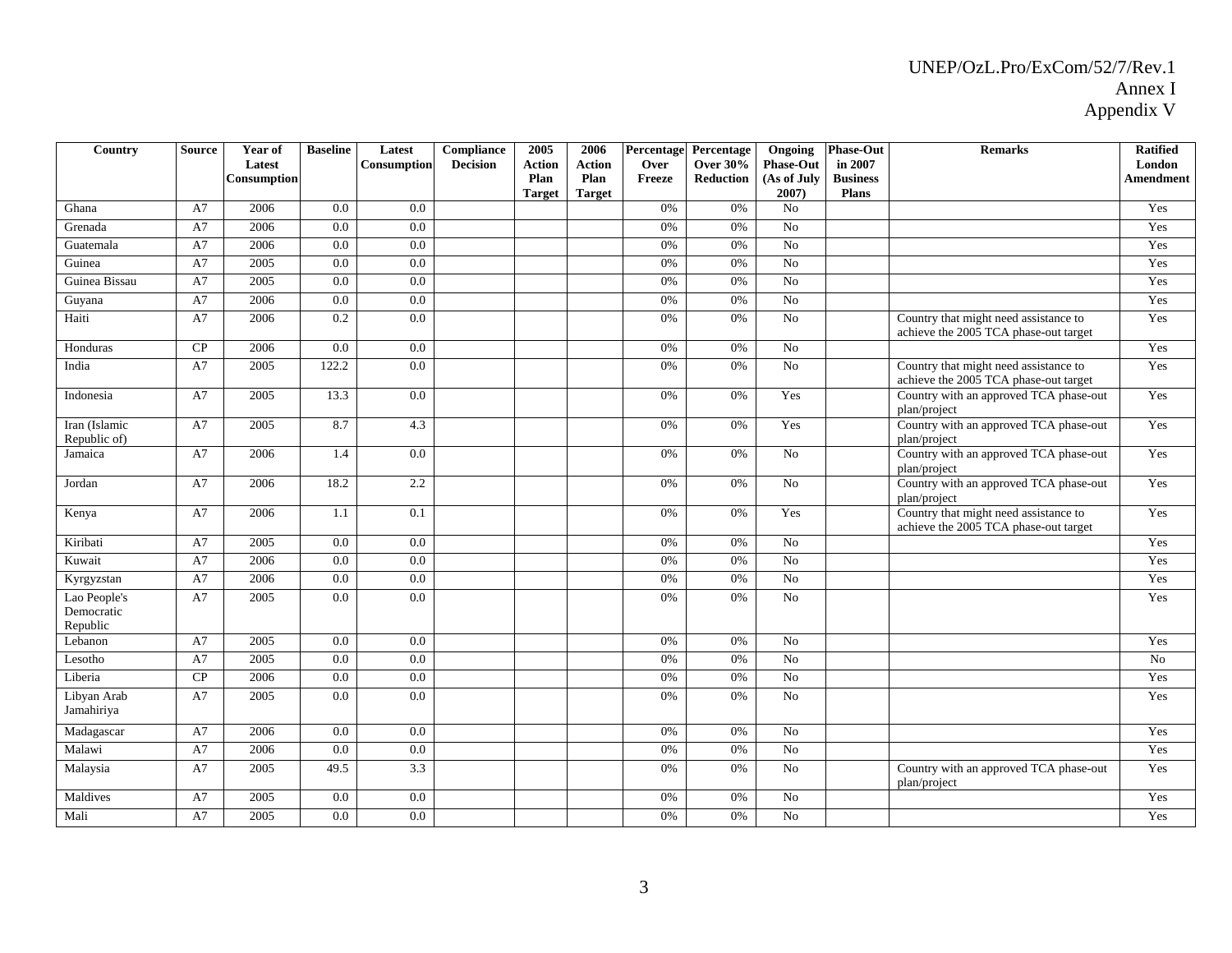| Country                                | <b>Source</b> | Year of<br>Latest<br>Consumption | <b>Baseline</b>  | Latest<br>Consumption | Compliance<br><b>Decision</b> | 2005<br>Action<br>Plan<br><b>Target</b> | 2006<br>Action<br>Plan<br><b>Target</b> | Percentage<br>Over<br>Freeze | Percentage<br>Over $30\%$<br><b>Reduction</b> | Ongoing<br><b>Phase-Out</b><br>(As of July<br>2007 | <b>Phase-Out</b><br>in 2007<br><b>Business</b><br><b>Plans</b> | <b>Remarks</b>                                                                 | <b>Ratified</b><br>London<br>Amendment |
|----------------------------------------|---------------|----------------------------------|------------------|-----------------------|-------------------------------|-----------------------------------------|-----------------------------------------|------------------------------|-----------------------------------------------|----------------------------------------------------|----------------------------------------------------------------|--------------------------------------------------------------------------------|----------------------------------------|
| Marshall Islands                       | A7            | 2006                             | 0.0              | 0.0                   |                               |                                         |                                         | 0%                           | 0%                                            | No                                                 |                                                                |                                                                                | Yes                                    |
| Mauritania                             | A7            | 2005                             | 0.0              | 0.0                   |                               |                                         |                                         | 0%                           | 0%                                            | No                                                 |                                                                |                                                                                | Yes                                    |
| Mauritius                              | A7            | 2006                             | 0.1              | $\overline{0.0}$      |                               |                                         |                                         | 0%                           | 0%                                            | $\overline{N_0}$                                   |                                                                | Country with an approved TCA phase-out<br>plan/project                         | Yes                                    |
| Mexico                                 | A7            | 2006                             | 56.4             | 0.0                   |                               |                                         |                                         | 0%                           | 0%                                            | No                                                 |                                                                | Country that might need assistance to<br>achieve the 2005 TCA phase-out target | Yes                                    |
| Micronesia<br>(Federated States<br>of) | A7            | 2005                             | 0.0              | 0.0                   |                               |                                         |                                         | 0%                           | 0%                                            | No                                                 |                                                                |                                                                                | Yes                                    |
| Mongolia                               | A7            | 2006                             | 0.0              | $\overline{0.0}$      |                               |                                         |                                         | 0%                           | 0%                                            | $\overline{No}$                                    |                                                                |                                                                                | Yes                                    |
| Montenegro                             | <b>NDR</b>    | <b>NDR</b>                       | <b>NDR</b>       | <b>NDR</b>            |                               |                                         |                                         |                              |                                               | N <sub>o</sub>                                     |                                                                |                                                                                | Yes                                    |
| Morocco                                | A7            | 2006                             | 0.1              | 0.0                   |                               |                                         |                                         | 0%                           | 0%                                            | No                                                 |                                                                | Country with an approved TCA phase-out<br>plan/project                         | Yes                                    |
| Mozambique                             | A7            | 2005                             | 0.0              | 0.0                   |                               |                                         |                                         | 0%                           | 0%                                            | No                                                 |                                                                |                                                                                | Yes                                    |
| Myanmar                                | A7            | 2005                             | 0.0              | $\overline{0.0}$      |                               |                                         |                                         | 0%                           | 0%                                            | $\overline{No}$                                    |                                                                |                                                                                | Yes                                    |
| Namibia                                | A7            | 2006                             | 0.0              | $\overline{0.0}$      |                               |                                         |                                         | 0%                           | 0%                                            | $\overline{No}$                                    |                                                                |                                                                                | Yes                                    |
| Nauru                                  | A7            | 2005                             | 0.0              | 0.0                   |                               |                                         |                                         | 0%                           | 0%                                            | No                                                 |                                                                |                                                                                | Yes                                    |
| Nepal                                  | CP            | 2006                             | $0.0\,$          | 0.0                   |                               |                                         |                                         | 0%                           | $0\%$                                         | No                                                 |                                                                |                                                                                | Yes                                    |
| Nicaragua                              | CP            | 2006                             | 0.0              | $\overline{0.0}$      |                               |                                         |                                         | 0%                           | 0%                                            | $\overline{N_0}$                                   |                                                                |                                                                                | Yes                                    |
| Niger                                  | A7            | 2005                             | 0.0              | 0.0                   |                               |                                         |                                         | 0%                           | 0%                                            | $\overline{No}$                                    |                                                                |                                                                                | Yes                                    |
| Nigeria                                | A7            | 2005                             | 32.9             | 0.0                   |                               |                                         |                                         | 0%                           | 0%                                            | No                                                 | Yes                                                            | Country with an approved TCA phase-out<br>plan/project                         | Yes                                    |
| Niue                                   | A7            | 2005                             | 0.0              | 0.0                   |                               |                                         |                                         | 0%                           | 0%                                            | No                                                 |                                                                |                                                                                | Yes                                    |
| Oman                                   | A7            | 2006                             | $0.0\,$          | 0.0                   |                               |                                         |                                         | 0%                           | 0%                                            | $\overline{No}$                                    |                                                                |                                                                                | Yes                                    |
| Pakistan                               | A7            | 2005                             | 2.3              | 0.0                   |                               |                                         |                                         | 0%                           | 0%                                            | No                                                 |                                                                | Country that might need assistance to<br>achieve the 2005 TCA phase-out target | Yes                                    |
| Palau                                  | CP            | 2006                             | $\overline{0.0}$ | 0.0                   |                               |                                         |                                         | 0%                           | 0%                                            | No                                                 |                                                                |                                                                                | Yes                                    |
| Panama                                 | A7            | 2005                             | 0.0              | 0.0                   |                               |                                         |                                         | 0%                           | 0%                                            | No                                                 |                                                                |                                                                                | Yes                                    |
| Papua New Guinea                       | A7            | 2006                             | 0.0              | 0.0                   |                               |                                         |                                         | 0%                           | 0%                                            | $\overline{No}$                                    |                                                                |                                                                                | Yes                                    |
| Paraguay                               | A7            | 2005                             | 0.0              | 0.0                   |                               |                                         |                                         | 0%                           | 0%                                            | No                                                 |                                                                |                                                                                | Yes                                    |
| Peru                                   | A7            | 2005                             | 0.0              | 0.0                   |                               |                                         |                                         | 0%                           | 0%                                            | No                                                 |                                                                |                                                                                | Yes                                    |
| Philippines                            | A7            | 2005                             | 0.0              | $\overline{0.0}$      |                               |                                         |                                         | 0%                           | 0%                                            | $\overline{No}$                                    |                                                                |                                                                                | Yes                                    |
| Qatar                                  | A7            | 2005                             | 0.0              | 0.0                   |                               |                                         |                                         | 0%                           | 0%                                            | No                                                 |                                                                |                                                                                | Yes                                    |
| Republic of Korea                      | A7            | 2005                             | 513.3            | 355.7                 |                               |                                         |                                         | 0%                           | 0%                                            | No                                                 |                                                                |                                                                                | Yes                                    |
| Republic of<br>Moldova                 | A7            | 2006                             | 0.0              | 0.0                   |                               |                                         |                                         | 0%                           | 0%                                            | No                                                 |                                                                |                                                                                | Yes                                    |
| Romania                                | A7            | 2005                             | 0.0              | 0.0                   |                               |                                         |                                         | 0%                           | 0%                                            | No                                                 |                                                                |                                                                                | Yes                                    |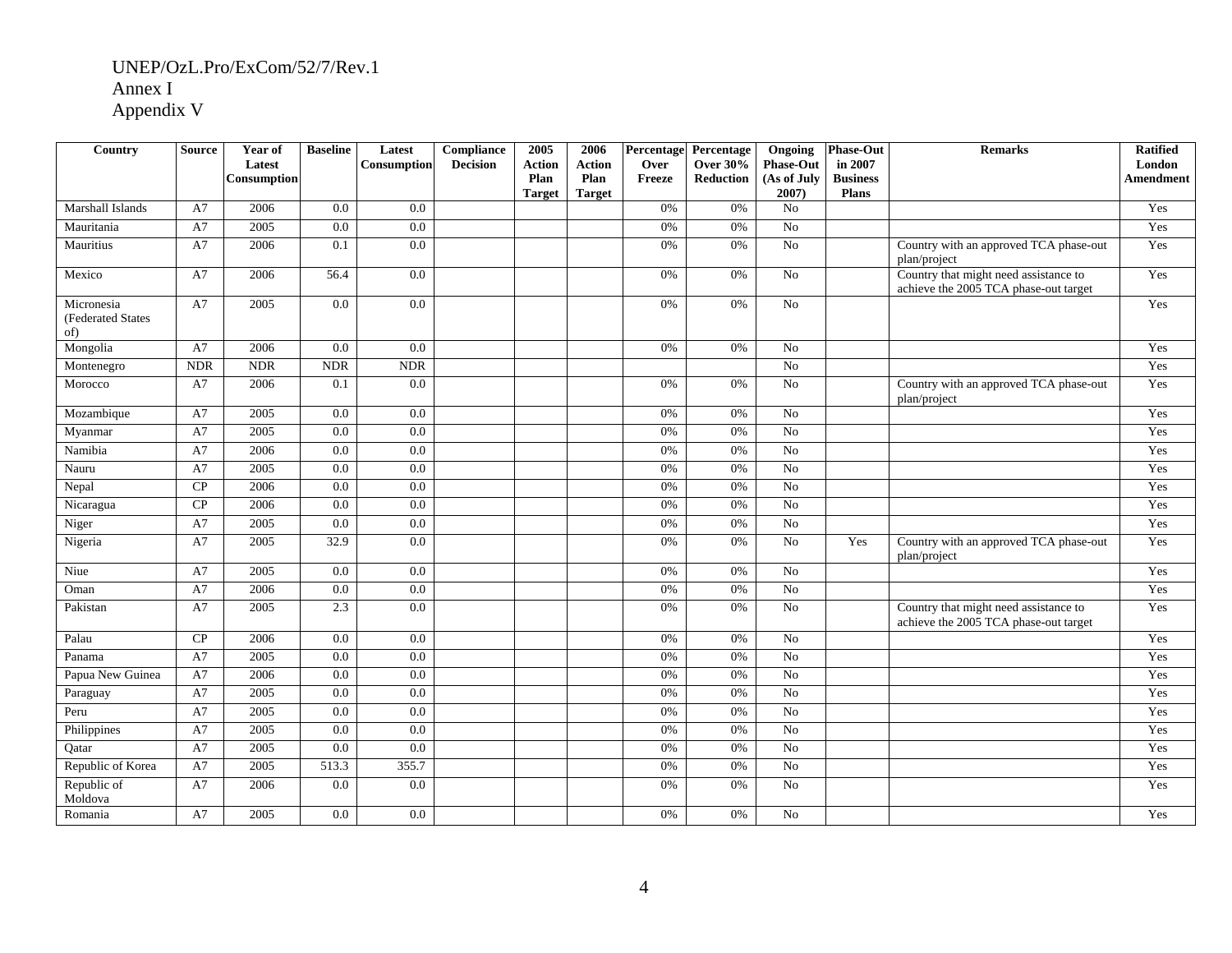| Country                                         | <b>Source</b> | Year of<br>Latest<br>Consumption | <b>Baseline</b>  | Latest<br>Consumption | Compliance<br><b>Decision</b> | 2005<br><b>Action</b><br>Plan<br><b>Target</b> | 2006<br>Action<br>Plan<br><b>Target</b> | Percentage<br>Over<br>Freeze | Percentage<br><b>Over 30%</b><br><b>Reduction</b> | Ongoing<br><b>Phase-Out</b><br>(As of July<br>2007) | <b>Phase-Out</b><br>in 2007<br><b>Business</b><br><b>Plans</b> | <b>Remarks</b>                                                                 | <b>Ratified</b><br>London<br>Amendment |
|-------------------------------------------------|---------------|----------------------------------|------------------|-----------------------|-------------------------------|------------------------------------------------|-----------------------------------------|------------------------------|---------------------------------------------------|-----------------------------------------------------|----------------------------------------------------------------|--------------------------------------------------------------------------------|----------------------------------------|
| Rwanda                                          | A7            | 2005                             | 0.0              | 0.0                   |                               |                                                |                                         | 0%                           | 0%                                                | No                                                  |                                                                |                                                                                | Yes                                    |
| Saint Kitts and<br><b>Nevis</b>                 | A7            | 2006                             | 0.0              | $\overline{0.0}$      |                               |                                                |                                         | 0%                           | 0%                                                | $\overline{No}$                                     |                                                                |                                                                                | Yes                                    |
| Saint Lucia                                     | A7            | 2006                             | $\overline{0.0}$ | $\overline{0.0}$      |                               |                                                |                                         | 0%                           | 0%                                                | $\overline{No}$                                     |                                                                |                                                                                | Yes                                    |
| Saint Vincent and<br>the Grenadines             | A7            | 2006                             | 0.0              | 0.0                   |                               |                                                |                                         | 0%                           | 0%                                                | No                                                  |                                                                |                                                                                | Yes                                    |
| Samoa                                           | A7            | 2006                             | 0.0              | $\overline{0.0}$      |                               |                                                |                                         | 0%                           | 0%                                                | $\overline{No}$                                     |                                                                |                                                                                | Yes                                    |
| Sao Tome and<br>Principe                        | A7            | 2005                             | 0.0              | 0.0                   |                               |                                                |                                         | 0%                           | 0%                                                | No                                                  |                                                                |                                                                                | Yes                                    |
| Saudi Arabia                                    | A7            | 2005                             | 29.8             | 0.0                   |                               |                                                |                                         | 0%                           | 0%                                                | No                                                  |                                                                |                                                                                | Yes                                    |
| Senegal                                         | A7            | 2005                             | $\overline{0.0}$ | $\overline{0.0}$      |                               |                                                |                                         | 0%                           | 0%                                                | $\overline{No}$                                     |                                                                |                                                                                | Yes                                    |
| Serbia                                          | A7            | 2006                             | 0.0              | 0.0                   |                               |                                                |                                         | 0%                           | 0%                                                | No                                                  |                                                                |                                                                                | Yes                                    |
| Seychelles                                      | A7            | 2006                             | 0.0              | 0.0                   |                               |                                                |                                         | 0%                           | 0%                                                | No                                                  |                                                                |                                                                                | Yes                                    |
| Sierra Leone                                    | A7            | 2005                             | $0.0\,$          | 0.0                   |                               |                                                |                                         | 0%                           | 0%                                                | No                                                  |                                                                |                                                                                | Yes                                    |
| Singapore                                       | A7            | 2005                             | $\overline{0.0}$ | 0.0                   |                               |                                                |                                         | 0%                           | 0%                                                | $\overline{No}$                                     |                                                                |                                                                                | Yes                                    |
| Solomon Islands                                 | A7            | 2005                             | 0.0              | 0.0                   |                               |                                                |                                         | 0%                           | 0%                                                | No                                                  |                                                                |                                                                                | Yes                                    |
| Somalia                                         | A7            | 2006                             | 0.0              | 0.0                   |                               |                                                |                                         | 0%                           | 0%                                                | No                                                  |                                                                |                                                                                | Yes                                    |
| South Africa                                    | A7            | 2005                             | 0.0              | 0.0                   |                               |                                                |                                         | 0%                           | 0%                                                | $\overline{No}$                                     |                                                                |                                                                                | Yes                                    |
| Sri Lanka                                       | A7            | 2006                             | 3.0              | 0.0                   |                               |                                                |                                         | 0%                           | 0%                                                | No                                                  |                                                                | Country with an approved TCA phase-out<br>plan/project                         | Yes                                    |
| Sudan                                           | CP            | 2006                             | 0.0              | 0.0                   |                               |                                                |                                         | 0%                           | 0%                                                | No                                                  |                                                                |                                                                                | Yes                                    |
| Suriname                                        | A7            | 2006                             | $0.0\,$          | 0.0                   |                               |                                                |                                         | 0%                           | 0%                                                | No                                                  |                                                                |                                                                                | Yes                                    |
| Swaziland                                       | A7            | 2006                             | $0.0\,$          | $0.0\,$               |                               |                                                |                                         | 0%                           | 0%                                                | $\rm No$                                            |                                                                |                                                                                | Yes                                    |
| Syrian Arab<br>Republic                         | CP            | 2006                             | 0.0              | 0.0                   |                               |                                                |                                         | 0%                           | 0%                                                | $\overline{No}$                                     |                                                                |                                                                                | Yes                                    |
| Thailand                                        | CP            | 2006                             | 54.6             | 0.0                   |                               |                                                |                                         | 0%                           | 0%                                                | No                                                  |                                                                | Country with an approved TCA phase-out<br>plan/project                         | Yes                                    |
| The Former<br>Yugoslav Republic<br>of Macedonia | A7            | 2006                             | 0.0              | 0.0                   |                               |                                                |                                         | 0%                           | 0%                                                | No                                                  |                                                                |                                                                                | Yes                                    |
| Togo                                            | A7            | 2005                             | 0.0              | 0.0                   |                               |                                                |                                         | 0%                           | 0%                                                | No                                                  |                                                                |                                                                                | Yes                                    |
| Tonga                                           | A7            | 2005                             | $\overline{0.0}$ | 0.0                   |                               |                                                |                                         | $0\%$                        | 0%                                                | $\overline{No}$                                     |                                                                |                                                                                | Yes                                    |
| Trinidad and<br>Tobago                          | A7            | 2006                             | 0.7              | 0.0                   |                               |                                                |                                         | 0%                           | 0%                                                | No                                                  |                                                                | Country that might need assistance to<br>achieve the 2005 TCA phase-out target | Yes                                    |
| Tunisia                                         | CP            | 2006                             | 0.1              | 0.0                   |                               |                                                |                                         | 0%                           | 0%                                                | No                                                  |                                                                | Country with an approved TCA phase-out<br>plan/project                         | Yes                                    |
| Turkey                                          | A7            | 2006                             | 37.4             | 0.0                   |                               |                                                |                                         | 0%                           | 0%                                                | No                                                  |                                                                | Country with an approved TCA phase-out<br>plan/project                         | Yes                                    |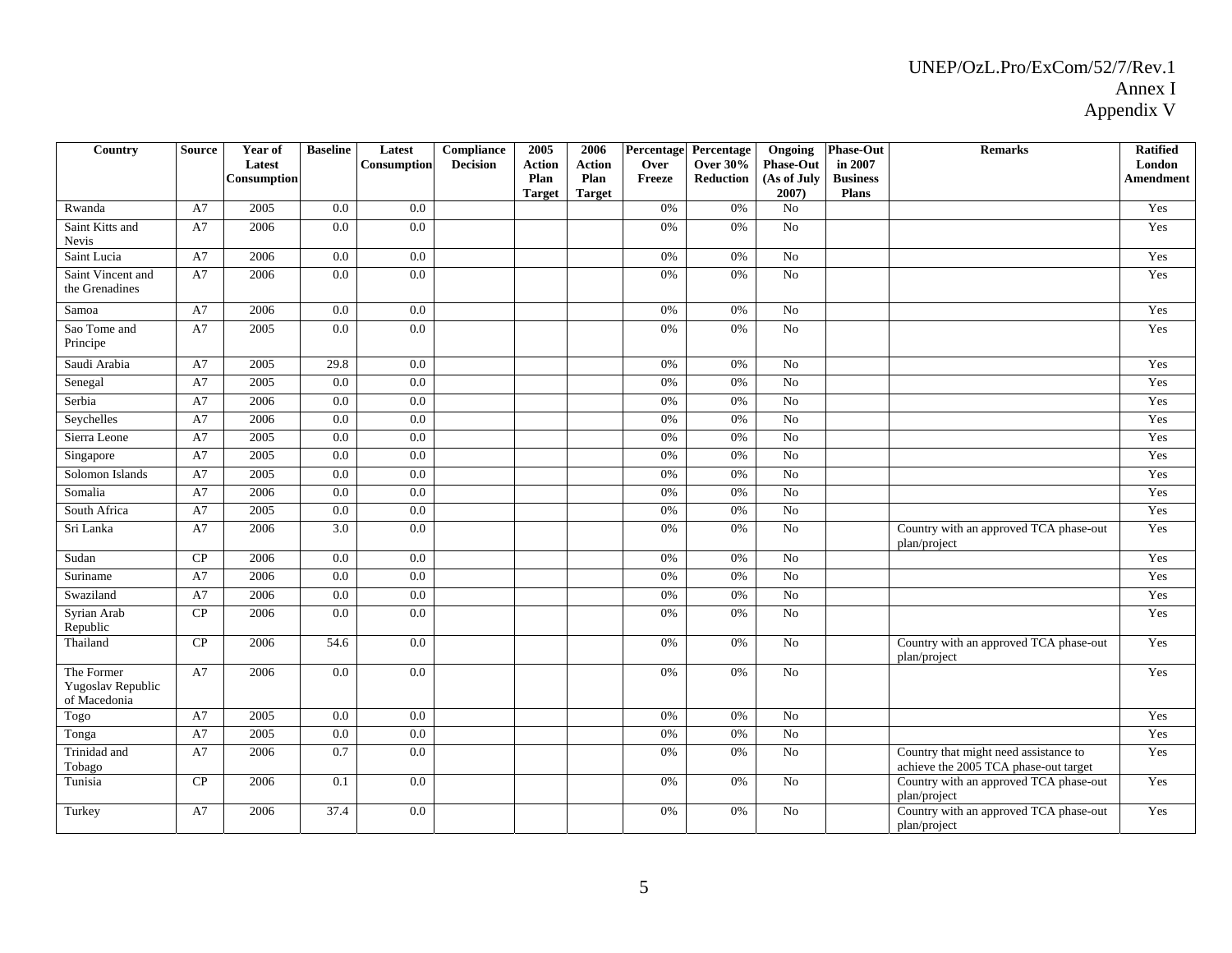| Country                                  | <b>Source</b> | Year of<br>Latest | <b>Baseline</b> | Latest<br>Consumption | Compliance<br><b>Decision</b> | 2005<br><b>Action</b> | 2006<br><b>Action</b> | Over   | Percentage Percentage<br><b>Over 30%</b> | Ongoing<br><b>Phase-Out</b> | <b>Phase-Out</b><br>in 2007 | <b>Remarks</b>                                                                 | <b>Ratified</b><br>London |
|------------------------------------------|---------------|-------------------|-----------------|-----------------------|-------------------------------|-----------------------|-----------------------|--------|------------------------------------------|-----------------------------|-----------------------------|--------------------------------------------------------------------------------|---------------------------|
|                                          |               | Consumption       |                 |                       |                               | Plan                  | Plan                  | Freeze | Reduction                                | (As of July                 | <b>Business</b>             |                                                                                | Amendment                 |
|                                          |               |                   |                 |                       |                               | <b>Target</b>         | <b>Target</b>         |        |                                          | 2007)                       | <b>Plans</b>                |                                                                                |                           |
| Turkmenistan                             | A7            | 2006              | 0.0             | 0.0                   |                               |                       |                       | 0%     | 0%                                       | No.                         |                             |                                                                                | Yes                       |
| Tuvalu                                   | A7            | 2005              | 0.0             | 0.0                   |                               |                       |                       | 0%     | 0%                                       | No                          |                             |                                                                                | Yes                       |
| Uganda                                   | A7            | 2005              | 0.0             | 0.0                   |                               |                       |                       | 0%     | 0%                                       | No                          |                             |                                                                                | Yes                       |
| United Arab<br>Emirates                  | A7            | 2005              | 0.0             | 0.0                   |                               |                       |                       | 0%     | 0%                                       | N <sub>0</sub>              |                             |                                                                                | Yes                       |
| United Republic of<br>Tanzania           | A7            | 2006              | 0.0             | 0.0                   |                               |                       |                       | 0%     | 0%                                       | No                          |                             |                                                                                | Yes                       |
| Uruguay                                  | CP            | 2006              | 0.0             | 0.0                   |                               |                       |                       | 0%     | 0%                                       | No                          |                             |                                                                                | Yes                       |
| Vanuatu                                  | A7            | 2005              | 0.0             | 0.0                   |                               |                       |                       | 0%     | 0%                                       | N <sub>0</sub>              |                             |                                                                                | Yes                       |
| Venezuela<br>(Bolivarian<br>Republic of) | A7            | 2005              | 4.6             | 1.7                   |                               |                       |                       | 0%     | 0%                                       | Yes                         |                             | Country with an approved TCA phase-out<br>plan/project                         | Yes                       |
| Viet Nam                                 | CP            | 2006              | 0.2             | 0.0                   |                               |                       |                       | 0%     | 0%                                       | N <sub>0</sub>              |                             | Country that might need assistance to<br>achieve the 2005 TCA phase-out target | Yes                       |
| Yemen                                    | A7            | 2005              | 0.9             | 0.0                   |                               |                       |                       | 0%     | 0%                                       | Yes                         |                             | Country with an approved TCA phase-out<br>plan/project                         | Yes                       |
| Zambia                                   | A7            | 2006              | 0.1             | 0.0                   |                               |                       |                       | 0%     | 0%                                       | N <sub>0</sub>              |                             | Country with an approved TCA phase-out<br>plan/project                         | Yes                       |
| Zimbabwe                                 | A7            | 2006              | 0.0             | 0.0                   |                               |                       |                       | 0%     | 0%                                       | Yes                         |                             |                                                                                | Yes                       |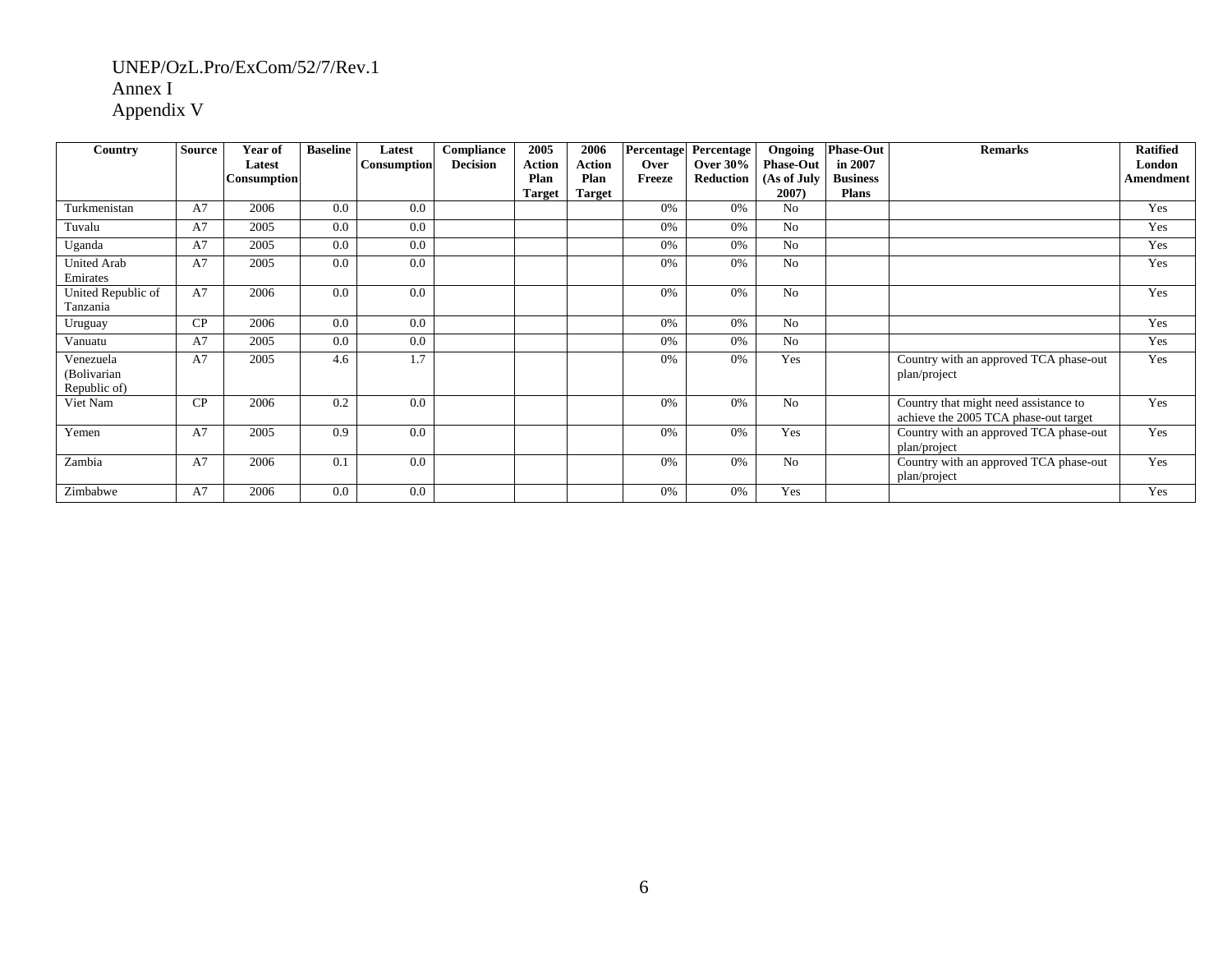**Annex II** 

#### **COUNTRIES SUBJECT TO DECISIONS/RECOMMENDATIONS ON COMPLIANCE**

| Party             | <b>Compliance issue</b>        | <b>Action</b>                                                                                                                                                                                                                                                           | Multilateral Fund Comments to the 52 <sup>nd</sup> Meeting                                                                                                                                                                                                                                                                                                                                                                                                                                                                                                                                                                                                                                                                                                                                                                                                                                                                                                       | <b>Achieved/Regulatory</b><br><b>Measures Operational</b> |
|-------------------|--------------------------------|-------------------------------------------------------------------------------------------------------------------------------------------------------------------------------------------------------------------------------------------------------------------------|------------------------------------------------------------------------------------------------------------------------------------------------------------------------------------------------------------------------------------------------------------------------------------------------------------------------------------------------------------------------------------------------------------------------------------------------------------------------------------------------------------------------------------------------------------------------------------------------------------------------------------------------------------------------------------------------------------------------------------------------------------------------------------------------------------------------------------------------------------------------------------------------------------------------------------------------------------------|-----------------------------------------------------------|
| <b>Albania</b>    | CFC phase out                  | Submit 2006 A7 data to confirm CFC<br>consumption no greater than 15.2 ODP<br>tonnes.                                                                                                                                                                                   | CP data indicate 15.2 ODP tonnes.                                                                                                                                                                                                                                                                                                                                                                                                                                                                                                                                                                                                                                                                                                                                                                                                                                                                                                                                | Yes                                                       |
| Armenia           | Regulatory<br>measures         | Report on commitment to introduce by 1<br>July 2007 an ODS licensing and quota<br>system.                                                                                                                                                                               | UNEP reported that with respect to the introduction of an ODS licensing and<br>quota system, an official reporting system would occur when a new ministry<br>is in place following the legislative elections that are taking place in May<br>2007. Armenia advised the 38th Meeting of the Implementation Committee<br>that it was confident it would meet its 1 July deadline for introducing the<br>licensing and quota system.                                                                                                                                                                                                                                                                                                                                                                                                                                                                                                                                | N/a                                                       |
| <b>Bangladesh</b> | Methyl chloroform<br>phase out | Submit 2006 A7 data to confirm TCA<br>consumption at no greater than 0.550 ODP<br>tonnes.                                                                                                                                                                               | Bangladesh did not submit its country programme data and UNDP was asked<br>if it had information on the prospects of Bangladesh achieving its TCA<br>action plan target for 2006. UNDP urged the Government to finalise its 2006<br>data report and submit it as soon as possible, but did not have any advance<br>information. UNDP also reported that following the signature of the national<br>phase-out plan, UNDP was in the process of organising the Technical<br>Assistance Workshop for the Solvent Sector to assist in the management of<br>solvents. Bangladesh informed the Implementation Committee of its hope<br>that the import controls it had imposed on methyl chloroform, as well as<br>planned training workshops for importers and end-users of methyl<br>chloroform on alternatives to ozone-depleting substances, would ensure that<br>it met its methyl chloroform consumption reduction commitments contained<br>in decision XVII/27. | N/a                                                       |
| <b>Bangladesh</b> | CFC phase-out                  | Submit a copy of its NPP 2007 and 2008<br>annual programmes, estimates of the total<br>amount by which the Party expected to<br>exceed it annual maximum allowable<br>consumption of CFC in each of the years<br>from 2007 to 2009, and CFC MDI<br>transition strategy. | Bangladesh has not submitted its country programme so the Fund Secretariat<br>asked UNDP and UNEP if Bangladesh was expected to achieve the methyl<br>chloroform phase out. UNEP indicated that CAP ROAP has helped<br>Bangladesh in drafting a response to the Implementation Committee and a<br>signed copy was expected to be sent on 28 May 2007. An MDI project was<br>submitted to the 52nd Meeting. Bangladesh reported to the 38th Meeting of<br>the Implementation Committee that its regulations would be revised to<br>correspond to its transition strategy and it planned to restrict the consumption<br>of CFC-based MDIs and would expedite the adoption of CFC-free<br>alternatives.                                                                                                                                                                                                                                                             | N/a                                                       |
| <b>Barbados</b>   | Regulatory<br>measures         | Report establishment of licensing system.                                                                                                                                                                                                                               | The country programme data indicates that Barbados does not have a<br>licensing system, quota systems or an import licensing system in place. The<br>Fund Secretariat requested Barbados and UNEP to report on the<br>establishment of the licensing system, when it was approved, and when it<br>became operational or when approval and/or operationalization was<br>expected. As of this writing, the Fund Secretariat has not received an<br>indication of the operationalization of the licensing system.                                                                                                                                                                                                                                                                                                                                                                                                                                                   | N <sub>o</sub>                                            |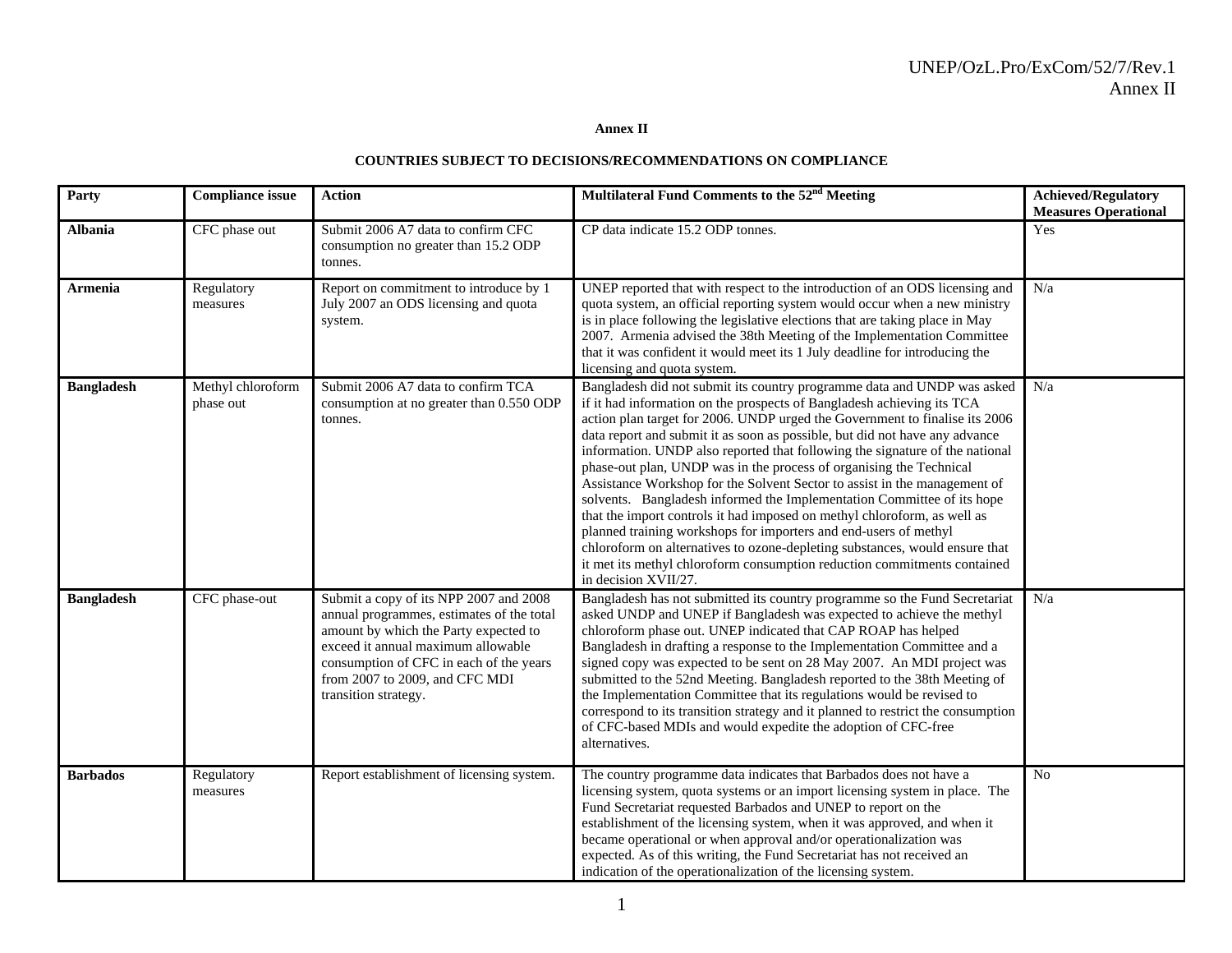| Party                   | <b>Compliance issue</b>        | <b>Action</b>                                                                                                                                            | Multilateral Fund Comments to the 52 <sup>nd</sup> Meeting                                                                                                                                                                                                                                                                                                                                                                                                                                                                                                                                                                                                                                                                                                                                                                                                                          | Achieved/Regulatory<br><b>Measures Operational</b> |
|-------------------------|--------------------------------|----------------------------------------------------------------------------------------------------------------------------------------------------------|-------------------------------------------------------------------------------------------------------------------------------------------------------------------------------------------------------------------------------------------------------------------------------------------------------------------------------------------------------------------------------------------------------------------------------------------------------------------------------------------------------------------------------------------------------------------------------------------------------------------------------------------------------------------------------------------------------------------------------------------------------------------------------------------------------------------------------------------------------------------------------------|----------------------------------------------------|
| <b>Belize</b>           | CFC phase out                  | Submit 2006 A7 data to enable review of<br>commitment to reduce CFC to 10 ODP<br>tonnes.                                                                 | CP data indicate 3.9 ODP tonnes.                                                                                                                                                                                                                                                                                                                                                                                                                                                                                                                                                                                                                                                                                                                                                                                                                                                    | Yes                                                |
| <b>Bolivia</b>          | CFC phase out                  | Submit 2006 A7 data to enable review of<br>commitment to reduce CFC to 37.84ODP<br>tonnes.                                                               | NOU informed UNDP that 22.23 ODP tonnes were consumed but country<br>programme data had not been submitted as of this writing.                                                                                                                                                                                                                                                                                                                                                                                                                                                                                                                                                                                                                                                                                                                                                      | Yes                                                |
| <b>Bolivia</b>          | CTC phase out                  | Submit 2006 A7 CTC consumption data.                                                                                                                     | Activity should be addressed in the TPMP.                                                                                                                                                                                                                                                                                                                                                                                                                                                                                                                                                                                                                                                                                                                                                                                                                                           | N/a                                                |
| Bosnia &<br>Herzegovina | CFC phase out                  | Submit 2006 A7 data to enable review of<br>commitment to reduce CFC to 33ODP<br>tonnes.                                                                  | CP data indicate 31.6 ODP tonnes.                                                                                                                                                                                                                                                                                                                                                                                                                                                                                                                                                                                                                                                                                                                                                                                                                                                   | Yes                                                |
| Bosnia &<br>Herzegovina | Methyl bromide<br>phase out    | Submit 2006 A7 data to enable review of<br>commitment to reduce methyl bromide to<br>5.61 ODP tonnes.                                                    | CP data indicate zero consumption.                                                                                                                                                                                                                                                                                                                                                                                                                                                                                                                                                                                                                                                                                                                                                                                                                                                  | Yes                                                |
| Bosnia &<br>Herzegovina | Methyl chloroform<br>phase out | Submit 2006 A7 data to enable review of<br>commitment to maintain TCA at zero ODP<br>tonnes.                                                             | CP data indicate zero consumption.                                                                                                                                                                                                                                                                                                                                                                                                                                                                                                                                                                                                                                                                                                                                                                                                                                                  | Yes                                                |
| Bosnia &<br>Herzegovina | Regulatory<br>measures         | Report on status of commitment to<br>establish system for licensing imports and<br>exports of ODS, including quotas and a<br>ban on ODS-using equipment. | UNIDO indicated in the context of its progress report that a Decision of<br>Council of Ministers on conditions regarding the implementation of the<br>Montreal Protocol and the phase-out of ozone depleting substances was<br>published in the Official Gazette No. 36 of Bosnia and Herzegovina on 15<br>May 2007. With this decision, the licensing system, quota system and<br>permitting system have been established. Licenses, quota or permits have not<br>yet been issued due to the recent enforcement date. UNEP and UNIDO<br>indicated in the context of its progress report that import of ODS-using<br>equipment was banned from 1 July 2007, as per Chapter VIII, Article 32 of<br>the Decision. The 38th Meeting of the Implementation Committee noted<br>with appreciation that Bosnia and Herzegovina had introduced a ban and<br>established a licensing system. | Yes                                                |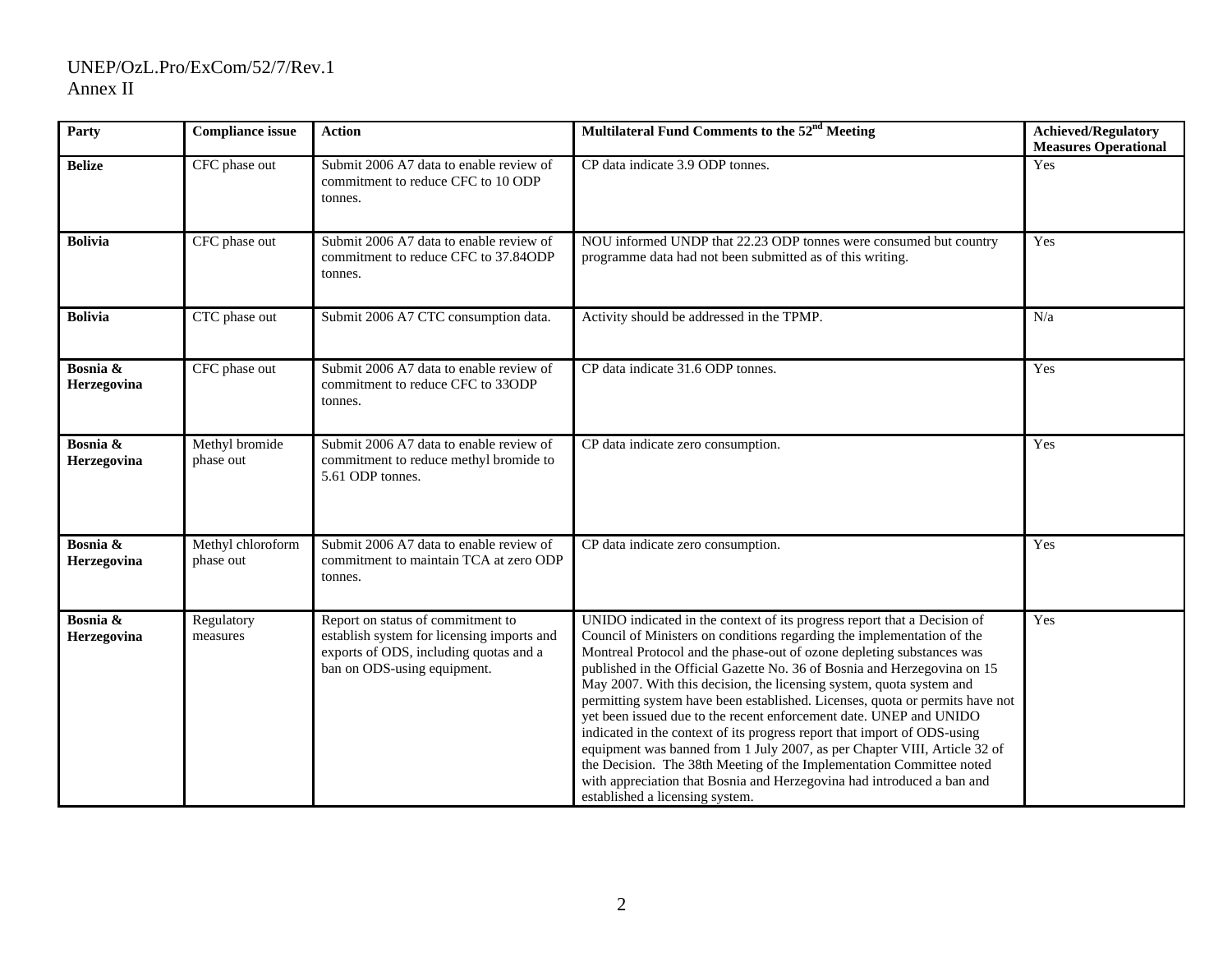| Party               | <b>Compliance issue</b>              | <b>Action</b>                                                                                                                                                     | Multilateral Fund Comments to the 52 <sup>nd</sup> Meeting                                                                                                                                                                                                                                                                                                                                                                                                                                                                                                                                                                                                                                                                                                          | <b>Achieved/Regulatory</b><br><b>Measures Operational</b> |
|---------------------|--------------------------------------|-------------------------------------------------------------------------------------------------------------------------------------------------------------------|---------------------------------------------------------------------------------------------------------------------------------------------------------------------------------------------------------------------------------------------------------------------------------------------------------------------------------------------------------------------------------------------------------------------------------------------------------------------------------------------------------------------------------------------------------------------------------------------------------------------------------------------------------------------------------------------------------------------------------------------------------------------|-----------------------------------------------------------|
| <b>Botswana</b>     | Regulatory<br>measures               | Report on status of commitment to<br>establish system for licensing imports and<br>exports of methyl bromide, including<br>quotas.                                | Germany indicated that the draft regulations had been finalised and were<br>hoped to be approved at the next cabinet session, but there had not been an<br>indication of when the next cabinet session would occur or when the draft<br>would be finalized. Germany indicated that the legal department requested a<br>further stakeholder consultation which has been planned for June 2007 and<br>that following the consultation the regulations would be forwarded to the<br>Cabinet for approval. Botswana informed the 38th Meeting of the<br>Implementation Committee that its Agro-Chemical Act of 1999 would<br>ensure the sustained phase-out of methyl bromide. The Ozone Secretariat is<br>seeking clarification if the act would also prohibit export. | No                                                        |
| <b>Cape Verde</b>   | Regulatory<br>measures               | Report establishment of licensing system.                                                                                                                         | Cape Verde has not reported country programme data. The Fund Secretariat<br>requested UNDP and UNEP to indicate the status of the licensing system in<br>Cape Verde. UNDP indicated that the NOU stated that all efforts are being<br>made to pass the legislation and a breakthrough was expected shortly.                                                                                                                                                                                                                                                                                                                                                                                                                                                         | $\overline{No}$                                           |
| <b>Chile</b>        | Regulatory<br>measures               | Report on Chile's efforts to introduce its<br>import quota system and its progress in<br>implementing alternatives to methyl<br>chloroform in the solvent sector. | CP data indicates that the regulatory process had not been completed. The<br>Secretariat asked about the current status but has not received a response as<br>of this writing. Chile informed the 38th Meeting of the Implementation<br>Committee that five of the required six ministers had signed the regulations<br>all of which were needed before presidential signature.                                                                                                                                                                                                                                                                                                                                                                                     | N <sub>o</sub>                                            |
| <b>Chile</b>        | Methyl chloroform<br>phase out       | Submit 2006 A7 data to enable review of<br>commitment to reduce TCA consumption<br>to 4.512 ODP tonnes.                                                           | CP data indicated consumption of 4.46 ODP tonnes.                                                                                                                                                                                                                                                                                                                                                                                                                                                                                                                                                                                                                                                                                                                   | Yes                                                       |
| <b>Chile</b>        | Methyl bromide<br>phase out          | Submit 2006 A7 data to enable review of<br>commitment to maintain methyl bromide<br>consumption at no greater than 170 ODP<br>tonnes.                             | CP data indicated consumption of 169.61 ODP tonnes.                                                                                                                                                                                                                                                                                                                                                                                                                                                                                                                                                                                                                                                                                                                 | Yes                                                       |
| China               | Review of previous<br>recommendation | No action needed.                                                                                                                                                 | Based on the advice of the 18th Meeting of the Parties to use one decimal<br>place to determine compliance, China was in compliance.                                                                                                                                                                                                                                                                                                                                                                                                                                                                                                                                                                                                                                | Yes                                                       |
| <b>Cook Islands</b> | Regulatory<br>measures               | Report establishment of licensing system.                                                                                                                         | CP data indicates that the draft regulation was in public consultation. Since<br>the Ozone Secretariat reported to the 37th Meeting of the Implementation<br>Committee that a draft regulation had been prepared and put into legal format<br>and that it was hoped that the regulation would be established in 2006, the<br>Fund Secretariat requested the NOU to indicate when public consultation<br>was expected to be completed and what was the expected date of making the<br>licensing system operational. No response has been received as of this<br>writing.                                                                                                                                                                                             | $\rm No$                                                  |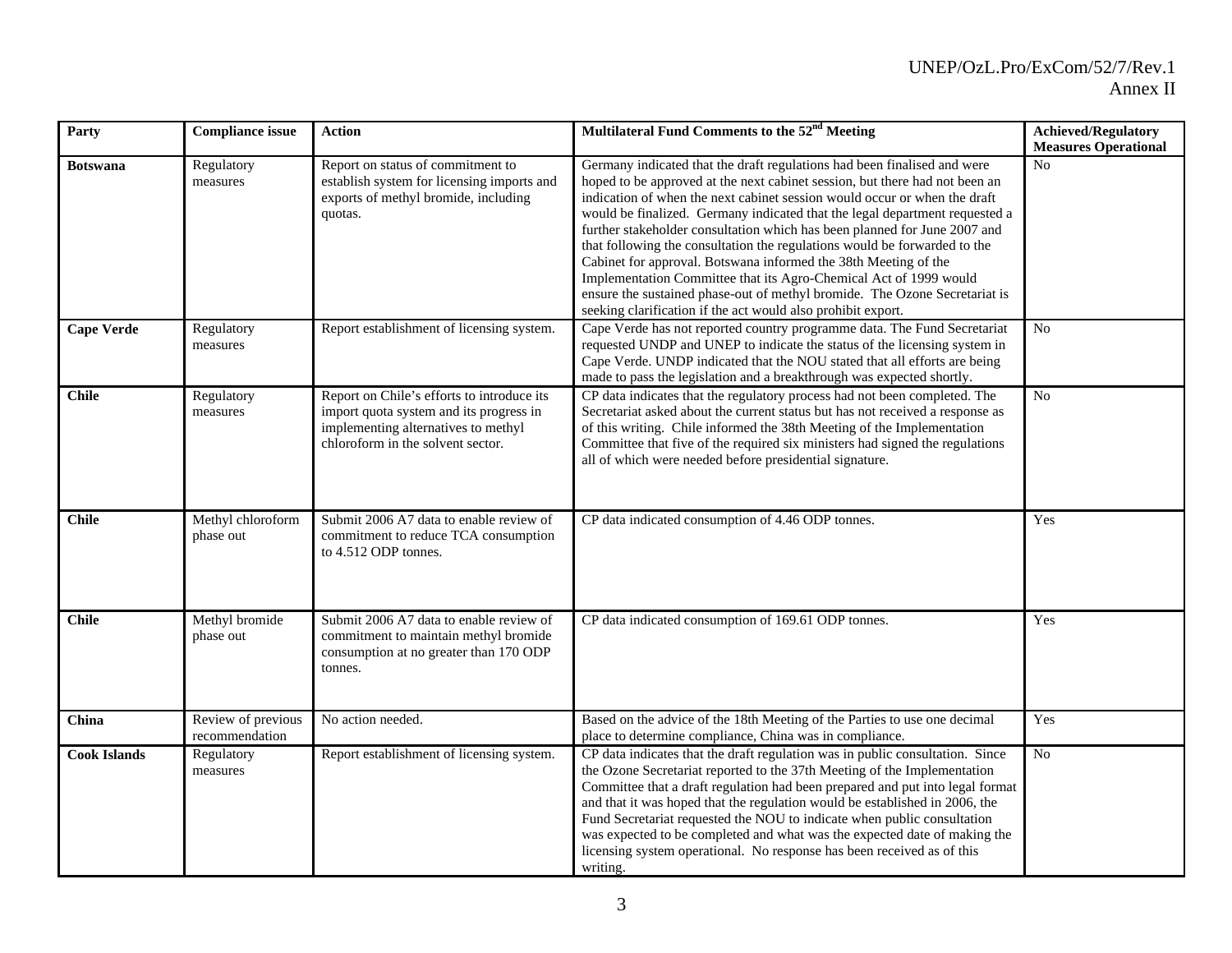| Party                | <b>Compliance issue</b>                    | <b>Action</b>                                                                                          | Multilateral Fund Comments to the 52 <sup>nd</sup> Meeting                                                                                                                                                                                                                                                                                                                                                                                                                       | <b>Achieved/Regulatory</b><br><b>Measures Operational</b> |
|----------------------|--------------------------------------------|--------------------------------------------------------------------------------------------------------|----------------------------------------------------------------------------------------------------------------------------------------------------------------------------------------------------------------------------------------------------------------------------------------------------------------------------------------------------------------------------------------------------------------------------------------------------------------------------------|-----------------------------------------------------------|
| Cote d'Ivoire        | Data reporting                             | Report 2005 A7 data.                                                                                   | Cote d'Ivoire has reported 2005 A7 data.                                                                                                                                                                                                                                                                                                                                                                                                                                         | Yes                                                       |
| <b>DR</b> Congo      | Methyl chloroform<br>phase out             | Submit 2006 A7 data to enable review of<br>commitment to reduce TCA consumption<br>to 4 ODP tonnes.    | Article 7 data indicated 4 ODP tonnes of TCA consumption.                                                                                                                                                                                                                                                                                                                                                                                                                        | Yes                                                       |
| <b>DR</b> Congo      | CTC phase out                              | Submit 2006 A7 data to enable review of<br>commitment to reduce CTC consumption<br>to 16.5 ODP tonnes. | Article 7 data indicated 16.5 ODP tonnes of CTC consumption.                                                                                                                                                                                                                                                                                                                                                                                                                     | Yes                                                       |
| <b>Dominica</b>      | CFC phase out                              | Submit 2006 A7 data to enable review of<br>commitment to reduce CFC consumption<br>to 0.45ODP tonnes.  | Article 7 data indicated zero consumption.                                                                                                                                                                                                                                                                                                                                                                                                                                       | Yes                                                       |
| <b>Dominica</b>      | Regulatory<br>measures                     | Report on introduction of ODS licensing<br>and quota system.                                           | Dominica reported in its CP data that an import/export licensing and quota<br>system has been in place since December 2006. The 38th Meeting of the<br>Implementation Committee noted with appreciation that a systems for<br>licensing and import quotas were in place.                                                                                                                                                                                                         | Yes                                                       |
| <b>Ecuador</b>       | Methyl bromide<br>phase out action<br>plan | Submit methyl bromide plan of action.                                                                  | According to the World Bank, Ecuador had submitted its action plan to the<br>Ozone Secretariat but is in the process of revising it based on comments<br>received. A meeting was scheduled in May 2007 to address the methyl<br>bromide action and the Bank would report on the outcome at the meeting.<br>The 38th Meeting of the Implementation Committee requested additional<br>information about the plan since it put the country in non-compliance.                       | N <sub>o</sub>                                            |
| <b>El Salvador</b>   | CTC phase out                              | As soon as possible.                                                                                   | El Salvador reported 0.8 ODP tonnes of consumption that it above the zero<br>consumption requirement of its action plan. The Fund Secretariat requested<br>UNEP and UNDP to provide any information on this situation. As of this<br>writing, no information has been provided.S30                                                                                                                                                                                               | N <sub>o</sub>                                            |
| Equatorial<br>Guinea | Data reporting                             | As soon as possible.                                                                                   | Equatorial Guinea did not submit a country programme and base year and<br>baseline data is not due since Equatorial Guinea became a Party to the<br>London Amendment on 9 June 2006. The Fund Secretariat requested UNEP<br>to provide any information on this situation. As of this writing, no<br>information has been provided.                                                                                                                                               | No                                                        |
| <b>Eritrea</b>       | CFC phase out<br>action plan               | Submit explanation for 2005 CFC<br>consumption deviation and, if relevant,<br>CFC plan of action.      | Eritrea has not reported country programme data. The Fund Secretariat<br>requested UNEP to indicate if Eritrea was submitting a CFC plan of action<br>and how UNEP was assisting Eritrea in this respect. As of this writing, the<br>Fund Secretariat has not received a response. A TPMP and a country<br>programme was submitted to the 52nd Meeting but subsequently withdrawn.                                                                                               | N <sub>o</sub>                                            |
| <b>Eritrea</b>       | Regulatory<br>measures                     | Report establishment of licensing system.                                                              | Eritrea has not reported country programme data. The Fund Secretariat<br>requested UNEP to indicate the status of the establishment of a licensing<br>system in Eritrea. UNEP reported that the final draft of the "Regulations for<br>the Issuance of Permit for the Importation and Exportation of Ozone<br>Depleting Substances and Ozone Depleting Substances-based Equipment or<br>Products" had been submitted in early May 2007 to the Ministry of Justice<br>for review. | N <sub>o</sub>                                            |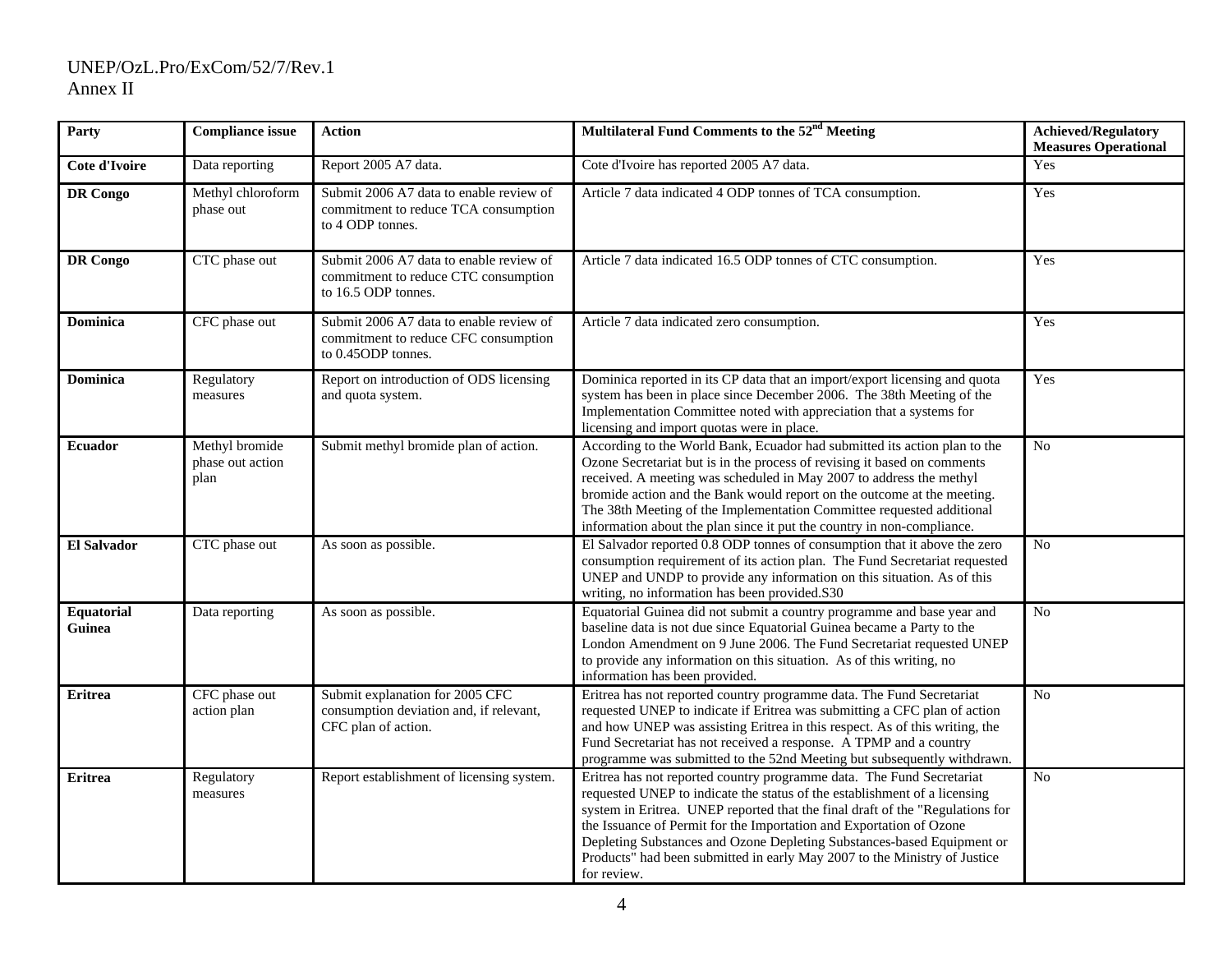| Party                                    | <b>Compliance issue</b>     | <b>Action</b>                                                                                                                                                                           | Multilateral Fund Comments to the 52 <sup>nd</sup> Meeting                                                                                                                                                                                                                                                                                                                                                                                                                                                                                                                                                                                                                                                                                                                                                                                         | <b>Achieved/Regulatory</b><br><b>Measures Operational</b> |
|------------------------------------------|-----------------------------|-----------------------------------------------------------------------------------------------------------------------------------------------------------------------------------------|----------------------------------------------------------------------------------------------------------------------------------------------------------------------------------------------------------------------------------------------------------------------------------------------------------------------------------------------------------------------------------------------------------------------------------------------------------------------------------------------------------------------------------------------------------------------------------------------------------------------------------------------------------------------------------------------------------------------------------------------------------------------------------------------------------------------------------------------------|-----------------------------------------------------------|
| Ethiopia                                 | CFC phase out               | Submit 2006 A7 data to enable review of<br>commitment to maintain CFC consumption<br>no greater than 17 ODP tonnes.                                                                     | Germany indicated total importation of 10 ODP tonnes, however, country<br>programme data had not been submitted as of this writing.                                                                                                                                                                                                                                                                                                                                                                                                                                                                                                                                                                                                                                                                                                                | Yes                                                       |
| <b>Federated States</b><br>of Micronesia | CFC phase out               | Submit 2006 data to enable review of<br>commitment to reduce CFC consumption<br>to zero.                                                                                                | FS Micronesia has not reported country programme data. The Fund<br>Secretariat asked Australia and UNEP whether FSM had reduced its CFC<br>consumption to zero in 2006, but neither had information.                                                                                                                                                                                                                                                                                                                                                                                                                                                                                                                                                                                                                                               | N/a                                                       |
| <b>Federated States</b><br>of Micronesia | Regulatory<br>measures      | Report on status of commitment to<br>introduce by 1 January 2006 a system for<br>licensing imports and exports of ozone-<br>depleting substances, including a quota<br>system.          | Australia that draft regulations had been submitted to the Attorney Generals<br>Office for comments in late 2005/early 2006. There had been a delay in the<br>Office on commenting on the draft regulations, despite requests for meetings<br>in mid 2006. The Regional Consultant has been working with the ODS focal<br>point to provide answers to questions raised by the Secretary of Justice and<br>staff attorney on the draft ODS regulations. In August 2006 the Regional<br>Consultant provided comments to the ODS focal point. The comments<br>document and the regulations were tabled at a Sustainable Development<br>Council Meeting in September 2006 for consideration. As at 31 December<br>2006, the bill had not been submitted for regulatory approval. FSM sought<br>technical assistance from SPREP for a licensing system. | No                                                        |
| Fiji                                     | Methyl bromide<br>phase out | Submit 2005 A7 data to enable review of<br>commitment to reduce methyl bromide to<br>1.3 ODP tonnes                                                                                     | CP data indicated consumption of 1.3 ODP tonnes.                                                                                                                                                                                                                                                                                                                                                                                                                                                                                                                                                                                                                                                                                                                                                                                                   | Yes                                                       |
| Guatemala                                | CFC phase out               | Submit 2006 A7 data to enable review of<br>commitment to reduce CFC to 50 ODP<br>tonnes.                                                                                                | Article 7 data indicated a consumption of 12.7 ODP tonnes.                                                                                                                                                                                                                                                                                                                                                                                                                                                                                                                                                                                                                                                                                                                                                                                         | Yes                                                       |
| Guatemala                                | Methyl bromide<br>phase out | Submit 2006 A7 data to enable review of<br>commitment to reduce methyl bromide to<br>400.7 ODP tonnes.                                                                                  | A cooperation agreement between the ministry of Environment and Customs<br>has been signed to control ODS imports and exports. Article 7 data indicated<br>a consumption of 333.4 ODP tonnes of methyl bromide.                                                                                                                                                                                                                                                                                                                                                                                                                                                                                                                                                                                                                                    | Yes                                                       |
| Guatemala                                | Regulatory<br>measures      | Report on commitment to ban by 2005<br>imports of ODS-using equipment did not<br>address all equipment and why its<br>consumption target was different from that<br>of the action plan. | Guatemala has not reported country programme data. The Fund Secretariat<br>requested UNEP to indicate if Guatemala had banned imports of ODS-using<br>equipment. UNEP indicated that an agreement was signed in May 2007 to<br>control imports and banned equipment but not all equipment containing<br>ODS. The Ozone Secretariat noted that the banned equipment only<br>addresses CFCs but not other ODS or aerosols and the consumption limit<br>was different from the action plan.                                                                                                                                                                                                                                                                                                                                                           | No                                                        |
| <b>Guinea Bissau</b>                     | CFC phase out               | Submit 2006 A7 data to enable review of<br>commitment to reduce CFC to 13.137<br>ODP tonnes.                                                                                            | Guinea Bissau has not reported country programme data. The Fund<br>Secretariat requested UNEP and UNDP to indicate if Guinea Bissau had<br>reduced CFC consumption to 13.137 ODP tonnes. UNDP indicated that it<br>had requested information from the country. As of this writing, the Fund<br>Secretariat has not received a response.                                                                                                                                                                                                                                                                                                                                                                                                                                                                                                            | N/a                                                       |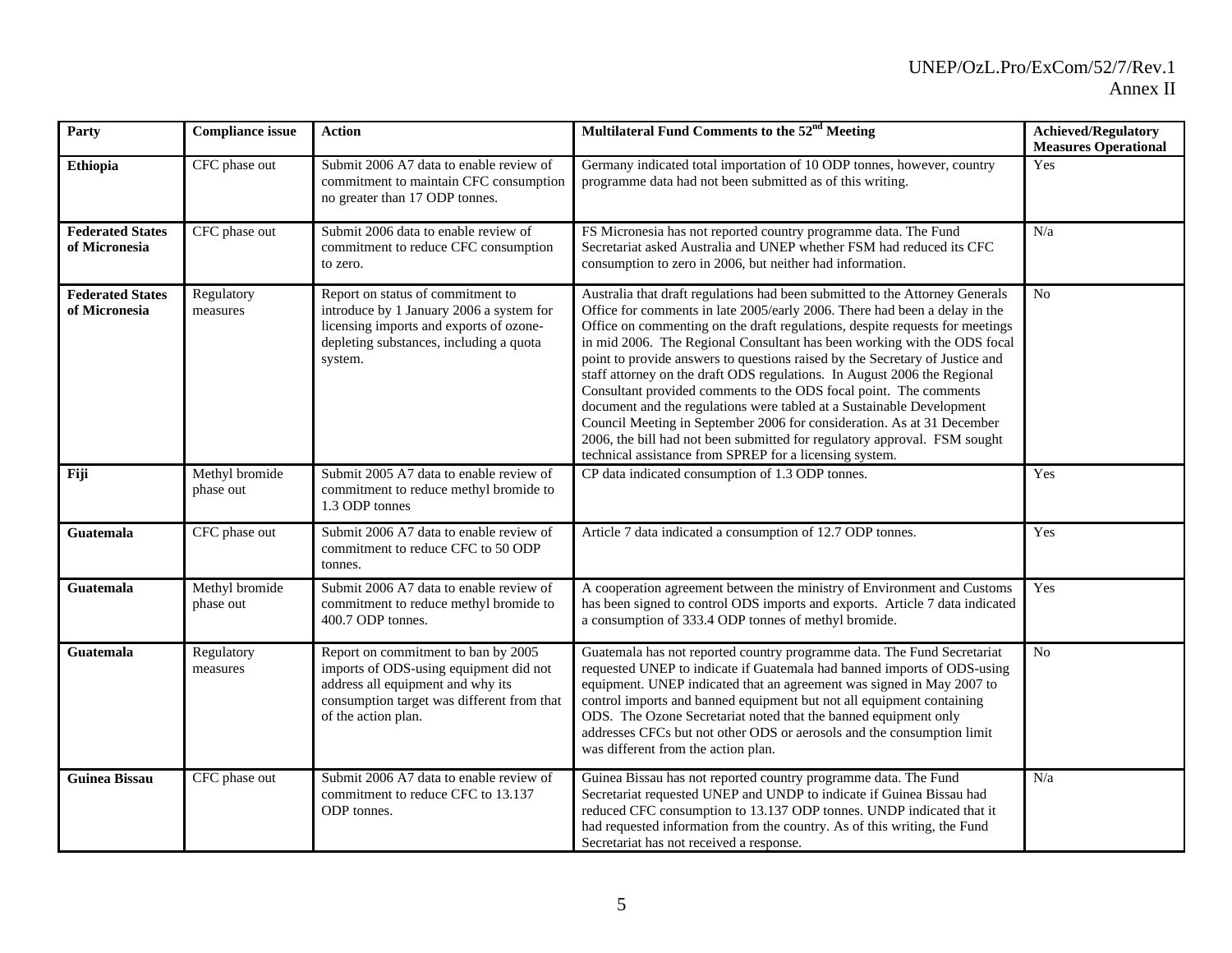| Party                              | <b>Compliance issue</b>      | Action                                                                                                   | Multilateral Fund Comments to the 52 <sup>nd</sup> Meeting                                                                                                                                                                                                                                                                                                                                                                                                                                                                                                                                                                                                                                                                                                                                                                                                                                                                                                                       | <b>Achieved/Regulatory</b><br><b>Measures Operational</b> |
|------------------------------------|------------------------------|----------------------------------------------------------------------------------------------------------|----------------------------------------------------------------------------------------------------------------------------------------------------------------------------------------------------------------------------------------------------------------------------------------------------------------------------------------------------------------------------------------------------------------------------------------------------------------------------------------------------------------------------------------------------------------------------------------------------------------------------------------------------------------------------------------------------------------------------------------------------------------------------------------------------------------------------------------------------------------------------------------------------------------------------------------------------------------------------------|-----------------------------------------------------------|
| Guyana                             | Regulatory<br>measures       | Report establishment of licensing system.                                                                | The Ozone Secretariat reported to the 37th Meeting of the Implementation<br>Committee that a licensing system was submitted for approval in Guyana.<br>Guyana's country programme report for 2006 indicates that there is no<br>licensing system yet. Therefore, the Secretariat requested an update on the<br>status but no response has been received as of this writing.                                                                                                                                                                                                                                                                                                                                                                                                                                                                                                                                                                                                      | N <sub>0</sub>                                            |
| Haiti                              | Regulatory<br>measures       | Report establishment of licensing system.                                                                | CP data indicates that Haiti does not have ODS regulations or a licensing<br>system. The Ozone Secretariat noted that a licensing system was not<br>approved due to the preparations for the recently-held presidential elections.<br>Proposal will be submitted once set-up of new government has been<br>finalized. UNEP and UNDP were requested to indicate when a licensing<br>system was expected to be established. UNEP advised that in April 2007 the<br>Ministry of the Environment advised that the draft legislation would be<br>submitted to Cabinet in May 2007                                                                                                                                                                                                                                                                                                                                                                                                     | No                                                        |
| <b>Honduras</b>                    | Methyl bromide<br>phase out  | Submit 2006 A7 data to enable review of<br>commitment to reduce methyl bromide to<br>295.8 ODP tonnes.   | CP data indicated consumption of 295.8 ODP tonnes.                                                                                                                                                                                                                                                                                                                                                                                                                                                                                                                                                                                                                                                                                                                                                                                                                                                                                                                               | Yes                                                       |
| <b>Islamic Republic</b><br>of Iran | CTC phase out<br>action plan | Submit explanation for 2005 CTC<br>deviation and, if relevant, a plan of action.                         | UNIDO indicated that Iran had already provided the explanation for its 2005<br>CTC deviation together with an Action Plan (that was prepared with UNDP<br>and UNIDO assistance) in a communication between the Ozone Secretariat<br>and Iran dated 21 March 2007, 4 and 11 April 2007 in this regard. A draft<br>decision incorporating the action plan is being forwarded to the 19th Meeting<br>of the Parties.                                                                                                                                                                                                                                                                                                                                                                                                                                                                                                                                                                | Yes                                                       |
| Kenya                              | CFC phase out                | Submit 2006 A7 data to enable review of<br>commitment to reduce CFC to 60 ODP<br>tonnes.                 | Article 7 data indicated a consumption of 57.7 ODP tonnes.                                                                                                                                                                                                                                                                                                                                                                                                                                                                                                                                                                                                                                                                                                                                                                                                                                                                                                                       | Yes                                                       |
| Kenya                              | Regulatory<br>measures       | Report gazettal of ODS regulations<br>required to establish and implement<br>licensing and quota system. | ODS regulations were gazetted on 31 May 2007.                                                                                                                                                                                                                                                                                                                                                                                                                                                                                                                                                                                                                                                                                                                                                                                                                                                                                                                                    | Yes                                                       |
| Kiribati                           | Regulatory<br>measures       | Report establishment of licensing system.                                                                | Ozone Secretariat that the ODS regulations were awaiting the approval of the<br>Environment Bill in 2006. Australia indicated that Parliament did not<br>consider the Environment Bill in 2006, as some amendments to the Bill had<br>not been approved. Kiribati has also drafted a set of regulations that could be<br>implemented under their Customs Act to implement an interim license<br>system. However, as at 31 December 2006, they have not been approved by<br>the Government, pending more work on the regulations. UNEP reported that<br>the country expects the ODS regulation to be passed soon. Meanwhile,<br>UNEP/SPREP was encouraging the country to introduce administrative order<br>to control import of ODS. SPREP had been preparing the customs training to<br>take place once the licensing system was in place. CAP team has initiated<br>monthly teleconference with SPREP and with help of Australia would<br>closely following up the PIC issues. | No                                                        |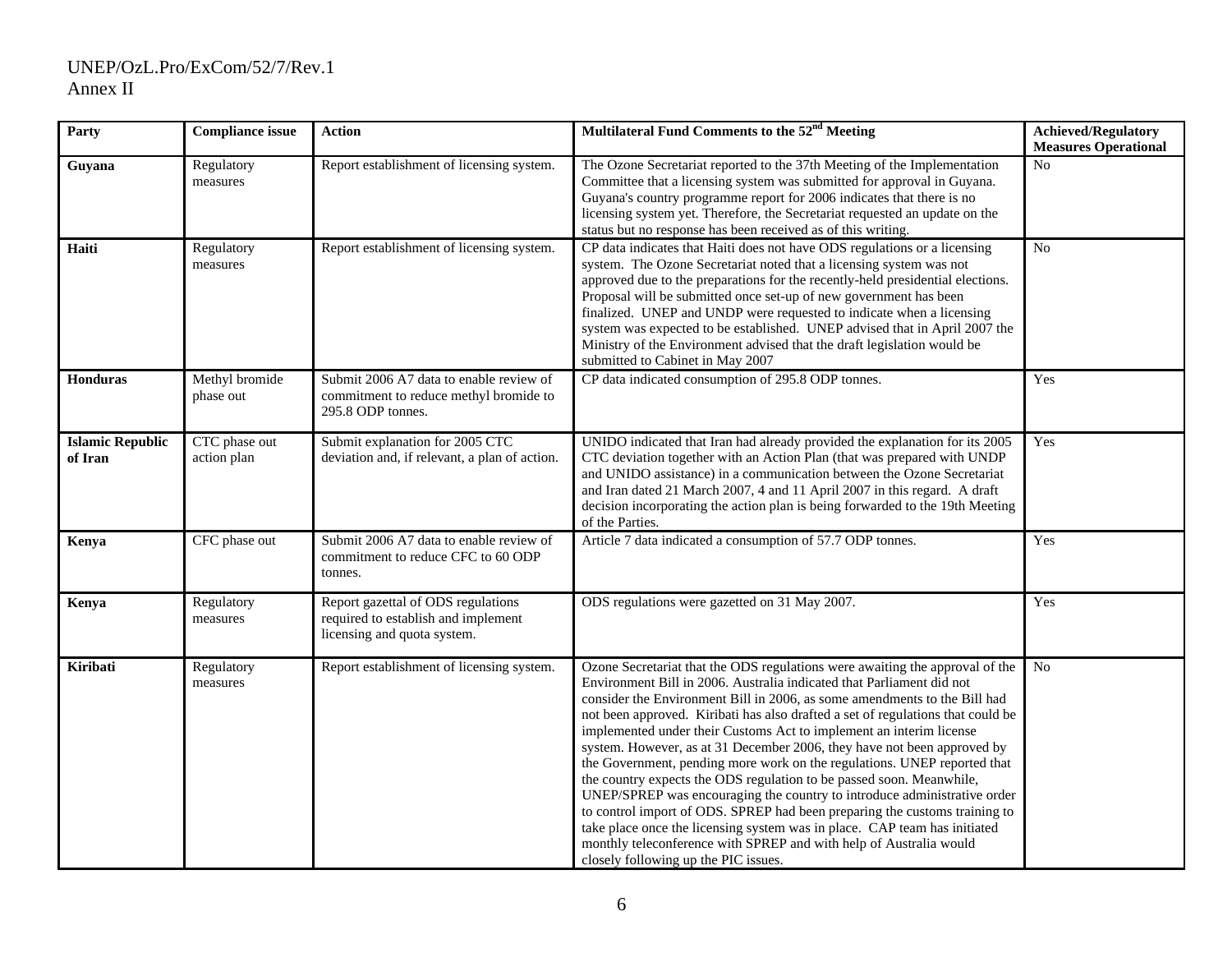| Party                     | <b>Compliance issue</b>     | <b>Action</b>                                                                                                                  | Multilateral Fund Comments to the 52 <sup>nd</sup> Meeting                                                                                                                                                                                                                                                                                                                                                                                                                                                                                                                                                                                                | <b>Achieved/Regulatory</b><br><b>Measures Operational</b> |
|---------------------------|-----------------------------|--------------------------------------------------------------------------------------------------------------------------------|-----------------------------------------------------------------------------------------------------------------------------------------------------------------------------------------------------------------------------------------------------------------------------------------------------------------------------------------------------------------------------------------------------------------------------------------------------------------------------------------------------------------------------------------------------------------------------------------------------------------------------------------------------------|-----------------------------------------------------------|
| Kyrgyzstan                | Halon phase out             | Submit 2006 A7 data to enable review of<br>commitment to consume no greater than<br>1.2 ODP tonnes of halon.                   | Article 7 data indicated a zero consumption.                                                                                                                                                                                                                                                                                                                                                                                                                                                                                                                                                                                                              | Yes                                                       |
| <b>Lao PDR</b>            | Data reporting              | As soon as possible.                                                                                                           | Lao PDR did not submit a country programme. Since Lao PDR became a<br>Party to the London Amendment on 28 June 2006, base year and baseline<br>data was now due for Annex B, groups I, II and III (other CFCs, carbon<br>tetrachloride and methyl chloroform), Annex C, group I and II<br>(hydrochlorofluorocarbons and hydrobromofluorocarbons), and Annex E<br>(methyl bromide) in accordance with paragraphs 1 and 2 of Article 7 and<br>paragraphs 3 and 8 ter of Article 5 of the Protocol. The Ozone Secretariat<br>indicated that all outstanding data had been provided.                                                                          | Yes                                                       |
| Lesotho                   | Halon phase out             | Submit 2006 A7 data to enable review of<br>commitment to consume no greater than<br>0.1 ODP tonnes of halon.                   | Germany indicated that Lesotho achieved a zero consumption. This<br>consumption was also reported in the context of its TPMP reporting.                                                                                                                                                                                                                                                                                                                                                                                                                                                                                                                   | Yes                                                       |
| Libyan Arab<br>Jamahiriya | CFC phase out               | Submit 2006 data to enable review of<br>commitment to reduce CFC to 303 ODP<br>tonnes                                          | Libyan Arab Jamahiriya has not reported country programme data. UNEP<br>was asked whether the country had achieved its Action Plan target of 303<br>ODP tonnes of CFC consumption in 2006. UNEP did not have information<br>but requested the information from the country. As of this writing, the Fund<br>Secretariat has not received the information.                                                                                                                                                                                                                                                                                                 | N/a                                                       |
| Libyan Arab<br>Jamahiriya | Regulatory<br>measures      | Report on commitment to establish system<br>for licensing imports and exports of ODS,<br>including quotas and monitor the ban. | The Ozone Secretariat indicated that the 36th Meeting of the Implementation<br>Committee noted that the interim import permit arrangement was still in<br>place and that the NOU had yet to indicate that a permanent licensing system<br>has been established. UNIDO received a letter from Libya confirming that<br>the ODS legislation had already been enacted since 1999. Libyan Arab<br>Jamahiriya has not reported country programme data. The Fund Secretariat<br>requested UNEP and UNIDO to indicate how Libya monitors its import ban<br>of ODS using-equipment. As of this writing, the Fund Secretariat has not<br>received any information. | No                                                        |
| Libyan Arab<br>Jamahiriya | Halon phase out             | Submit 2006 A7 data to enable review of<br>commitment to reduce halon consumption<br>at no greater than 653.91 ODP tonnes.     | Libyan Arab Jamahiriya has not reported country programme data. The Fund<br>Secretariat requested UNEP and UNIDO to indicate whether they expected<br>the country to achieve its action plan target of 653.91 ODP tonnes of halon<br>consumption in 2006. As of this writing, the Fund Secretariat has not<br>received any information.                                                                                                                                                                                                                                                                                                                   | N/a                                                       |
| Libyan Arab<br>Jamahiriya | Methyl bromide<br>phase out | Submit 2006 A7 data to enable review of<br>commitment to maintain methyl bromide<br>at no greater than 96 ODP tonnes.          | Libyan Arab Jamahiriya has not reported country programme data. The Fund<br>Secretariat requested UNEP and UNIDO to indicate whether they expected<br>the country to achieve its action plan target of 96 ODP tonnes of methyl<br>bromide consumption in 2006. As of this writing, the Fund Secretariat has<br>not received any information.                                                                                                                                                                                                                                                                                                              | N/a                                                       |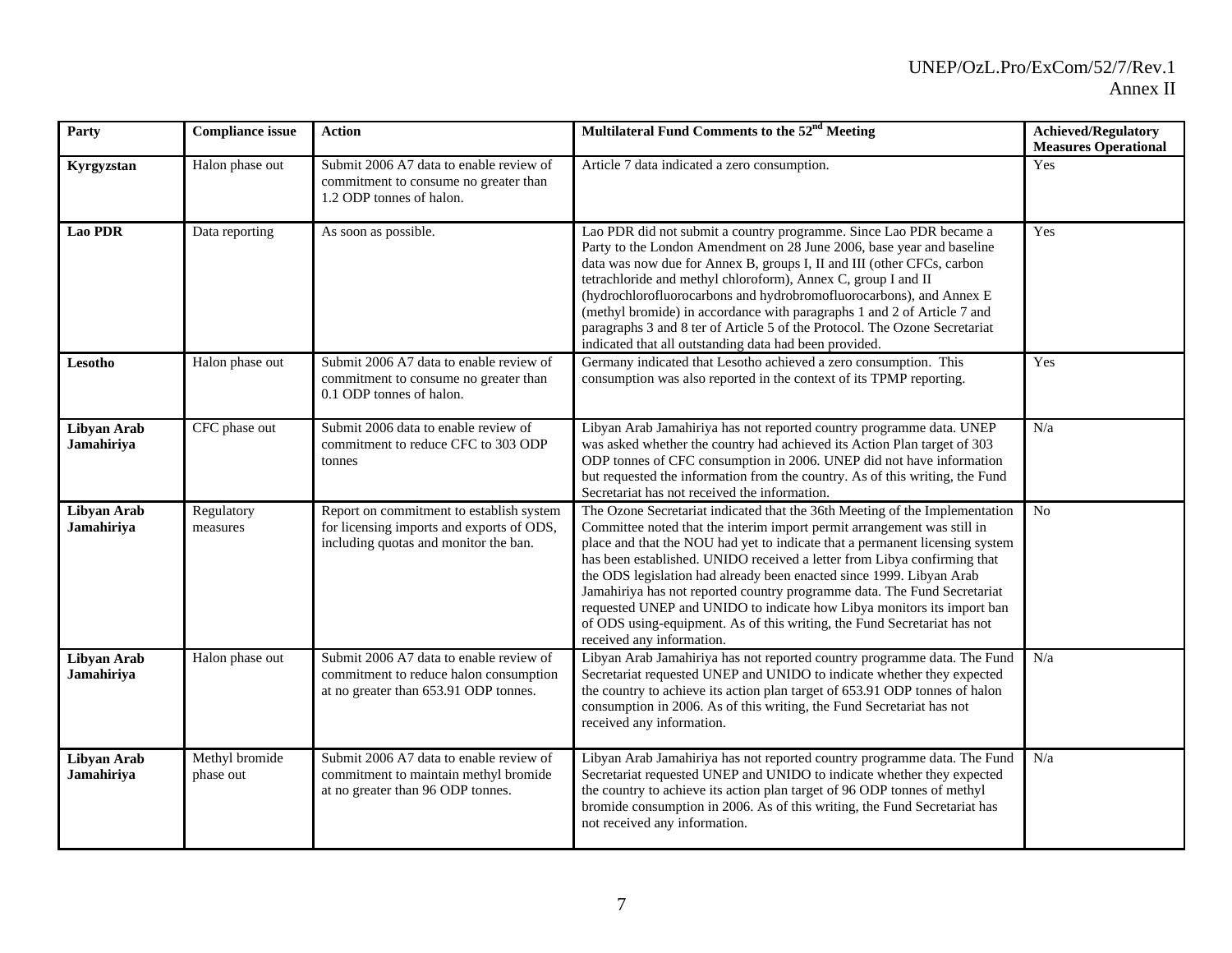| Party                   | <b>Compliance issue</b>              | <b>Action</b>                                                                                                 | Multilateral Fund Comments to the 52 <sup>nd</sup> Meeting                                                                                                                                                                                                                                                                                                                                                                                                                                                                                                                                                                                                                                                                                                                                                                                                                              | <b>Achieved/Regulatory</b><br><b>Measures Operational</b> |
|-------------------------|--------------------------------------|---------------------------------------------------------------------------------------------------------------|-----------------------------------------------------------------------------------------------------------------------------------------------------------------------------------------------------------------------------------------------------------------------------------------------------------------------------------------------------------------------------------------------------------------------------------------------------------------------------------------------------------------------------------------------------------------------------------------------------------------------------------------------------------------------------------------------------------------------------------------------------------------------------------------------------------------------------------------------------------------------------------------|-----------------------------------------------------------|
| <b>Maldives</b>         | CFC phase out                        | Submit 2006 A7 data to enable review of<br>commitment to maintain CFC at no greater<br>than 2.3 ODP tonnes.   | Maldives has not reported country programme data. UNEP reported in its<br>progress report that Maldives had imported 1 ton of CFC in 2006. Upon<br>clarification sought by the Secretariat, UNEP indicated that the Maldives<br>import data had been based on information provided by the country<br>informally during the network meeting, but that the official A7 data would be<br>submitted by the due date.                                                                                                                                                                                                                                                                                                                                                                                                                                                                        | N/a                                                       |
| <b>Marshall Islands</b> | Regulatory<br>measures               | Report establishment of licensing system.                                                                     | The Marshall Islands reported in CP data both in 2005 and 2006 that its<br>import/export licensing system was functioning satisfactorily and Australia's<br>progress report indicates that the Marshall Islands regulations were approved<br>in August 2004.                                                                                                                                                                                                                                                                                                                                                                                                                                                                                                                                                                                                                            | Yes                                                       |
| <b>Mauritius</b>        | Review of previous<br>recommendation | No action needed.                                                                                             | Based on the advice of the 18th Meeting of the Parties to use one decimal<br>place to determine compliance, Mauritius was in compliance.                                                                                                                                                                                                                                                                                                                                                                                                                                                                                                                                                                                                                                                                                                                                                | Yes                                                       |
| Mexico                  | CTC phase out                        | Submit 2006 A7 data to enable review of<br>commitment to maintain CTC at no greater<br>than 89.54 ODP tonnes. | CP data indicates 0.49 ODP tonnes. Mexico stated, however, that the<br>company concerned wanted to import 80 ODP tonnes but the exporting<br>country was concerned about Mexico's status of non-compliance and<br>permission to ship the CTC was not received in time. Mexico further reports<br>that this delay is causing some problems for the country. A CTC phase-out<br>project was submitted to the 52nd Meeting.                                                                                                                                                                                                                                                                                                                                                                                                                                                                | Yes                                                       |
| Montenegro              | Data reporting                       | Submit base-year and baseline data.                                                                           | Montenegro did not submit a country programme. Since Montenegro became<br>a Party to the London Amendment on 23 October 2006, base year and<br>baseline data was now due for the controlled substances in Annex A, groups<br>I and II controlled (CFCs and halon), Annex B, groups I, II and III (other<br>CFCs, carbon tetrachloride and methyl chloroform), Annex C, group I and II<br>(hydrochlorofluorocarbons and hydrobromofluorocarbons), and Annex E<br>(methyl bromide). The Fund Secretariat requested UNEP to provide any<br>information on this situation. As of this writing, no information has been<br>provided.                                                                                                                                                                                                                                                         | N/a                                                       |
| <b>Namibia</b>          | CFC phase out                        | Submit 2006 A7 data to enable review of<br>commitment to maintain CFC at no greater<br>than 9.00DP tonnes.    | CP data and Article 7 data indicate 0 ODP tonnes.                                                                                                                                                                                                                                                                                                                                                                                                                                                                                                                                                                                                                                                                                                                                                                                                                                       | Yes                                                       |
| <b>Nauru</b>            | Regulatory<br>measures               | Report establishment of licensing system.                                                                     | Australia indicated that the draft regulations were first prepared in 2005 and<br>were forwarded to the SPREP legal adviser and the in-country legal officer<br>in March 2006 for additional comments. However it appeared that the Nauru<br>Customs Act did not have sufficient powers to ban the manufacture, sale or<br>release of ODS to the atmosphere. Amendments to the Act have<br>subsequently been passed, but the regulations had not been introduced into<br>the Parliament as at 31 December 2006. UNEP indicated that Nauru was<br>assessing the timeframe in which the Environment Management Bill might<br>be passed. Meanwhile, UNEP/SPREP is encouraging the country to<br>introduce administrative order to control import of ODS. CAP team has<br>initiated monthly teleconference with SPREP and with help of Australia is<br>closely following up the PIC issues. | No                                                        |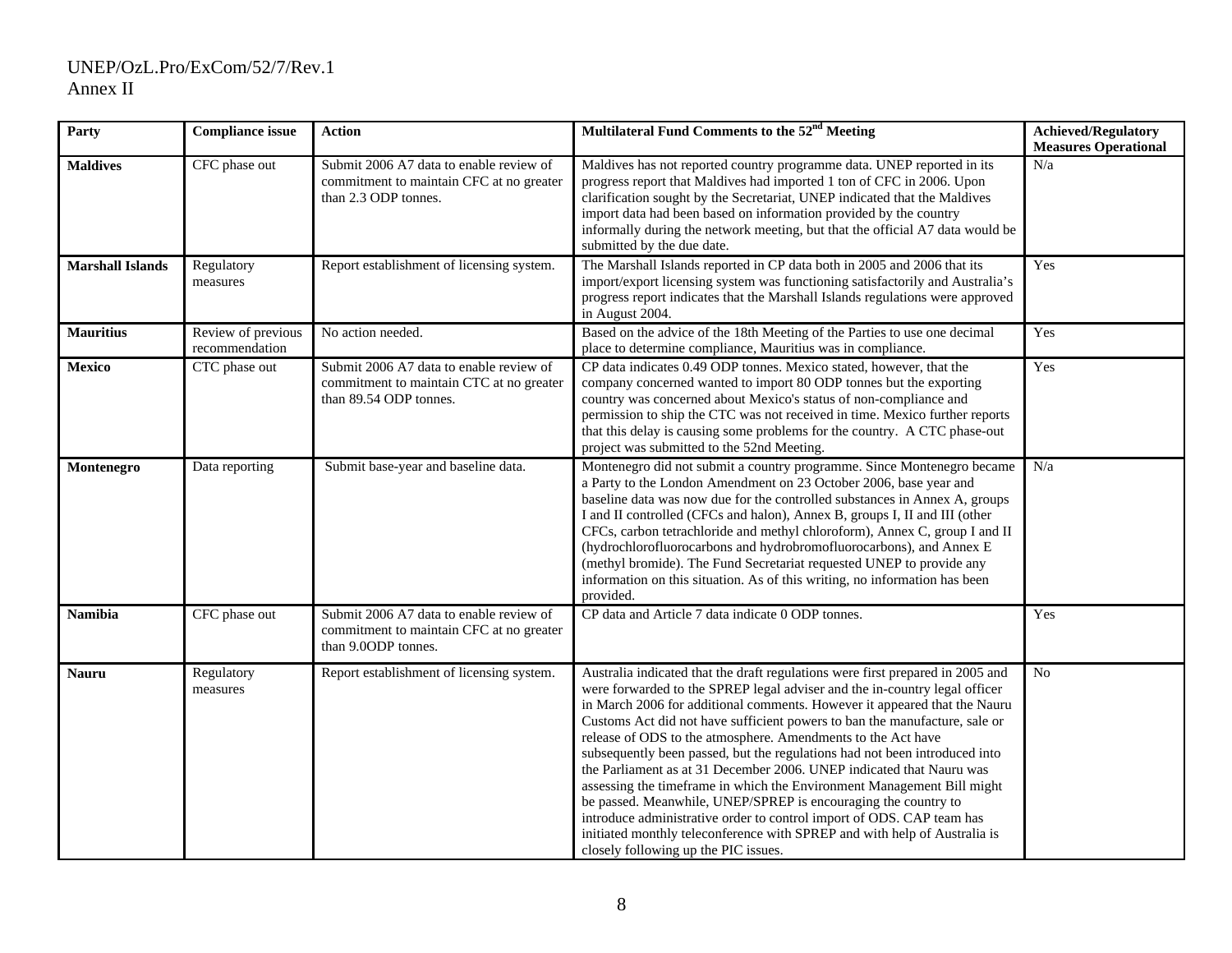| Party          | <b>Compliance issue</b> | <b>Action</b>                                                                                                          | Multilateral Fund Comments to the 52 <sup>nd</sup> Meeting                                                                                                                                                                                                                                                                                                                                                                                                                                                                                                                                                                                                                                                                                                                                                                                                                                                                                                                                                                                         | <b>Achieved/Regulatory</b><br><b>Measures Operational</b> |
|----------------|-------------------------|------------------------------------------------------------------------------------------------------------------------|----------------------------------------------------------------------------------------------------------------------------------------------------------------------------------------------------------------------------------------------------------------------------------------------------------------------------------------------------------------------------------------------------------------------------------------------------------------------------------------------------------------------------------------------------------------------------------------------------------------------------------------------------------------------------------------------------------------------------------------------------------------------------------------------------------------------------------------------------------------------------------------------------------------------------------------------------------------------------------------------------------------------------------------------------|-----------------------------------------------------------|
| <b>Nepal</b>   | CFC phase out           | Submit 2006 A7 data to enable review of<br>commitment to release no more than 13.5<br>ODP tonnes onto domestic market. | CP data indicates 12 ODP tonnes of use but zero of consumption. A TPMP<br>is submitted to the $52nd$ Meeting.                                                                                                                                                                                                                                                                                                                                                                                                                                                                                                                                                                                                                                                                                                                                                                                                                                                                                                                                      | Yes                                                       |
| <b>Nigeria</b> | CFC phase out           | Submit 2006 A7 data to enable review of<br>commitment to reduce CFC to 1100 ODP<br>tonnes.                             | Nigeria has not reported country programme data. UNDP and UNEP<br>indicated that they did not have information about whether Nigeria achieved<br>its action plan target of a CFC consumption of 1100 ODP tonnes in 2006.<br>Both agencies have requested Nigeria to submit its country programme data.<br>S92                                                                                                                                                                                                                                                                                                                                                                                                                                                                                                                                                                                                                                                                                                                                      | N/a                                                       |
| <b>Nigeria</b> | Regulatory<br>measures  | By 1 January 2008, ban import of ODS-<br>using equipment.                                                              | Nigeria has not submitted its country programme data. With respect to the<br>upcoming ban of imports of ODS -equipment by January 2008, UNEP<br>indicated that Nigeria is in the process of amending the Federal Environment<br>Protection Agency Act. The draft Amendment had been subjected to<br>stakeholders' workshops, approved by the Federal Executive Council and<br>submitted to the Federal Ministry of Justice for legal review.                                                                                                                                                                                                                                                                                                                                                                                                                                                                                                                                                                                                       | N/a                                                       |
| <b>Niue</b>    | Regulatory<br>measures  | Report establishment of licensing system.                                                                              | Australia indicated that draft regulations had been prepared by the Crown<br>Counsel and had been circulated to Ministries for comment and approval.<br>UNEP reported that the ODS Act had been passed while ODS Regulation<br>should be passed shortly. SPREP was preparing the customs training to take<br>place once the licensing system was in place. Meanwhile, UNEP/SPREP has<br>been encouraging the country to introduce administrative order to control<br>import of ODS. CAP team has initiated monthly teleconference with SPREP<br>and with help of Australia is closely following up the PIC issues.                                                                                                                                                                                                                                                                                                                                                                                                                                 | N <sub>o</sub>                                            |
| Pakistan       | CTC phase out           | Submit 2006 data to enable review of<br>commitment to reduce CTC to 41.8 ODP<br>tonnes.                                | Pakistan has not reported country programme data. According to UNEP,<br>Pakistan is in compliance with zero consumption of halons in 2005 and that<br>2006 country programme implementation data would be submitted soon.                                                                                                                                                                                                                                                                                                                                                                                                                                                                                                                                                                                                                                                                                                                                                                                                                          | Yes                                                       |
| Pakistan       | Halon phase out         | Submit 2006 data to enable review of<br>commitment to reduce halon to 7.1 ODP<br>tonnes.                               | Pakistan has not submitted country programme data. According to UNDP,<br>Pakistan has held several workshops on CTC with the assistance of UNIDO<br>and informally indicated that it would meet the targets set out in its Action<br>Plan for CTC. UNEP reported that CAP ROA reviewed the compliance<br>situation of Pakistan at the last regional network meeting. The NOU<br>indicated that it would collaborate closely with customs officers to monitor<br>CTC imports into the country. Awareness-raising activities on CTC phase-<br>out would be undertaken in vulnerable high CTC consumption areas.<br>Republic of Korea and Pakistan would collaborate closely on CTC import<br>data sharing and controls. A plan of action had been agreed to for Pakistan<br>by the 18th MOP. It was agreed that Pakistan and Republic of Korea will<br>continue their bilateral efforts as discussed during the Karachi workshop (2-3<br>April 2007) on exchange of information on export of CTC from Republic of<br>Korea to Pakistan in 2007-2010. | N/a                                                       |
| Palau          | Regulatory<br>measures  | Report establishment of licensing system.                                                                              | Australia indicated Palau's licensing system became operational in August<br>2006. Palau's country programme data confirmed this, too.                                                                                                                                                                                                                                                                                                                                                                                                                                                                                                                                                                                                                                                                                                                                                                                                                                                                                                             | Yes                                                       |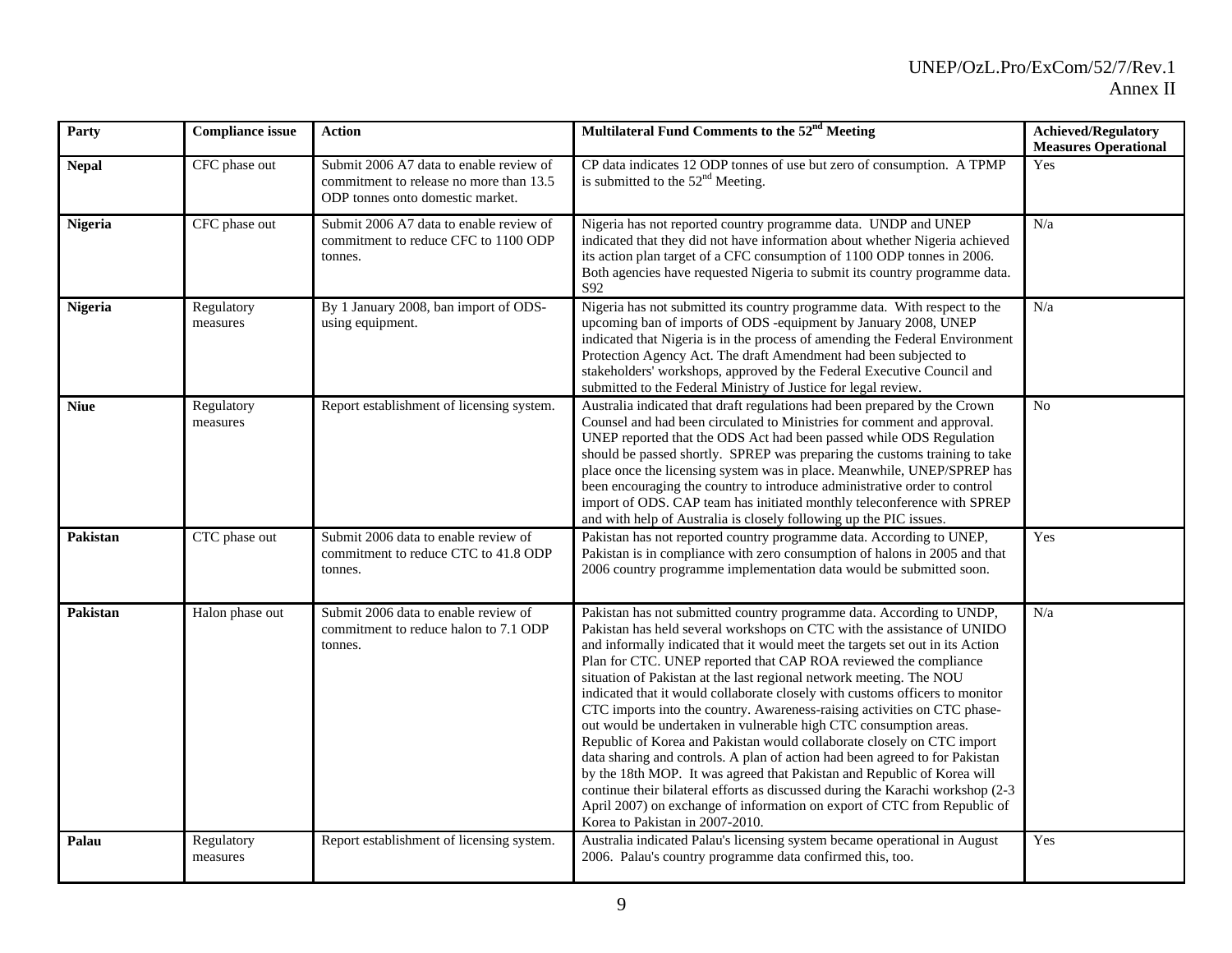| Party                                        | <b>Compliance issue</b>      | <b>Action</b>                                                                              | Multilateral Fund Comments to the 52 <sup>nd</sup> Meeting                                                                                                                                                                                                                                                                                                                                                                              | <b>Achieved/Regulatory</b><br><b>Measures Operational</b> |
|----------------------------------------------|------------------------------|--------------------------------------------------------------------------------------------|-----------------------------------------------------------------------------------------------------------------------------------------------------------------------------------------------------------------------------------------------------------------------------------------------------------------------------------------------------------------------------------------------------------------------------------------|-----------------------------------------------------------|
| Papua New<br>Guinea                          | Regulatory<br>measures       | Report on status of commitment to ban<br>imports of ODS-using equipment.                   | Germany indicated that regulations banning import of equipment containing<br>ODS is being enforced by customs. Correspondence was received by the<br>38th Meeting of the Implementation Committee from the Government<br>indicated that regulations were passed on 9 February 2007.                                                                                                                                                     | Yes                                                       |
| Papua New<br>Guinea                          | CFC phase out                | Submit 2006 data to enable review of<br>commitment to reduce CFC to 8 ODP<br>tonnes        | CP data and Article 7 data indicated 3.1 ODP tonnes of CFCs.                                                                                                                                                                                                                                                                                                                                                                            | Yes                                                       |
| Paraguay                                     | CFC phase out<br>action plan | Submit CFC plan of action but plan raised<br>compliance issues.                            | UNDP indicated that the plan of action had been submitted but it was<br>received by the Ozone Secretariat after the 38th Meeting of the<br>Implementation Committee. The plan indicated a consumption of 250.7<br>ODP tonnes in 2006 when the maximum allowable level was 105.3 ODP<br>tonnes.                                                                                                                                          | N/a                                                       |
| Paraguay                                     | CTC phase out<br>action plan | Submit CTC plan of action but plan raised<br>compliance issues.                            | A joint mission was conducted by UNDP and UNEP to help Paraguay design<br>the Action Plans called for under DecisionXVIII/32. UNDP understood that<br>the Action Plans had been submitted to the Ozone Secretariat. TPMP<br>preparation has been approved to address all ODSs. The plan would possibly<br>keep the country in non-compliance.                                                                                           | N/a                                                       |
| <b>Saint Vincent &amp;</b><br>the Grenadines | CFC phase out                | Submit 2006 data to enable review of<br>commitment to reduce CFC to 0.83 ODP<br>tonnes.    | CP data and Article 7 data indicate 0.5 ODP tonnes.                                                                                                                                                                                                                                                                                                                                                                                     | Yes                                                       |
| <b>Samoa</b>                                 | Regulatory<br>measures       | Report establishment of licensing system.                                                  | Australia indicated that Samoa's licensing system was established in May<br>2006.                                                                                                                                                                                                                                                                                                                                                       | Yes                                                       |
| Sao Tome &<br>Principe                       | Regulatory<br>measures       | Report establishment of licensing system.                                                  | Sao Tome and Principe did not submit country programme implementation<br>data in 2006. UNEP was requested to provide information on the status of<br>the establishment of a licensing system in the country. As of this writing, the<br>Fund Secretariat has not received any information.                                                                                                                                              | No                                                        |
| Saudi Arabia                                 | Data reporting               | Submit 2005 data.                                                                          | UNIDO reported in the context of its progress report that the 2005 A7data<br>had been compiled and was being cleared by the relevant government<br>authority for official transmission to the Ozone Secretariat. UNIDO expected<br>that the data would be sent to the Ozone Secretariat prior to the 38th Meeting<br>of the Implementation Committee. Data was submitted but the data appeared<br>to put the country in non-compliance. | Yes                                                       |
| Serbia, Republic<br>оf                       | Data reporting               | Submit outstanding Annex B group I to III<br>(1998 and 1999), and Annex E (1995-<br>1998). | Outstanding data was submitted according to the Ozone Secretariat.                                                                                                                                                                                                                                                                                                                                                                      | Yes                                                       |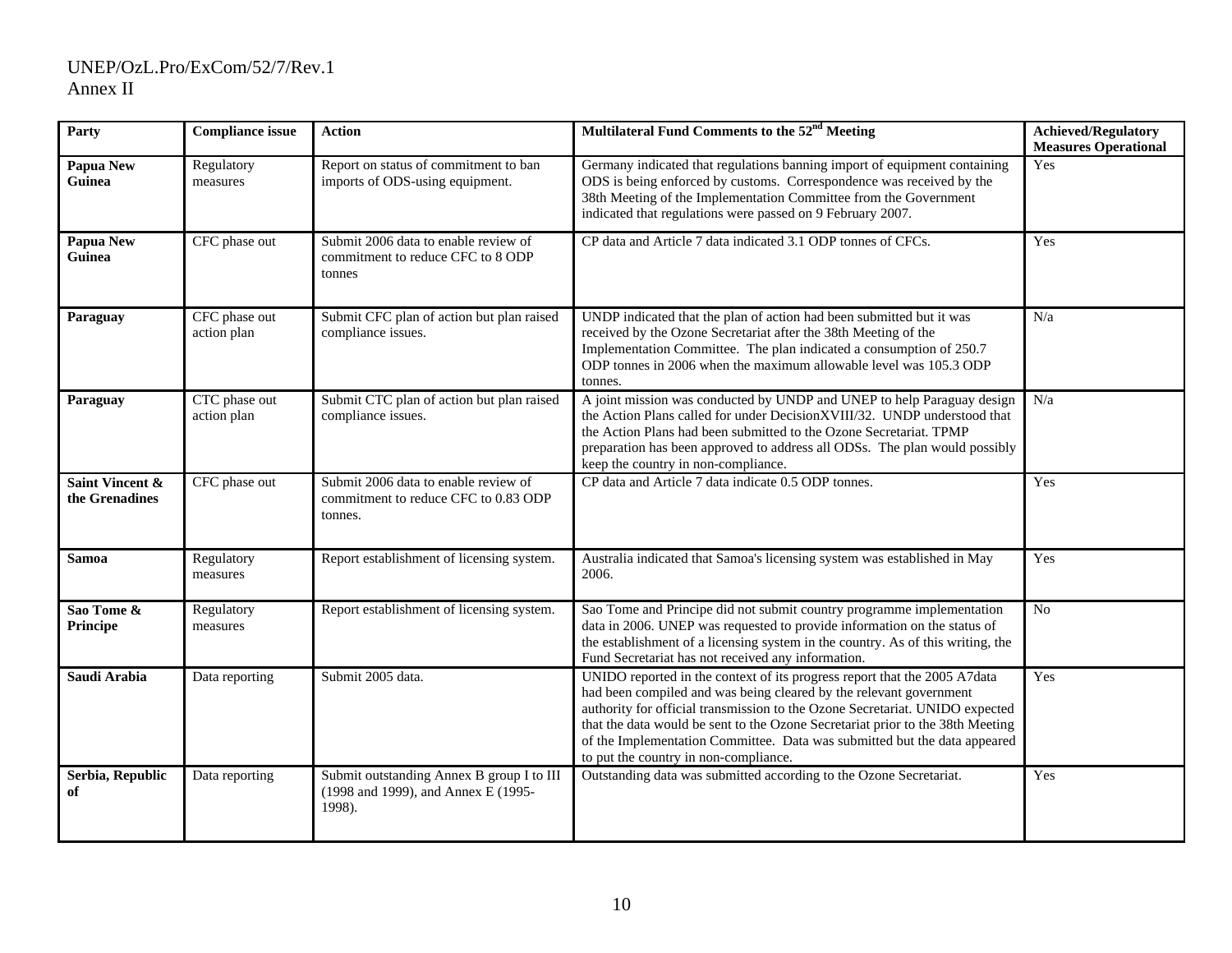| Party                                                     | <b>Compliance issue</b>                         | <b>Action</b>                                                                                                                                                                                                                                  | Multilateral Fund Comments to the 52 <sup>nd</sup> Meeting                                                                                                                                                                                                                                                                                                                                                        | <b>Achieved/Regulatory</b><br><b>Measures Operational</b> |
|-----------------------------------------------------------|-------------------------------------------------|------------------------------------------------------------------------------------------------------------------------------------------------------------------------------------------------------------------------------------------------|-------------------------------------------------------------------------------------------------------------------------------------------------------------------------------------------------------------------------------------------------------------------------------------------------------------------------------------------------------------------------------------------------------------------|-----------------------------------------------------------|
| Serbia, Republic<br>of                                    | CTC phase-out                                   | Submit explanation of why 2006 data<br>exceeded 2.8 tonnes requirement for<br>compliance.                                                                                                                                                      | Article 7 data indicated a consumption of 5.1 ODP tonnes.                                                                                                                                                                                                                                                                                                                                                         | No                                                        |
| <b>Solomon Islands</b>                                    | Regulatory<br>measures                          | Report establishment of licensing system.                                                                                                                                                                                                      | Australia indicated that draft regulations under the Customs Excise Act were<br>under preparation as at 31 December 2006.                                                                                                                                                                                                                                                                                         | N <sub>o</sub>                                            |
| <b>Solomon Islands</b>                                    | Data reporting                                  | Submit 2005 data.                                                                                                                                                                                                                              | Solomon Islands reported 2005 A7 data.                                                                                                                                                                                                                                                                                                                                                                            | Yes                                                       |
| Somalia                                                   | Halon phase out                                 | Submit clarification of the status of its<br>previously submitted halon plan of action,<br>including the regulatory and other<br>measures that the Party would undertake to<br>support its proposed halon consumption<br>reduction benchmarks. | UNEP reported that there had been a high turn-over in the NOU and also no<br>improvement in the political situation. It is unlikely that Somalia will achieve<br>its commitment at the present time. Somalia had planned to submit an action<br>plan in June but was unable to do so. Halon consumption was 18.8 ODP<br>tonnes which is in excess of the baseline of 17.7 ODP tonnes.                             | $\rm No$                                                  |
| Somalia                                                   | Regulatory<br>measures                          | Report establishment of licensing system.                                                                                                                                                                                                      | UNEP reported that there had been a high turn-over in the NOU and also no<br>improvement in the political situation. It is unlikely that Somalia will achieve<br>its commitment at the present time.                                                                                                                                                                                                              | $\overline{No}$                                           |
| Somalia                                                   | Data reporting                                  | Submit 2005 data.                                                                                                                                                                                                                              | Reported 2006 data.                                                                                                                                                                                                                                                                                                                                                                                               | Yes                                                       |
| <b>South Africa</b>                                       | Review of previous<br>recommendation            | Submit explanation for 2005 BCM<br>consumption deviation.                                                                                                                                                                                      | BCM consumption was mis-reported and was a non-ODS.                                                                                                                                                                                                                                                                                                                                                               | Yes                                                       |
| <b>The Former</b><br>Yugoslav<br>Republic of<br>Macedonia | Review of previous<br>recommendation            | No action needed.                                                                                                                                                                                                                              | Based on the advice of the 18th Meeting of the Parties to use one decimal<br>place to determine compliance, FYR Macedonia was in compliance.                                                                                                                                                                                                                                                                      | Yes                                                       |
| Tonga                                                     | Regulatory<br>measures                          | Report establishment of licensing system.                                                                                                                                                                                                      | Australia indicated that Tonga's ODS Bill is one of four legislation to be<br>approved in 2006 and was still 4th in line as at 31 December 2006.                                                                                                                                                                                                                                                                  | N <sub>o</sub>                                            |
| <b>Turkey</b>                                             | Review of previous<br>recommendation            | No action required.                                                                                                                                                                                                                            | Zero consumption reported.                                                                                                                                                                                                                                                                                                                                                                                        | Yes                                                       |
| Turkmenistan                                              | Methyl bromide<br>change of baseline<br>request | Submit outstanding information in<br>accordance with decision XV/19.                                                                                                                                                                           | Turkmenistan has been requested not to seek funding outside of institutional<br>strengthening from the Multilateral Fund. CP data indicated zero<br>consumption of MBR.                                                                                                                                                                                                                                           | N/a                                                       |
| Tuvalu                                                    | Regulatory<br>measures                          | Report establishment of licensing system.                                                                                                                                                                                                      | Australia indicated that draft regulations are with the Attorney General's<br>office for consideration. At the 17th SPREP Meeting in September 2006, the<br>Director of Environment requested for assistance on the regulations, in<br>particular, whether they should prepare regulations under the Environment<br>Legislation or the Customs legislation. They have sought further assistance<br>on this issue. | N <sub>o</sub>                                            |